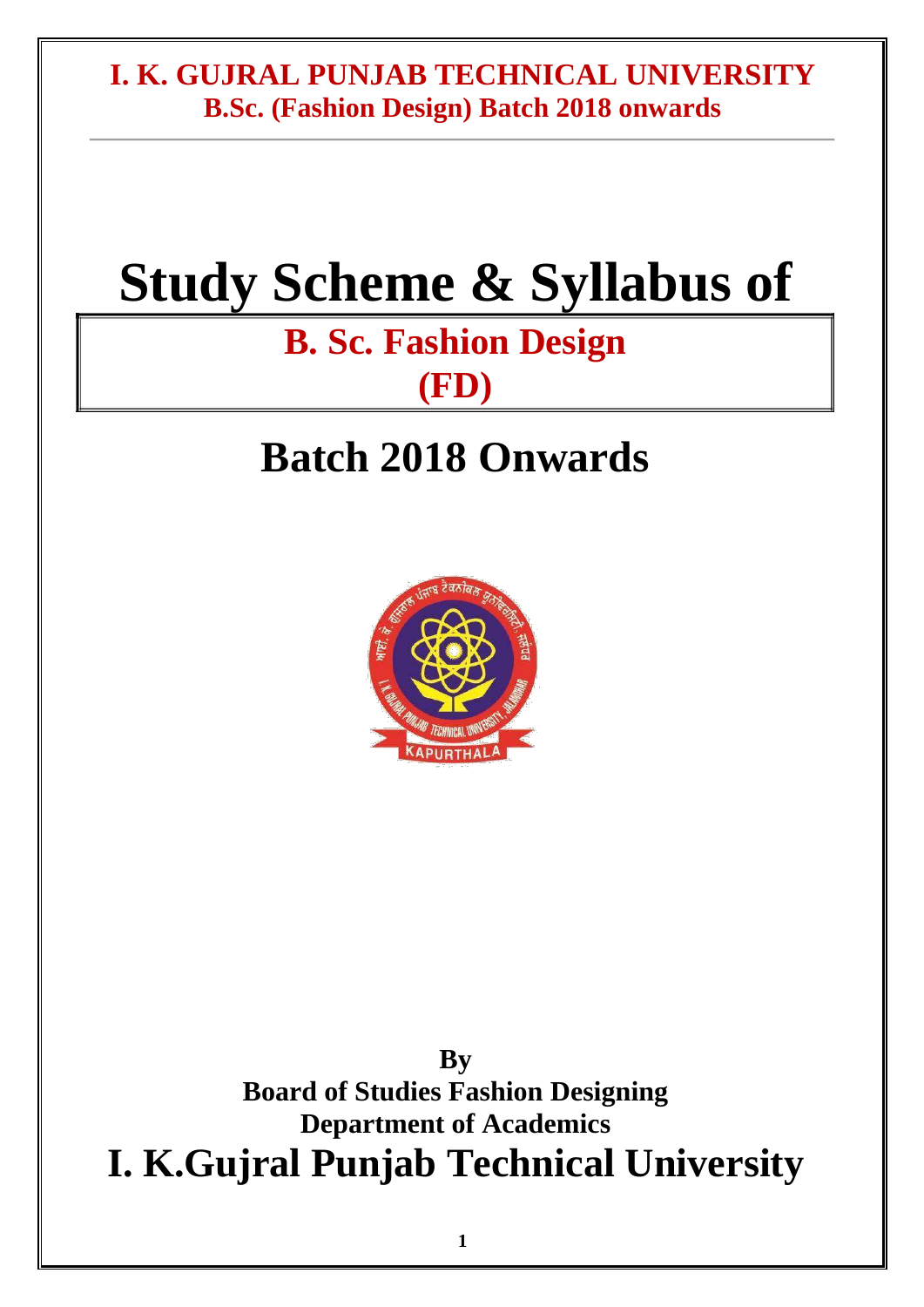#### **Bachelor of Science in Fashion Design (BSFD):**

It is an Under Graduate (UG) Programme of 3 Years (6 Semesters) duration.

#### **Eligibility for Admission:**

All those candidates who have passed the  $10+2$  or its equivalent examination in any stream conducted by a recognized Board / University / Council. **OR**

General Certificate Education (GCE) Examination (London/ Cambridge/ Sri-Lanka) at the Advanced (A) level. **OR**

A pass grade in the Senior Secondary School Examination conducted by the National Open School with a minimum of five subjects **OR**

Candidates who have passed 3 or 4 years diploma recognized by AICTE or a State Board of Technical Education.

#### **Courses & Examination Scheme:**

| <b>First Semester</b> |                                                                         |                                                      |                                         |                |                     |                  | <b>Contact Hrs: 35Hrs</b> |                      |                 |
|-----------------------|-------------------------------------------------------------------------|------------------------------------------------------|-----------------------------------------|----------------|---------------------|------------------|---------------------------|----------------------|-----------------|
| <b>Course</b>         | <b>Course Type</b>                                                      | <b>Course Title</b>                                  | <b>Load Allocations</b><br><b>Marks</b> |                |                     |                  |                           | <b>Total Credits</b> |                 |
| <b>Code</b>           |                                                                         |                                                      |                                         |                | <b>Distribution</b> |                  | <b>Marks</b>              |                      |                 |
|                       |                                                                         |                                                      | $L^*$                                   | $T^*$          | $\mathbf{P}$        |                  | Internal External         |                      |                 |
| <b>BSFD101-18</b>     | Theory                                                                  | <b>Elements of Textiles</b>                          | $\overline{2}$                          | $\Omega$       | $\Omega$            | 40               | 60                        | 100                  | $\overline{2}$  |
| <b>BSFD102-18</b>     | Theory                                                                  | <b>Elements of Fashion</b>                           | $\overline{2}$                          | $\Omega$       | $\Omega$            | 40               | 60                        | 100                  | $\overline{2}$  |
| <b>BSFD103-18</b>     | Core<br>Practical/Laboratory                                            | <b>Elements of Design</b>                            | $\overline{0}$                          | $\Omega$       | 5                   | 60               | 40                        | 100                  | $\overline{3}$  |
| <b>BSFD104-18</b>     | Practical/Laboratory                                                    | Fashion<br>Model Drawing I                           | $\theta$                                | $\Omega$       | 3                   | 60               | 40                        | 100                  | $\overline{2}$  |
| <b>BSFD105-18</b>     | Practical/Laboratory                                                    | <b>Fashion Art I</b>                                 | $\theta$                                | $\overline{0}$ | $\overline{3}$      | 60               | 40                        | 100                  | $\overline{2}$  |
| <b>BSFD106-18</b>     | Practical/Laboratory                                                    | Sketching                                            | $\theta$                                | $\theta$       | 3                   | 60               | 40                        | 100                  | $\overline{2}$  |
| <b>BSFD107-18</b>     | Practical/Laboratory                                                    | <b>Basics of Computers</b>                           | $\theta$                                | $\overline{0}$ | 3                   | 60               | 40                        | 100                  | $\overline{2}$  |
| <b>BSFD108-18</b>     | Practical/Laboratory                                                    | Garment<br>Construction-1                            | $\overline{0}$                          | $\overline{0}$ | 6                   | 60               | 40                        | 100                  | $\overline{3}$  |
| <b>BTHU103-18</b>     | <b>Ability Enhancement</b><br>Compulsory<br>Course<br>$(AECC)$ -I       | English                                              | 1                                       | $\overline{0}$ | $\overline{0}$      | $\overline{40}$  | 60                        | 100                  | $\overline{1}$  |
| <b>BTHU104-18</b>     | Ability Enhancement<br>Compulsory Course Practical/Laboratory<br>(AECC) | English                                              | $\theta$                                | $\theta$       | $\overline{2}$      | 60               | 40                        | 100                  | $\mathbf{1}$    |
| <b>HVPE101-18</b>     | Ability Enhancement Human Values, De-<br>(AECC)                         | Compulsory Course addiction and Traffic<br>Rules     | $\overline{3}$                          | $\overline{0}$ | $\overline{0}$      | 40               | 60                        | 100                  | $\overline{2}$  |
| <b>HVPE102-18</b>     | Ability Enhancement Human Values, De-<br>Compulsory<br>(AECC)           | Course addiction and Traffic<br>Rules (Lab/ Seminar) | $\theta$                                | $\Omega$       | $\mathbf{1}$        | 25               | $x^*$                     | 25                   | $\overline{2}$  |
| <b>BMPD102-18</b>     |                                                                         | Mentoring<br>and<br>Professional<br>Development      | $\overline{0}$                          | $\overline{0}$ | $\mathbf{1}$        | 25               | $-***$                    | 25                   | $\mathbf{1}$    |
|                       | <b>TOTAL</b>                                                            |                                                      | 08                                      | $\bf{00}$      | $\overline{27}$     | $\overline{630}$ | 520                       | <b>1150</b>          | $\overline{25}$ |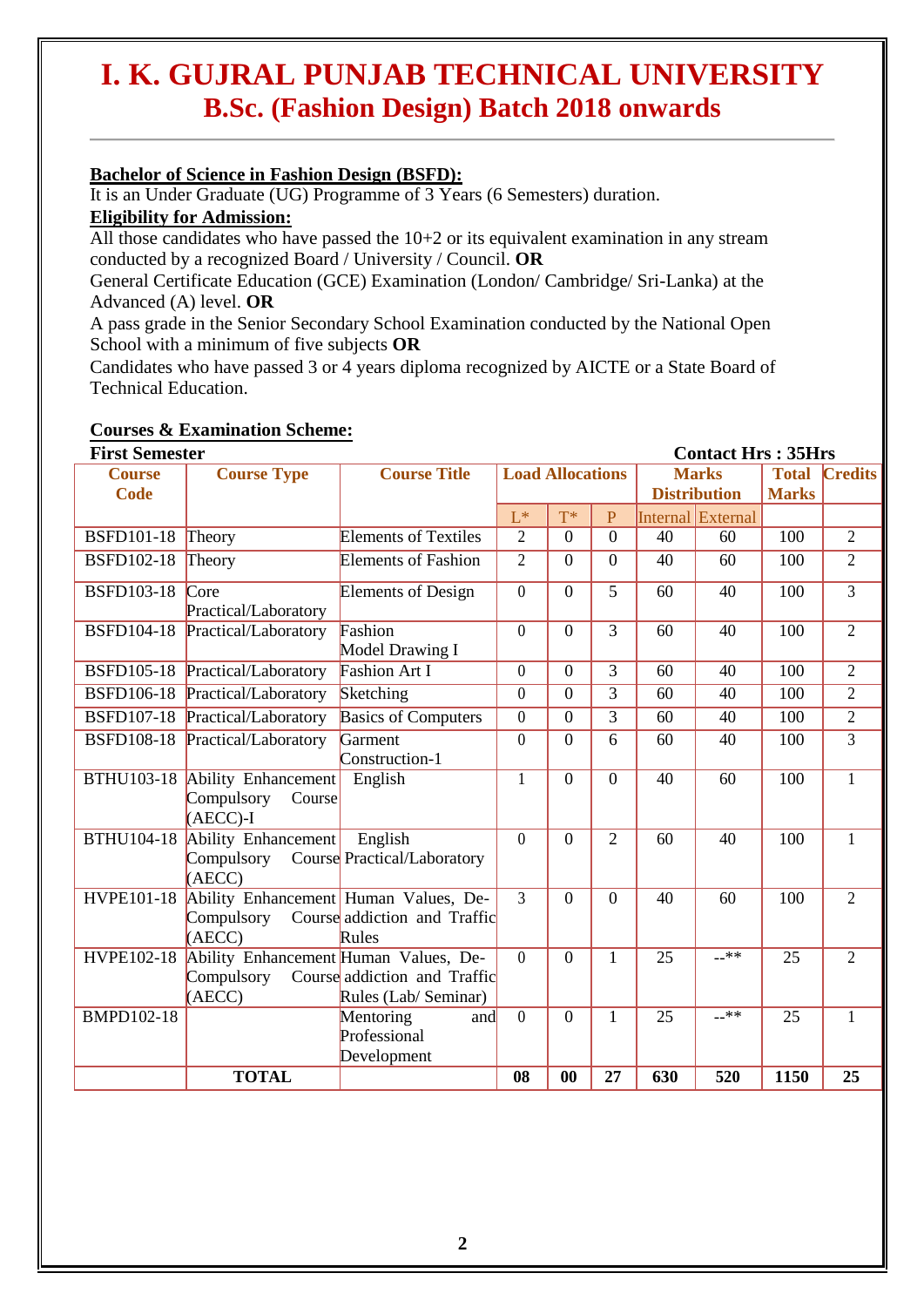| <b>Second Semester</b> |                                        |                                                    |                         |                |                |                     | <b>Contact Hours: 37</b> |              |                     |
|------------------------|----------------------------------------|----------------------------------------------------|-------------------------|----------------|----------------|---------------------|--------------------------|--------------|---------------------|
| <b>Course</b>          | <b>Course Type</b>                     | <b>Course Title</b>                                | <b>Load Allocations</b> |                |                | <b>Marks</b>        |                          | <b>Total</b> | C <sub>redits</sub> |
| <b>Code</b>            |                                        |                                                    |                         |                |                | <b>Distribution</b> |                          | <b>Marks</b> |                     |
|                        |                                        |                                                    | $L^*$                   | $T^*$          | $\overline{P}$ |                     | Internal External        |              |                     |
| BSFD201-18 Theory      |                                        | History of Indian<br>Costumes                      | $\overline{2}$          | $\overline{0}$ | $\overline{0}$ | 40                  | 60                       | 100          | $\overline{2}$      |
| BSFD202-18 Theory      |                                        | Indian Art<br>Appreciation                         | $\mathfrak{2}$          | $\theta$       | $\Omega$       | 40                  | 60                       | 100          | $\mathfrak{2}$      |
| BSFD203-18 Theory      |                                        | Traditional Indian<br>Textiles and<br>Embroideries | $\overline{2}$          | $\theta$       | $\Omega$       | 40                  | 60                       | 100          | $\overline{2}$      |
|                        | <b>BSFD204-18 Practical/Laboratory</b> | <b>Elements of Design</b>                          | $\theta$                | $\overline{0}$ | $\overline{3}$ | 60                  | 40                       | 100          | $\overline{2}$      |
|                        | BSFD205-18 Practical/Laboratory        | <b>Fashion Model</b><br>Drawing-II                 | $\theta$                | $\overline{0}$ | 3              | 60                  | 40                       | 100          | $\overline{2}$      |
|                        | BSFD206-18 Practical/Laboratory        | <b>Fashion Art II</b>                              | $\theta$                | $\overline{0}$ | 3              | 60                  | 40                       | 100          | $\overline{2}$      |
| BSFD207-18 Core        | Practical/Laboratory                   | Pattern Making                                     | $\theta$                | $\overline{0}$ | 6              | 60                  | 40                       | 100          | 3                   |
|                        | BSFD208-18 Practical/Laboratory        | Computer application                               | $\theta$                | $\theta$       | 3              | 60                  | 40                       | 100          | $\overline{2}$      |
| BSFD209-18 Laborat     | Core Practical/<br>orv                 | <b>Garment Construction</b><br>-11                 | $\theta$                | $\theta$       | 6              | 60                  | 40                       | 100          | 3                   |
|                        | BSFD210-18 Practical/Laboratory        | <b>Fashion Photography</b>                         | $\theta$                | $\Omega$       | $\overline{4}$ | 60                  | 40                       | 100          | $\overline{2}$      |
| EVS102-18              | Compulsory Course<br>$(AECC) - III$    | Ability Enhancement Environmental Science          | $\overline{2}$          | $\theta$       | $\Omega$       | 40                  | 60                       | 100          | $\overline{2}$      |
| <b>BMPD202-18</b>      |                                        | Mentoring and<br>Professional<br>Development       | $\theta$                | $\theta$       | 1              | $\overline{25}$     | $-$                      | 25           | $\mathbf{1}$        |
|                        | <b>TOTAL</b>                           |                                                    | 8                       | $\bf{0}$       | 29             | 605                 | 520                      | 1125         | 25                  |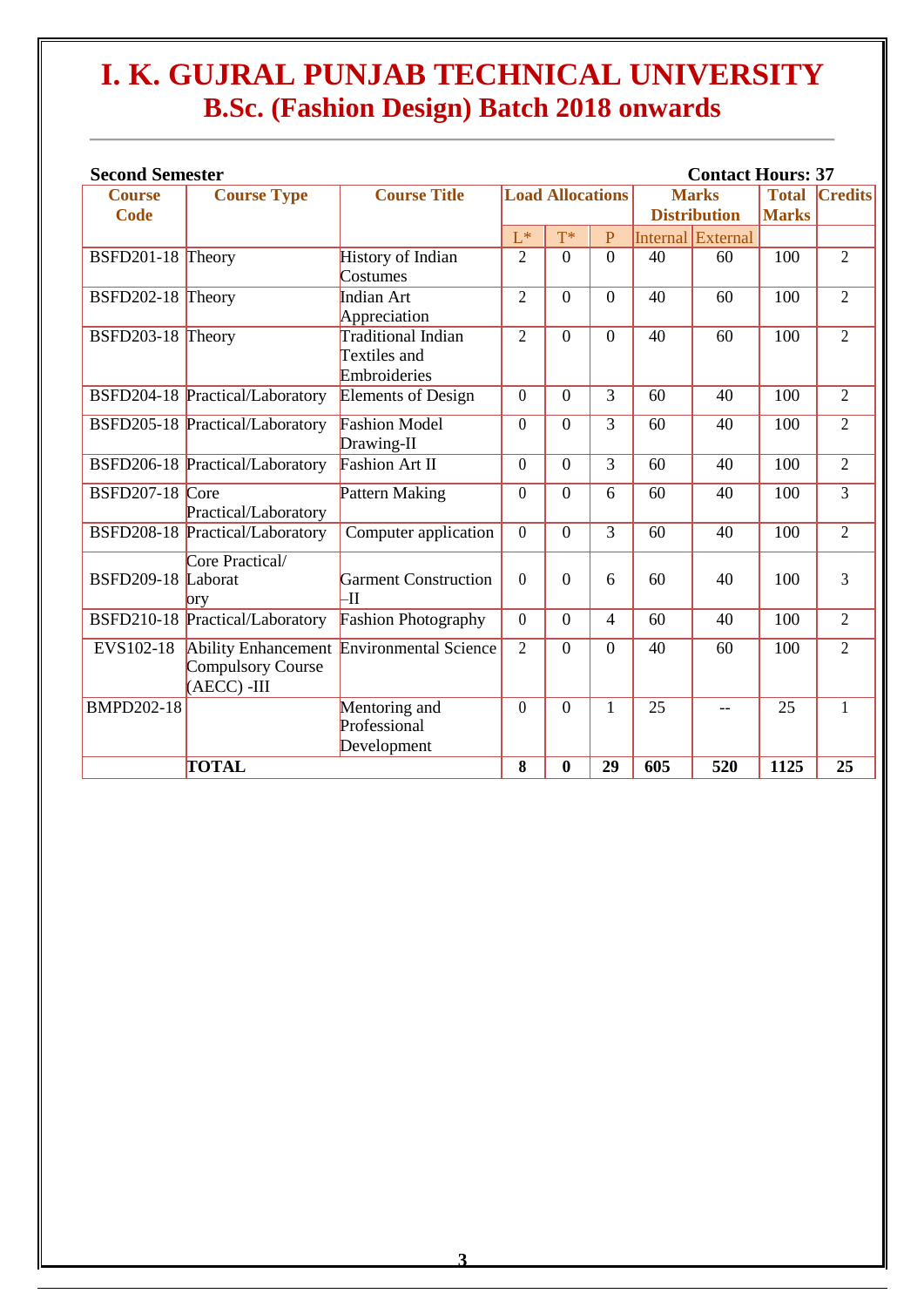| <b>Third Semester</b>   |                                 |                            |                         |                |                |                     | <b>Contact Hrs: 42Hrs</b> |              |                |
|-------------------------|---------------------------------|----------------------------|-------------------------|----------------|----------------|---------------------|---------------------------|--------------|----------------|
| <b>Course</b>           | <b>Course Type</b>              | <b>Course Title</b>        | <b>Load Allocations</b> |                |                | <b>Marks</b>        |                           | <b>Total</b> | <b>Credits</b> |
| <b>Code</b>             |                                 |                            |                         |                |                | <b>Distribution</b> |                           | <b>Marks</b> |                |
|                         |                                 |                            | $L^*$                   | $T^*$          | $\overline{P}$ |                     | Internal External         |              |                |
| BSFD301-18 Theory       |                                 | Dyeing and printing        | $\mathbf{1}$            | $\mathbf{1}$   | $\overline{0}$ | 40                  | 60                        | 100          | $\overline{2}$ |
|                         |                                 | Techniques                 |                         |                |                |                     |                           |              |                |
| BSFD302-18 Theory       |                                 | <b>History of Western</b>  | $\mathbf{1}$            | $\mathbf{1}$   | $\overline{0}$ | 40                  | 60                        | 100          | $\overline{2}$ |
|                         |                                 | Costumes                   |                         |                |                |                     |                           |              |                |
| <b>BSFD303-18</b> Core  |                                 | World<br>Art               | $\overline{2}$          | $\theta$       | 3              | 60                  | 40                        | 100          | 3              |
|                         | Practical/Laboratory            | Appreciation               |                         |                |                |                     |                           |              |                |
|                         | BSFD304-18 Practical/Laboratory | Pattern                    | $\theta$                | $\theta$       | 6              | 60                  | 40                        | 100          | 3              |
|                         |                                 | making+Draping             | $\theta$                |                | 3              |                     |                           |              |                |
|                         | BSFD305-18 Practical/Laboratory | Design Process             |                         | $\theta$       |                | 60                  | 40                        | 100          | $\overline{2}$ |
|                         | BSFD306-18 Practical/Laboratory | CAD I                      | $\theta$                | $\theta$       | 3              | 60                  | 40                        | 100          | $\overline{2}$ |
|                         | BSFD307-18 Practical/Laboratory | <b>Garment Making</b>      | $\Omega$                | $\theta$       | 6              | 60                  | 40                        | 100          | 3              |
|                         | BSFD308-18 Practical/Laboratory | Yarn Craft                 | $\theta$                | $\theta$       | 3              | 60                  | 40                        | 100          | $\overline{2}$ |
|                         | BSFD309-18 Practical/Laboratory | Fashion Art III            | $\overline{0}$          | $\overline{0}$ | 3              | 60                  | 40                        | 100          | $\overline{2}$ |
|                         | BSFD310-18 Field Research and   | <b>Craft Documentation</b> | $\theta$                | $\theta$       | 4              | 40                  | 60                        | 100          | $\overline{2}$ |
|                         | documentation                   |                            |                         |                |                |                     |                           |              |                |
|                         |                                 |                            |                         |                |                |                     |                           |              |                |
| <b>BSFD311-18 Skill</b> | Enhancement                     | Hand Printing and          | $\theta$                | $\theta$       | $\overline{2}$ | 60                  | 40                        | 100          | $\mathbf{1}$   |
|                         | course-I                        | painting technique         |                         |                |                |                     |                           |              |                |
| <b>BSFD312-18 Skill</b> | Enhancement                     | Embroideries               | $\theta$                | $\theta$       | $\overline{2}$ | 40                  | 60                        | 100          | $\mathbf{1}$   |
|                         | course-Laboratory               |                            |                         |                |                |                     |                           |              |                |
| <b>BMPD302-18</b>       |                                 | Mentoring<br>and           | $\Omega$                | $\theta$       | 1              | 25                  | $-***$                    | 25           | $\mathbf{1}$   |
|                         |                                 | Professional               |                         |                |                |                     |                           |              |                |
|                         |                                 | Development<br>for         |                         |                |                |                     |                           |              |                |
|                         |                                 | Documenting craft          |                         |                |                |                     |                           |              |                |
|                         | <b>TOTAL</b>                    |                            | 04                      | 02             | 36             | 665                 | 560                       | 1225         | 26             |

Craft Documentation will be undertaken during the semester for a period of 10 working days.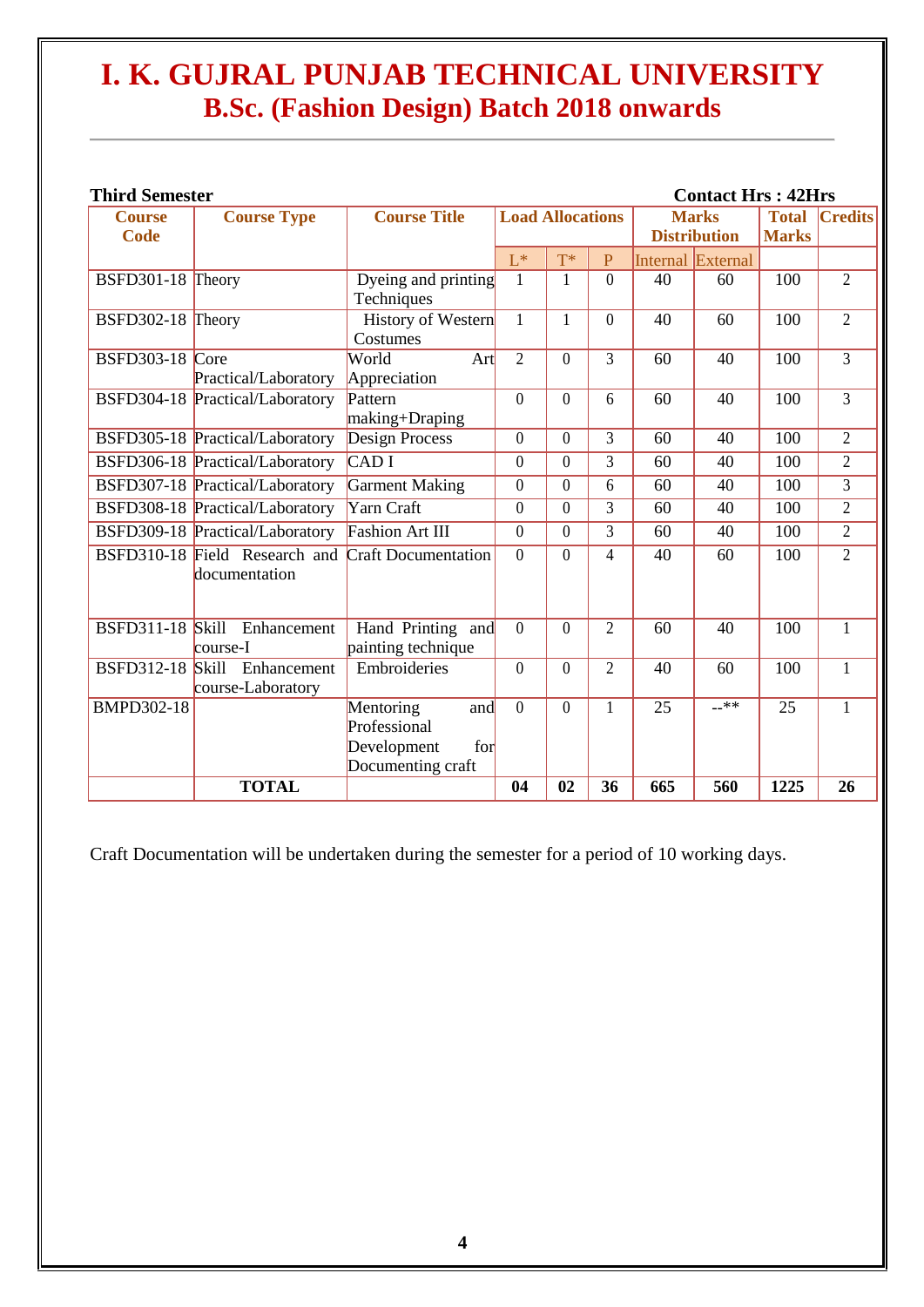| Fourth semester              |                                   |                                                 |                         |          |                |     | Contact Hrs -35                     |                              |                |  |
|------------------------------|-----------------------------------|-------------------------------------------------|-------------------------|----------|----------------|-----|-------------------------------------|------------------------------|----------------|--|
| <b>Course</b><br><b>Code</b> | <b>Course Type</b>                | <b>Course Title</b>                             | <b>Load Allocations</b> |          |                |     | <b>Marks</b><br><b>Distribution</b> | <b>Total</b><br><b>Marks</b> | <b>Credits</b> |  |
|                              |                                   |                                                 | $L^*$                   | $T^*$    | $\overline{P}$ |     | Internal External                   |                              |                |  |
| BSFD401-18 Theory            |                                   | Fundamental of<br><b>Apparel Production</b>     | $\theta$                | 3        | $\Omega$       | 40  | 60                                  | 100                          | $\overline{3}$ |  |
| BSFD402-18 Theory            |                                   | Survey of<br><b>Apparel Merchandis</b><br>ing   | $\theta$                | 4        | $\theta$       | 40  | 60                                  | 100                          | $\overline{4}$ |  |
| <b>BSFD403-18</b>            | Core<br>Practical/Laboratory      | Fabric<br>$\alpha$<br>Research<br>Sourcing      | $\theta$                | $\Omega$ | 3              | 60  | 40                                  | 100                          | $\overline{2}$ |  |
|                              | BSFD404-18 Practical/Laboratory   | <b>CAD II</b>                                   | $\theta$                | $\theta$ | 3              | 60  | 40                                  | 100                          | $\overline{2}$ |  |
|                              | BSFD405-18 Practical/Laboratory   | Pattern<br>making+ Grading                      | $\theta$                | 0        | 6              | 60  | 40                                  | 100                          | 3              |  |
|                              | BSFD406-18 Practical/Laboratory   | <b>Fashion Art IV</b>                           | $\theta$                | $\theta$ | 3              | 60  | 40                                  | 100                          | $\overline{2}$ |  |
|                              | BSFD407-18 Practical/Laboratory   | <b>Advance Draping</b>                          | $\theta$                | $\theta$ | 3              | 60  | 40                                  | 100                          | $\overline{2}$ |  |
|                              | BSFD408-18 Practical/Laboratory   | Garment<br>Construction +fabric<br>studies      | $\theta$                | $\Omega$ | 6              | 60  | 40                                  | 100                          | 3              |  |
| <b>BSFD409-18 Skill</b>      | enhancement Fabric<br>$course-II$ | surface<br>technique                            | $\theta$                | $\Omega$ | 3              | 60  | 40                                  | 100                          | $\overline{2}$ |  |
| BMPD402-18                   |                                   | Mentoring<br>and<br>Professional<br>Development | $\theta$                | $\Omega$ |                | 25  | $-***$                              | 25                           | 1              |  |
|                              | <b>TOTAL</b>                      |                                                 | $\bf{00}$               | 07       | 28             | 525 | 440                                 | 965                          | 24             |  |

Internship will be under taken in the summer break after semester IV.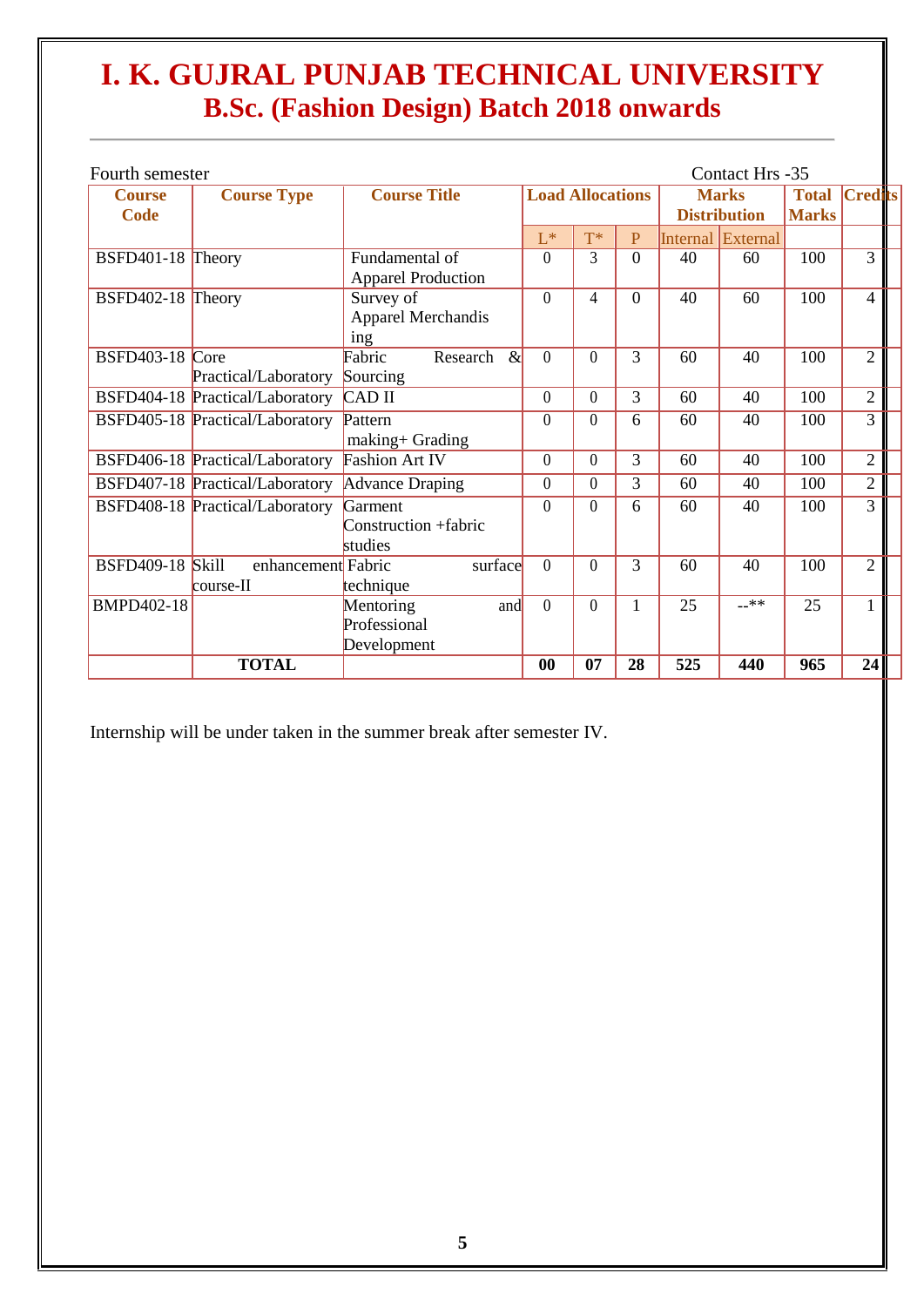| <b>Fifth Semester</b>        |                                  |                                                       |                         |                |              |                                     | <b>Contact Hours: 35</b>     |                |                |
|------------------------------|----------------------------------|-------------------------------------------------------|-------------------------|----------------|--------------|-------------------------------------|------------------------------|----------------|----------------|
| <b>Course</b><br><b>Code</b> | <b>Course Type</b>               | <b>Course Title</b>                                   | <b>Load Allocations</b> |                |              | <b>Marks</b><br><b>Distribution</b> | <b>Total</b><br><b>Marks</b> | <b>Credits</b> |                |
|                              |                                  |                                                       | $L^*$                   | $T^*$          | $\mathbf{P}$ |                                     | Internal External            |                |                |
| <b>BSFD501-18</b>            | Practical/Laboratory             | Men's wear                                            | $\Omega$                | $\overline{0}$ | 4            | 100                                 |                              | 100            | 2              |
|                              | BSFD-502-18 Practical/Laboratory | Knit Wear                                             | $\Omega$                | $\Omega$       | 4            | 100                                 |                              | 100            | $\overline{2}$ |
|                              | BSFD-503-18 Practical/Laboratory | Kids wear                                             | $\Omega$                | $\Omega$       | 4            | 100                                 |                              | 100            | $\overline{2}$ |
|                              | BSFD-504-18 Practical/Laboratory | Advanced<br>Aided<br>Computer<br>Design               | $\Omega$                | $\Omega$       | 4            | 100                                 |                              | 100            | $\overline{2}$ |
|                              | BSFD-505-18 Practical/Laboratory | Creative pattern<br>making                            | $\theta$                | $\Omega$       | 4            | 100                                 |                              | 100            | $\overline{2}$ |
|                              | BSFD-506-18 Practical/Laboratory | <b>Trend Forecast</b>                                 | $\Omega$                | $\Omega$       | 4            | 100                                 |                              | 100            | $\overline{2}$ |
|                              | BSFD-507-18 Practical/Laboratory | Fashion<br>Research<br>and<br>Design<br>Documentation | $\Omega$                | $\Omega$       | 4            | 100                                 |                              | 100            | $\overline{2}$ |
| <b>BMPD502-18</b>            |                                  | and<br>Mentoring<br>Professional<br>Development       | $\Omega$                | 0              |              | 25                                  | $-***$                       | 25             | 1              |
|                              | <b>TOTAL</b>                     |                                                       | $\bf{00}$               | 00             | 29           | 725                                 | $\bf{00}$                    | 725            | 15             |

 $\begin{array}{c} \hline \end{array}$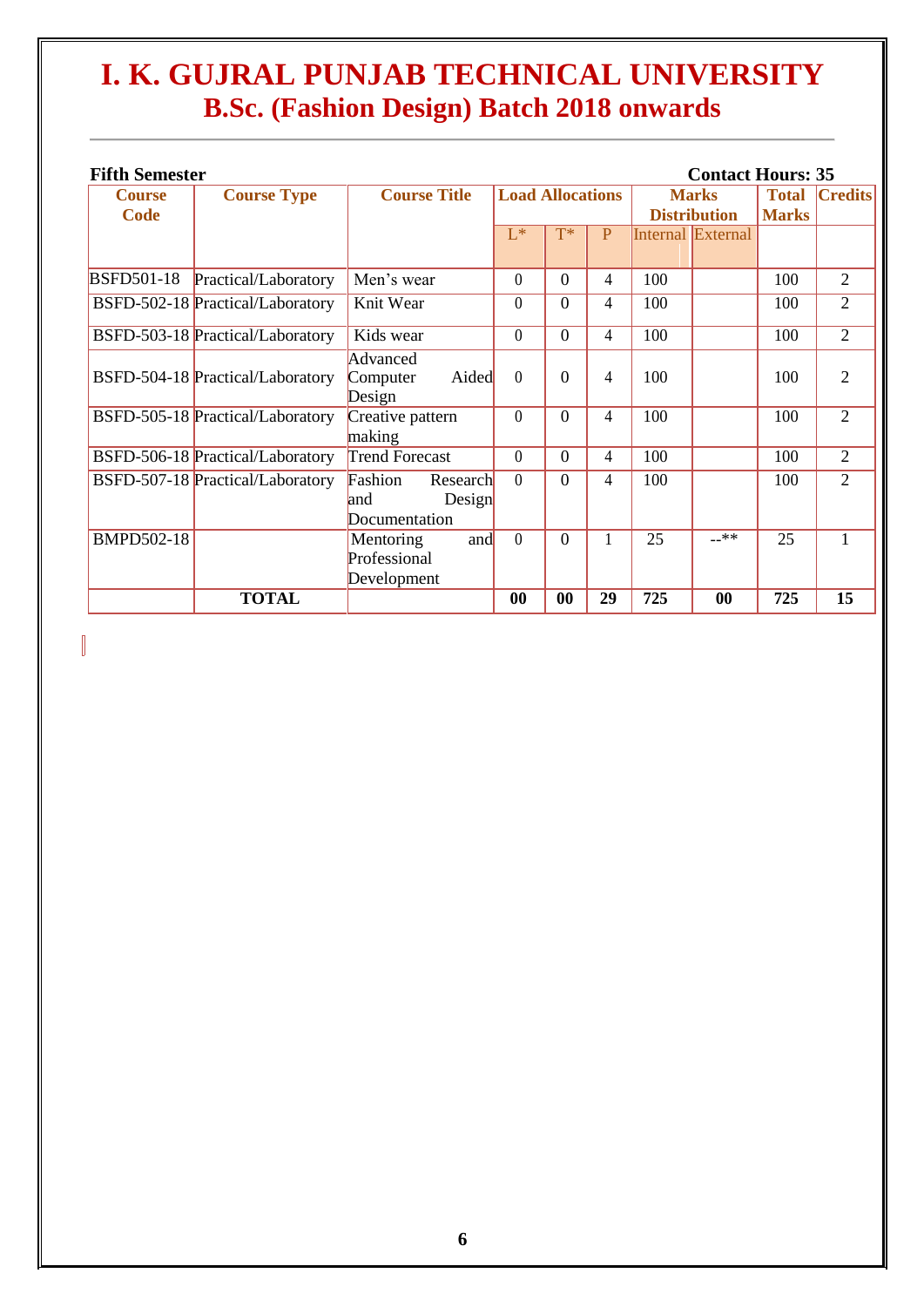| <b>Sixth Semester</b><br><b>Contact Hours:18</b> |                      |                              |                      |                   |              |                     |                     |              |                             |
|--------------------------------------------------|----------------------|------------------------------|----------------------|-------------------|--------------|---------------------|---------------------|--------------|-----------------------------|
| <b>Course</b>                                    | <b>Course Type</b>   | <b>Course Title</b>          | Load<br><b>Marks</b> |                   |              |                     | <b>Total Credit</b> |              |                             |
| Code                                             |                      |                              |                      | <b>Allocation</b> |              | <b>Distribution</b> |                     | <b>Marks</b> | S                           |
|                                                  |                      |                              |                      |                   | $\mathbf{P}$ |                     | Internal External   |              |                             |
| <b>BSFD601-18</b>                                | Core                 | <b>Art Portfolio</b>         | $\Omega$             | $\Omega$          | 4            | 60                  | 40                  | 100          | $\mathcal{D}_{\mathcal{L}}$ |
|                                                  | Practical/Laboratory |                              |                      |                   |              |                     |                     |              |                             |
| <b>BSFD602-18</b>                                | Skill enhancement    | <b>Intellectual Property</b> | $\Omega$             | 4                 | $\theta$     | 40                  | 60                  | 100          | $\overline{4}$              |
|                                                  | course-IV            | Rights                       |                      |                   |              |                     |                     |              |                             |
| <b>BSFD603-18</b>                                | Skill<br>enhancement | Design Collection            | 0                    | $\Omega$          | 10           | 300                 | 200                 | 500          | 5                           |
|                                                  | course-IV-Laboratory |                              |                      |                   |              |                     |                     |              |                             |
| <b>BMPD602-18</b>                                |                      | Mentoring and                | $\Omega$             | $\Omega$          |              | 25                  | $-***$              | 25           |                             |
|                                                  |                      | Professional                 |                      |                   |              |                     |                     |              |                             |
|                                                  |                      | Development                  |                      |                   |              |                     |                     |              |                             |
|                                                  | <b>Total</b>         |                              |                      |                   | 18           | 425                 | 300                 | 725          | 12                          |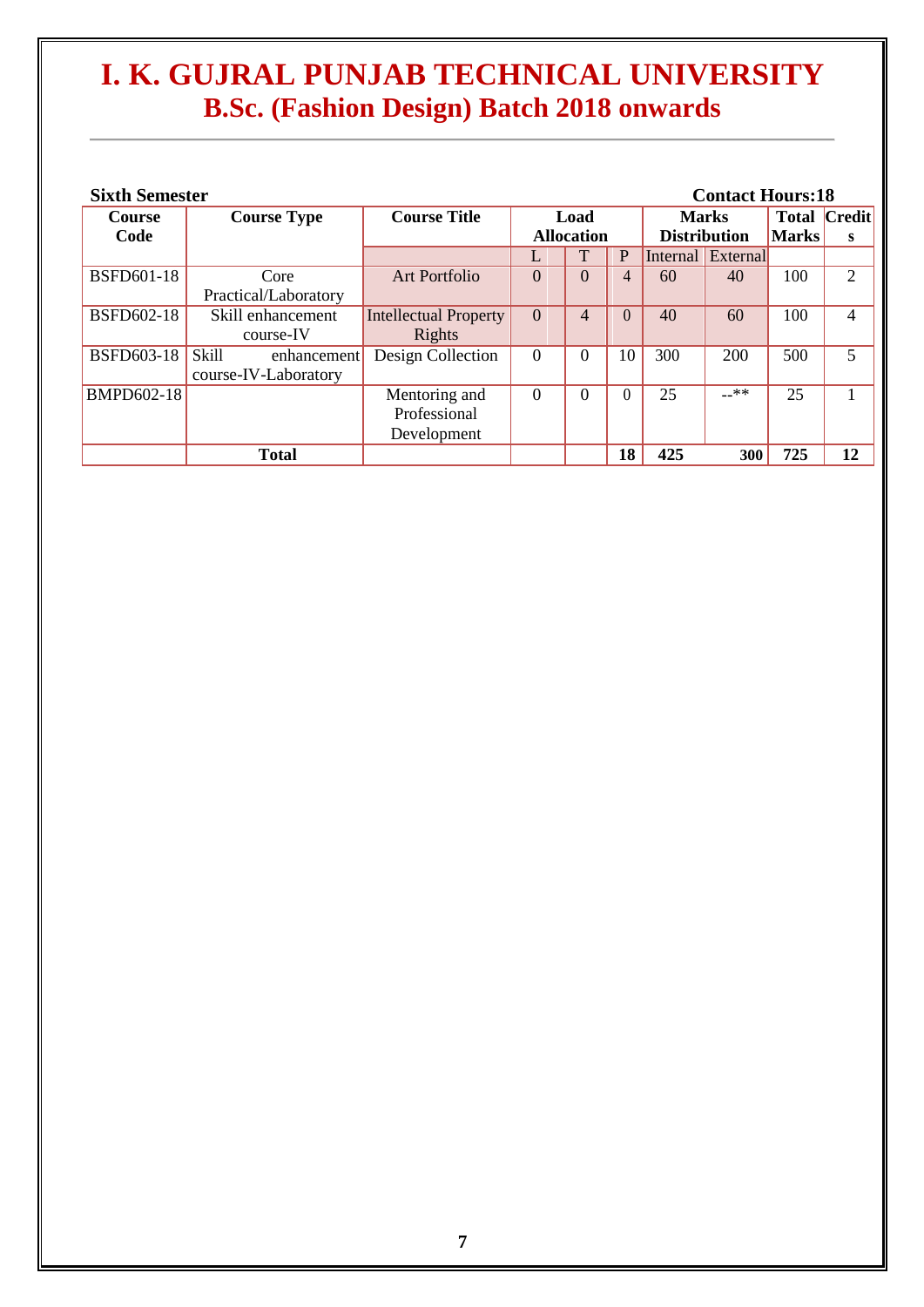# **SYLLABUS**

## **SEMESTER - I**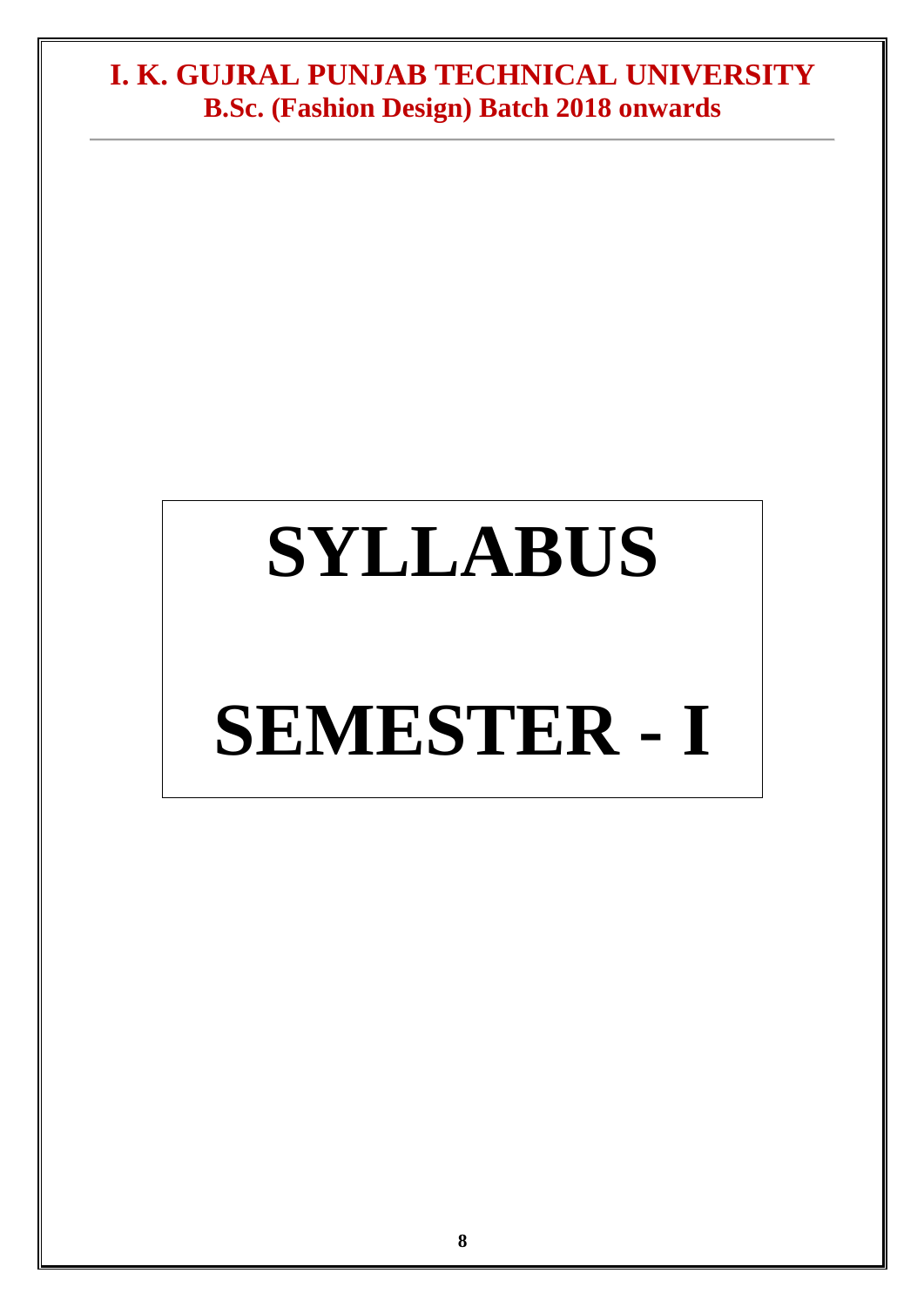#### **BSFD 101-18**

#### **ELEMENTS OF TEXTILES**

#### **Course Objectives:**

- 1. To be familiar with the terminology of textiles.
- 2. To understand the performance characteristics of different fibers, yarns and fabrics.

#### **Contents**

#### **UNIT - I**

- 1. Overview of the Textile industry.
- 2. Emerging Textile Technology.
- 3. SWOT analysis of the Indian Textile industry.
- 4. Basic Fiber properties
- 5. Classification of fibers
- 6. Natural fibers- Sources, properties & end use, cotton, flax, jute, wool and silk

#### **UNIT - II**

- 1. Manmade fibers- Rayon, Acetate, Nylon, Polyester, Acrylic, Spandex, Polyolefin.
- 2. Yarn classification
- 3. Yarn spinning
- 4. Yarn numbering system

#### **UNIT - III**

- 1. Basics of weaving
- 2. Basic weaves
- 3. Introduction to Non-Woven fabrics
- 4. Common fabric names
- 5. Care Labeling

#### **Instructions to the Teacher:**

Field trip to a spinning and weaving unit will be taken.

#### **Instructions to the Examiner:**

1. There will be one compulsory objective question (multiple choice questions or fill in the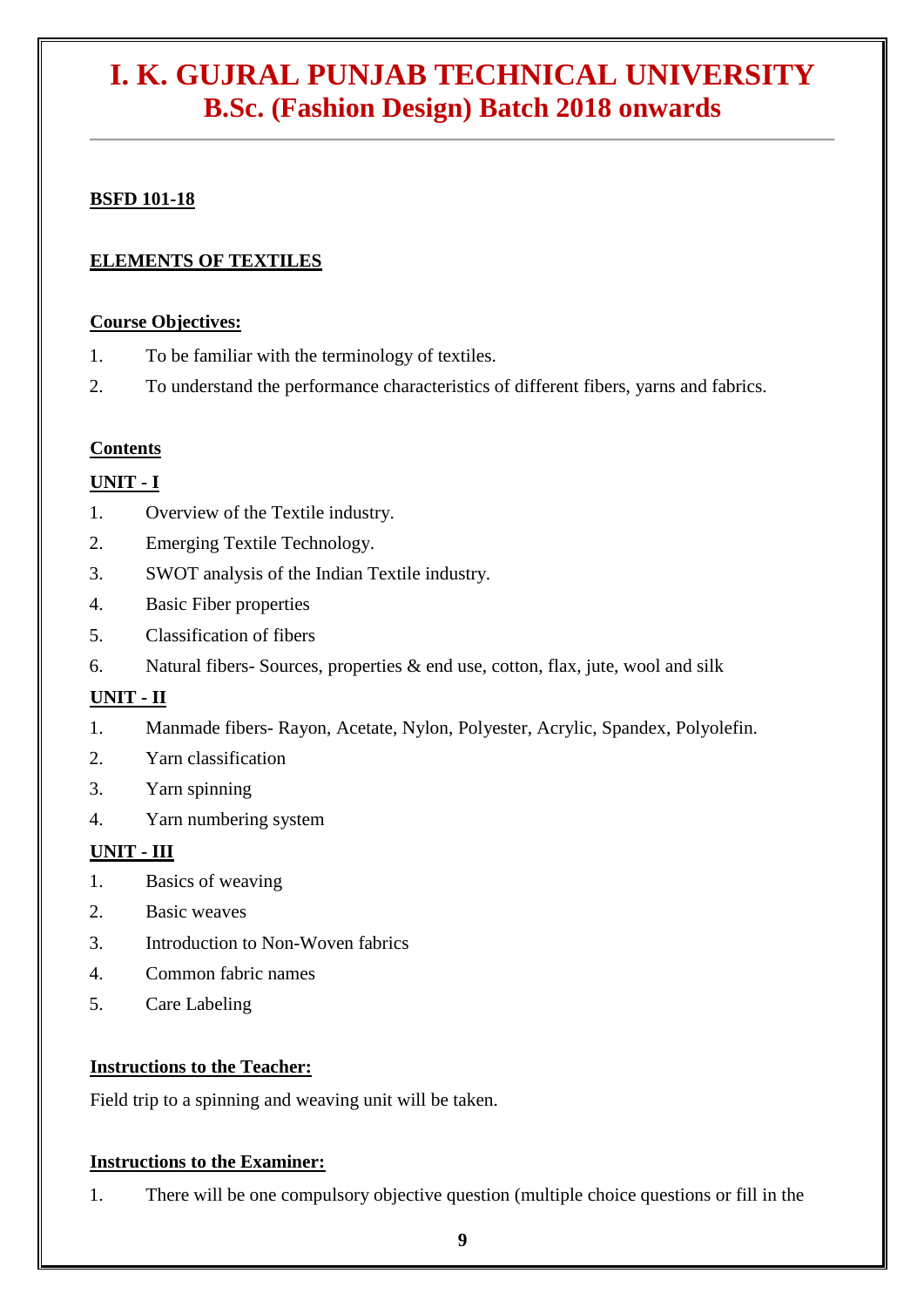Blanks or True/False questions) covering all units, carrying 30 marks.

- 2. There will be six questions of 10 marks each, out of which three questions are compulsory. The questions will be two from each unit.
- 3. It will be compulsory to attempt one question from each unit.

#### **Reference Books:**

- 1. Fiber to Fabric by: Corbman
- 2. Textiles by:Sara J. Kadolph
- 3. Textile Science by: Gohl&Vilensky
- 4. Fabric Science by : Joseph Pizzut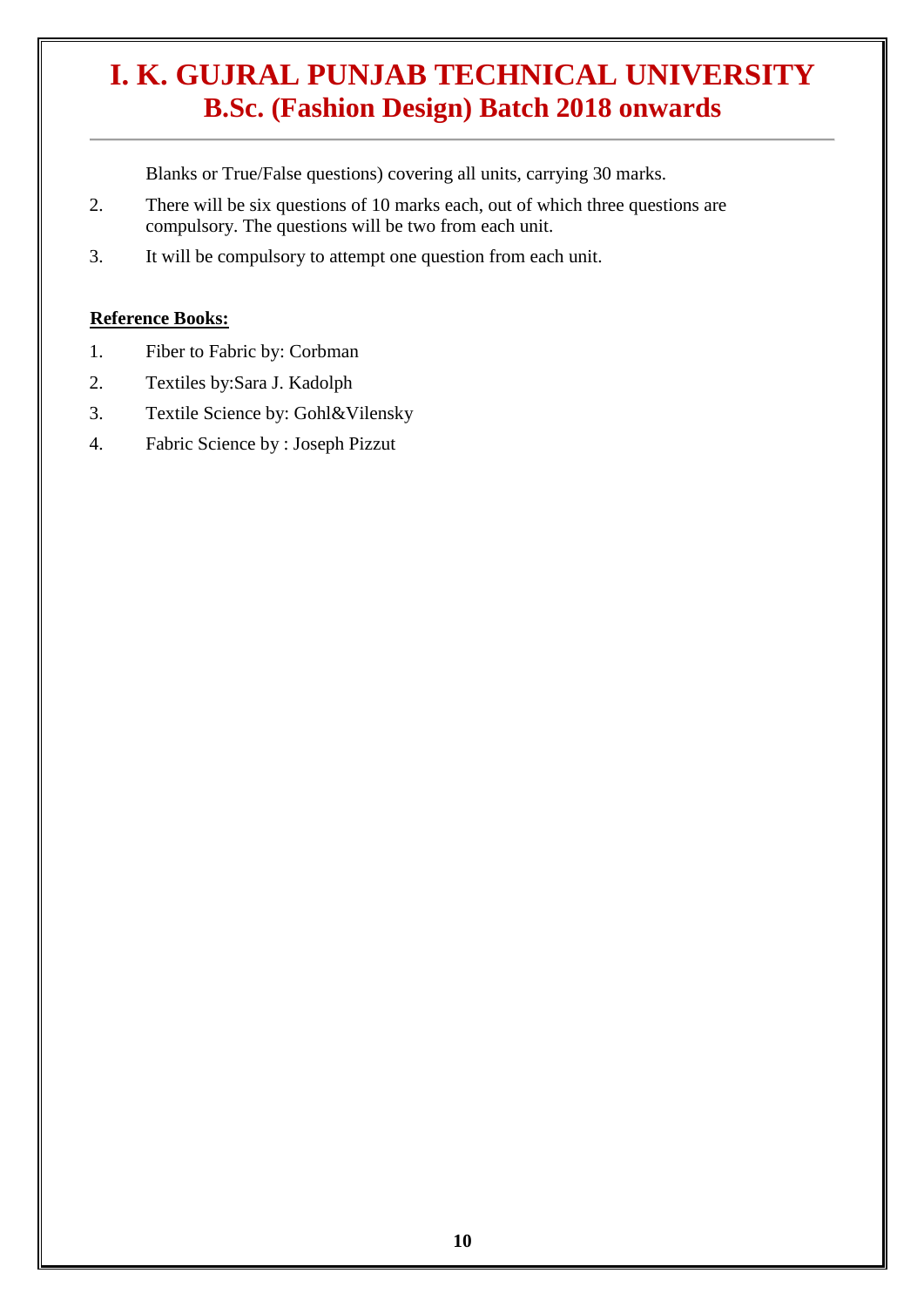#### **BSFD 102-18**

#### **ELEMENTS OF FASHION**

#### **Course Objectives:**

The main objective of this course is to make the student understand the intricacy and importance of Fashion.

- 1. Discussion on the course structure. Definition of Fashion. Motives for consumer buyingpractical and aesthetic. Clothes vs fashion.
- 2. Inspirational sources of fashion (relating them to elements of fashion)
- 3. Color-color wheel, dimensions of color, color naming and psychological association of colors.
- 4. Fabric, texture and line (relating them to principles of design)
- 5. Interplan of elements of design (relating it to anthropometrics)
- 6. Silhouettes- Necklines collars and sleeves Variations of skirts, dresses and trousers. Variations of coats and jackets
- 7. Detailing- pleats, tucks, darts, yokes and godets.
- 8. Detailing hemlines, edgings, pockets and fastenings.
- 9. Fashion cycle- concept of haute couture, RTW and street fashion.
- 10. Fashion Forecasting Concept of seasons, fairs and international markets.
- 11. International designers
- 12. Brand Analysis Fashion & Textile Accessories.
- 13. Fashion Criticism
- 14. Trimmings and accessories.
- 15. Final Project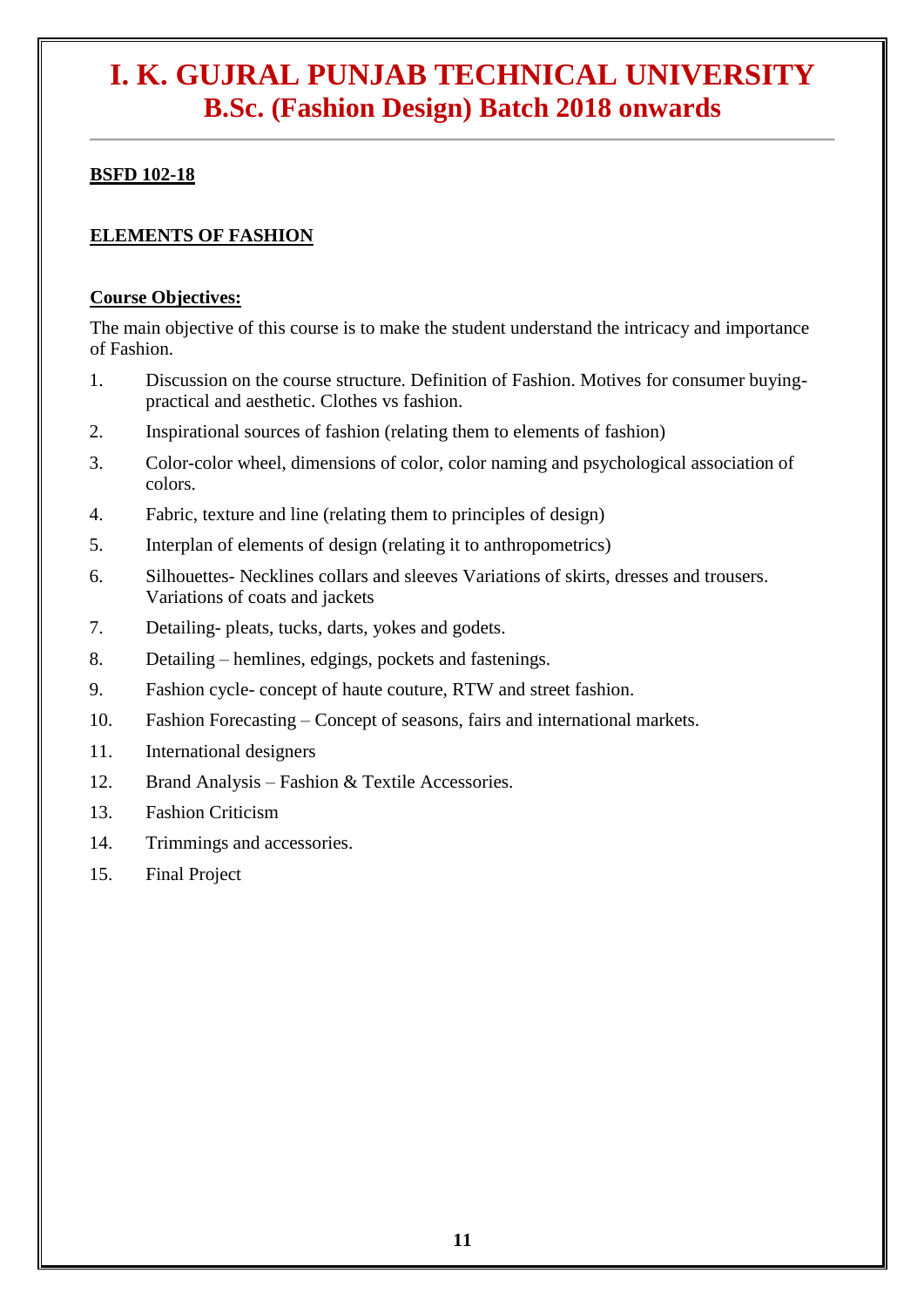#### **BSFD 103-18**

#### **ELEMENTS OF DESIGN**

#### **Objective:**

The course aim to enable the students to interpret the EOD in terms of printing techniques. The students understand:

- 1. Line –movement –conversion into strips n checks
- 2. Shape –visualization of an image through line and plane using '-ve' '+ve' space
- 3. Textures –an introduction to the basic materials, creating textures using all, art media like pencils, crayons, pastels, paints etc.
	- (a) Spontaneous textures
	- (b) Decorative textures
	- (c) Mechanical textures
	- (d) Using the method of drawing, painting, printing, bleaching, rubbing, spraying, staining, dyeing, burning etc.
	- (e) Non-woven fusing, papers, fabric.
	- (f) Exploration of various materials to enhance texture using yarn, paper, fabric etc.
- 4. From –motif development.
	- (a) Introduction to motif.
	- (b) Development of a motif from an inspiration-naturalized, stylized, geometrical, simplified and abstract form.
- 5. Color application of colors based on physiology /psychology of colors
	- Note : Color application is integral to all of the above and to be coordinated with EOD(basic designs)
- 6. Composition-college on themes, theme boards, motif development based on themes.
- 7. Introduction to various textile design techniques:-
	- (a) Stencil printing
	- (b) Batik printing
	- (c) Tie n dye
	- (d) Block printing
	- (e) Hand printing
	- (f) End project
	- (g) Work on placements on a t-shirt or any other item of clothing using the various techniques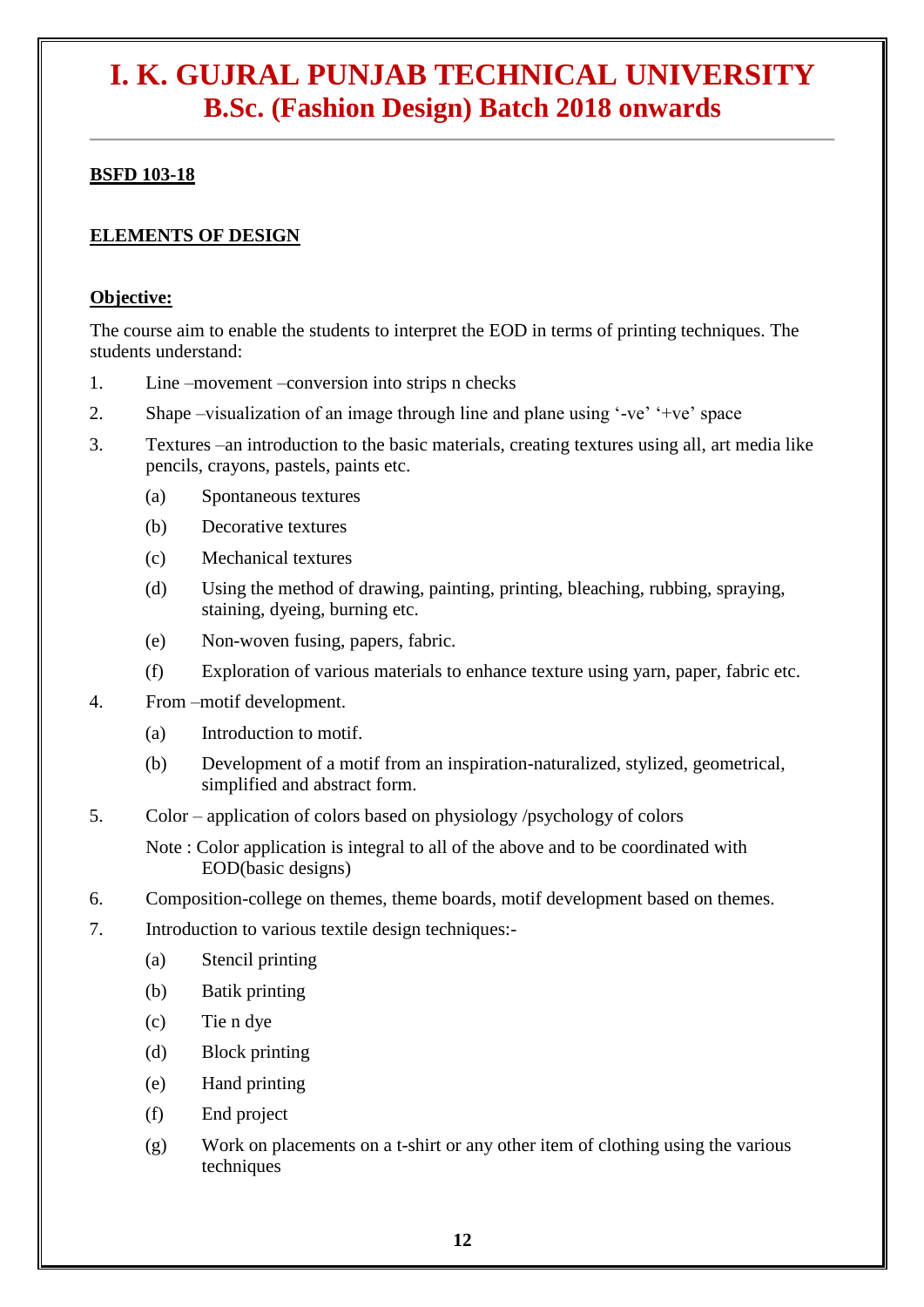#### **BSFD 104-18**

#### **FASHION MODEL DRAWING- I**

#### **Course Objectives:**

- 1. Familiarity with the anatomy of the human body.
- 2. Understanding of body proportion with special reference to:
	- (b) anatomy
	- (c) movement
	- (d) Posture
	- (e) details
- 3. Understanding of the movement of the human body

#### **UNIT – I**

#### **Stick Figures (Actions, Balance)**

#### **Exercise - 1**

- 1. Use of match stick figures to check basic proportions.
- 2. Making them free in order to avoid the stiffness without detailing of heads, feet & arms
- 3. Action figure will determine by the movement in torso and legs balance
- 4. Placing weight on right and left foot individually. (Live models to be used for exercise).

#### **Exercise - 2**

- 1. Round out the figure in order to achieve a more natural look. Get familiar with the grid proportion.
- 2. Observe the balance of the body, the bend in the body whether pushed in or out.(Once familiar with a grid proportions using the figure as one builds it.)

#### **UNIT- II**

#### **Gestures and Scribbling (Studio Life Study)**

#### **Exercise - 3**

- 1. To conquer the ability of drawing the figure scribbling.
- 2. To loosen up the hand and one could have some fun by scribbling. This exercise can help to free one from free
- 3. Conceived notion that sketching must be neat. Draw loose gestures in scribble form with the size of head which one feels comfortable with. Keep adding part by part to one single figure.
- 4. Drawing the head with create figure size. Draw the torso and then the legs.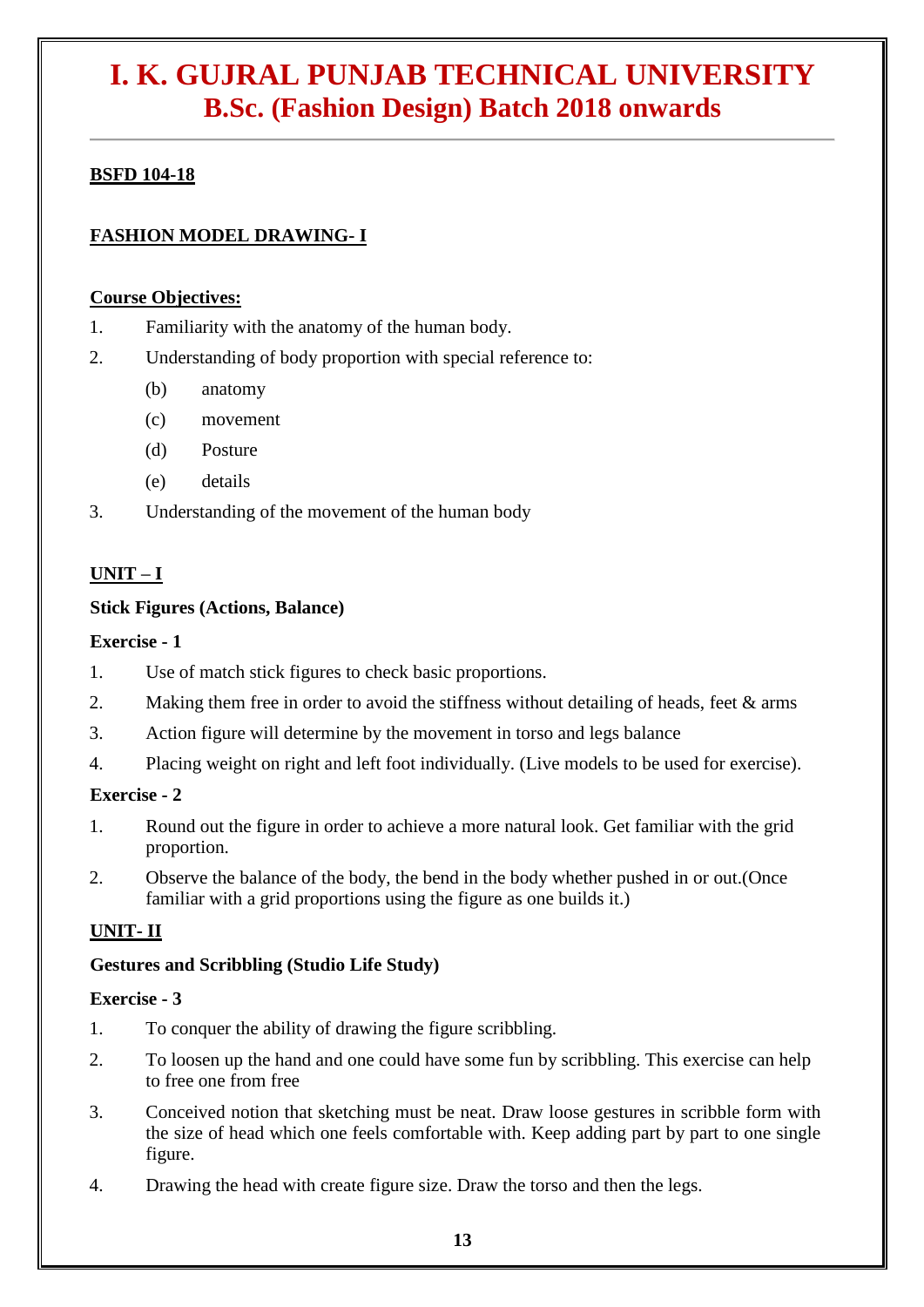#### **Exercise - 4**

The figure can become exciting when action is added. Action could be used bydropping the shoulder on the same side as the high hip is raised. The same slant is reflected inboth knees and ankle position.

#### **UNIT- III**

#### **Grid Proportions (Actions &Movements)**

#### **Exercise - 5**

- 1. Along with the given information using grid and various proportions sketching is very essential. Sketching could be done from the model provided or by the students themselves.
- 2. The actions of sports persons or models on ramp can be observed (through photographs or magazines)

(This exercise remains most important and which takes maximum effort and time.)

#### **Exercise - 6**

- 1. Learning balance, movement when one draws the figure, it is important to understand how the body moves. What are the possibilities and why.
- 2. The dynamics of balance in pose. Front, profile and back live models could be provided for this exercise.

#### **UNIT – IV**

#### **Three Dimensional Qualities**

#### **Exercise - 7**

1. Concentrate on qualitative and effective drawing ability, capture the 3 dimensional quality with single line drawing giving stress to the points where it is needed soft rendering to be introduced.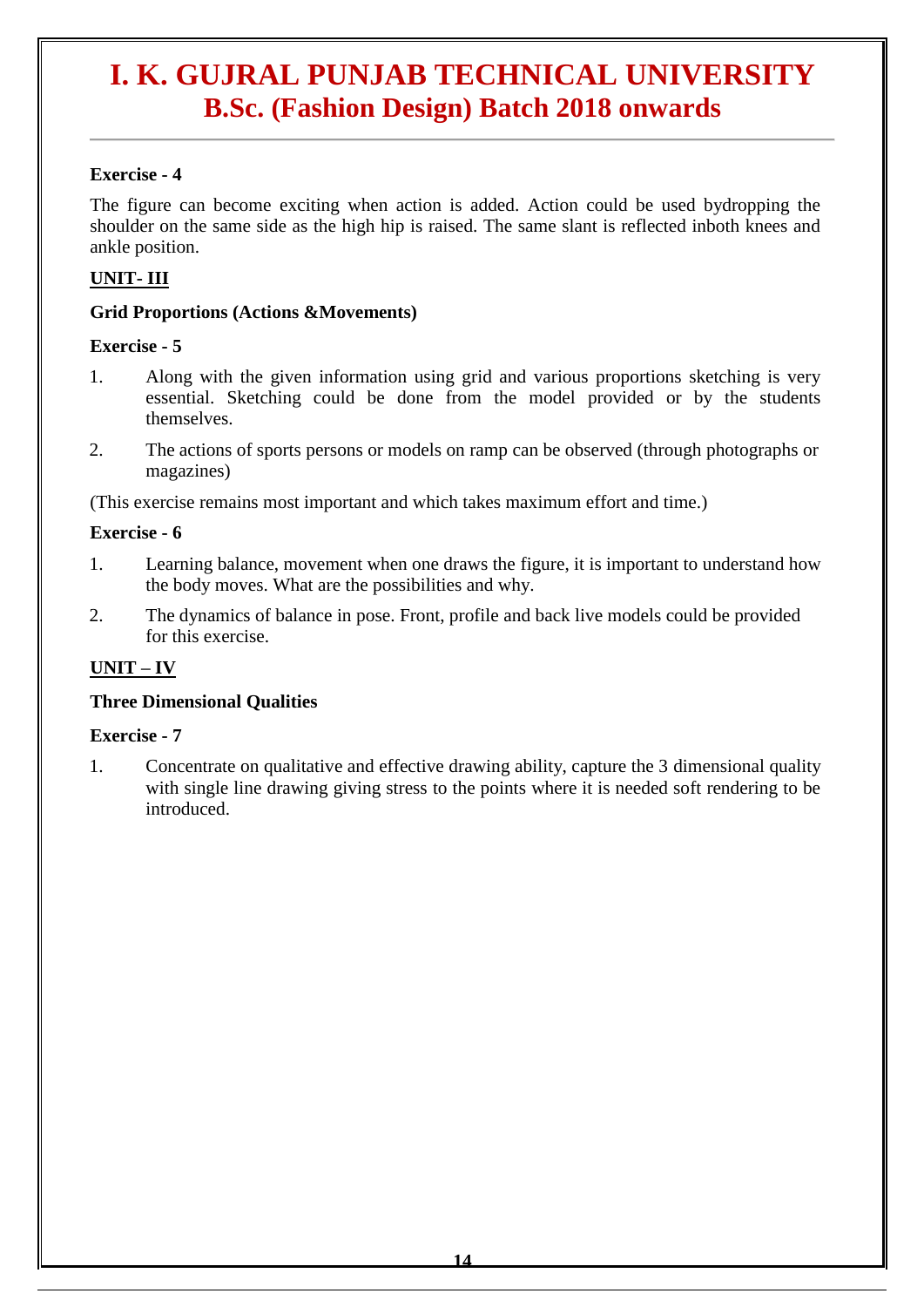#### **BSC FD 105-18**

#### **FASHION ART-I**

#### **Course Objectives:**

- $\Box$ The emphasis is on the understanding of basic proportions of the fashion figure through the analysis of photographs and using figure research as a basis for the creation of fashion design sketches.
- $\Box$ Relative differences between normal and fashion figure.
- $\Box$ Geometric fashion model with movable ball joints.

Stationery pose

Motion

Bending

- $\Box$ Introduction to line drawing figure capturing the essence of a pose.
- $\Box$ Relating a line drawing croquis to geometric croquis (both with the same pose). The aim is to understand the posture and concept of balance and motion.
- $\Box$ Figure analysis through photographs as the initial introduction to the flesh figure.

Front

 $3/4$ 

Side

Back

- $\Box$ Understanding of Style line placement on croquis.(dummy can be observed and can be placed for sketching the style lines)
- $\Box$ Analysis of faces and hair style to understand the structure of the skull with emphasis on simplification of lines.

 $\Box$ Analysis of fashion hands

 $\Box$ Analysis of fashion feet (with/without shoes)rendering of fashion Accessories, Hand bags, Belts, Jewelry Shoes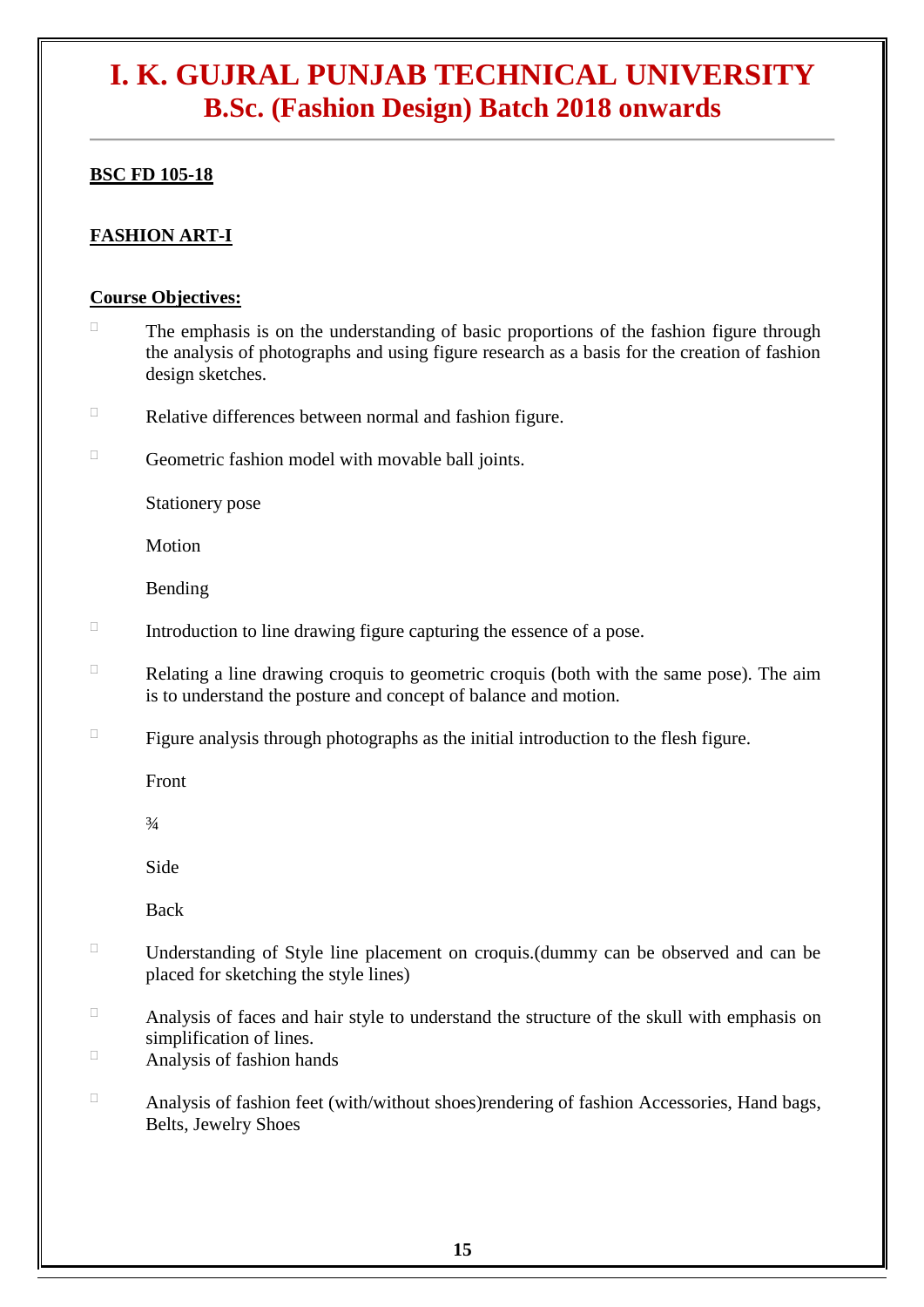#### **BSFD 106-18**

#### **SKETCHING**

#### **Course Objectives:**

The objective of the course is to increase the proficiency in drawing skills and to inculcate creative ability in the application of these acquired skills to translate as ideas for design.

- $\blacktriangleright$ Introduction to basics of Sketching & Drawing.
- $\blacktriangleright$ Introduction to Still life by practicing simple and easy objects like a book, a brick or a shoe box.
- $\overrightarrow{B}$  Still-life (an object on the book for e.g. a fruit or fruits) in colour pencils.
- $\overrightarrow{B}$  Still life with a cluster of objects comprising pile of books, fruits, vases, flowers etc.
- $\blacktriangleright$ Introduction of Drapery in oil pastels.
- > Drapery along with a cluster of objects.
- > Drawing in active environment, outdoor activities, quick and on the spot sketching. Drawing and practice of sketching of outdoor surroundings comprising of flora and fauna.
- $\blacktriangleright$ Introduction to perspective.
- > Practicing perspective by drawing buildings etc along with trees etc.
- $\lambda$  Practice perspective in colour.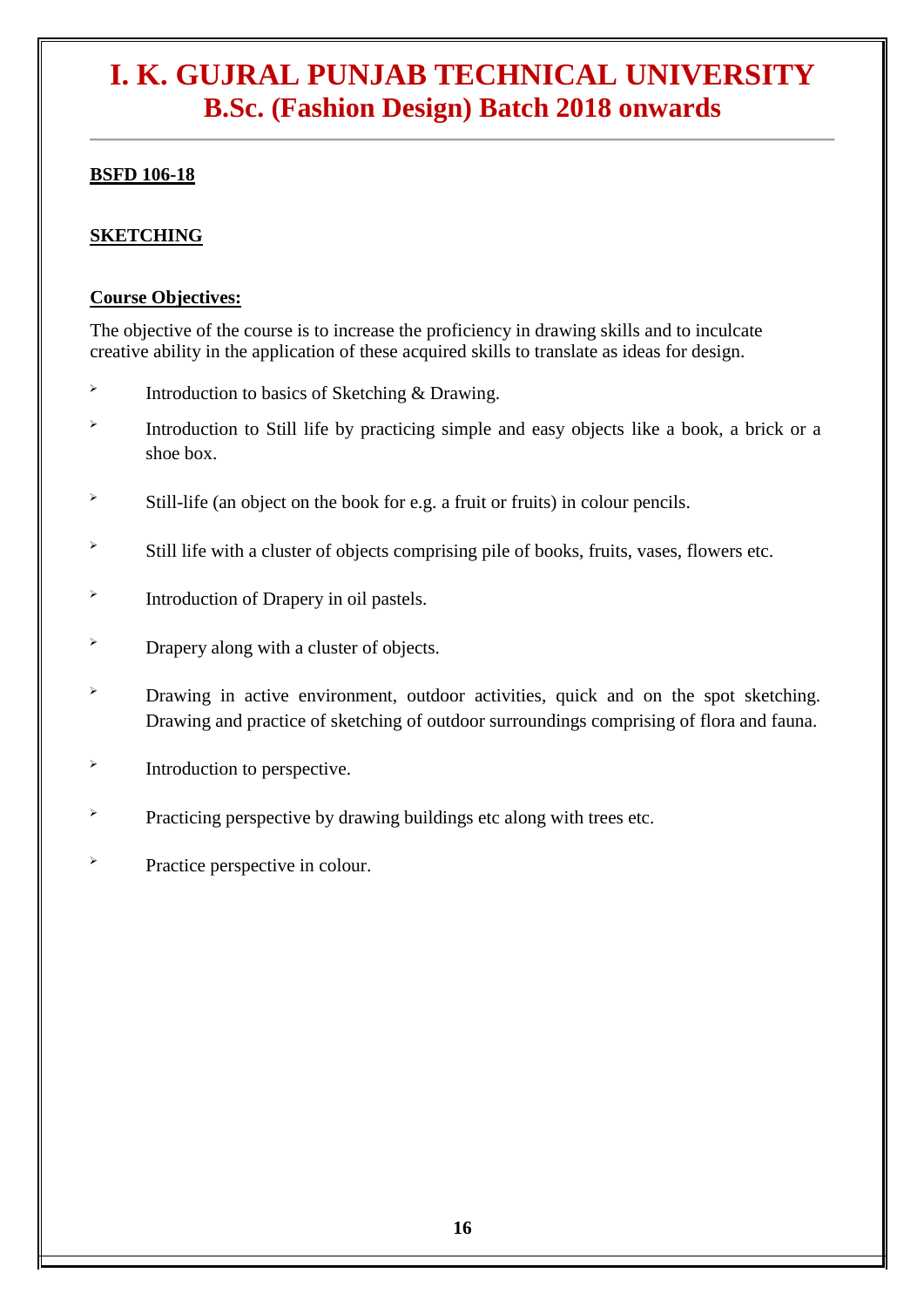#### **BSFD 107-18 BASICS OF COMPUTER**

#### **Course Description:**

Develops introductory skills in the Microsoft Office Suite (Word, Excel and PowerPoint), Windows Explorer, Internet, and computer concepts through demonstrations and lab exercises.

#### **Course Objectives and Contents**

Upon completion of this course students will be able to:

- 1. Demonstrate an advanced knowledge of the Word Processing package, MS Office and knowledge of how to design & create effective and structured documents like technical reports, letters, brochures, etc.
- 2. Demonstrate the skills in the appropriate use of various features of the spread sheet package MS Excel and also to create useful spreadsheet applications like tabulated statements, balance sheets, statistical charts, business statements, etc.
- 3. Demonstrate the skills in making an effective presentation with audio and video effects.
- 4. Draw graphical pictures, flow charts, block diagrams etc., using the drawing tools available in MS Word or MS Power Point and incorporate them into documents and presentations.

#### **Examination /Evaluation Scheme**

Practical Examination: One Practical examination of 3 hours duration will be conducted on the modules described in the curriculum. The maximum marks will be 100.

**Note:** All topics are covered in extreme detail with practical examples for all.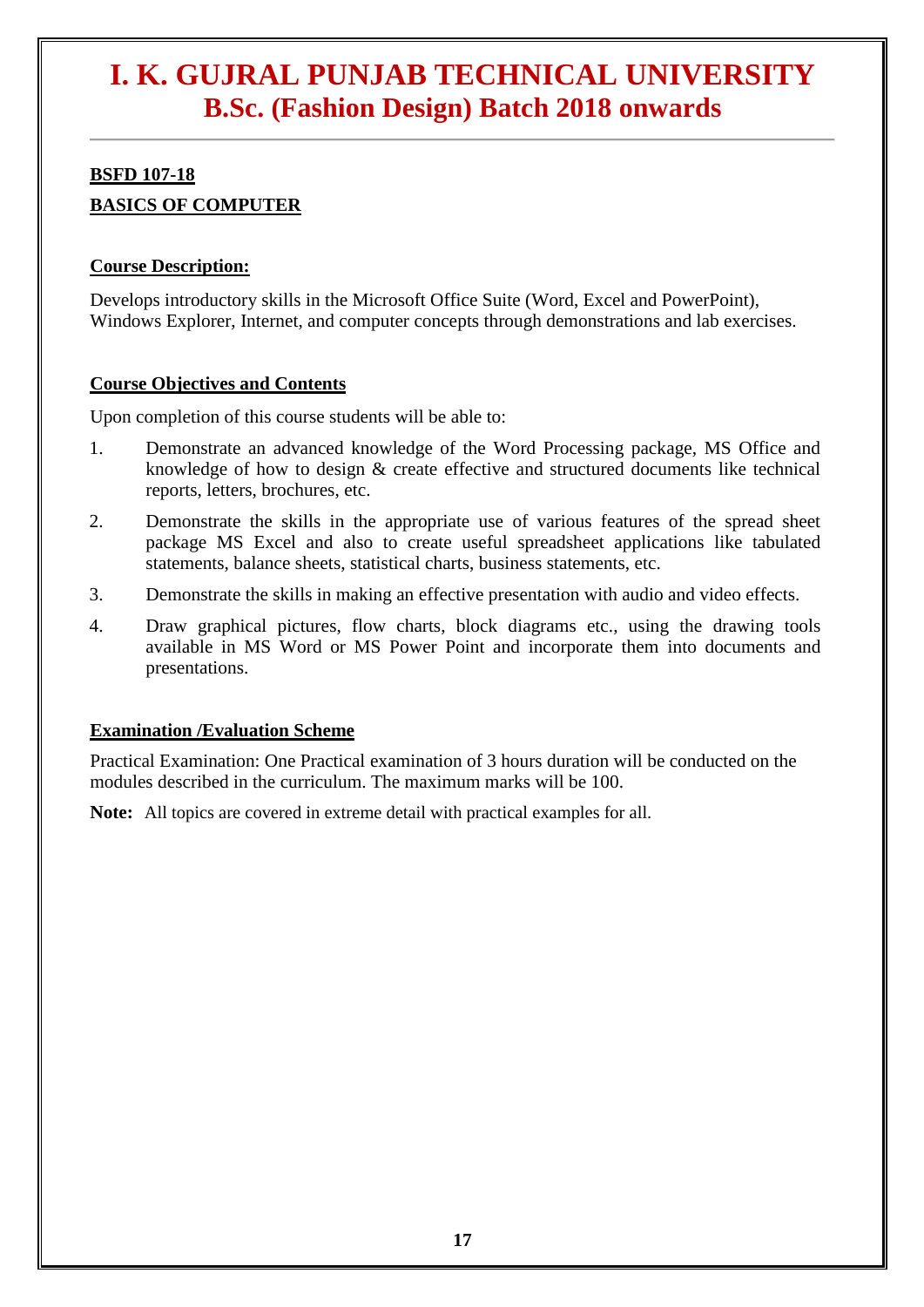#### **BSFD 108-18**

#### **GARMENT CONSTRUCTION-I**

#### **Objectives:**

- 1. To understand and appreciate different kinds of stitches and seams.
- 2. To develop the skills of operating the machine.
- 3. To develop the skills of making seams, tucks, pleats etc.
- 4. To understand the utility of seams gathers, shirring etc. as used in garments both for construction and as design feature.

#### **Course:**

- 1. Introduction to garment construction basic principles and techniques.
- 2. Construction, parts and working of sewing machine.
	- (a) Threading.
	- (b) Bobbin binding.
	- (c) Maintenance.
	- (d) Common problems (practice section on the machine).
- 3. Definition and understanding of hand stitching techniques.
	- (a) Basting: uneven/even/diagonal running stitch
	- (b) Hemming: plain, blind, slip
	- (c) Marking
	- (d) Padding
	- (e) Button hole
	- (f) Over casting
- 4. Definition and understanding of basic seams: Plain/ Flat Fell/ Lap/ French and False French/ Bound/ Bias/ Corded/ Piped/ Eased/ Princess/ Taped.
- 5. Understanding of basic techniques like:
	- (a) Tucks
	- (b) Pleats
	- (c) Gathers
	- (d) Sherring
	- (e) Ruffles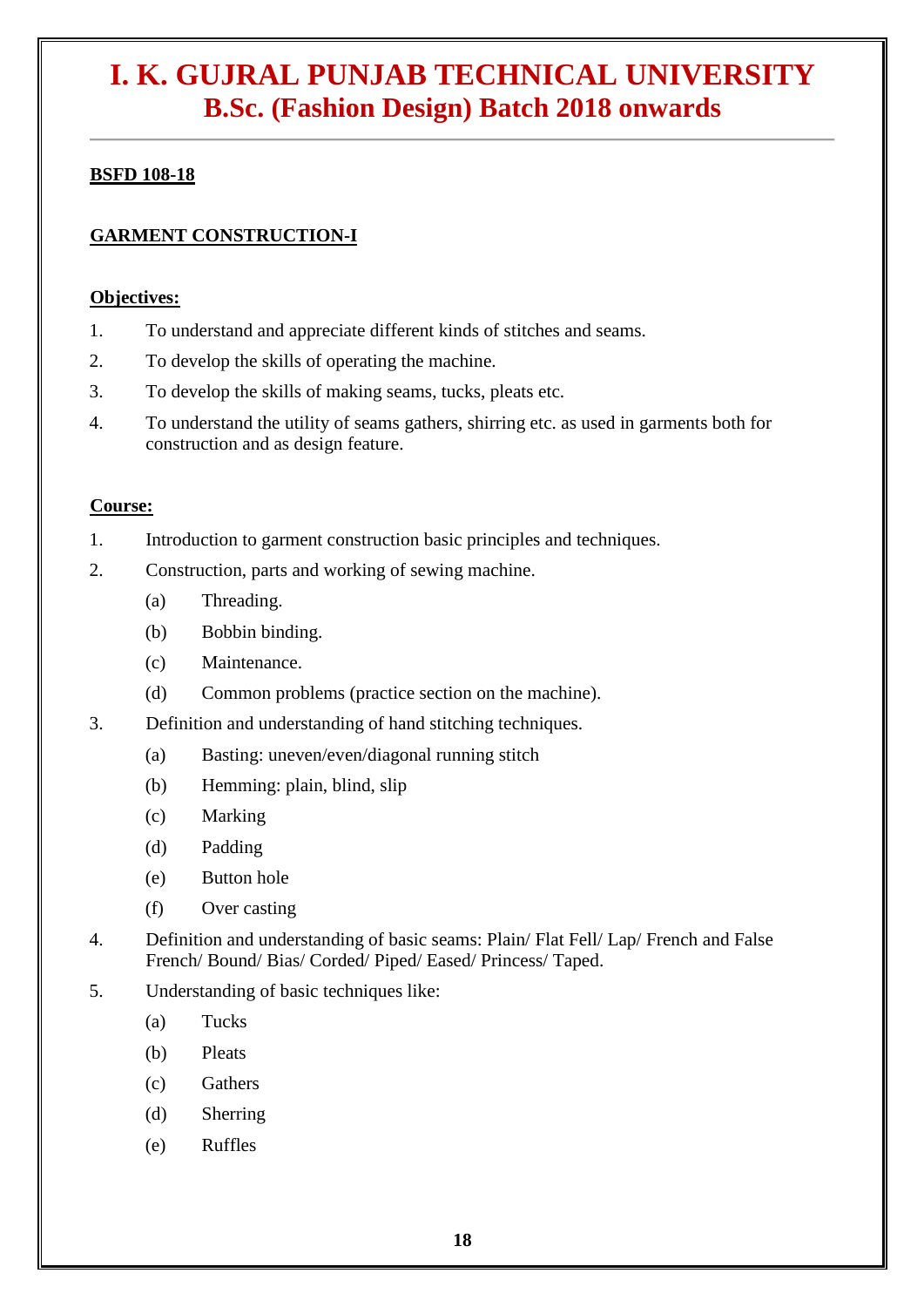#### **Evaluation Criteria:**

At the end of the semester the student should be well-versed in all the above stitches, seams and techniques. Evaluation on the basis of the following:

- 1. Attendance.
- 2. Assignments (Both class and home)

#### **Recommended Books:**

- 1. The Practical Encyclopedia of Sewing: By-Dorothy Wood: Lorenz Books
- 2. The Complete Book of Sewing: Dorling Kindersley
- 3. Sewing and Knitting: A Reader's Digest step –by-step guide
- 4. Comparative Construction Techniques Clothing Construction :Sherie Doongaji Sewing Manual: Singer
- 5. Stitch World
- 6. Apparel Views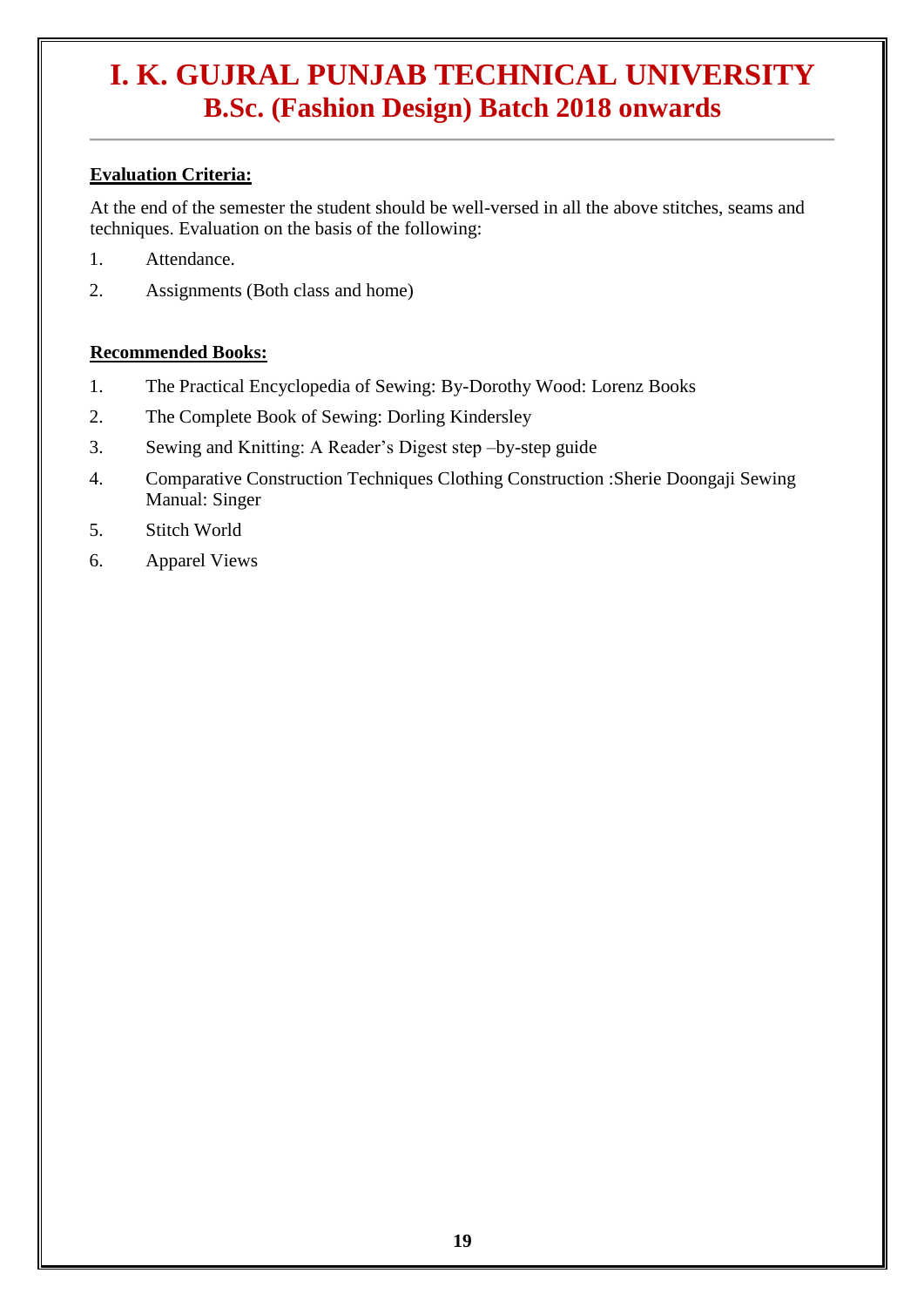#### **AECC BTHU103/18 English: 1L 0T 0P 1 Credit**

#### **Course Outcomes:**

- The objective of this course is to introduce students to the theory, fundamentals and tools of communication.
- To help the students become the independent users of English language.
- To develop in them vital communication skills which are integral to their personal, social and professional interactions.
- The syllabus shall address the issues relating to the Language of communication.
- Students will become proficient in professional communication such as interviews, group discussions, office environments, important reading skills as well as writing skills such as report writing, note taking etc.

The recommended readings given at the end are only suggestive; the students and teachers have the freedom to consult other materials on various units/topics given below. Similarly, the questions in the examination will be aimed towards assessing the skills learnt by the students rather than the textual content of the recommended books.

#### **Detailed Contents**:

#### **Unit1- 1 (Introduction)**

- 1. Theory of Communication
- 2. Types and modes of Communication

#### **Unit- 2 (Language of Communication)**

- 1. Verbal and Non-verbal (Spoken and Written)
- 2. Personal, Social and Business Barriers and Strategies
- 3. Intra-personal, Inter-personal and Group communication

#### **Unit-3 (Reading and Understanding)**

Close Reading Comprehension Summary Paraphrasing

Analysis and Interpretation

Translation(from Hindi/Punjabi to English and vice-versa) Literary/Knowledge Texts

#### **Unit-4 (Writing Skills)**

Documenting Report Writing Making notes Letter writing

#### **Recommended Readings:**

1. *Fluency in English* - Part II, Oxford University Press, 2006.

**20**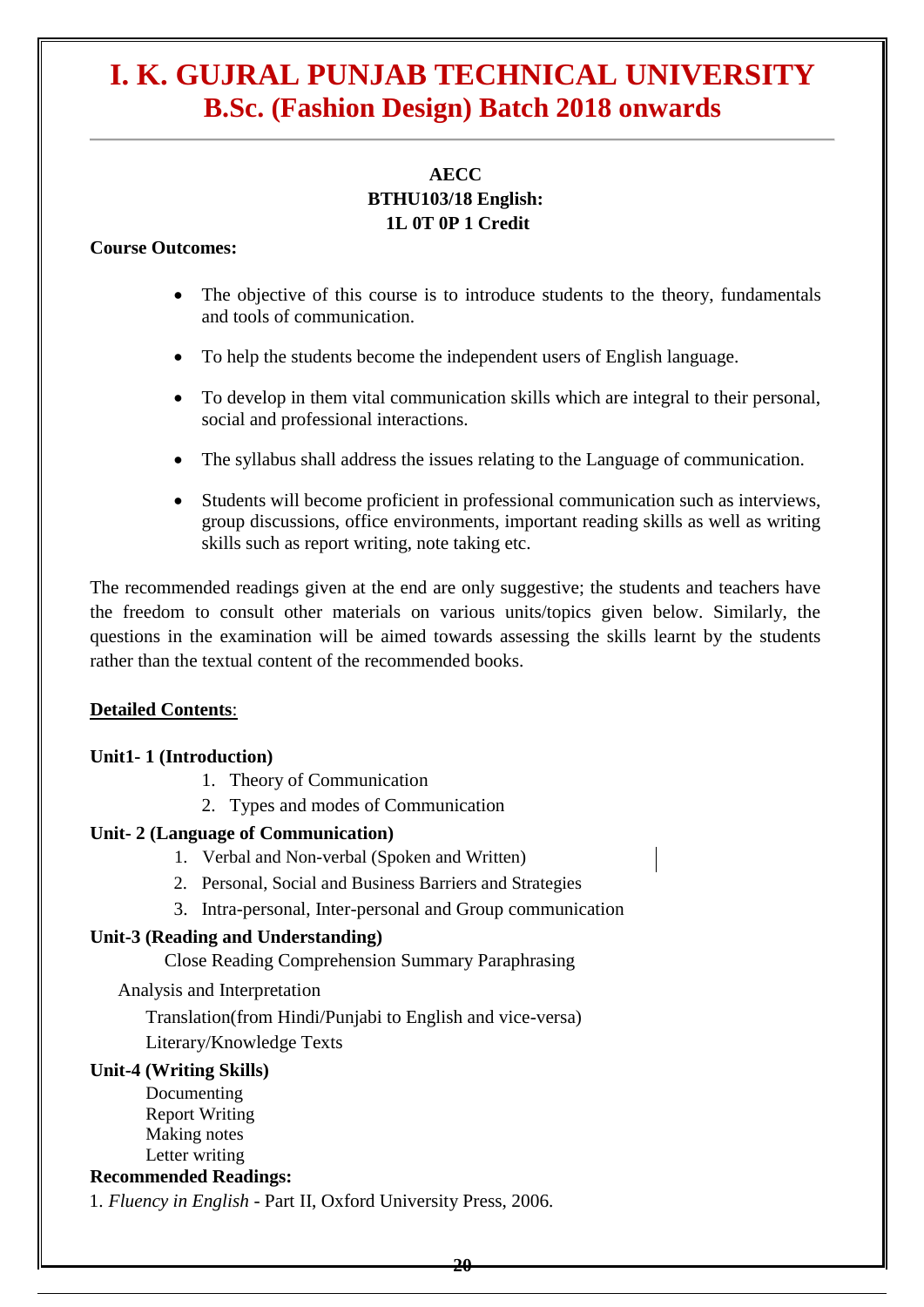- 2. *Business English*, Pearson, 2008.
- *3. Language, Literature and Creativity*, Orient Blackswan, 2013.
- 4. *Language through Literature* (forthcoming) ed. Dr. Gauri Mishra, Dr Ranjana Kaul, Dr Brati Biswas
- 5. *On Writing Well*. William Zinsser. Harper Resource Book. 2001
- 6. *Study Writing.* Liz Hamp-Lyons and Ben Heasly. Cambridge University Press. 2006.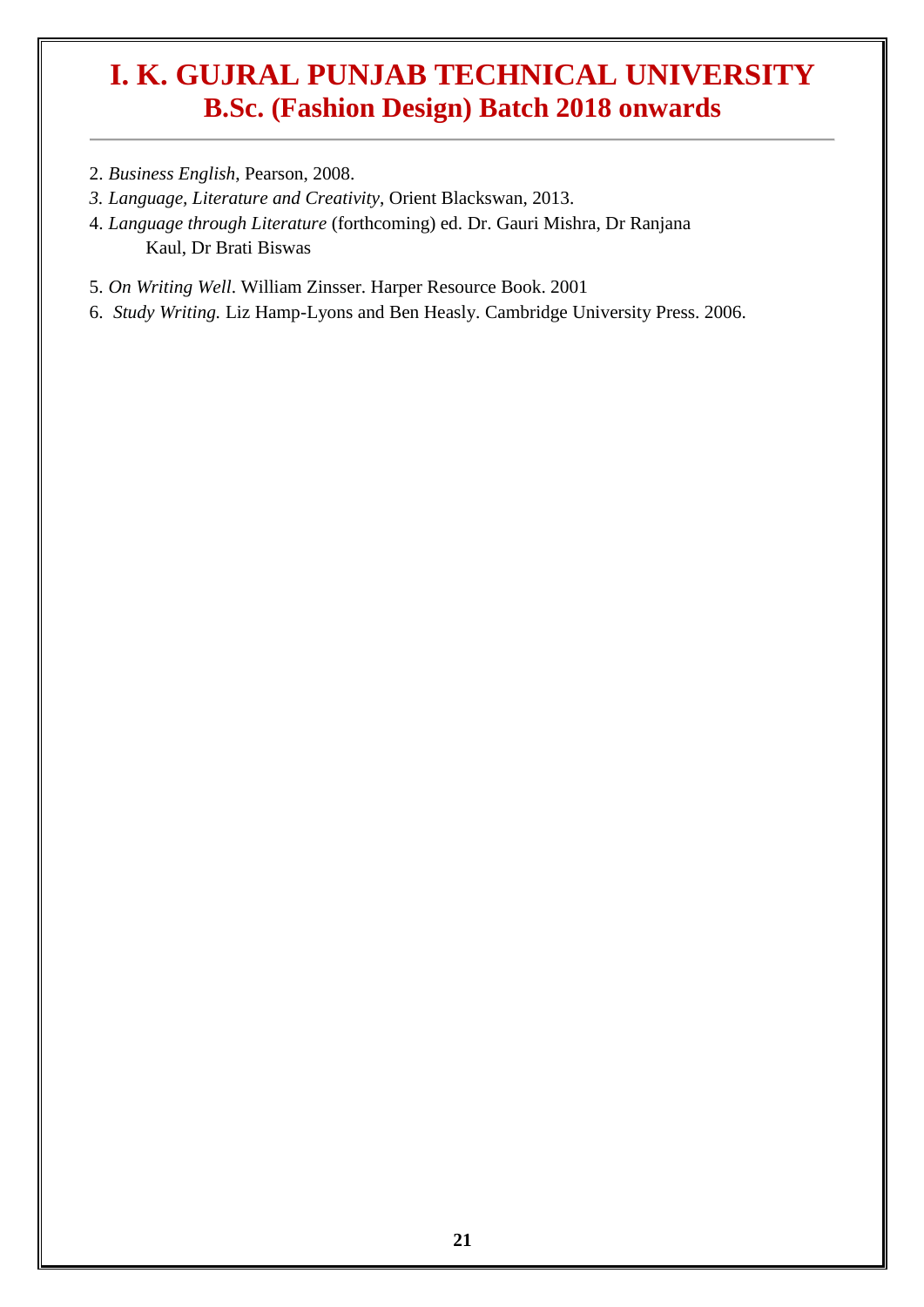#### **AECC BTHU104/18 English Practical/Laboratory : 0L 0T 2P 1 Credit**

#### **Course Outcomes:**

The objective of this course is to introduce students to the theory, fundamentals and tools of communication.

To help the students become the independent users of English language.

To develop in them vital communication skills which are integral to personal, social and professional interactions.

The syllabus shall address the issues relating to the Language of communication.

Students will become proficient in professional communication such as interviews, group discussions and business office environments, important reading skills as well as writing skills such as report writing, note taking etc.

The recommended readings given at the end are only suggestive; the students and teachers have the freedom to consult other materials on various units/topics given below. Similarly, the questions in the examination will be aimed towards assessing the skills learnt by the students rather than the textual content of the recommended books.

#### **Interactive practice sessions in Language Lab on Oral Communication**

Listening Comprehension

Self Introduction, Group Discussion and Role Play

Common Everyday Situations: Conversations and

Dialogues Communication at Workplace

Interviews

Formal Presentations

Monologue

Effective Communication/ Mis-

Communication Public Speaking

#### **Recommended Readings:**

- 1. *Fluency in English*  Part II, Oxford University Press, 2006.
- 2. *Business English*, Pearson, 2008.
- *3.* Practical English Usage. Michael Swan. OUP. 1995.
- 4. *Communication Skills*. Sanjay Kumar and Pushp Lata. Oxford University Press. 2011.
- 5. *Exercises in Spoken English*. Parts. I-III. CIEFL, Hyderabad. Oxford University Press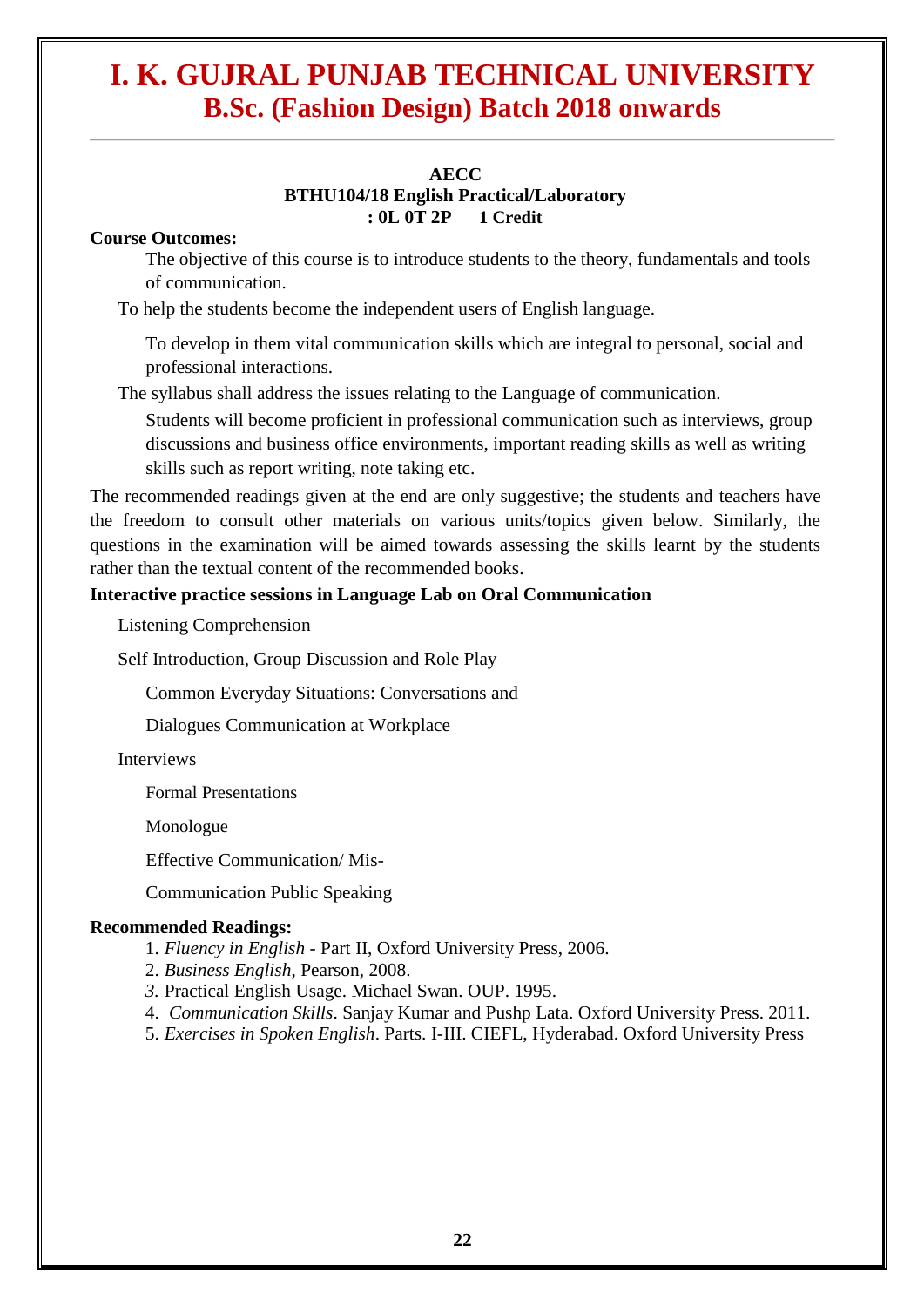| <b>HVPE101-18</b> | Ability Enhancement Compulsory Human Values, De-addiction and<br><b>Course</b><br>(AECC) | <b>Traffic Rules</b> |
|-------------------|------------------------------------------------------------------------------------------|----------------------|
|-------------------|------------------------------------------------------------------------------------------|----------------------|

#### **Course Objective**

This introductory course input is intended

- a. To help the students appreciate the essential complementarily between 'VALUES' and 'SKILLS' to ensure sustained happiness and prosperity which are the core aspirations of all human beings.
- b. To facilitate the development of a Holistic perspective among students towards life, profession and happiness, based on a correct understanding of the Human reality and the rest of Existence. Such a holistic perspective forms the basis of Value based living in a natural way.
- c. To highlight plausible implications of such a Holistic understanding in terms of ethical human conduct, trustful and mutually satisfying human behavior and mutually enriching interaction with Nature.

Thus, this course is intended to provide a much needed orientation input in Value Education to the young enquiring minds.

#### **Course Methodology**

- a) The methodology of this course is universally adaptable, involving a systematic and rational study of the human being vis-à-vis the rest of existence. It is free from any dogma or value prescriptions.
- b) It is a process of self-investigation and self-exploration, and not of giving sermons. Whatever is found as truth or reality is stated as proposal and the students are facilitated to verify it in their own right based on their Natural Acceptance and Experiential Validation.
- c) This process of self-exploration takes the form of a dialogue between the teacher and the students to begin with, and within the student himself/herself finally.

This self-exploration also enables them to evaluate their pre-conditionings and present beliefs.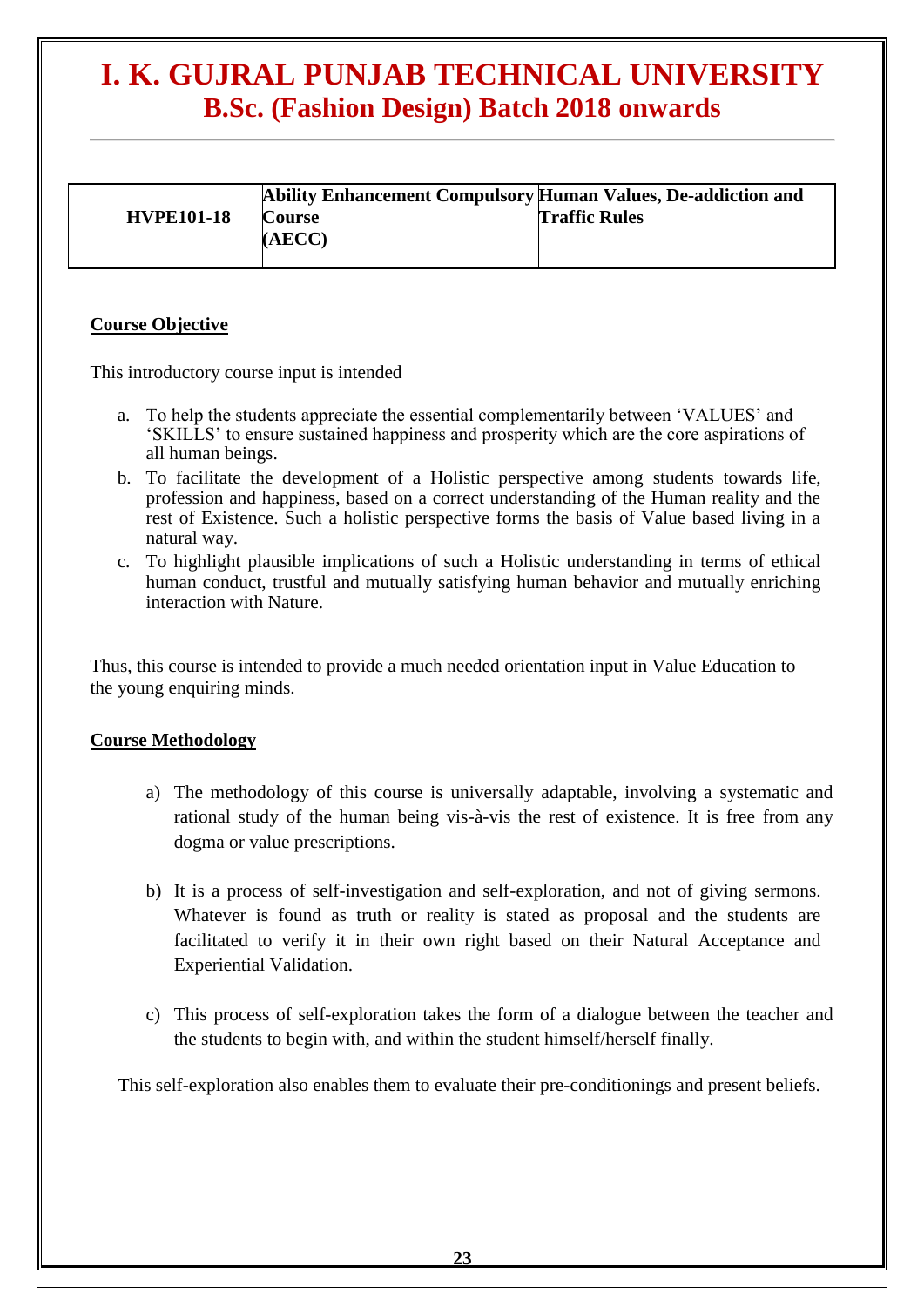| <b>HVPE101-18</b> | Ability Enhancement Compulsory Human Values, De-addiction and<br><b>Course</b><br>(AECC) | <b>Traffic Rules</b> |
|-------------------|------------------------------------------------------------------------------------------|----------------------|
|-------------------|------------------------------------------------------------------------------------------|----------------------|

**Total no. of Lectures: 28 [L-T-P: 3-0-0]**

#### **Content for Lectures:**

#### **Module 1: Course Introduction - Need, Basic Guidelines, Content and Process for Value Education [6]**

- 1. Understanding the need, basic guidelines, content and process for Value Education
- 2. Self Exploration–what is it? its content and process; 'Natural Acceptance' and Experiential

Validation- as the mechanism for self exploration

- 3. Continuous Happiness and Prosperity- A look at basic Human Aspirations
- 4. Right understanding, Relationship and Physical Facilities- the basic requirements for fulfillment of aspirations of every human being with their correct priority
- 5. Understanding Happiness and Prosperity correctly- A critical appraisal of the current scenario
- 6. Method to fulfill the above human aspirations: understanding and living in harmony at various levels

### **Module 2: Understanding Harmony in the Human Being - Harmony in Myself!**

**[6]**

- 7. Understanding human being as a co-existence of the sentient 'I' and the material 'Body'
- *8.* Understanding the needs of Self ('I') and 'Body' *Sukh* and *Suvidha*
- 9. Understanding the Body as an instrument of 'I' (I being the doer, seer and enjoyer)
- 10. Understanding the characteristics and activities of 'I' and harmony in 'I'
- 11. Understanding the harmony of I with the Body: *Sanyam* and *Swasthya*; correct appraisal of Physical needs, meaning of Prosperity in detail
- 12. Programs to ensure *Sanyam* and *Swasthya* - Practice Exercises and Case Studies will be taken up in Practice Sessions.

#### **Module 3: Understanding Harmony in the Family and Society- Harmony in Human-Human Relationship**

#### **[6]**

- 13. Understanding harmony in the Family- the basic unit of human interaction
- *14.* Understanding values in human-human relationship; meaning of *Nyaya* and program for its fulfillment to ensure *Ubhay-tripti*; Trust (*Vishwas)* and Respect (*Samman)* as the foundational values of relationship
- 15. Understanding the meaning of *Vishwas*; Difference between intention and competence
- 16. Understanding the meaning of *Samman*, Difference between respect and differentiation; the other salient values in relationship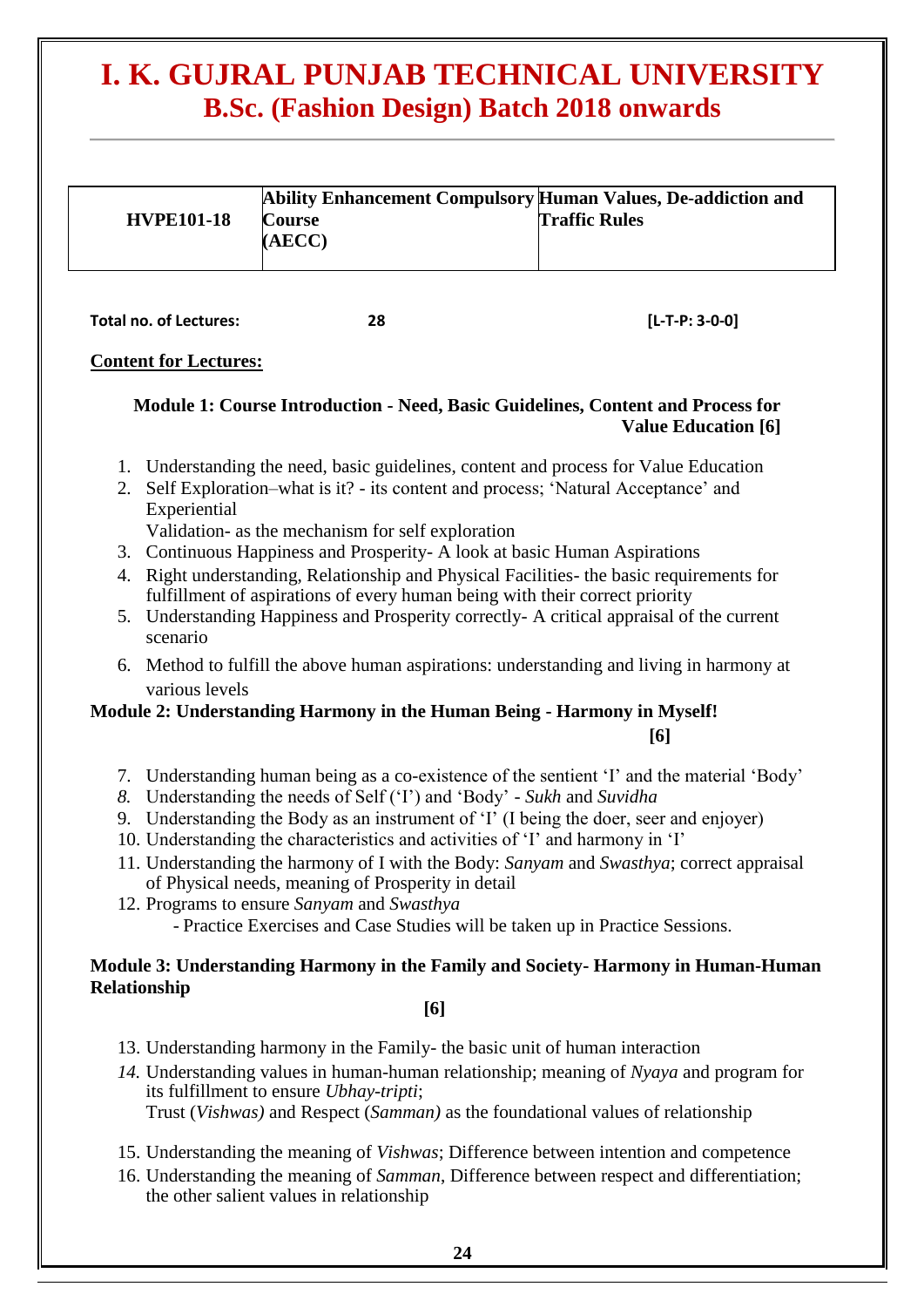- *17.* Understanding the harmony in the society (society being an extension of family): *Samadhan, Samridhi, Abhay, Sah-astitva* as comprehensive Human Goals
- 18. Visualizing a universal harmonious order in society- Undivided Society (*Akhand Samaj),* Universal Order (*Sarvabhaum Vyawastha )*- from family to world family! - Practice Exercises and Case Studies will be taken up in Practice Sessions.

#### **Module 4: Understanding Harmony in the Nature and Existence - Whole existence as Coexistence**

#### **[4]**

- *19.* Understanding the harmony in the Nature
- 20. Interconnectedness and mutual fulfillment among the four orders of nature- recyclability and self-regulation in nature
- 21. Understanding Existence as Co-existence (*Sah-astitva*) of mutually interacting units in allpervasive space
- 22. Holistic perception of harmony at all levels of existence - Practice Exercises and Case Studies will be taken up in Practice Sessions.

#### **Module 5: Implications of the above Holistic Understanding of Harmony on Professional Ethics**

#### **[6]**

- 23. Natural acceptance of human values
- 24. Definitiveness of Ethical Human Conduct
- 25. Basis for Humanistic Education, Humanistic Constitution and Humanistic Universal Order
- 26. Competence in professional ethics:
	- a) Ability to utilize the professional competence for augmenting universal human order,

b) Ability to identify the scope and characteristics of people-friendly and ecofriendly production systems,

c)Ability to identify and develop appropriate technologies and management patterns for above production systems.

- 27. Case studies of typical holistic technologies, management models and production systems
- 28. Strategy for transition from the present state to Universal Human Order:
	- a) At the level of individual: as socially and ecologically responsible engineers,

technologists and managers

b) At the level of society: as mutually enriching institutions and organizations

#### **Text Book**

R R Gaur, R Sangal, G P Bagaria, 2009, *A Foundation Course in Value Education*.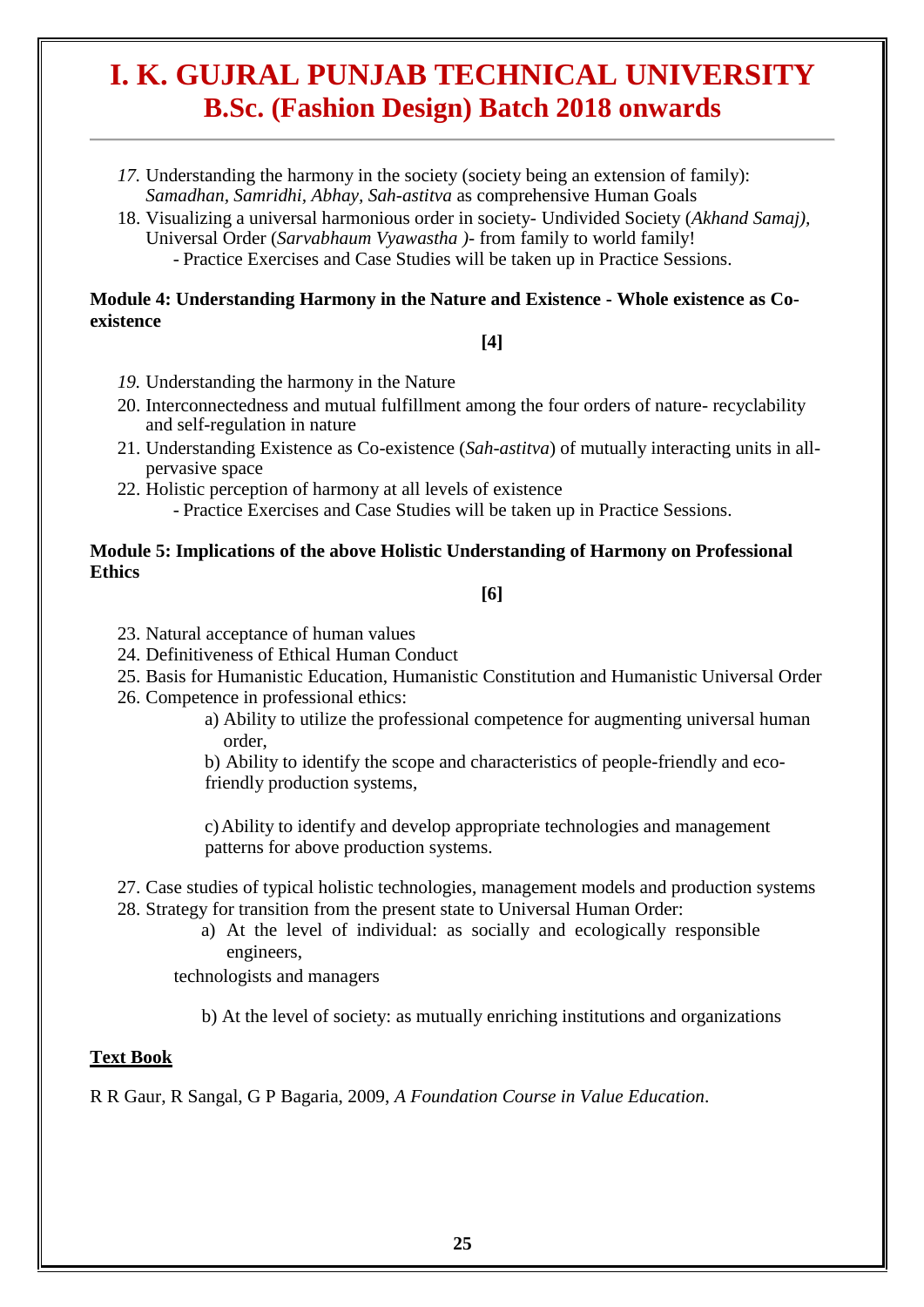#### **Reference Books**

1. Ivan Illich, 1974, *Energy & Equity,* The Trinity Press, Worcester, and HarperCollins, USA

2. E.F. Schumacher, 1973, *Small is Beautiful: a study of economics as if people mattered*, Blond & Briggs, Britain.

3. A Nagraj, 1998, *Jeevan Vidya ek Parichay,* Divya Path Sansthan, Amarkantak.

4. Sussan George, 1976, *How the Other Half Dies,* Penguin Press. Reprinted 1986, 1991

- 5. PL Dhar, RR Gaur, 1990, *Science and Humanism*, Commonwealth Purblishers.
- 6. A.N. Tripathy, 2003, *Human Values*, New Age International Publishers.

7. Subhas Palekar, 2000, *How to practice Natural Farming,* Pracheen(Vaidik) Krishi Tantra Shodh, Amravati.

8. Donella [H. Meadows, Dennis L. Meadows,](http://en.wikipedia.org/wiki/Donella_Meadows) [Jorgen Randers, William W. Behrens III,](http://en.wikipedia.org/wiki/J%C3%B8rgen_Randers)  1972, *Limits to Growth – Club of Rome's report*, Universe Books.

9. E G Seebauer & Robert L. Berry, 2000, *Fundamentals of Ethics for Scientists & Engineers ,* Oxford University Press

10. M Govindrajran, S Natrajan & V.S. Senthil Kumar, *Engineering Ethics (including Human Values)*, Eastern Economy Edition, Prentice Hall of India Ltd.

11.B P Banerjee, 2005, *Foundations of Ethics and Management,* Excel Books.

12.B L Bajpai, 2004, *Indian Ethos and Modern Management*, New Royal Book Co., Lucknow. Reprinted 2008.

#### **Relevant CDs, Movies, Documentaries & Other Literature:**

1. Value Education website, *http://uhv.ac.in*

2. Story of Stuff, *http://www.storyofstuff.com*

3. Al Gore, *An Inconvenient Truth*, Paramount Classics, USA

4. Charlie Chaplin, *Modern Times*, United Artists, USA

5. IIT Delhi, *Modern Technology – the Untold Story*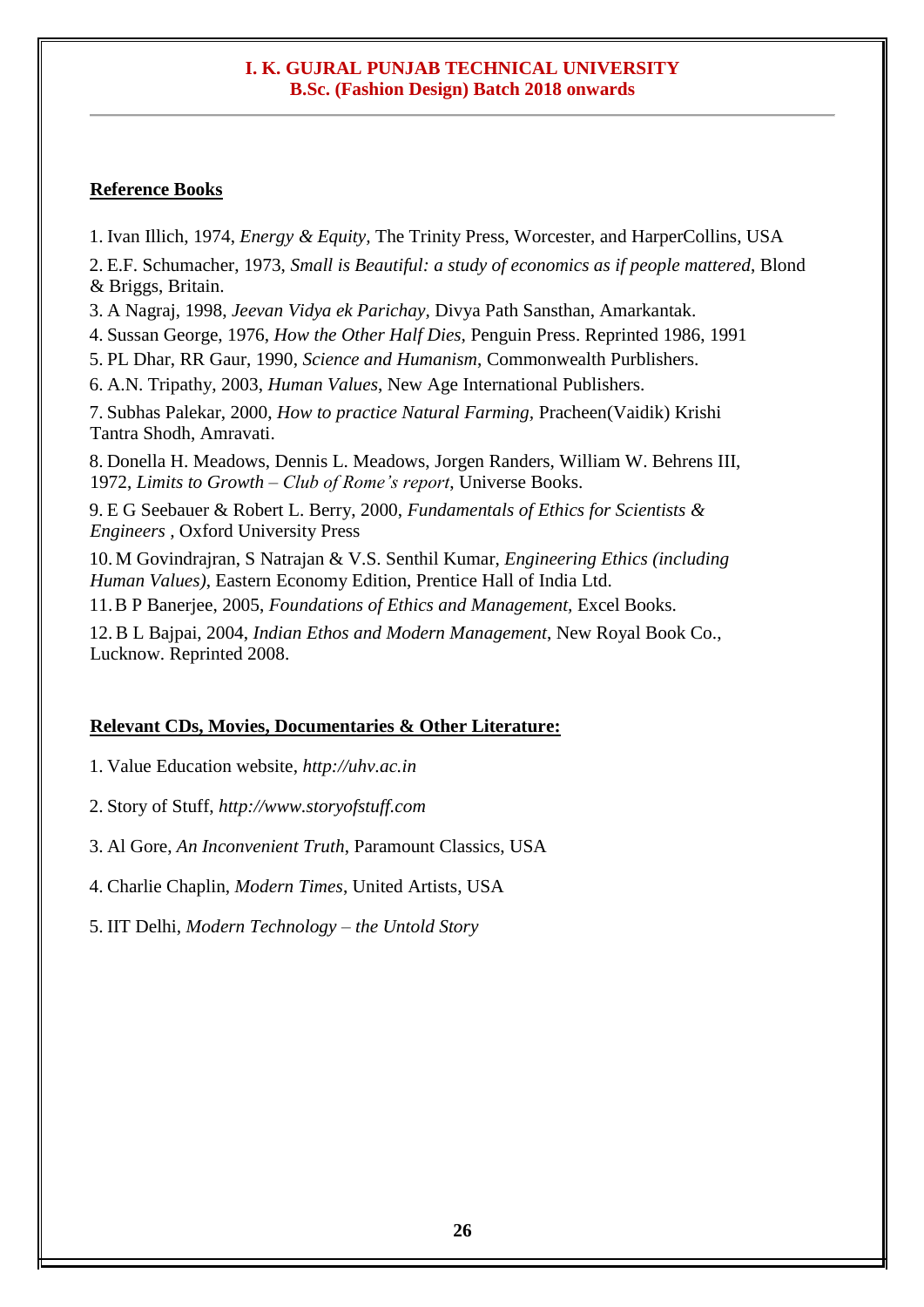| <b>HVPE102-</b> |                                                     | Human Values, De-addiction and |
|-----------------|-----------------------------------------------------|--------------------------------|
| 18              | <b>Ability Enhancement Compulsory Traffic Rules</b> |                                |
|                 | <b>Course (AECC)</b>                                | (Lab/Seminar)                  |
|                 |                                                     |                                |

One each seminar will be organized on Drug De-addiction and Traffic Rules. Eminent scholar and experts of the subject will be called for the Seminar atleast once during the semester. It will be binding for all the students to attend the seminar.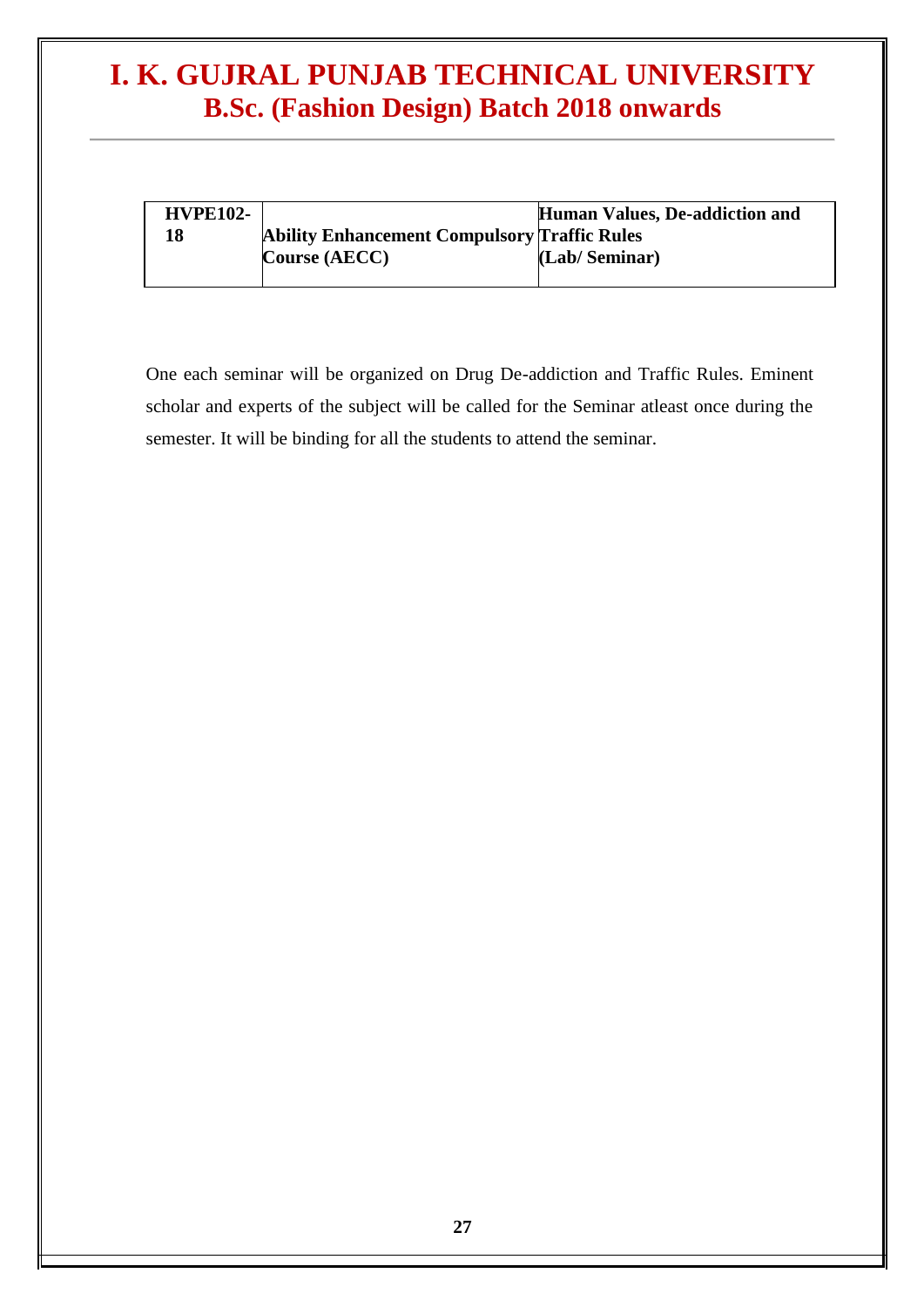#### **Guidelines regarding Mentoring and Professional Development**

The objective of mentoring will be development of:

Overall Personality Aptitude (Technical and General) General Awareness (Current Affairs and GK) Communication Skills Presentation Skills

The course shall be split in two sections i.e. outdoor activities and class activities. For achieving the above, suggestive list of activities to be conducted are:

#### $Part - A$ **(Class Activities)**

- 1. Expert and video lectures
- 2. Aptitude Test
- 3. Group Discussion
- 4. Quiz (General/Technical)
- 5. Presentations by the students
- 6. Team building Exercises

#### **Part – B (Outdoor Activities)**

- 1. Sports/NSS/NCC
- 2. Society Activities of various students chapter i.e. ISTE, SCIE, SAE, CSI, Cultural Club, etc.

Evaluation shall be based on rubrics for Part – A  $\&$  B

Mentors/Faculty incharges shall maintain proper record student wise of each activity conducted and the same shall be submitted to the department.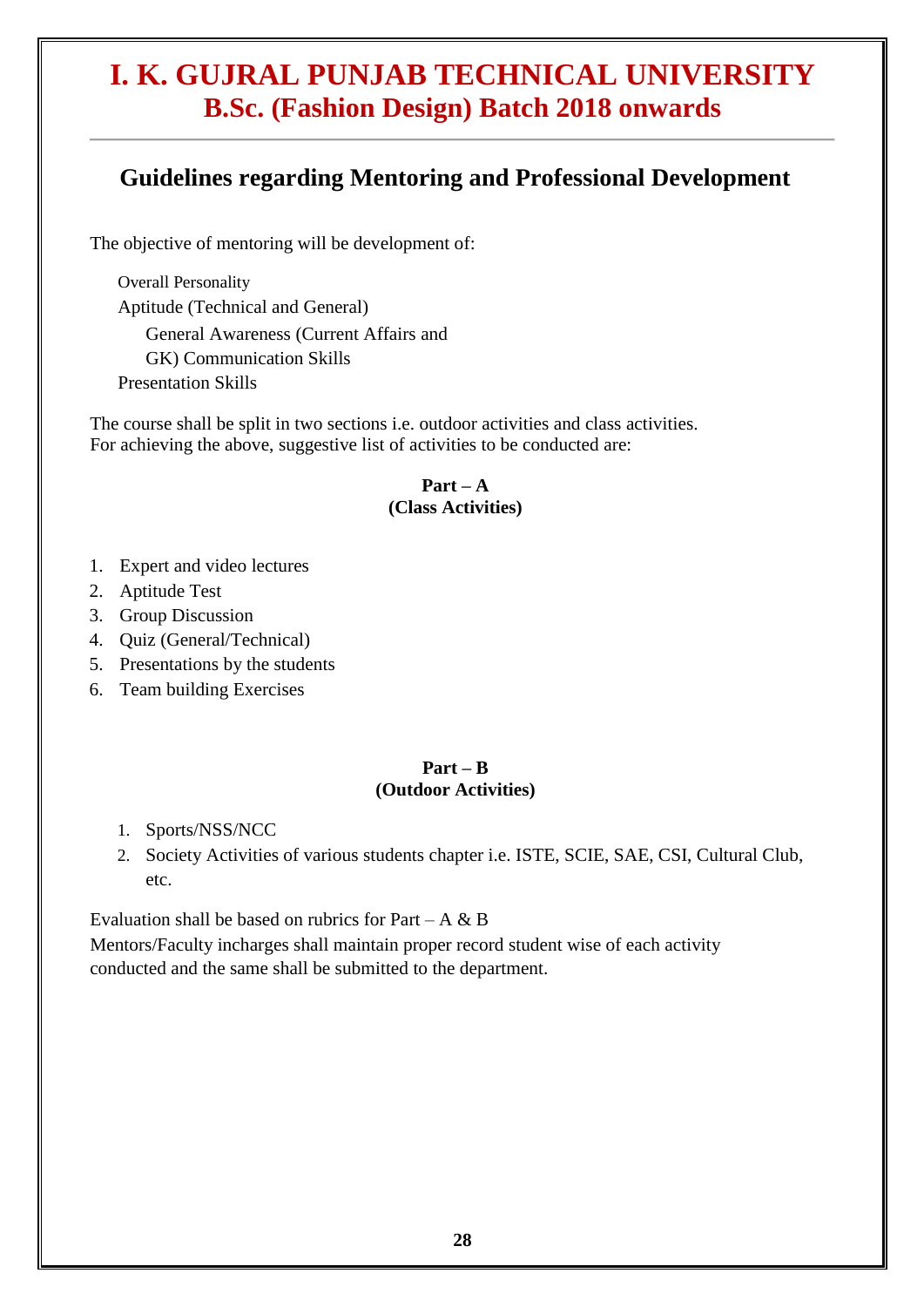## **SYLLABUS**

# **SEMESTER - II**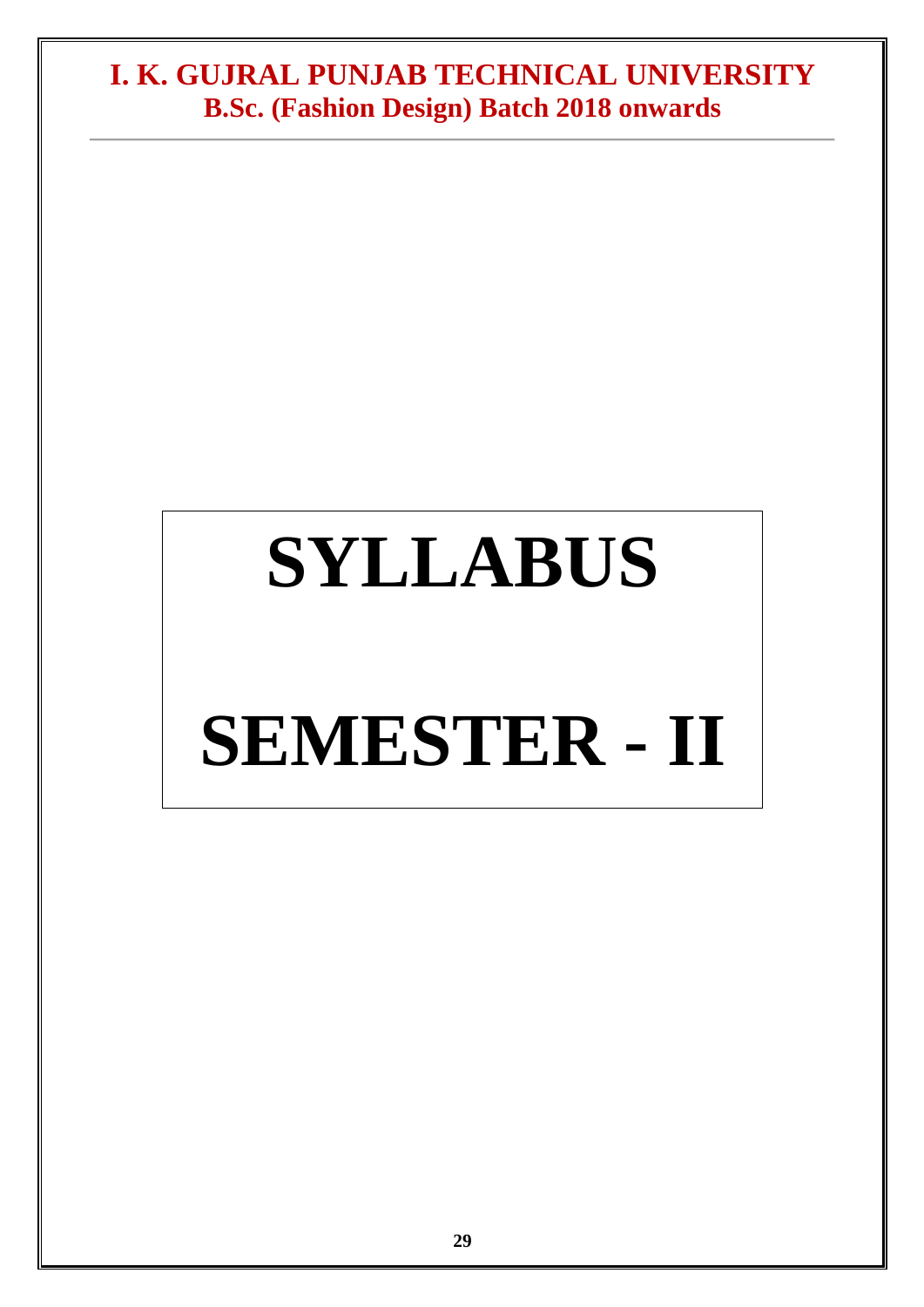#### **BSFD 201-18**

#### **HISTORY OF INDIAN COSTUMES**

#### **Course Objectives:**

The objective of the course is give an insight and input about the various aspects of the History of the Indian costumes from the ancient times onwards. The students learn about the historic importance and relevance of the costumes and take inspiration and influence for their own creations.

- 1. Origin of clothing
- 2. Major Civilizations of the world
- 3. Clothing in the socio-cultural-content- factors affecting clothing habits and preferences. Study of any one tribe from any part of the world

Study of regional costumes and lifestyles of India. Indus Valley civilizations

- 4. Vedic period (1200 BC to 600 BC) Early Vedic Period (1200 – 900 BC) Late Vedic Period (900-600 BC) Past – Vedic period (600 BC- 323 BC)
- 5. Maurayan & Sunga period (321 BC-72

BC) Maurayan (321-185 BC)

Sunga (185-72 BC)

6. Satavhana Andhra period (200 BC-250

AD) Early period (200 BC-160 BC)

Late period (100 BC-250 AD)

- 7. Kushan period (130 BC-185 AD)
- 8. Gupta period (4th CenturyAD-Middle 8th Century)
- 9. Natya Shastra –Performing Arts.
- 10. Mughal Period
- 11. British Period
- 12. Pre and Post –independence era
- 13. Contemporary costumes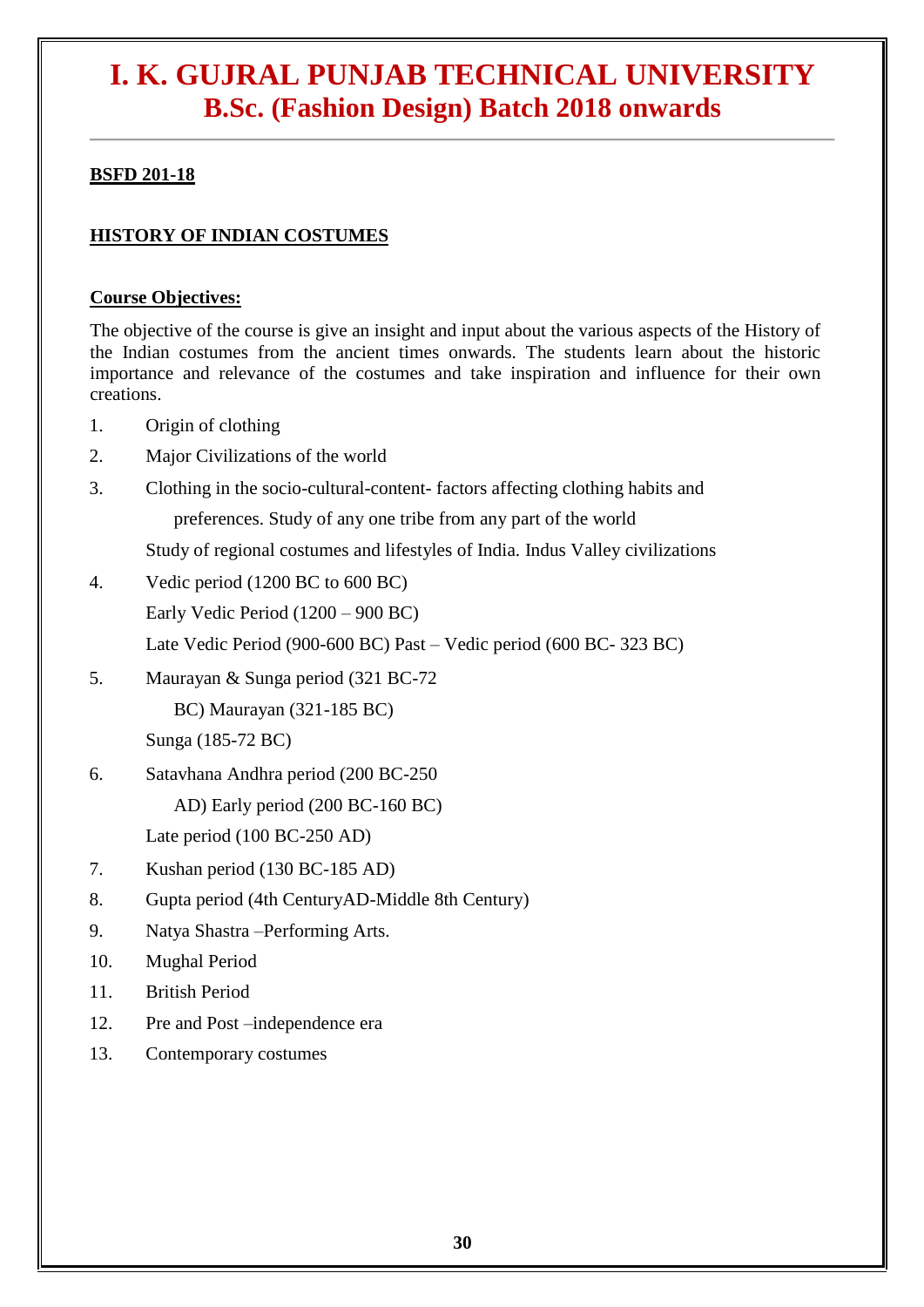#### **BSFD 202-18**

#### **INDIAN ART APPRECIATION**

#### **Course Objectives :**

The objective of the course is to give an insight and input about the various aspects of the History of Indian Art right from the origin. The students learn about the historic importance and relevance of the various aspects and phases of the Indian Art and take inspiration and influence for their own creations during the course.

#### **UNIT - I**

The Art & Architecture of: Indus Valley Civilization

Gupta Architecture

Mauryan Art

#### **UNIT - II**

Ajanta & Ellora

The Temples of Orissa

Khajuraho

#### **UNIT - III**

Mughal Miniatures

Rajasthani Miniatures

Pahari Miniatures

#### **UNIT - IV**

Tomb of Humayun

Taj Mahal

Buland Darwaza

#### **Discussions/Presentations**

#### **Instruction to the Examiner:**

Presentations on topics in groups should be given.

#### **Reference Books:**

- 1. Indian architecture (Hindu & Buddhist) by Percy Brown
- 2. Indian architecture (Islamic) by Percy Brown
- 3. The Art of India by C. Sivaramamurti
- 4. A History of Fine Arts by Edith Tomory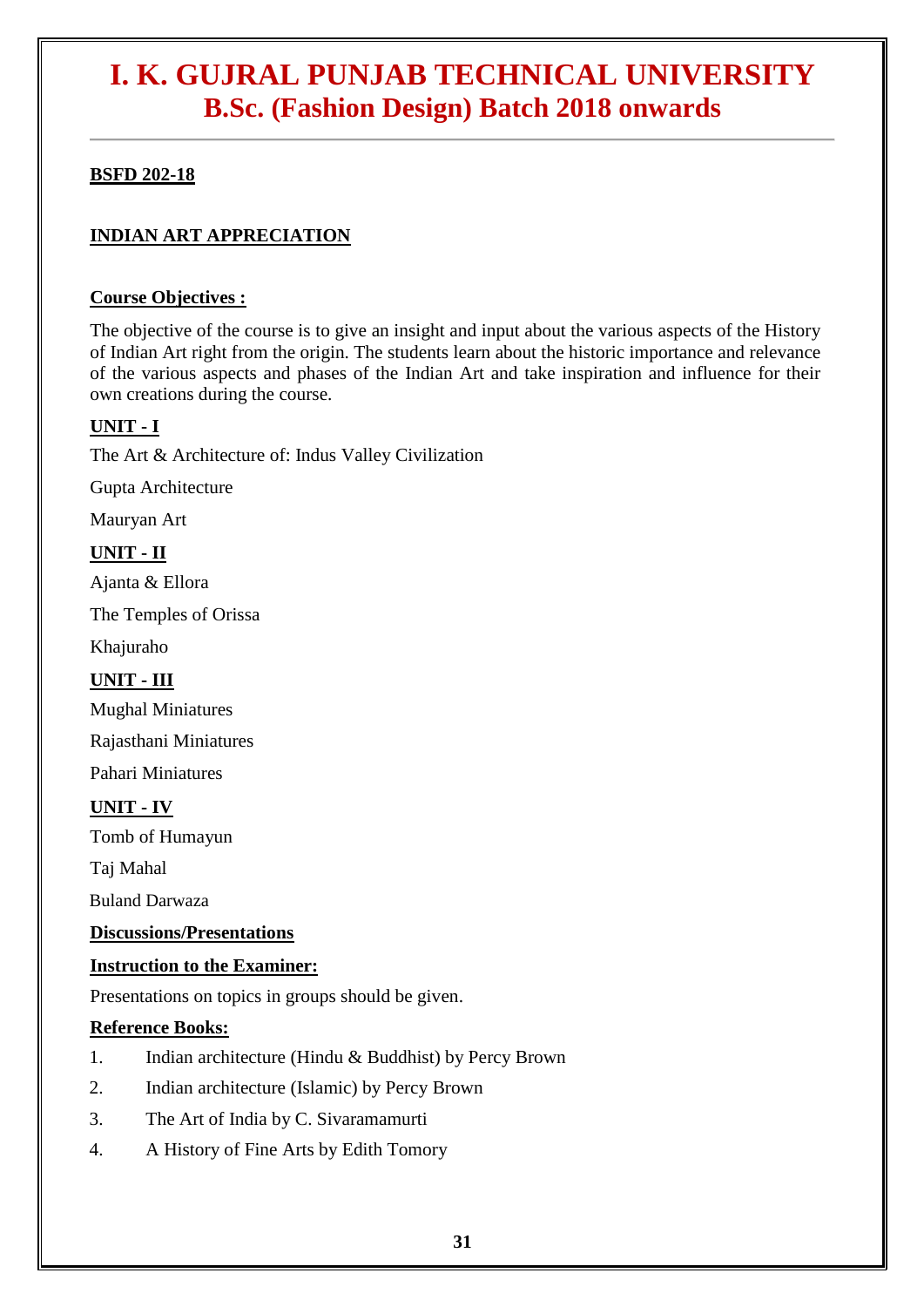#### **BSFD 203-18**

#### **TRADITIONAL INDIAN TEXTILES AND EMBROIDERIES**

#### **Course Objectives:**

- 1. Study of Different traditional textiles of various regions in terms of their origin
	- (a) Socio cultural background
	- (b) Techniques /material
	- (c) Colour / motifs
	- (d) Evolution or changes over time
	- (e) Present scenario
	- (f) Contemporary usage
- 2. Woven Fabrics
	- (a) Carpets
	- (b) Shawls
	- (c) Sarees-Chanderi, Maheshwari, Kanjeevaram, Paithani etc.
	- (d) Brocades
	- (e) Textiles of North Eastern Region
- 3. Embroidered-(Briefly as also covered under surface ornamentation)
	- (a) Kantha
	- (b) Phulkari
	- (c) Chikankari
	- (d) Kasuti
	- (e) Kashida
	- (f) Embroidery of Gujarat & Rajasthan.
- 4. Resist Dyed:
	- (a) Bandhani
	- (b) Ikat
	- (c) Patola
- 5. Printed and Painted
	- (a) Block printed textiles from Gujarat
	- (b) Block printed textiles from Rajasthan
	- (c) Ajrakh
	- (d) Kalamkari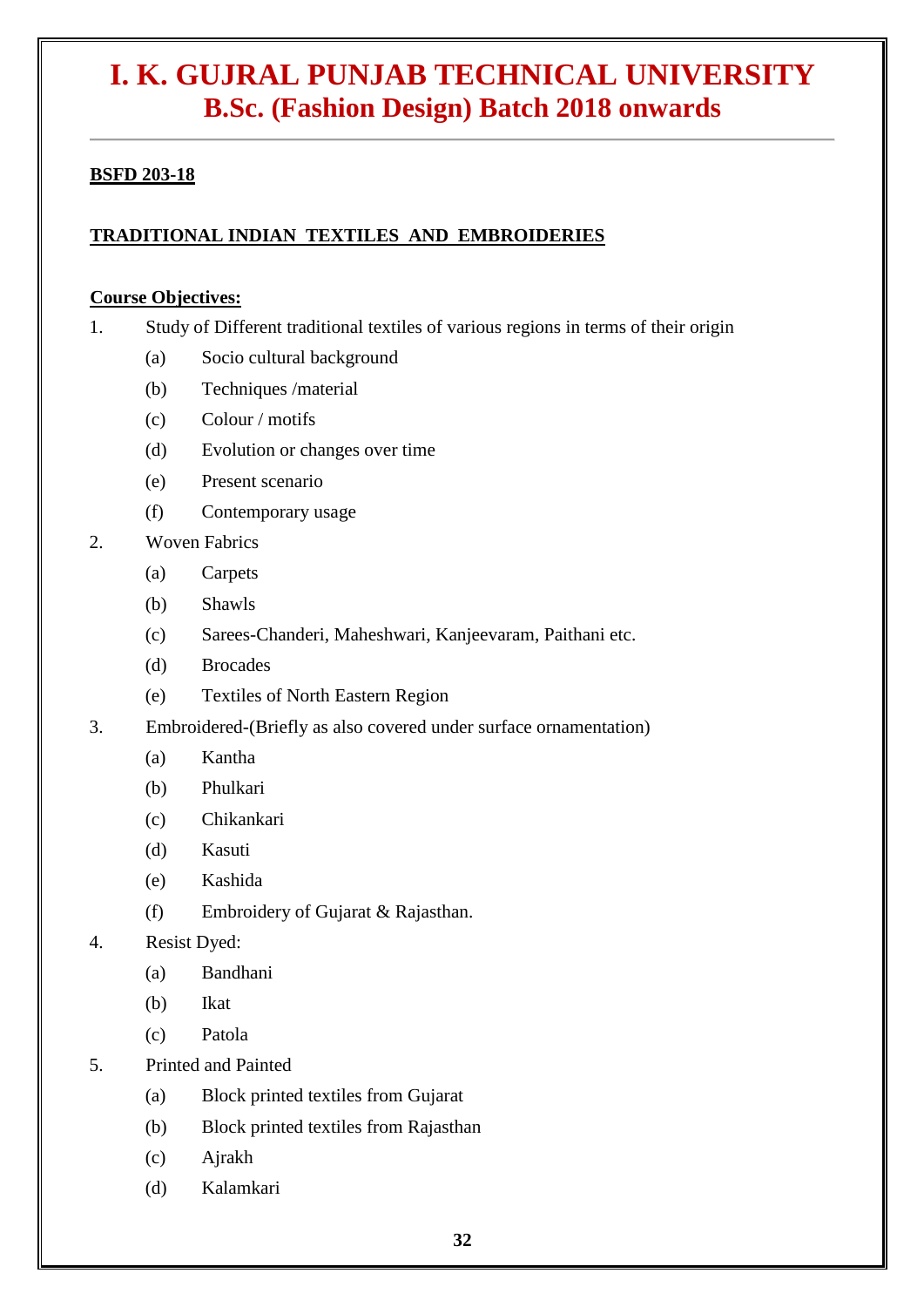6. Embroidery

#### **Objectives:**

Students are introduced to the traditional embroidery as surface embellishment techniques of various states. These are studied in details on the basis ofactual garments or accessory samples. Students have to research books and textiles, develop motifs on the basis ofstudy and then make samples of the same.

- 1. Phulkari from Punjab
- 2. Kasuti from Karnataka
- 3. Kantha from Bengal
- 4. Embroideries from Gujarat and Rajasthan
- 5. Kashida from Kashmir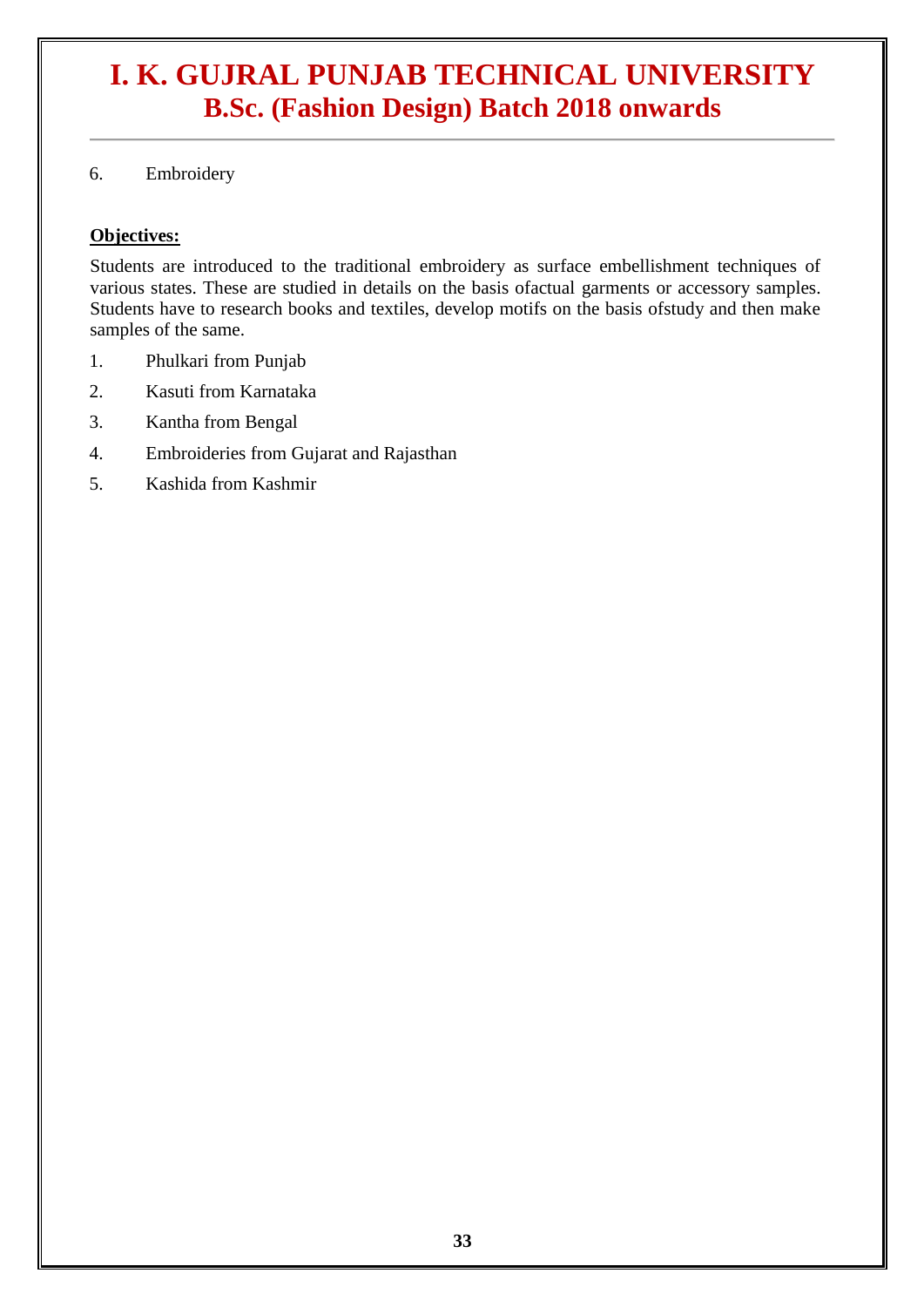#### **BSFD 204-18**

#### **ELELMENTS OF DESIGN**

1. Colour

Introduction to colour Psychology to colour Tints, Tones, Shades

Colour chips

2. Composition

Inspiration / Concept board

Theme board

Design development based on concept

3. Introduction to Design Process Research Methodology

Stages of Design Process

Implementation

Mood board

Colour pallete

Material Exploration

- 4. Visual Communication, Visual Merchandising.
- 5. Study of art forms or art effects, accessories, architecture, or architectural details etc. to develop designs.
- 6. The evolution and development of the product through time.
- 7. Product adaption in different materials.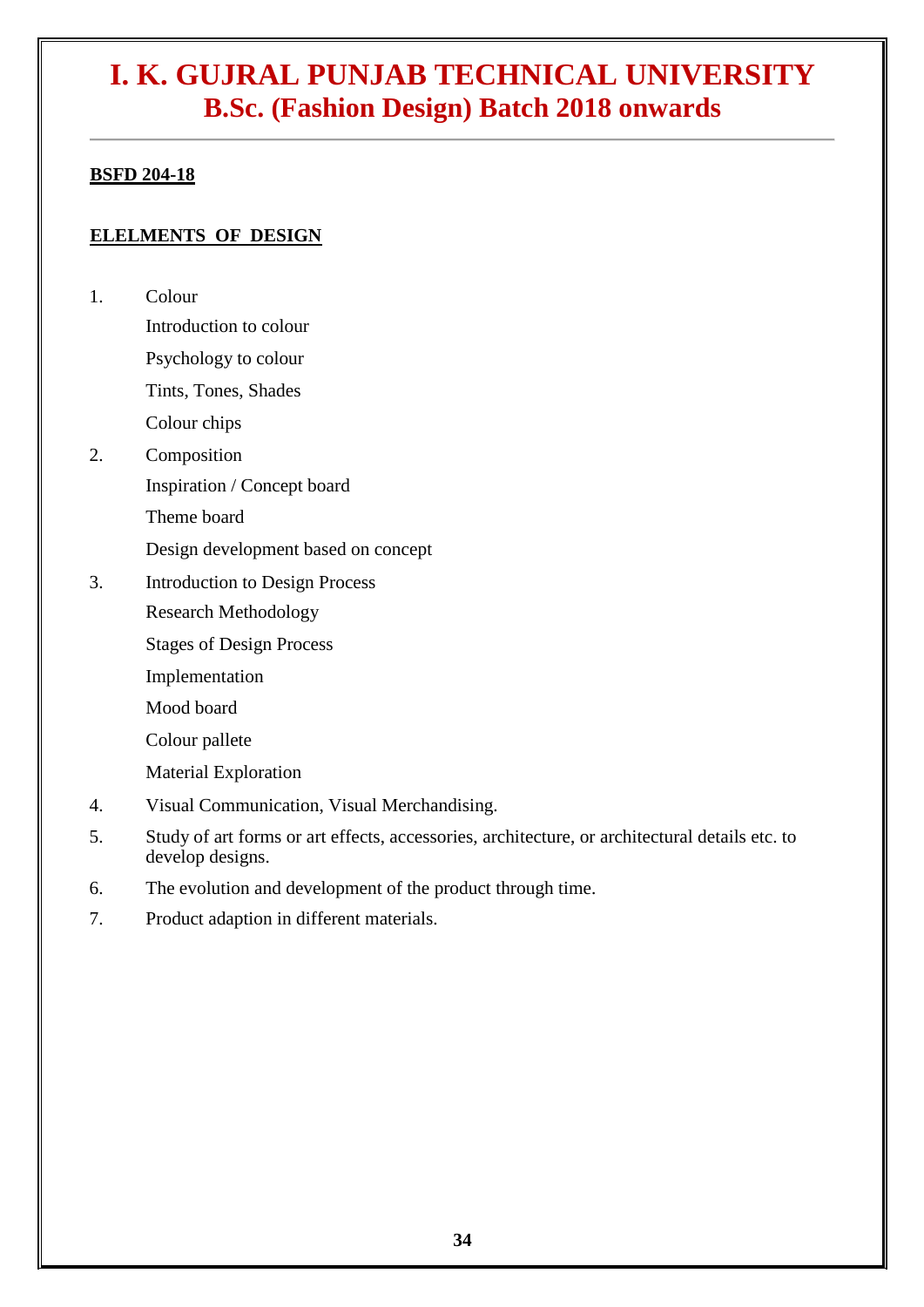#### **BSFD 205-18**

#### **FASHION MODEL DRAWING-II**

#### **Course Objectives:**

| $\blacktriangleright$ | The focus of the course is on fashion communication and illustration of fashion design ideas.                                                                                    |
|-----------------------|----------------------------------------------------------------------------------------------------------------------------------------------------------------------------------|
| $\blacktriangleright$ | Development of a personal illustration style, an ability to communicate visually a variety of<br>fabrics, silhouettes and colours of garments draped on the body.                |
| $\blacktriangleright$ | Familiarity with various colours media-oil pastels, colours pencils, water colors, poster colors,<br>dried pastels and mixed media.                                              |
| $\blacktriangleright$ | Effective use of these media introduced and applied in the various given exercises suitable for<br>themes and different kind of given exercise                                   |
| $\blacktriangleright$ | Introduction to the humananatomy, bone structure and musculature with stylized interpretation of<br>the live model.                                                              |
| $\blacktriangleright$ | Rendering of different garments on the model with emphasis on the fabric texture, color and style<br>details. Reference from life or magazine or good photographs could be used. |
| $\blacktriangleright$ | Drapability of various garment styles in a variety of fabrics stitched and draped, are observed and<br>illustrated.                                                              |
| $\blacktriangleright$ | Express oneself through the theme of a given project. Inspiration is taken from art and the artists<br>of any period.                                                            |
| $\blacktriangleright$ | Eventualaccomplishmentinaparticularmediumsuitedtothedesignerspersonal illustration style for<br>the final project.                                                               |

#### **Reference Books:**

1. Anatomy & Drawing by Victor Perard.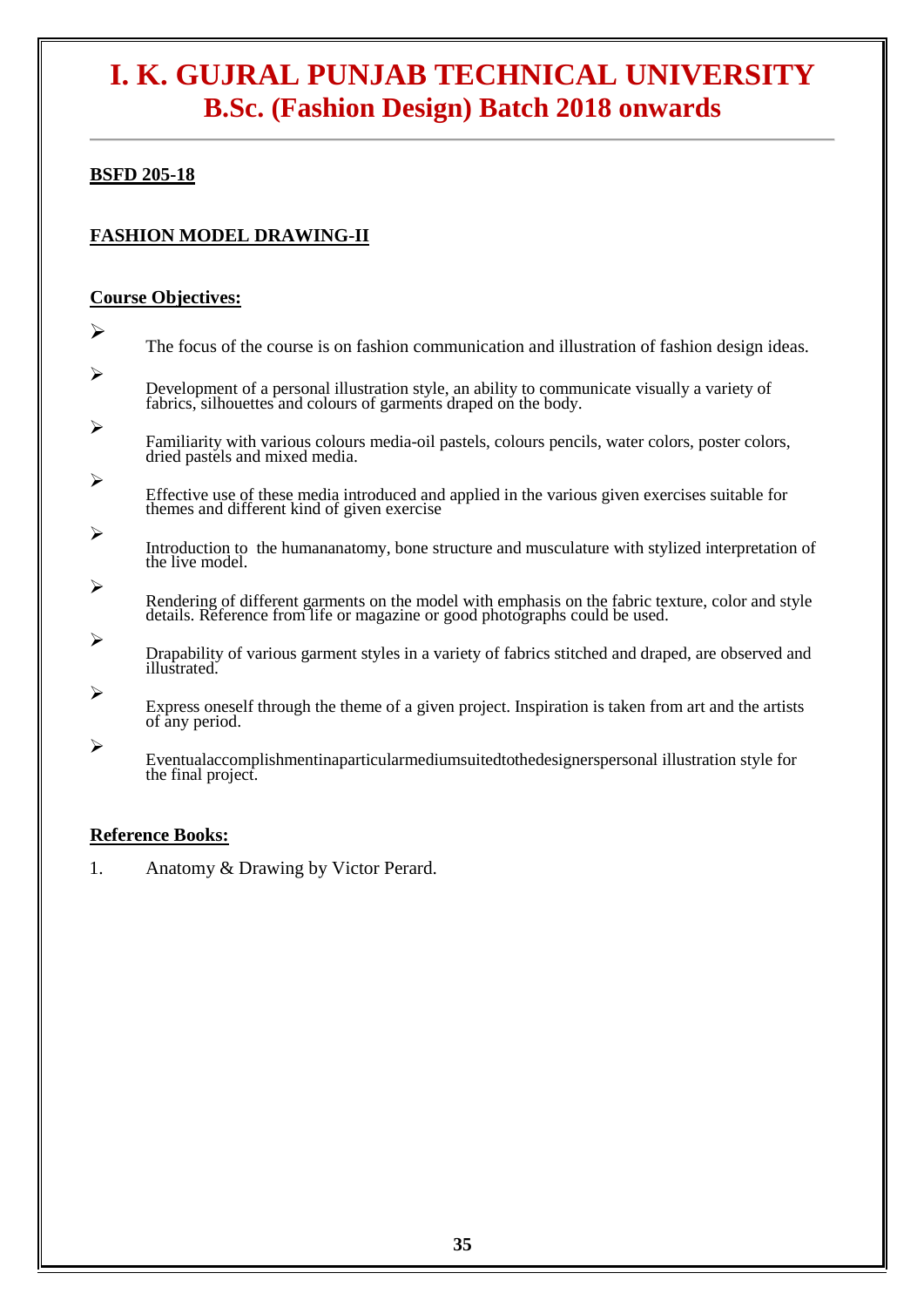#### **BSFD 206-18**

#### **FASHION ART-II**

#### **Course Objectives :**

The inputs refine the student's illustration skill with special emphasis on developing a signature style of sketching, learning to keep fabric texture and drapability in mind while doing colour rendering in different media. Inputs in clothing details and terminology as a universal vocabulary for communication about garments are also given.

Introduction to garment details: Necklines, Collars, Sleeves, Cuffs, Silhouettes, Skirts, Pants, Coats, Pockets, Gathers, frills, pleats etc.

Style-lines

Principles of Draping of all kinds of garments on croquis.

Stylization of croquis (different kinds of paper and media used for different assignments) Each student is encourage to explore his/her own individual style of illustration.

The aim of the following exercises is to explain the characteristics of the fabric for example drapability, weight, stretch, transparency/ opacity etc. Color rendering of the following are introduced.

Denim Jeans Ikat Pants/Jump suit Cotton Solid and print Lycra Spandex (Active sport-wear) Chiffon and lace evening wear)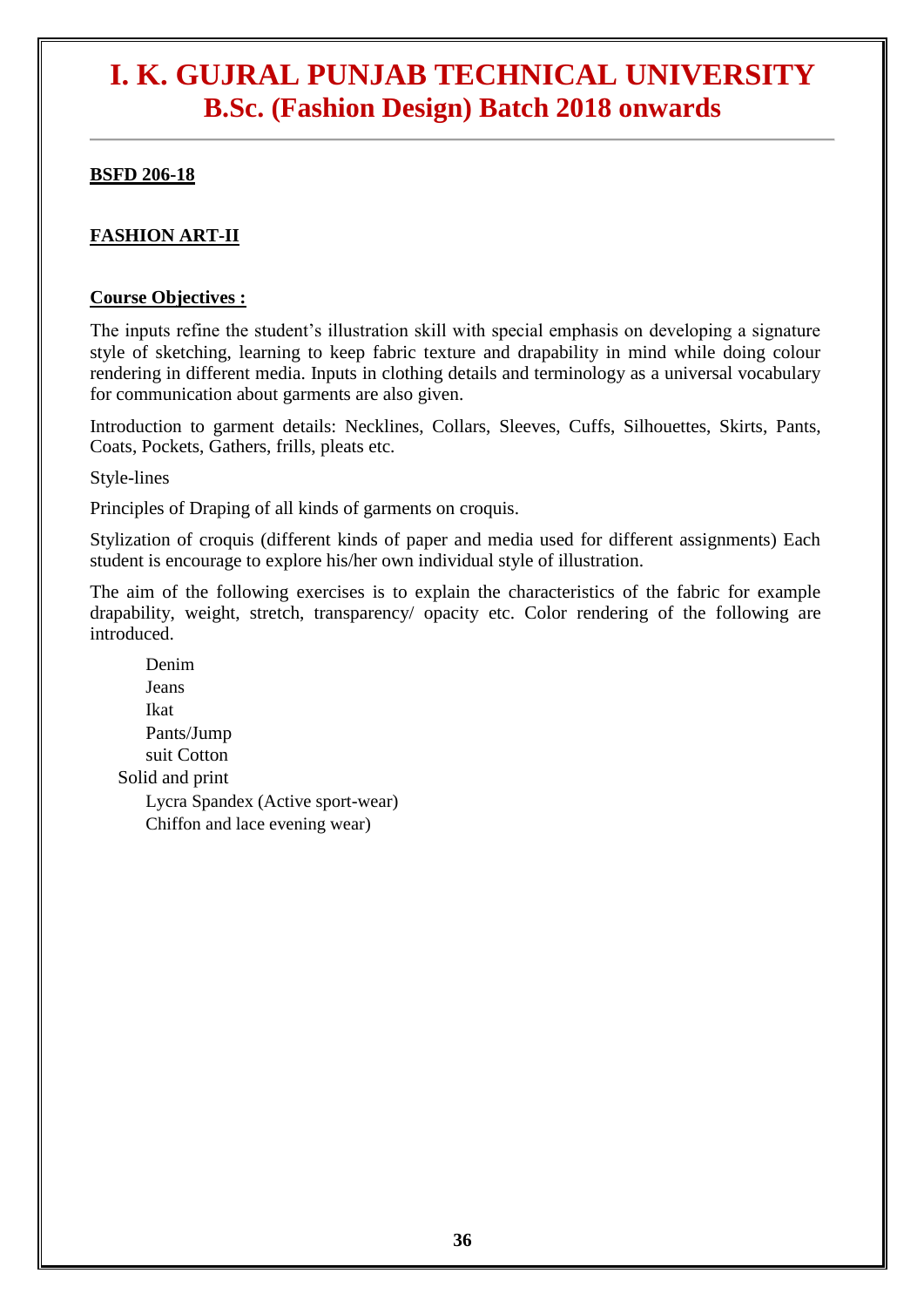#### **BSFD 207-18**

#### **PATTTERN MAKING**

#### **Course:**

This is an introductory course where the relationship between draping of a three-dimensional form and flat pattern making is introduced. Students draft basic slopers according to dress form requirements. The basic sloperis used to develop creative designs. The final project is the development of an original design through the flat pattern method.

#### **Methodology:**

The exercises are variations of basic slopers and their common variations. The students are given demonstrations for each and are required to make paper patterns along with muslin test fits. Design possibilities/variations of each should be explored and towards the end of the semester a complete term garment in suitable fabric is made.

#### **Course Objective:**

This area of instruction should enable the students to:

- 1. Develop accurate slopers for Skirts.
- 2. Become familiar with tools of pattern making.
- 3. Understand the language of pattern making.
- 4. Develop the ability to create designs through the flat pattern method.
	- (a) Introduction to PM.
	- (b) How to take body measurements.
	- (c) Developing the first bodice block(dartless).
	- (d) Making a prototype for e.g. A 'tank top' with the help of basic block.
	- (e) Developing the 2nd bodice block(with darts).
	- (f) Test fit the garment on the dress form.
	- (g) Dart manipulation.
		- (i) Single dart series.
		- (ii) Double dart series.
		- (iii) Multiple dart series.
		- (iv) Darts away from bust point.
		- (v) Darts in the form of gathers.
		- (vi) Stylized darts.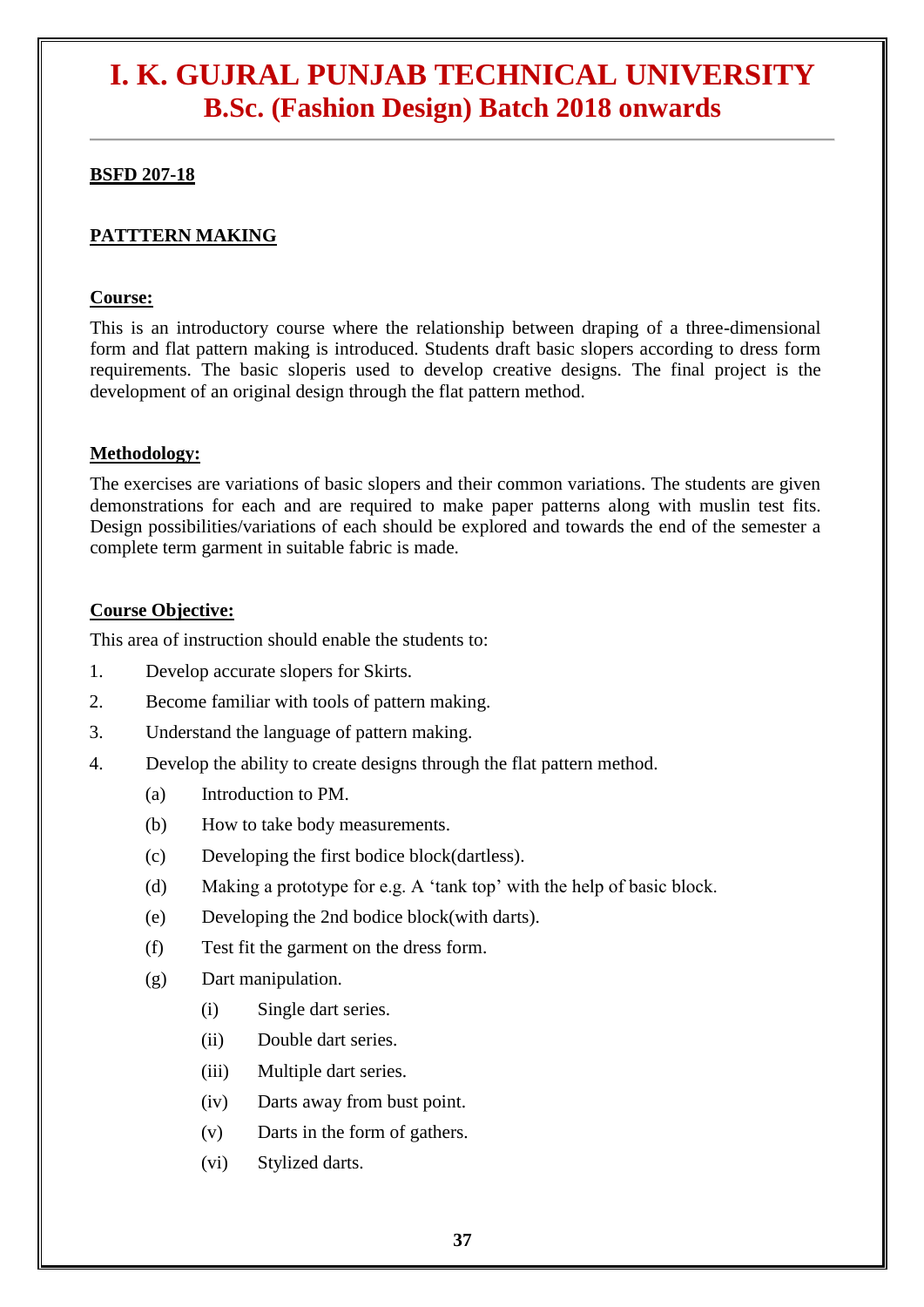#### **References:**

- 1. "Pattern making for fashion design", Helen Joseph Armstrong, Harper Collins, LA.
- 2. "Metric Pattern Cutting for Menswear"; Winfred Aldrich, BSP Professional book Oxford.
- 3. "Pattern making and making up-the professional approach"; Marten Shoben and Janet P.Ward, Butterworth Heinman,Oxford.
- 4. "Modern sizing for women and children"; P.Kunick, Philip Kunik Publication London.
- 5. "Dress Fitting"; Natalie Bray, Black well science Ltd London.
- 6. "Dress Patten Designing" Natalie Bray, Black well science Ltd London.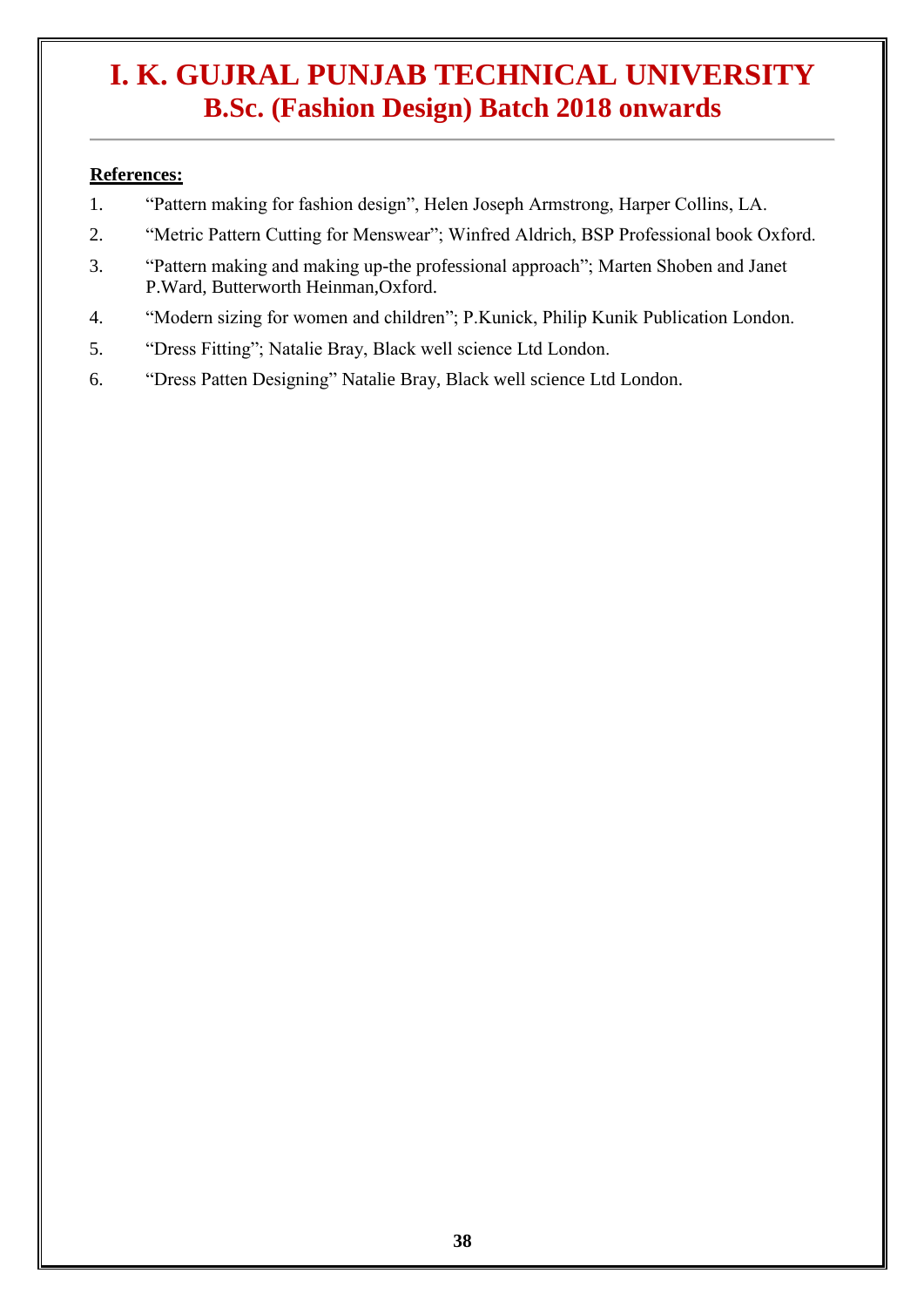#### **BSFD 208-18**

#### **COMPUTER APPLICATION**

#### **Course Description:**

This course is aimed at students and design professionals who are interested in learning how to design, print using Photoshop. To create, capture and enhance the images in accordance with the final objective. It is a bitmap based graphic designing program that designers use to create professional artwork or advertisements. In this course, students will explore the advanced features available with Photoshop including advanced text, color, layout and layers styles.

#### **Objectives:**

- 1. Learn how to manipulate, edit, and adjust images by using, the different tools in Photoshop. Students will learn how to apply layer effects and filters to create special effects, including lighting and texture effects.
- 2. To show advanced skills in using painting tools and blending modes to create special effects and quality artworks.
- 3. Perform good skill in color correction and restoration of photographs and images.
- 4. To learn how to optimize images for use on the Web, and the advantages of using image slicing techniques.
- 5. Demonstrate basic skills in developing a time-based production

#### **Teaching Techniques**

- Classroom lectures, demonstrations, & discussions.
- Individual and small group work.
- Hands-on lab classes/Assignments

#### **Pre-requisite**

Students should have basic knowledge in using Windows operating system and to access and work with the files and programs using Windows OS. It will be more preferable, if you have color sense and some photography or artistic skills.

Note: All topics are covered in extreme detail with practical examples for all.

#### **Examination /Evaluation Scheme**

Practical Examination: One Practical examination of 3 hours duration will be conducted on the modules described in the curriculum. The maximum marks will be 100.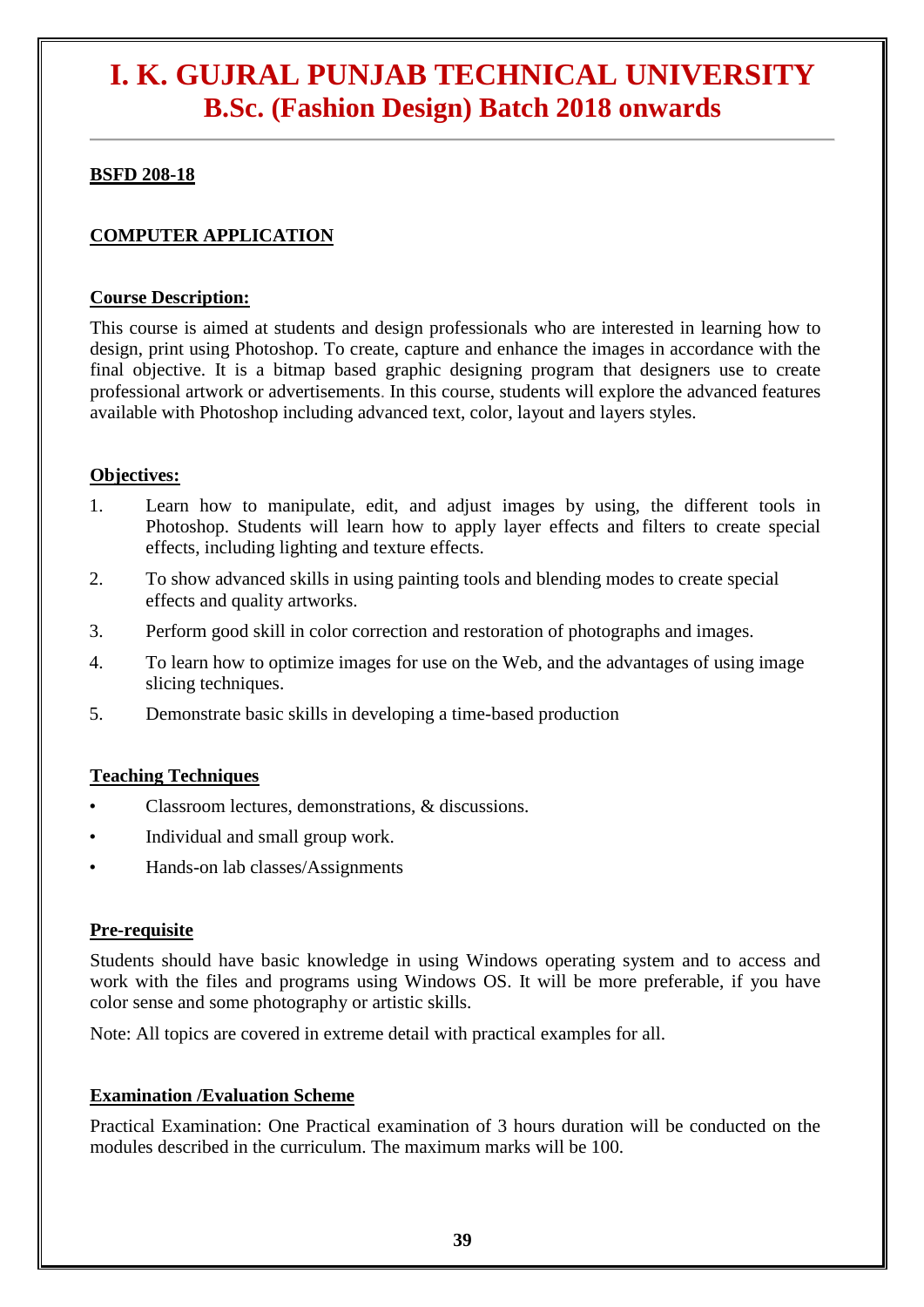#### **UNIT-I**

Introduction To Adobe Photoshop, Opening new files, Opening existing files, exploring the Toolbox, Exploring Panels & Menus, Creating & Viewing a New Document, About Photoshop, Navigating Photoshop, Working with Images and Basic Selections, Working with Multiple Images, Rulers, Guides& Grids, Adjusting Color with the New Adjustments Panel, Getting Started With Layers And Painting Commands, Understanding the Background Layer, Creating, Selecting, Linking & Deleting Layers, Introduction to Blending Modes

#### **UNIT-II**

Photo Draping In Adobe Photoshop, Photo Draping Basics, Usinga Wraptool to Photo, Photo Draping a garment/dress with Blending modes, Photo Draping a Bed, Painting In Photoshop Using the Brush Tool, Working with Colors & Swatches, Creating & Using Gradients, Creating & Working with Brushes.

#### **UNIT-III**

Photo Retouching And Color Correction, The Red Eye Tool, The Clone Stamp Tool, The Patch Tool & the Healing Brush Tool, The Spot Healing Brush Tool, The Color Replacement Tool, Adjusting Levels, Adjust Curves, Non-Destructively, with Adjustment Layers

#### **UNIT-IV**

Using Quick Mask Mode and the Pen Tool, Working with Colors and Color Settings, Working with the Color palette, Using the Color palette, Editing Foreground color and Background color, Using the Color ramp, Setting the CMYK Color gamut, Creating Special Effects, Getting Started with Photoshop Filters, Smart Filters, Creating Text Effects, Applying Gradients to Text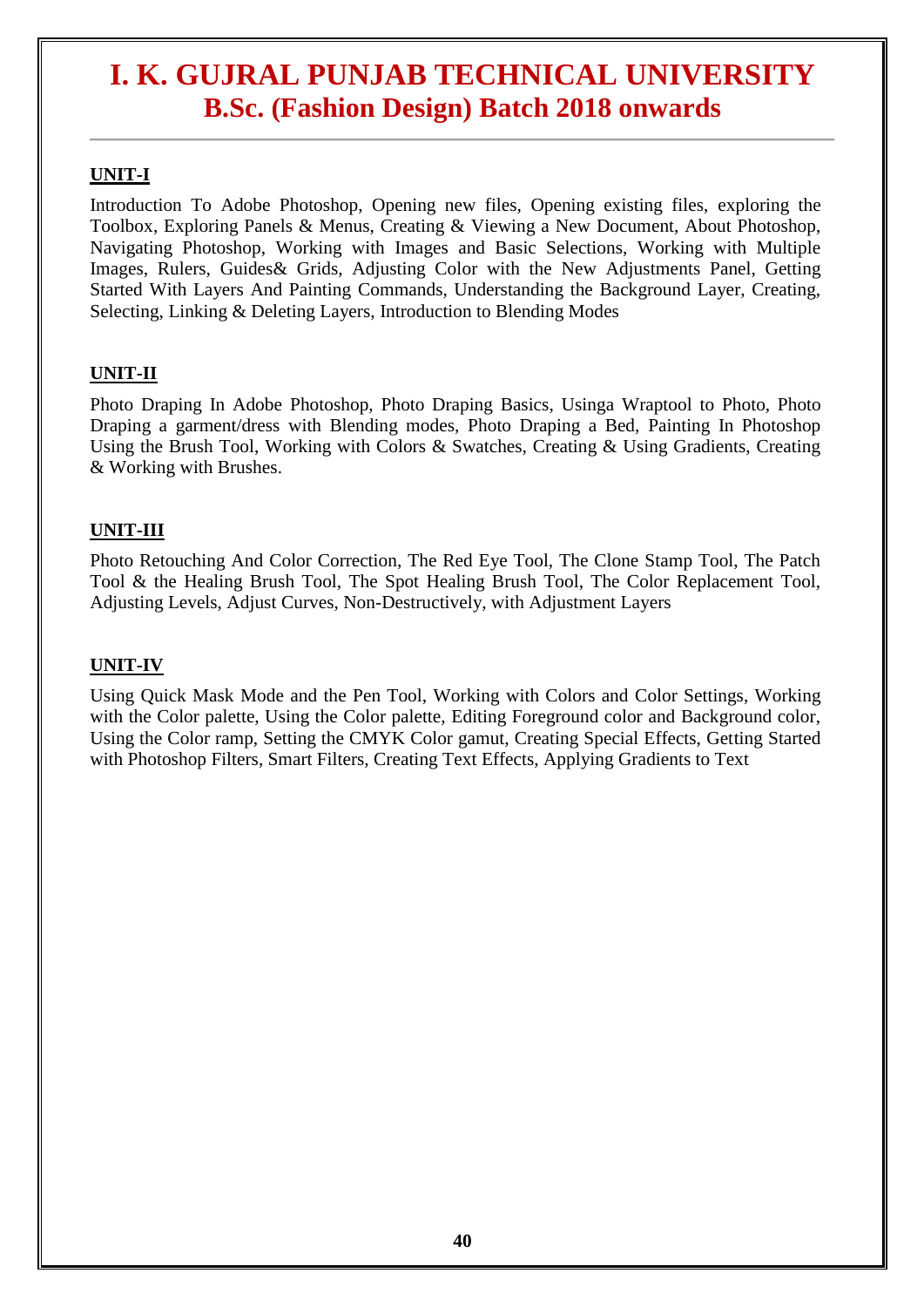#### **BSFD 209-18**

#### **GARMENT CONSTRUCTION-II**

#### **Course Objectives:**

- 1. To understand and appreciate different types of necklines, collars, sleeves, cuffs and pockets.
- 2. To obtain fabricating skills for the same.

#### **UNIT- I**

#### **Areas of Study:**

- 1. Types of necklines
	- (a) Round and jewel
	- (b) Square and glass
	- (c) V shaped, straight and curved
	- (d) Scalloped
	- (e) Sweet heart
- 2. Neckline finishing by using facings and interfacings:
	- (a) Shaped facing
	- (b) Bias facing
	- (c) Single layer binding
	- (d) Double layer binding

#### **UNIT - II**

- 1. Types of Collars: Finishing collars using interfacing
	- (a) Flat collar
	- (b) One piece rolled collar
	- (c) Two piece rolled collar
	- (d) Shirt collar
- 2. Types of Sleeves and Sleeve Finishes
	- (a) Basic sleeve types
		- (i) Half sleeve
		- (ii) Full sleeve
		- (iii) 3/4 sleeve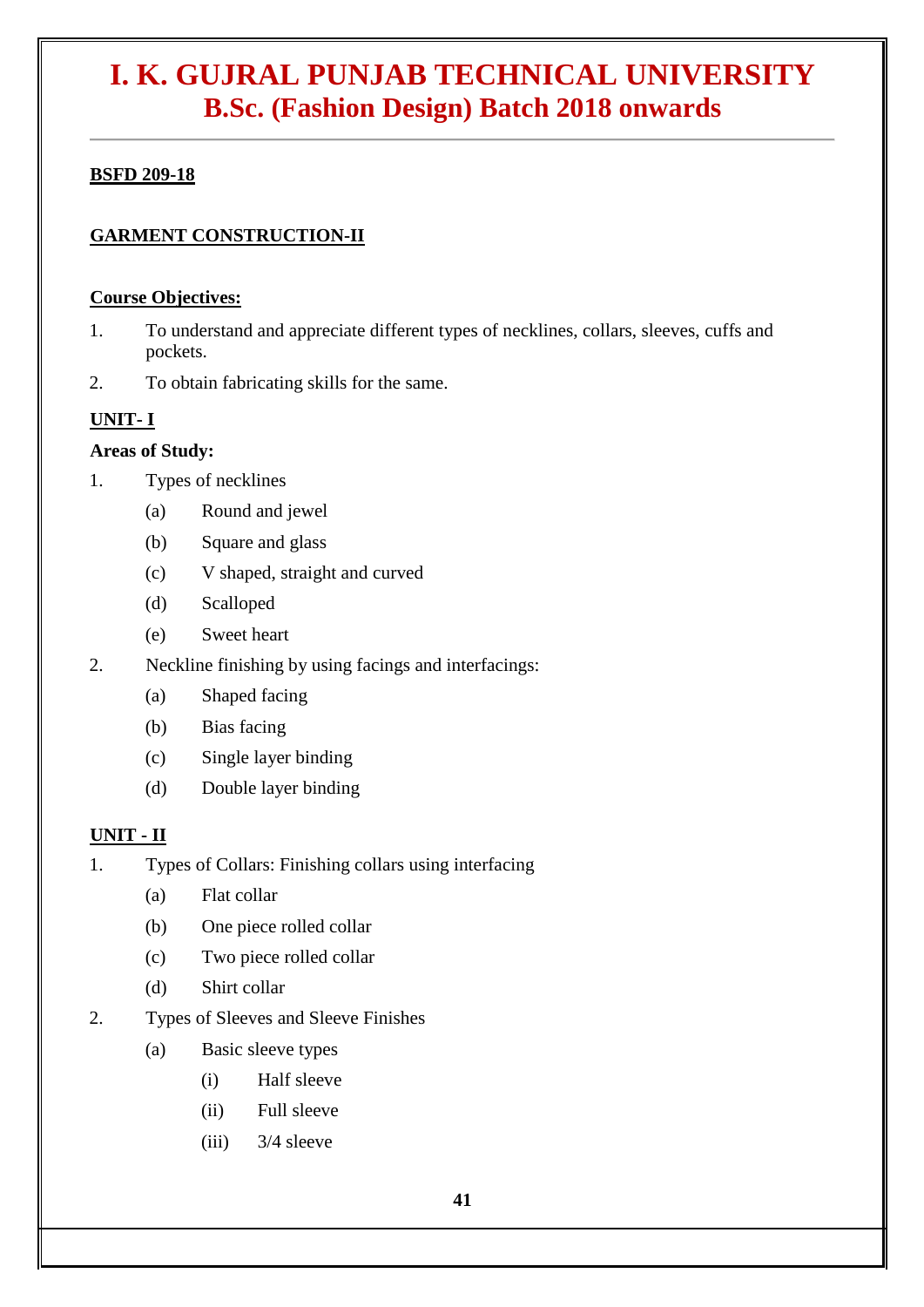- (b) Sleeves finish
- (c) Set in sleeves
	- (i) Plain
	- (ii) Puff sleeve
	- (iii) Flare sleeve
	- (iv) Leg 'O' mutton
	- (v) Shirt sleeve
	- (vi) Kurta sleeve
- 3. Other Modified Sleeves
	- (a) Raglan
	- (b) Kimono
	- (c) Dolman

Note: Insertion of gusset to be explained sleeve finishes

- (a) Self hem
- (b) Shaped facing
- (c) Bias facing/double fold bias binding
- (d) Casings

#### **UNIT- III**

Pocket Making and Application

- 1. Patch pockets- different types
	- (a) Unlined patch pockets
	- (b) Lined patch pockets
	- (c) Patch pockets with flap
- 2. Patch Pocket With Self Flap Inside Pockets
	- (a) Reinforcing in-seam pockets
	- (b) Extension in-seam-pocket-front hip pocket
	- (c) Slashed pockets-bound pockets
	- (d) Fabricating bound pockets
	- (e) Flap and separate welt pocket
	- (f) Welt pocket with flap

#### **UNIT-IV**

- 1. Fasteners: Inserting a zip fastener:
	- (a) Centered standard
	- (b) A lapped standard zip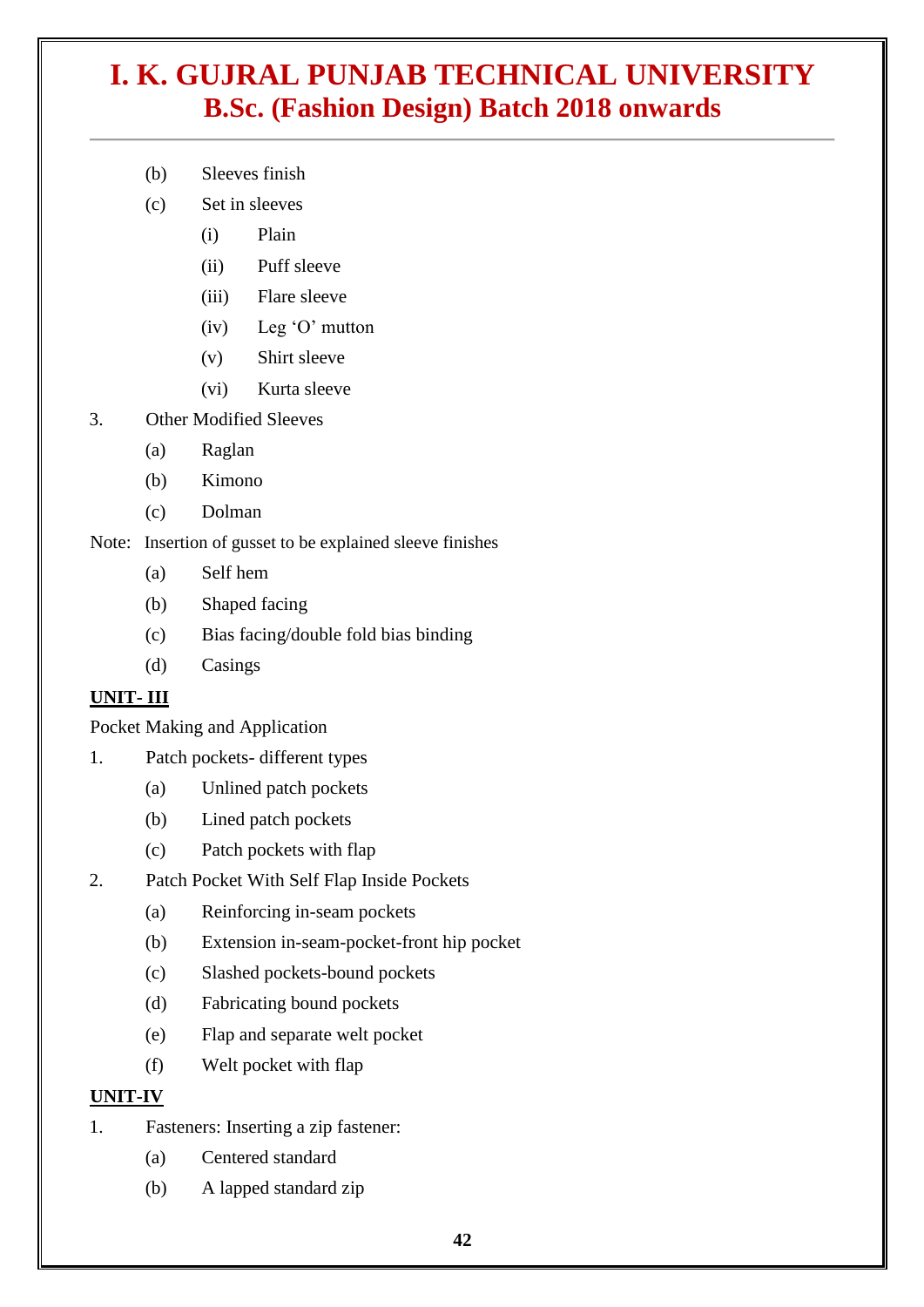- (c) Concealed zip
- (d) Open end zip
- (e) Finishing off in a slot
- 2. Buttons- Types attaching
	- (a) Positioning and buttons
	- (b) Hook and eye
	- (c) Press-studs
	- (d) Touch and close

#### **Recommended Books:**

- 1. The Practical Encyclopedia of Sewing: By-Dorothy Wood: Lorenz Books
- 2. The Complete Book of Sewing: Dorling Kindersley
- 3. Sewing and Knitting: A Reader's Digest step –by-step guide
- 4. Comparative Construction Techniques
- 5. Clothing Construction :Sherie Doongaji
- 6. Sewing Manual:Singer
- 7. Stitch World
- 8. Apparel views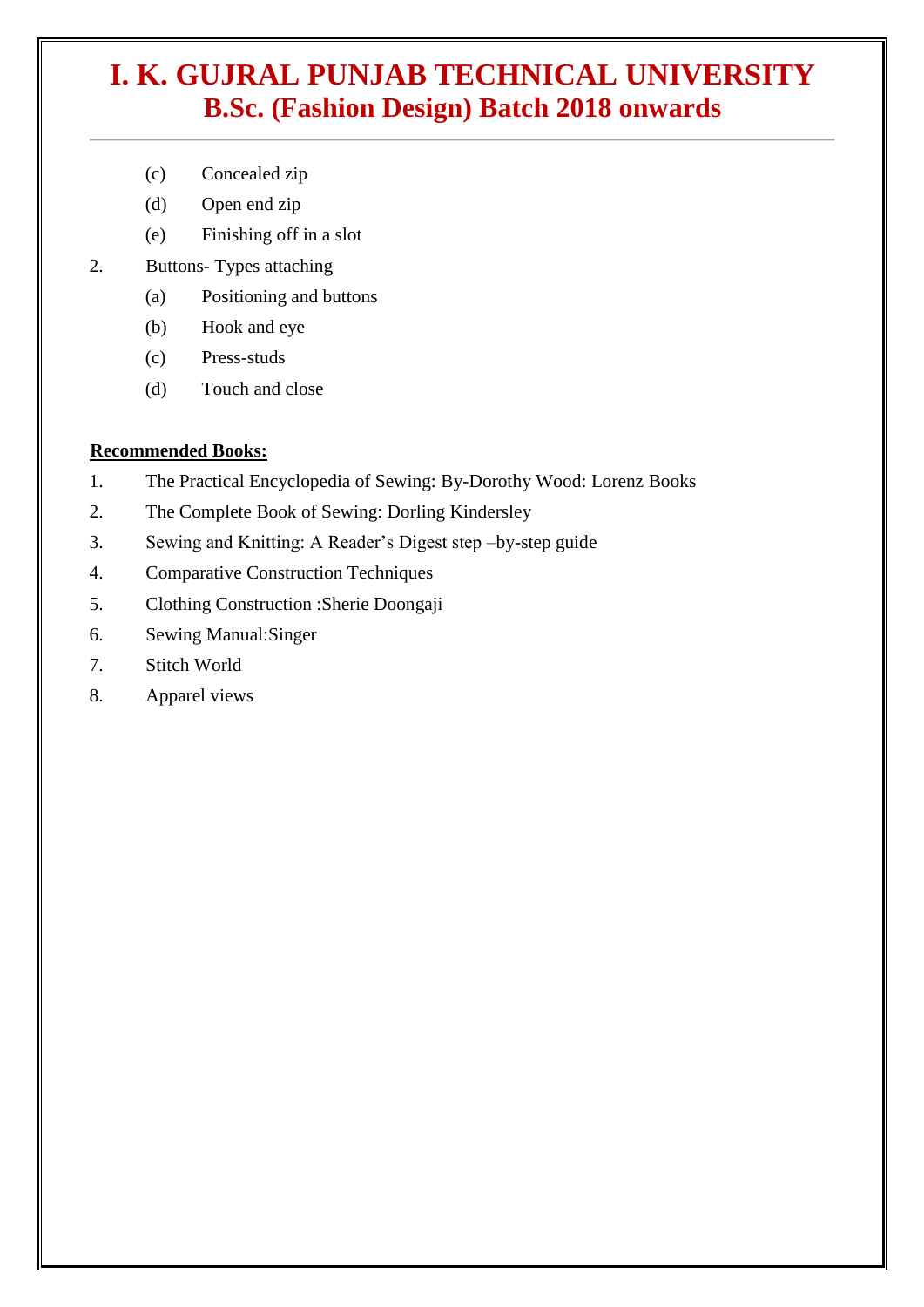#### **BSFD 210-18**

#### **Fashion Photography**

#### **Course Objectives:**

To introduce the students to the basics of dyeing and printing.

The course is designed to train professionals to design an image, build a set for a photo shoot, and manage the post-production of photographs. This course leading to a specialization in Fashion Photography is targeted at anyone interested in acquiring the professional training necessary to become immediately competitive in the job market. The professional fashion photographer must be competent in every creative process of fashion photography, whether photographs are taken in the studio or outdoors or are still-life compositions. Students will learn to present their work in digital and printed portfolios, important means of showing all of their professional skills.

#### **Unit-I**

Introduction of Camera & its functioning Various types of cameras and various camera lenses Different type of image storage methods Different types of photography techniques

#### **Unit II**

Rules, Compositions, and Framing in Photography Different clicked Angles and Shots White Balance and Color Theory

#### **Unit III**

Functioning of Camera Various Lighting Techniques and effects Camera Accessories

#### **Unit IV**

Students are required to undertake following assignments during the course: Capture different types of fabric textures and textiles Produce a video of any Product/ Garment by using different techniques. Shoot various dresses and accessories on outdoor locations. Photo shoot of a model for the cover page of a Magazine. **Suggested Readings/ Books;**  All about SLR 35 mm camera "Video Production" by Vasuki Belavadi "A Different Vision" by Peter Lindbergh **This is a seven day module conducted during the working days of the semester**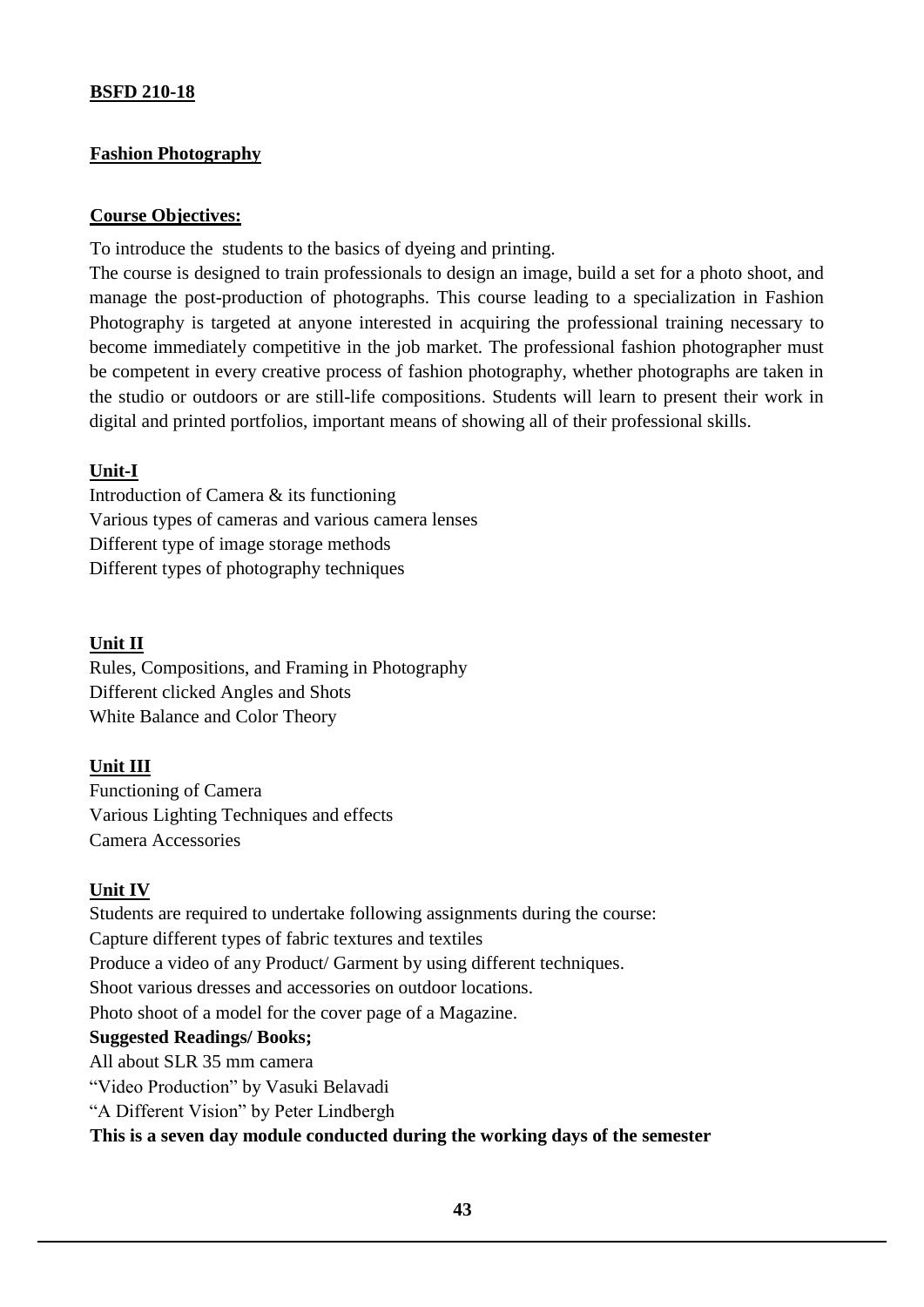# **I. K. GUJRAL PUNJAB TECHNICAL UNIVERSITY**

### **B.Sc. (Fashion Design) Batch 2018 onwards**

| <b>Ability Enhancement Compulsory Course</b><br><b>(EVS102-18 Environmental Science)</b> |                            |  |                    |                          |       |         |  |  |  |  |  |
|------------------------------------------------------------------------------------------|----------------------------|--|--------------------|--------------------------|-------|---------|--|--|--|--|--|
| Course                                                                                   | Course Type   Course Title |  | Load               | <b>Mark Distribution</b> | Total | Credits |  |  |  |  |  |
| $C$ ode                                                                                  |                            |  | <b>Allocations</b> |                          | Marke |         |  |  |  |  |  |

| $\sim$ urv<br>Code | $\sim$ $\sim$ $\sim$ $\sim$ $\sim$ $\sim$ $\sim$ $\sim$        | Course Theo              | <br><b>Allocations</b> |                  | man Distribution |          | 1 vuu<br><b>Marks</b> | $\mathbf{v}$ |   |
|--------------------|----------------------------------------------------------------|--------------------------|------------------------|------------------|------------------|----------|-----------------------|--------------|---|
|                    |                                                                |                          |                        |                  |                  | Internal | External              |              |   |
| EVS 102-<br>18     | Ability<br>Enhancemen<br>Compulsory<br>Course<br>$(AECC)$ -III | Environmental<br>Science | $\overline{2}$         | $\boldsymbol{0}$ | $\theta$         | 40       | 60                    | 100          | 2 |

#### **Course Outcomes:**

- 1. Students will enable to understand environmental problems at local and national level through literature and general awareness.
- 2. The students will gain practical knowledge by visiting wildlife areas, environmental institutes and various personalities who have done practical work on various environmental Issues.
- 3. The students will apply interdisciplinary approach to understand key environmental issues and critically analyze them to explore the possibilities to mitigate these problems.
- 4. Reflect critically about their roles and identities as citizens, consumers and environmental actors in a complex, interconnected world

#### **Unit 1:**

#### **Introduction to environmental studies**

- Multidisciplinary nature of environmental studies;
- Scope and importance; Concept of sustainability and sustainable development.

(2 lectures)

#### **Unit 2:**

#### **Ecosystems**

- What is an ecosystem? Structure and function of ecosystem; Energy flow in an ecosystem: food chains, food webs and ecological succession. Case studies of the following ecosystems :
	- a) Forest ecosystem
	- b) Grassland ecosystem
	- c) Desert ecosystem
	- d) Aquatic ecosystems (ponds, streams, lakes, rivers, oceans, estuaries)

(6 lectures)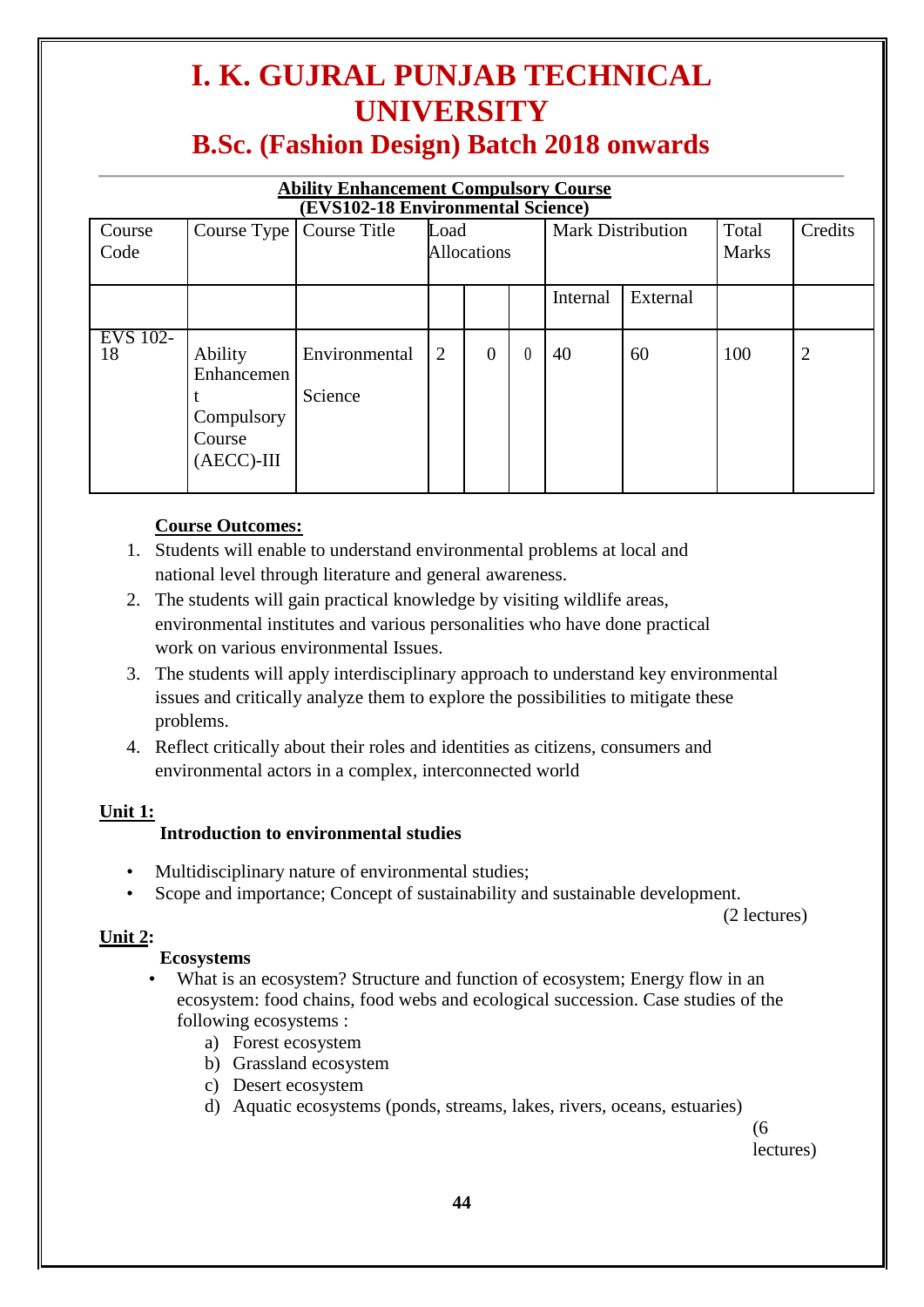#### **Unit 3:**

#### **Natural Resources: Renewable and Non---renewable Resources**

- Land resources and land use change; Land degradation, soil erosion and desertification.
- Deforestation: Causes and impacts due to mining, dam building on environment, forests, biodiversity and tribal populations.
- •
- Water: Use and over---exploitation of surface and ground water, floods, droughts, conflicts over water (international & inter--‐state).
- Energy resources: Renewable and non renewable energy sources, use of alternate energy sources, growing energy needs, case studies.

(8 lectures)

#### **Unit 4:**

#### **Biodiversity and Conservation**

- Levels of biological diversity : genetic, species and ecosystem diversity; Biogeography zones of India; Biodiversity patterns and global biodiversity hot spots
- India as a mega--‐biodiversity nation; Endangered and endemic species of India
- Threats to biodiversity : Habitat loss, poaching of wildlife, man--‐wildlife conflicts, biological

Invasions; Conservation of biodiversity: In--‐situ and Ex--‐situ conservation of biodiversity.

• Ecosystem and biodiversity services: Ecological, economic, social, ethical, aesthetic and Informational value.

(8 lectures)

#### **Unit 5 :**

#### **Environmental Pollution**

- Environmental pollution : types, causes, effects and controls; Air, water, soil and noise pollution
- Nuclear hazards and human health risks
- Solid waste management: Control measures of urban and industrial waste.
- Pollution case studies.

(8 lectures)

#### **Unit 6:**

#### **Environmental Policies & Practices**

- Climate change, global warming, ozone layer depletion, acid rain and impacts on human communities and agriculture
- Environment Laws: Environment Protection Act; Air (Prevention & Control of Pollution) Act; Water (Prevention and control of Pollution) Act; Wildlife Protection Act; Forest Conservation Act. International agreements: Montreal and Kyoto protocols and Convention on Biological Diversity (CBD).
	- Nature reserves, tribal populations and rights, and human wildlife conflicts in Indian context. (7 lectures)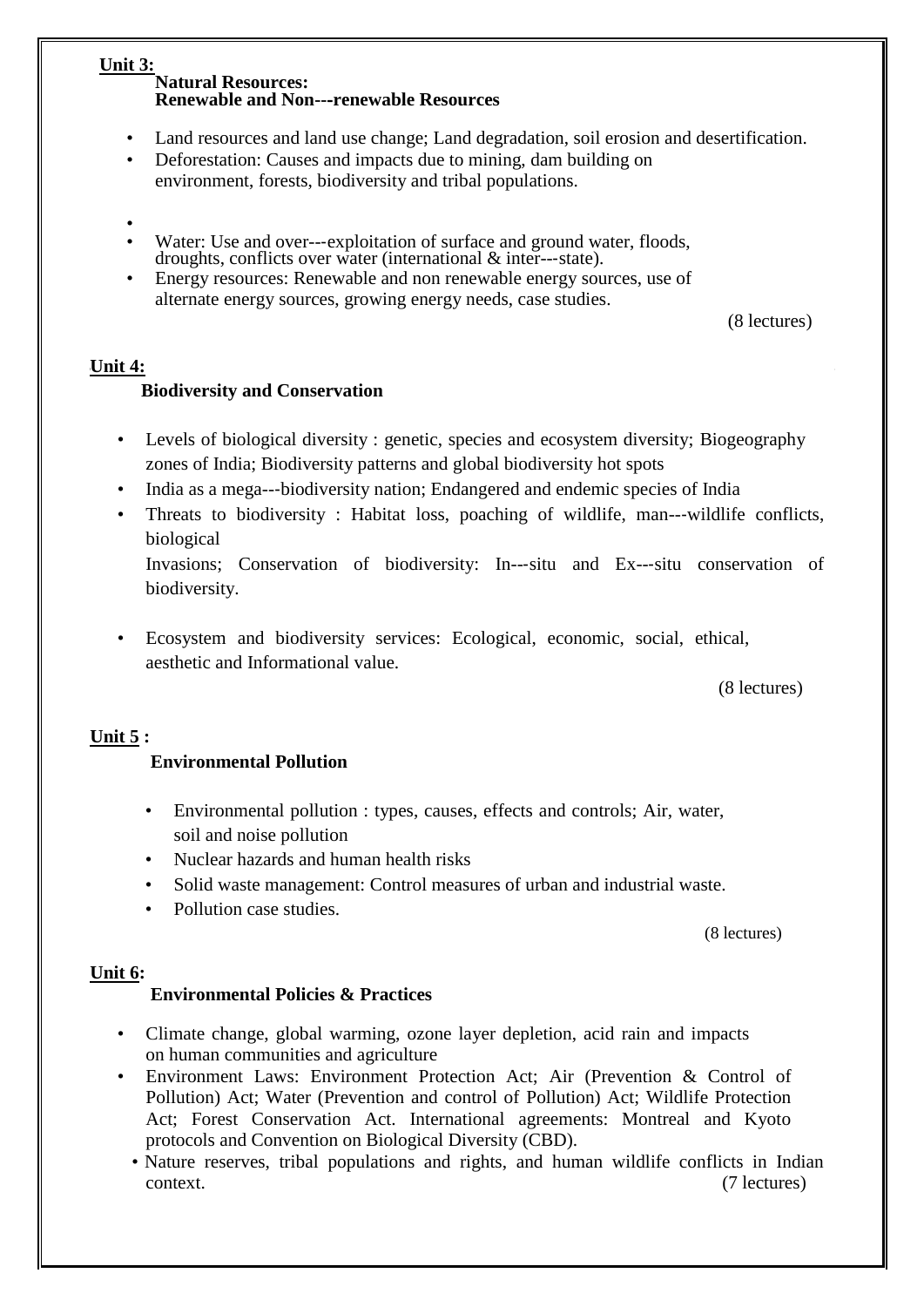#### **Unit 7: Human Communities and the Environment**

- Human population growth: Impacts on environment, human health and welfare.
- Resettlement and rehabilitation of project affected persons; case studies.
- Disaster management: floods, earthquake, cyclones and landslides.
- Environmental movements: Chipko, Silent valley, Bishnois of Rajasthan.
- Environmental ethics: Role of Indian and other religions and cultures in environmental conservation.
- Environmental communication and public awareness, case studies (e.g., CNG vehicles in Delhi).

(6 lectures)

#### **Unit 8:**

#### **Field work**

- Visit to an area to document environmental assets: river/ forest/ flora/fauna, etc.
- Visit to a local polluted site---Urban/Rural/Industrial/Agricultural.
- Study of common plants, insects, birds and basic principles of identification.
- Study of simple ecosystems---pond, river, Delhi Ridge, etc.

(Equal to 5 lectures)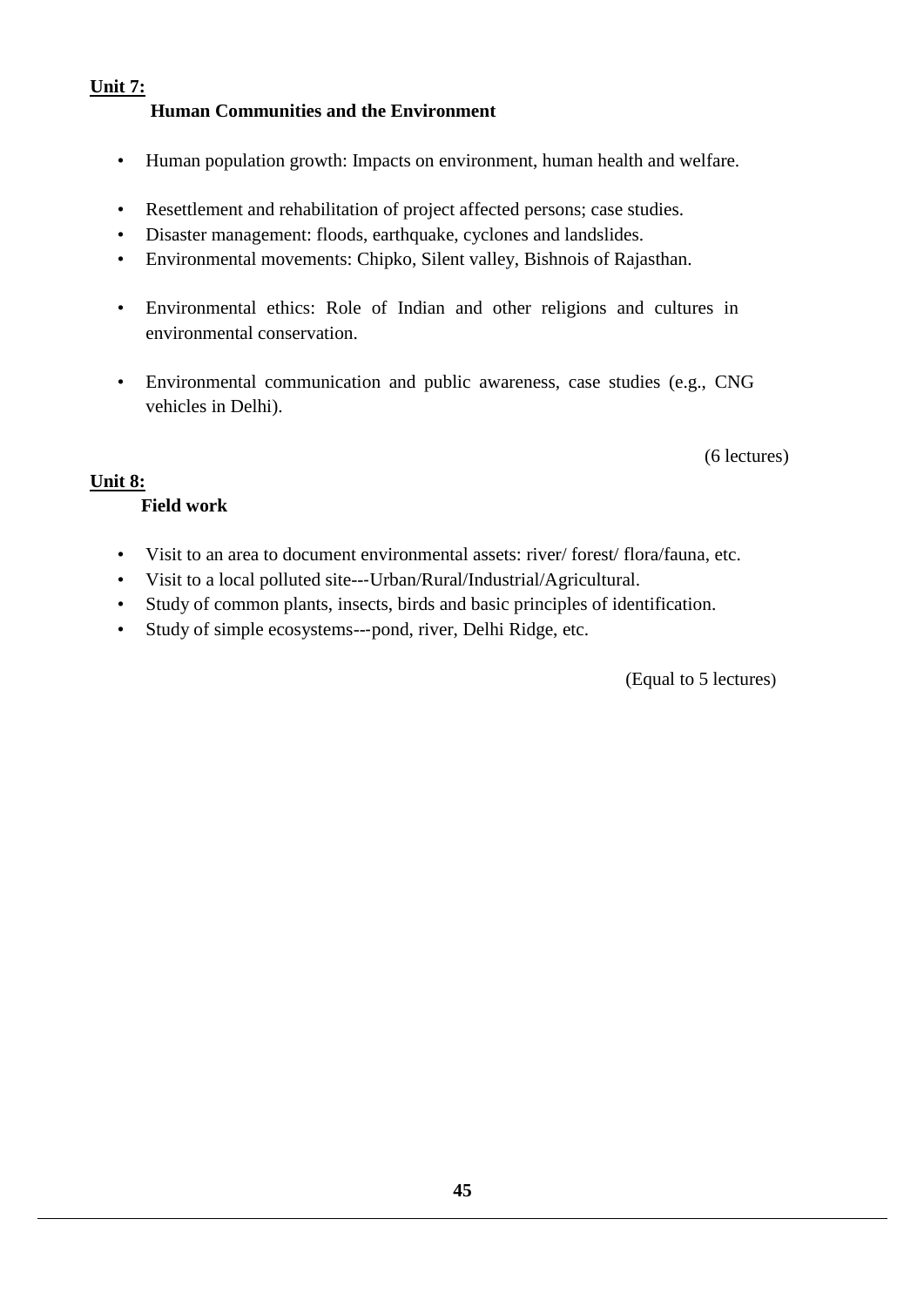#### **Suggested Readings:**

- 1. Carson, R. 2002. *Silent Spring*. Houghton Mifflin Harcourt.
- 2. Gadgil, M., & Guha, R.1993. *This Fissured Land: An Ecological History of India*. Univ. of California Press.
- 3. Gleeson, B. and Low, N. (eds.) 1999.*Global Ethics and Environment*, London, Routledge.
- 4. Gleick, P. H. 1993. *Water in Crisis*. Pacific Institute for Studies in Dev., Environment & Security. Stockholm Env. Institute, Oxford Univ. Press*.*
- 5. Groom, Martha J., Gary K. Meffe, and Carl Ronald Carroll.*Principles of Conservation Biology*. Sunderland: Sinauer Associates, 2006. 6. Grumbine, R. Edward, and Pandit, M.K. 2013. Threats from India's Himalaya dams. *Science,* 339: 36--‐37. 7. McCully, P. 1996. *Rivers no more: the environmental effects of dams*(pp. 29--‐64). Zed Books.
- 8. McNeill, John R. 2000. Something New Under the Sun: An Environmental History of the Twentieth Century.
- 9. Odum, E.P., Odum, H.T. & Andrews, J. 1971.*Fundamentals of Ecology*. Philadelphia: Saunders.
- 10. Pepper, I.L., Gerba, C.P. & Brusseau, M.L. 2011. Environmental and Pollution Science. Academic Press.
- 11. Rao, M.N. & Datta, A.K. 1987. *Waste Water Treatment*. Oxford and IBH Publishing Co. Pvt. Ltd.
- 12. Raven, P.H., Hassenzahl, D.M. & Berg, L.R. 2012.*Environment*. 8th edition. John Wiley & Sons.
- 13. Rosencranz, A., Divan, S., & Noble, M. L. 2001. *Environmental law and policy in India*. *Tripathi 1992*.
- 14. Sengupta, R. 2003. *Ecology and economics*: An approach to sustainable development. OUP.
- 15. Singh, J.S., Singh, S.P. and Gupta, S.R. 2014. *Ecology, Environmental Science and Conservation*. S. Chand Publishing, New Delhi.
- 16. Sodhi, N.S., Gibson, L. & Raven, P.H. (eds). 2013. *Conservation Biology*: *Voices from the Tropics*. John Wiley & Sons.
- 17. Thapar, V. 1998*. Land of the Tiger*: *A Natural History of the Indian Subcontinent*.
- 18. Warren, C. E. 1971. *Biology and Water Pollution Control*. WB Saunders.
- 19. Wilson, E. O. 2006.*The Creation: An appeal to save life on earth*. New York: Norton.
- 20. World Commission on Environment and Development. 1987.*Our Common Future*. Oxford University Press.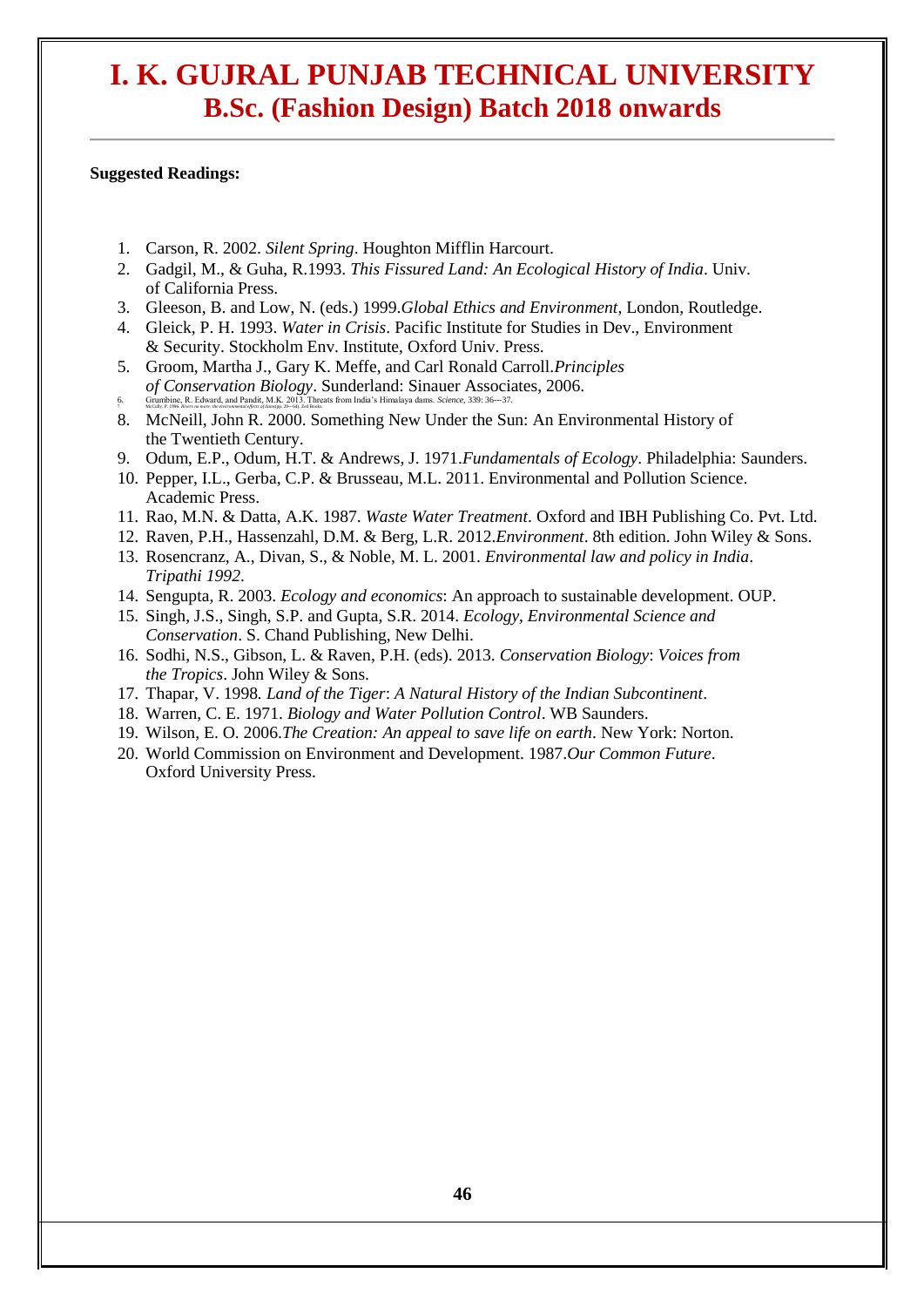#### **Guidelines regarding Mentoring and Professional Development**

The objective of mentoring will be development of:

Overall Personality Aptitude (Technical and General) General Awareness (Current Affairs and GK) Communication Skills Presentation Skills

The course shall be split in two sections i.e. outdoor activities and class activities. For achieving the above, suggestive list of activities to be conducted are:

#### $Part - A$ **(Class Activities)**

- 1. Expert and video lectures
- 2. Aptitude Test
- 3. Group Discussion
- 4. Quiz (General/Technical)
- 5. Presentations by the students
- 6. Team building Exercises

#### **Part – B (Outdoor Activities)**

- 3. Sports/NSS/NCC
- 4. Society Activities of various students chapter i.e. ISTE, SCIE, SAE, CSI, Cultural Club, etc.

Evaluation shall be based on rubrics for Part – A  $\&$  B

Mentors/Faculty Incharge shall maintain proper record student wise of each activity conducted and the same shall be submitted to the department.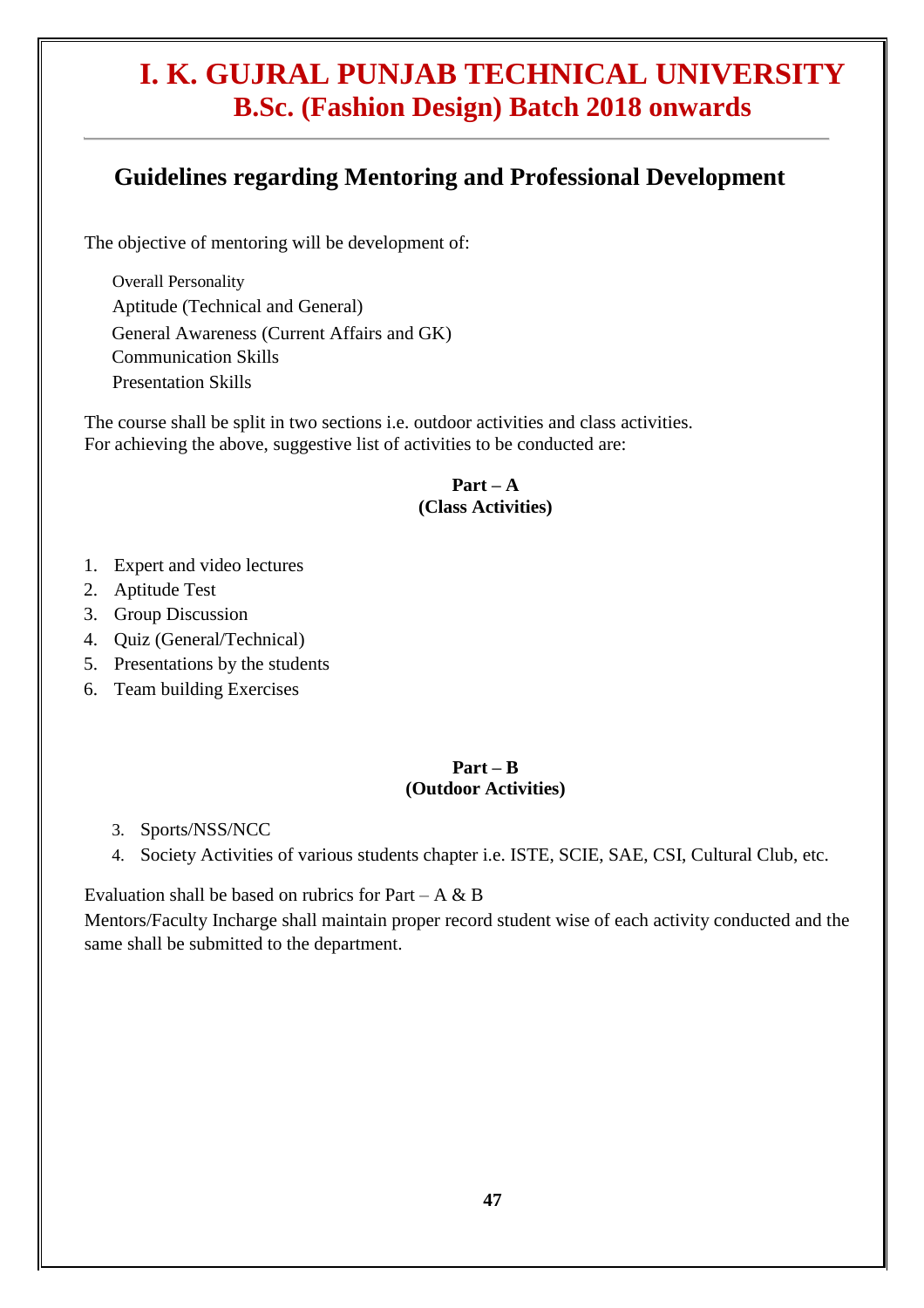# **SYLLABUS**

# **SEMESTER-III**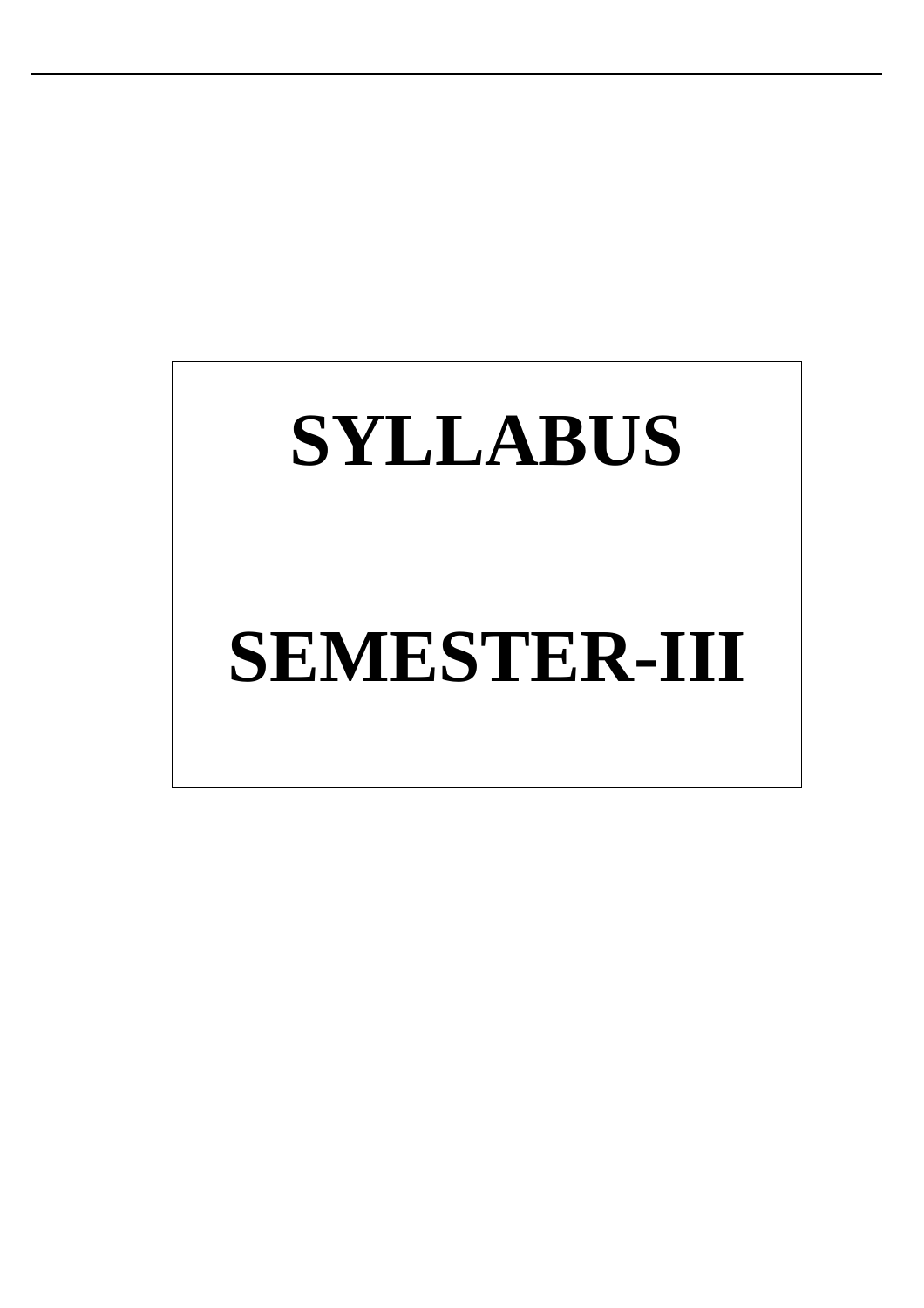#### **BS FD301-18**

#### **DYEING AND PRINTING TECHNIQUES**

Course Objectives: To introduce the students to the basics of dyeing and printing.

#### **Unit I**

- 1. Introduction to the Grey fabric
- 2. Characteristics and classification of impurities
- 3. Introduction to the preparatory processes of dyeing for cotton Singeing, desizing, scouring, bleaching, mercerization.

#### **Unit II**

- 1 Definition of color, dyes, pigment
- 2 Classification of dyes

#### **Unit III**

- 1 Application of dyes on textiles
- 2 Stages of dyeing Fiber, yarn , fabric and garment
- 3 Introduction to dyeing of blends

#### **Unit IV**

- 1 Methods of printing
- 2 Styles of printing
- 3 Environmental Concerns

Instructions to the teacher: Field trip to a dyeing & printing unit will be taken.

#### **Instructions to the examiner:**

- 1. There will be one compulsory objective question (multiple choice questions or fill in the blanks orTrue/False questions)covering all units, carrying 30marks.
- 2. There will be six questions of 10 marks each out of which three questions are compulsory. The questions will be two from each unit.
- 3. Itwillbecompulsorytoattemptonequestionfromeach unit.

**Fabric Science by Joseph J. Puzzuto./Technology of Dyeing, Printing andBleaching by Dr. V.A. Shenai.**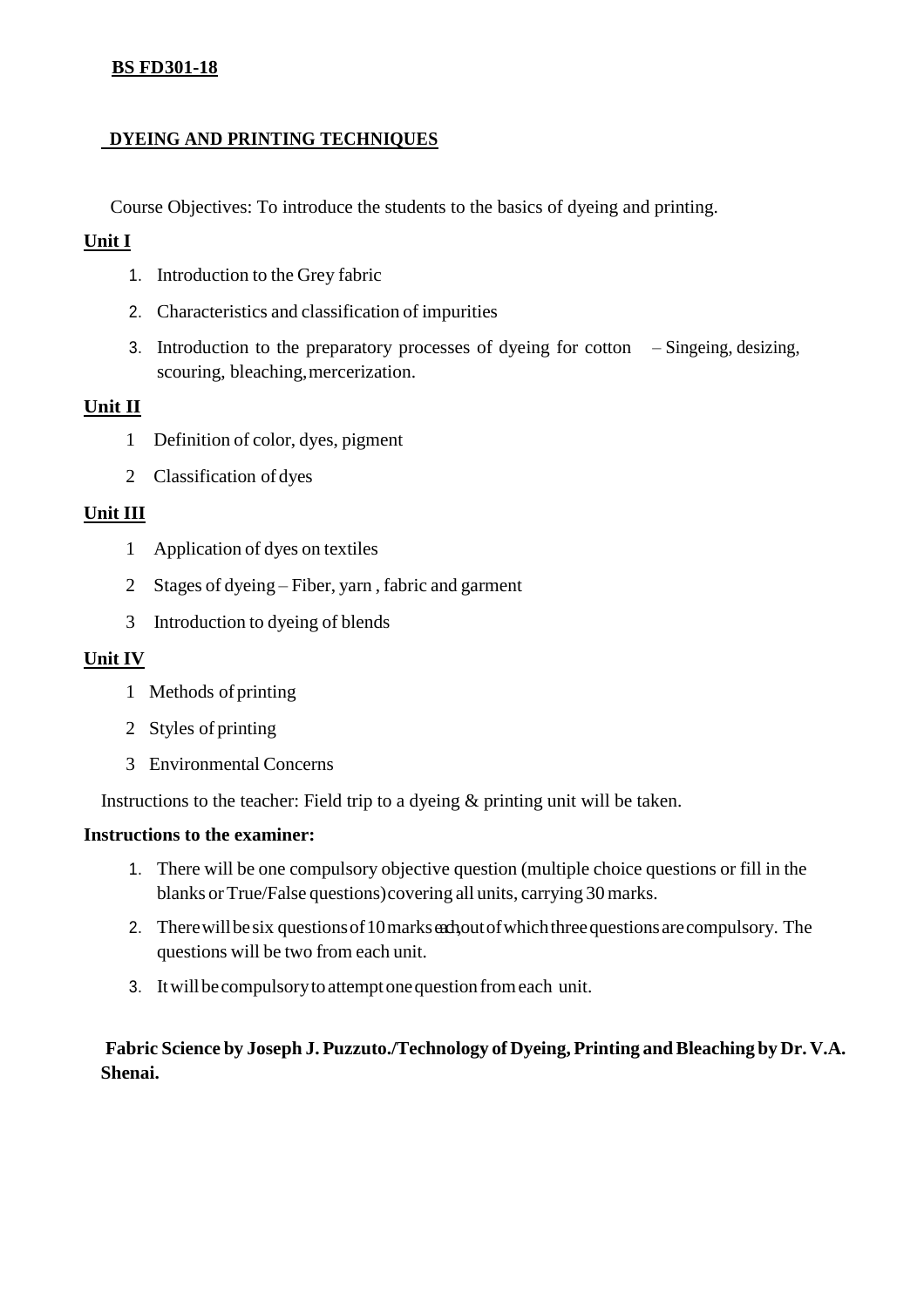#### **BSFD302-18**

#### **HISTORY OF WESTERN COSTUMES**

#### **COURSE OBJECTIVES**

The objectives of the course is given an insight and input about the various aspects of history of the western world right from the origin. The students learn about the historic importance and relevance of the costumes and take inspiration and influence for their own creation

#### **Unit-1**

- 1. Introduction of:
- 2. Egyptian
- 3. Assyrian

#### **Unit -II**

- 1. Babylonian
- 2. Greek
- 3. Etruskan

#### **Unit-III**

- 1. Roman
- 2. Byzantine
- 3. 13&14 century

#### **Unit -IV**

- 1. 15-16&17 century
- 2. 18 century and 19 century

#### **Instructions to the examiner**

Add fill ups of 20 marks presentation on topics must given to the students

#### **Reference books:**

A history of fashion by Doglas Grosline

Survey of historic cosumes by Phyliss G Tortora &Keith Eubank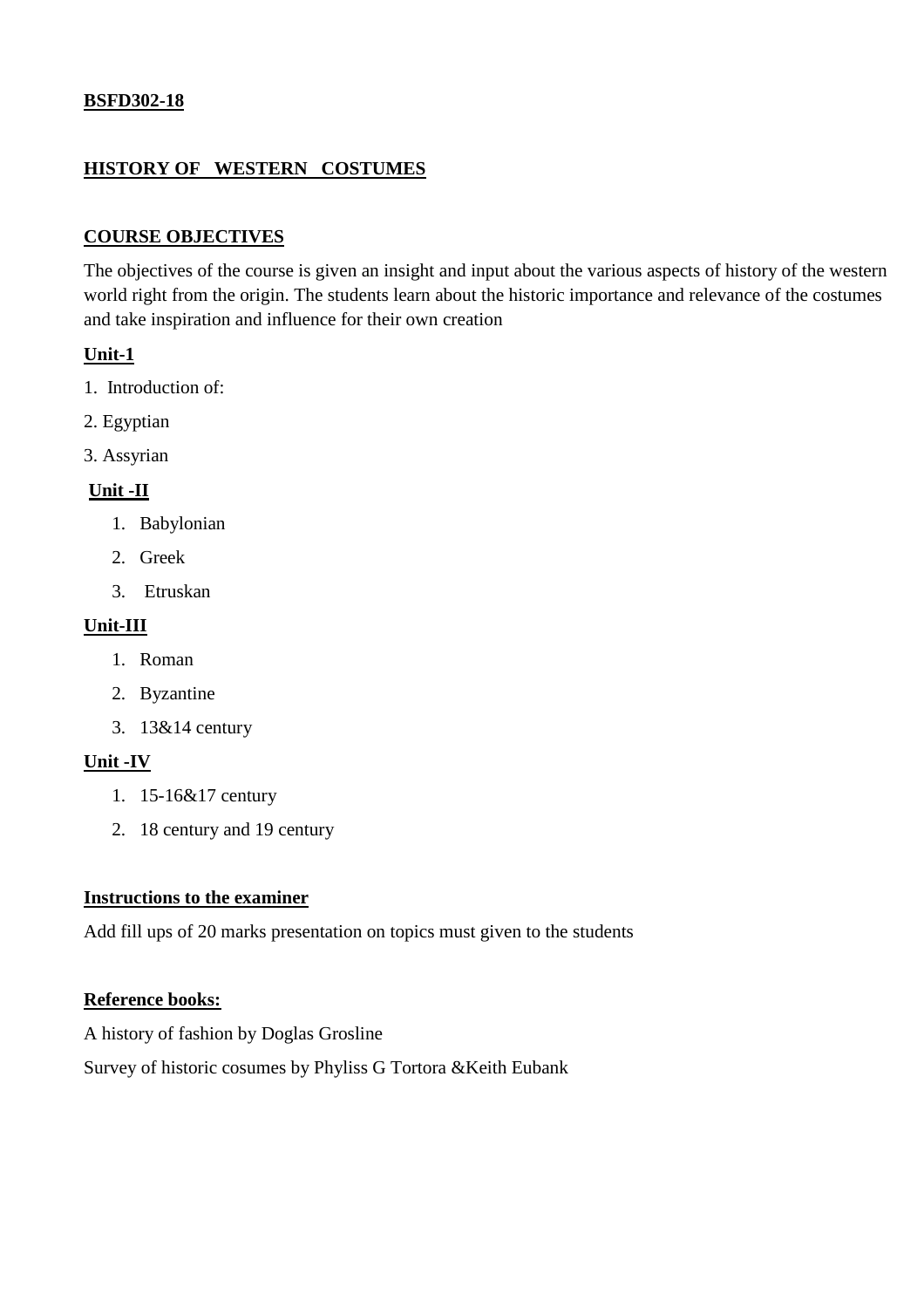#### **BSFD303-18**

#### **WORLD ART APPRECIATION**

#### **Course Objectives:**

The objective of the course is to give an insight and input about the various aspects of the History of World Art right from the origin. The students learn about the historic importance and relevance of the various aspects and phases of the World Art and take inspiration and influence for their own creations. Theory part will include internal assessment of 40 marks.

#### **UNIT-I**

- Introduction to Pre Historic Art
- Egyptian Art
- Greek and Roman Art

#### **UNIT-II**

- The Renaissance and it's masters
- Mannerism and Baroque
- Realism

#### **UNIT-III**

- **Impressionism**
- Post Impressionism
- Cubism

#### **UNIT-IV**

- **Fauvism**
- Surrealism
- PRACTICAL INPUT (60 marks external) IS REQUIRED FOR THE SUBJECT AS FOLLOWING:
- Discussions/presentations /critic view and slide description of all the topics for 20 marks
- Viva voce, objective type questions for 20 marks
- To develop a product including a mood board /concept /colour board and create a collection (sketches) 60 marks
- Instruction to the Examiner:
- Please add Fill in the blanks for at least 20 marks.
- Presentations on topics in groups should be given.

#### **Reference books:**

- A Concise History Of Modern Painting by Herbert Read
- A History Of Modern Art by H.H. Arnason
- History Of Art by H.W. JansoN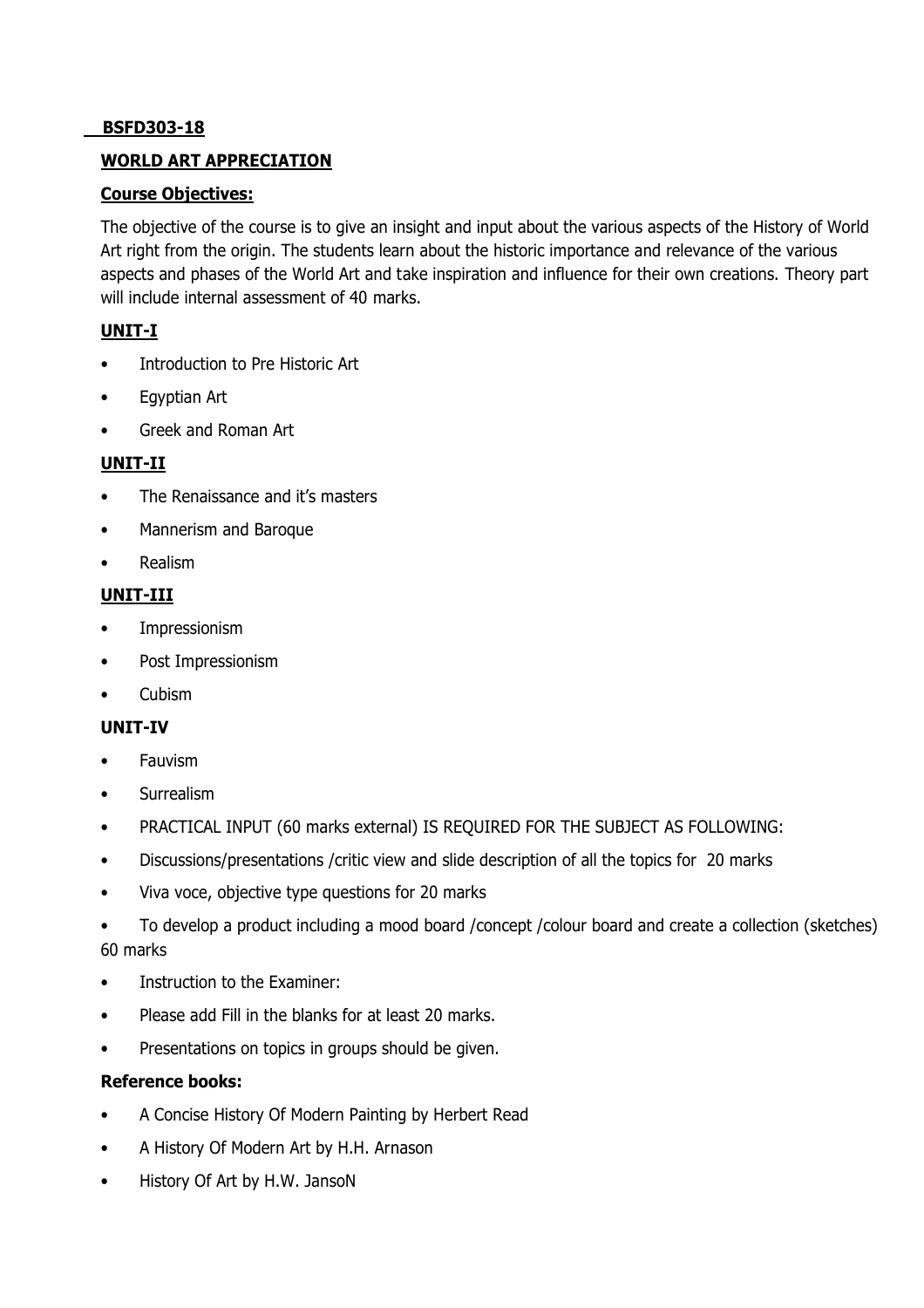#### **BSFD 304-18**

#### **PATTTERN MAKING + DRAPING**

This is an introductory course where the relationship between draping of a threedimensional form and flat pattern making is introduced. Students draft basic slopers according to dress form requirements. The basic sloper is used to develop creative designs. The final project is the development of an original design through the flat pattern method.

#### **Methodology:**

The exercises are variations of basic slopers and their common variations. The students are given demonstrations for each and are required to make paper patterns along with muslin test fits. Design possibilities/variations of each should be explored and towards the end of the semester a complete term garment in suitable fabric is made.

#### **Collars**

- 1. Band collar and variations.
- 2. Peter pan collar-raised and flat.
- 3. Shirt collar. A-One piece collar B. Two piece collar
- 4. Sailors collar.
- 5. Cape collar.

#### **Sleeves**

- 1. Basic sleeve block.
- 2. Sleeve variations.

Puff sleeve. 2-Lantern sleeve. 3-Leg-o-mutton sleeve. 4-Petal sleeve. 5-Shirt sleeve.

#### **Draping**

Course Objectives: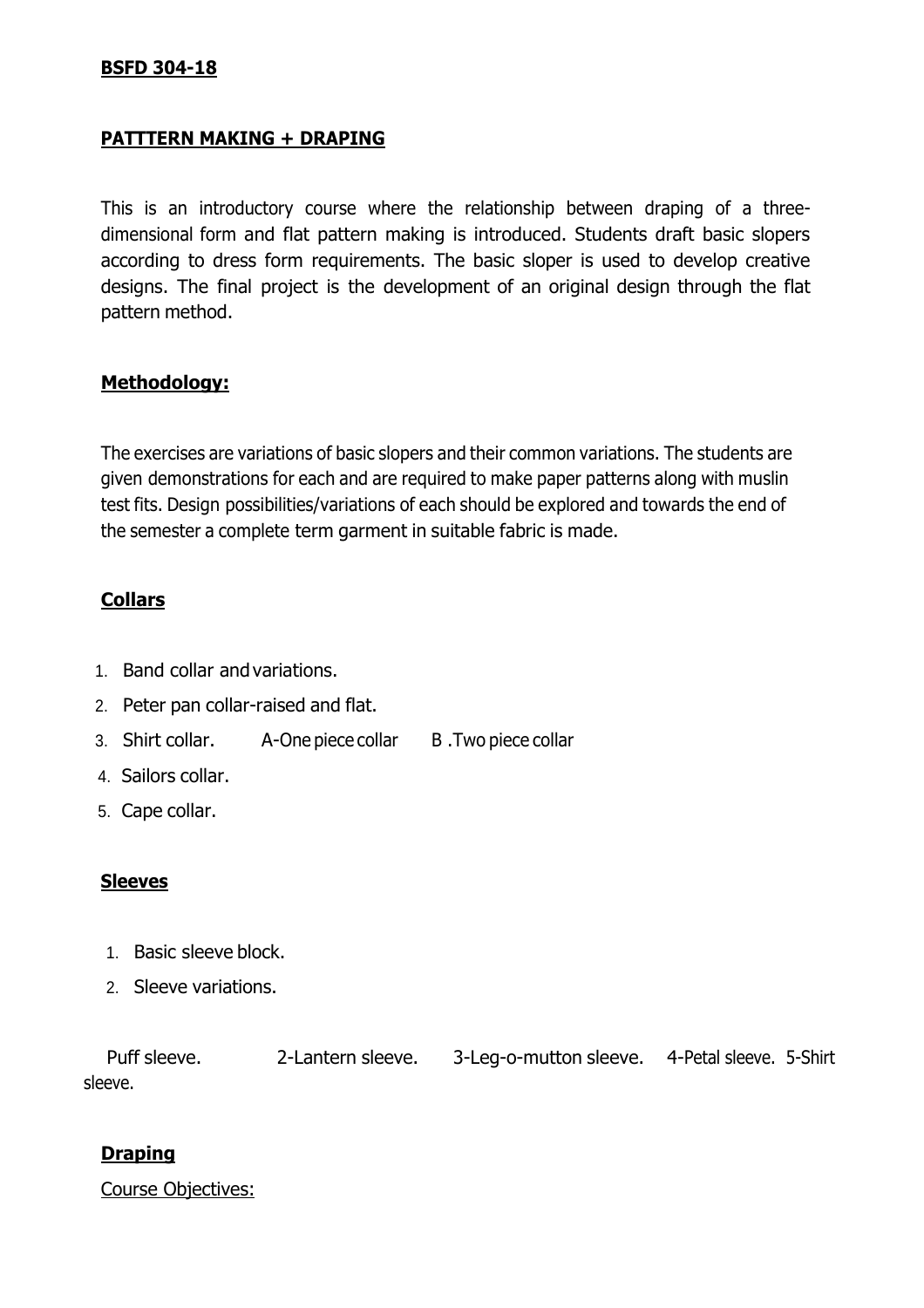After the students learn the basic principles of draping, they are taught advanced techniques of draping.

- 1. BODICE VARIATION
- 2. STYLE LINES- Princess,shoulders/ armhole and plum lines
- 3. COWLS Neck, armhole and back
- 4. SKIRT cowls, side seam and back
- 5. YOKES
- 6 COLLARS Mandarin, Convertible and peter pan.

#### **REFERENCES:**

- "Pattern making for fashion design", Helen Joseph Armstrong, Harper Collins, LA.
- "Metric Pattern Cutting for Menswear"; Winfred Aldrich, BSP Professional book Oxford.
- "Pattern making and making up-the professional approach"; Marten Shoben and Janet P.Ward, Butterworth Heinman,Oxford.
- "Modern sizing for womens and childrens"; P.Kunick , Philip Kunik Publication London.
- "Dress Fitting"; Natalie Bray, Black well science Ltd London.
- "Dress Patten Designing" Natalie Bray, Black well science Ltd London.
- 6. Examination /Evaluation scheme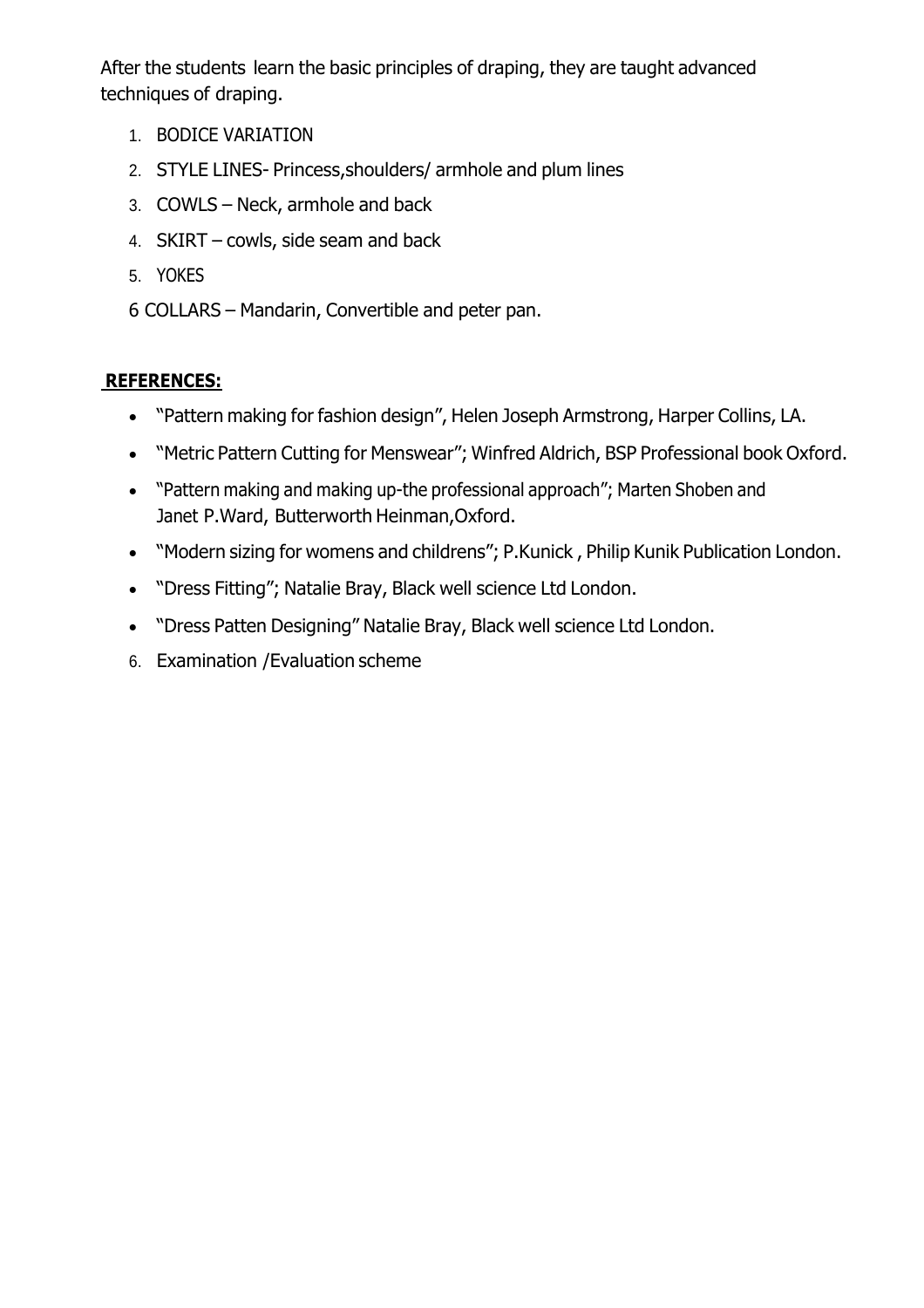#### **BSFD 305-18**

#### **DESIGN PROCESS**

#### **Course Objectives:**

The main objective of this course is to make the students understand the different stages of process involvedfrom the 'concept' stage to the 'finishedgarment'.Itis interactive and constant feed back is given after each student presents their work after each stage of the design process.

#### **UNIT-I**

 To provide students a sound foundation for any design work based on Creativity and technical knowledge.

#### **UNIT-II**

- Steps in the design process.
- To develop a particular theme and demonstrate this understanding in the form of a 3 dimensional theme board, initial concepts and a final design of a garment.

#### **UNIT-III**

 Design skills like the dye, embroidery etc for creating fabric ideas forthe final garment.

#### **UNIT-IV**

• Color palette from the theme or source of inspiration.

To develop their own work/designs to clients during class hours in mock presentation every week.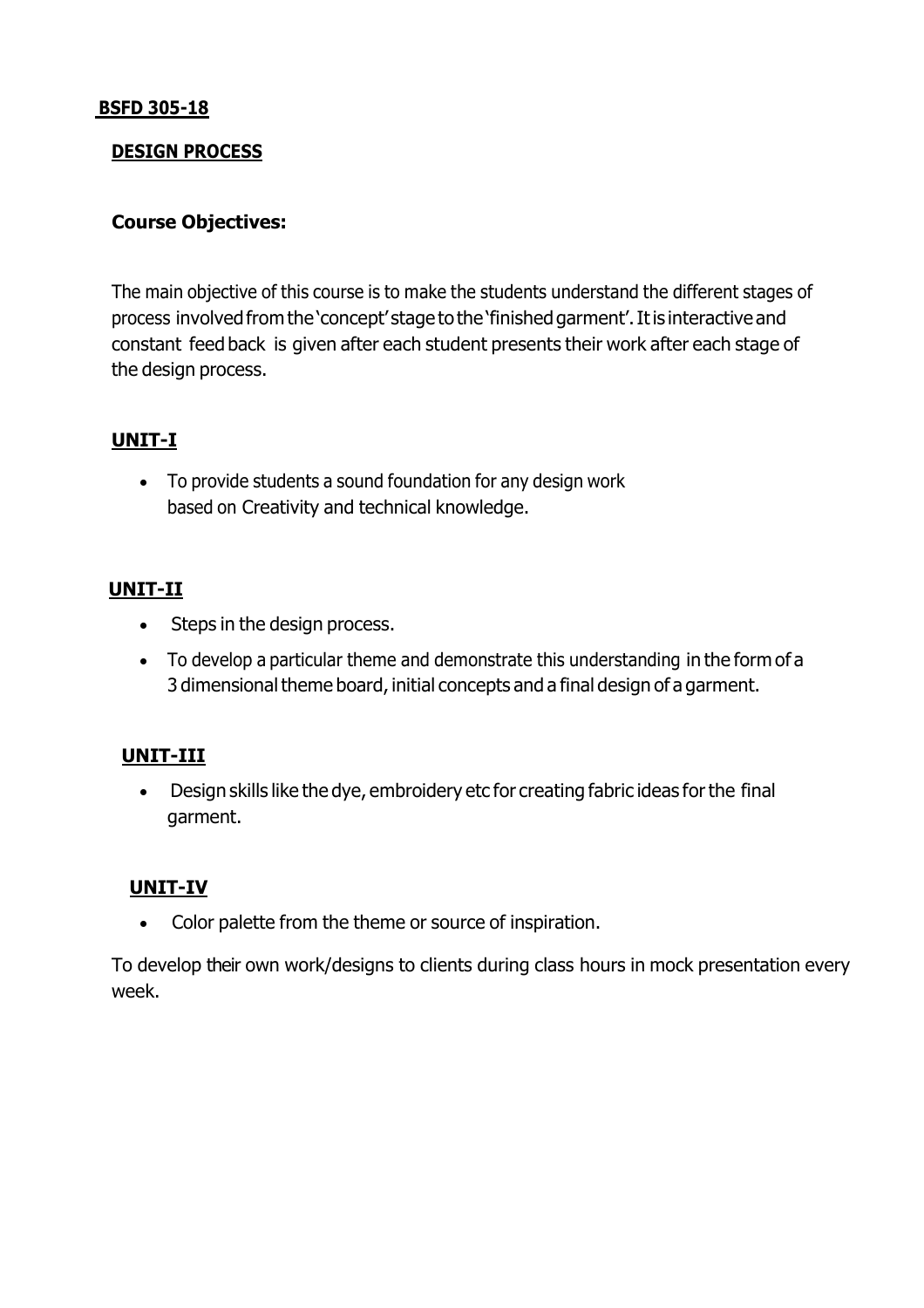#### **BSFD 306-18**

#### **COMPUTER AIDED DESIGN –I**

#### **Course Description:**

This course is aimed at students and design professionals who are interested in learning how to design, print using Corel DRAW. To create, capture and enhance the images in accordance with the final objective. It is a vector based graphic designing program that designers use to create professional artwork or advertisements In this course, students will explore the advanced features available with CorelDraw including advanced text, color, layout, layers styles and template techniques

#### **Objectives:**

- After completing this course, you will be able to use CorelDraw advanced text, color, layout, latter style, and template techniques etc
- Students will learn how to apply layer effects and filters to create special effects, including lighting and texture effects.
- To show advanced skills in using painting tools and blending modes to create special effects and quality artworks.
- Perform good skill in Designing brochures, pamphlets, magazine cover pages, cards, logos and advertisements etc.

#### **Teaching Techniques**

- Classroom lectures, demonstrations, & discussions.
- Individual and small group work.
- Hands-on lab classes/Assignments

#### Pre-requisite

Students should have basic knowledge in using Windows operating system and to access and work with the files and programs using Windows OS. It will be more preferable, if you have color sense and some photography or artistic skills.

Note: All topics are covered in extreme detail with practical examples for all.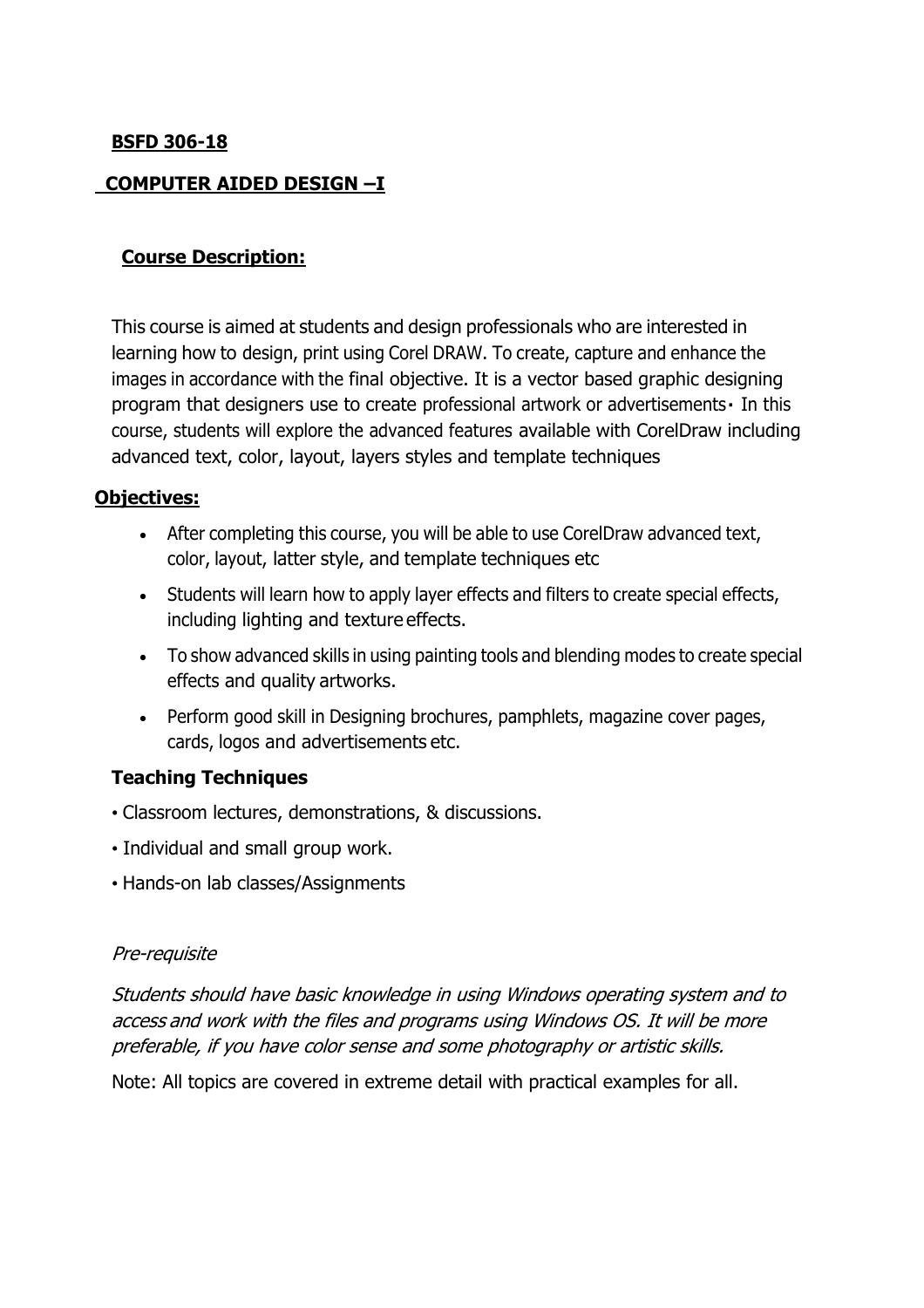#### **Unit-I**

Introduction to Corel draw, Exploring the CorelDraw Screen, Inserting and Deleting Pages, Changing Page, Customizing Options, Using Multiple Workspaces, Creation and manipulation, Drawing and Shaping Tools, Using the Freehand Tool, Drawing Lines and Polylines, Working With Special Effects And Texts, Drawing With the Artistic Media Tool, Shaping an Object with an Envelope, Extruding an Object, Blending Two Objects, Using the Lens Effect, Adding Perspectives, Using Power Clips

#### **Unit-II**

Using Fill Tool, Fountain Fill, Pattern Fill, Interactive Mesh fill, Copying Attributes, Setting Outline and Fill Defaults, Arranging Objects, Grouping and Ungrouping Objects, Using Guidelines, Using Dynamic Guides, Using Snap To, Aligning Objects, Group and Child Objects, Combining and Breaking Objects, Welding Objects, Using Intersection

#### **Unit-III**

Working With Paragraph, Importing and Sizing Paragraph Text, Flowing Text Between Frames, Formatting Paragraph Frames, Wrapping Paragraph Text Around Objects, Applying Drop Caps, Typing Text Into Objects, Special Text Effects, Fitting Text to a Path Working With Colors, Fills, & Outlines, Color Palettes, Fills & Outlines, Eyedropper Tool Smart Fill.

#### **Unit-IV**

Deleting Objects, Sizing Objects, Transforming Objects, Mirroring Objects, Rotating and Skewing Objects, Typing Text into Objects, Converting Text to Curves, Creating Blended Text Shadows, Using Symbols and Clipart, Inserting Text Symbols, Adding Clipart, Modifying Clipart, Working With Bitmaps, What is a Bitmap, Importing Bitmap Options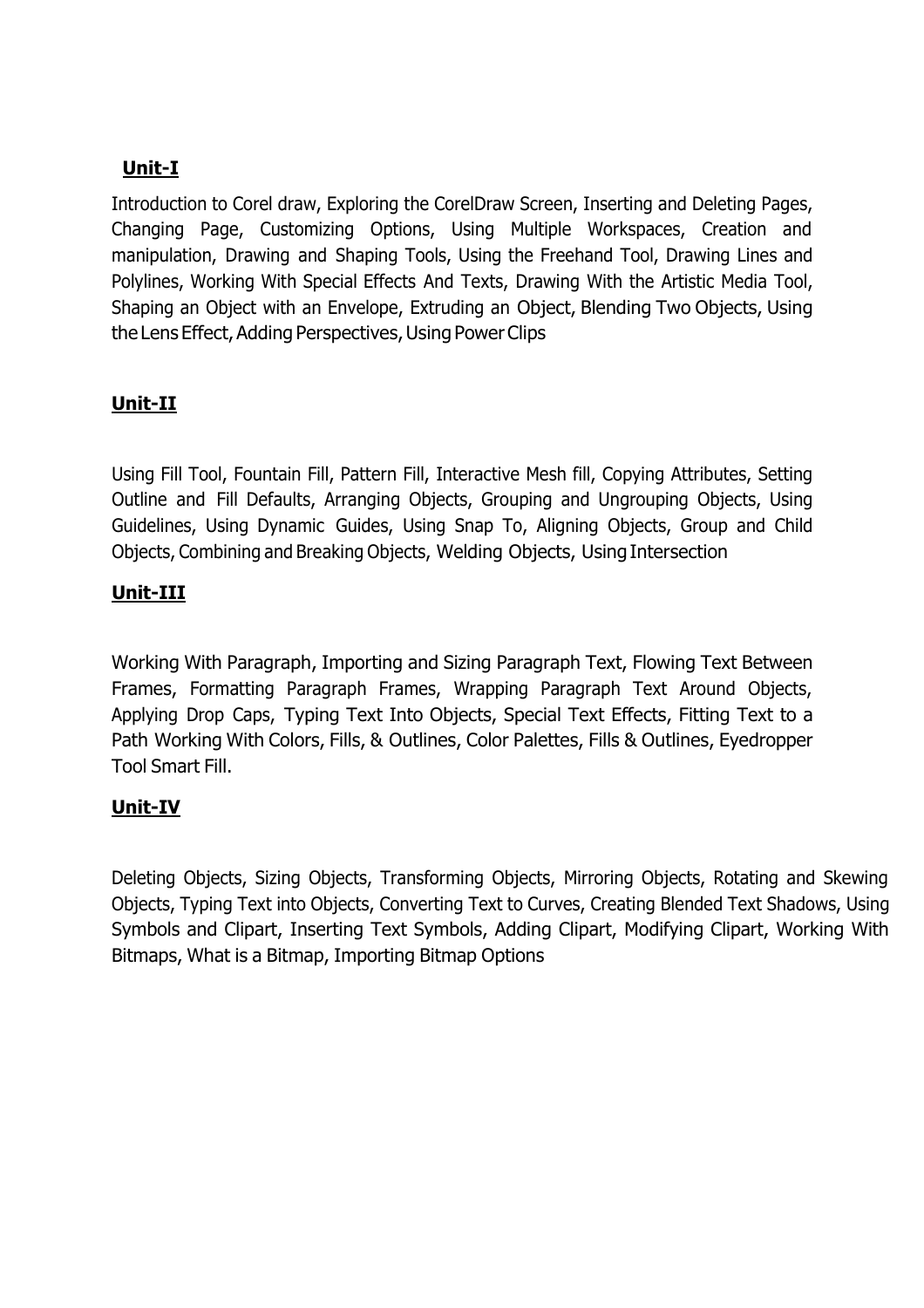#### **BSFD 307-18**

#### **GARMENT MAKING**

#### **Indian wear:**

- 1. Kalidar Kurta.
- 2. Churidar.
- 3. Salwar.
- 4. Kameez-straight/A-Line or any other variation.
- 5. Plain saree blouse.

Recommended Books:

- The Practical Encyclopedia of Sewing: By-DorothyWood: Lorenz Books
- The Complete Book of Sewing: Dorling Kindersley
- Sewing and Knitting: A Reader's Digeststep –by-step guide
- Comparative Construction Techniques
- Clothing Construction :Sherie Doonga ji
- Sewing Manual: Singer
- Stitch World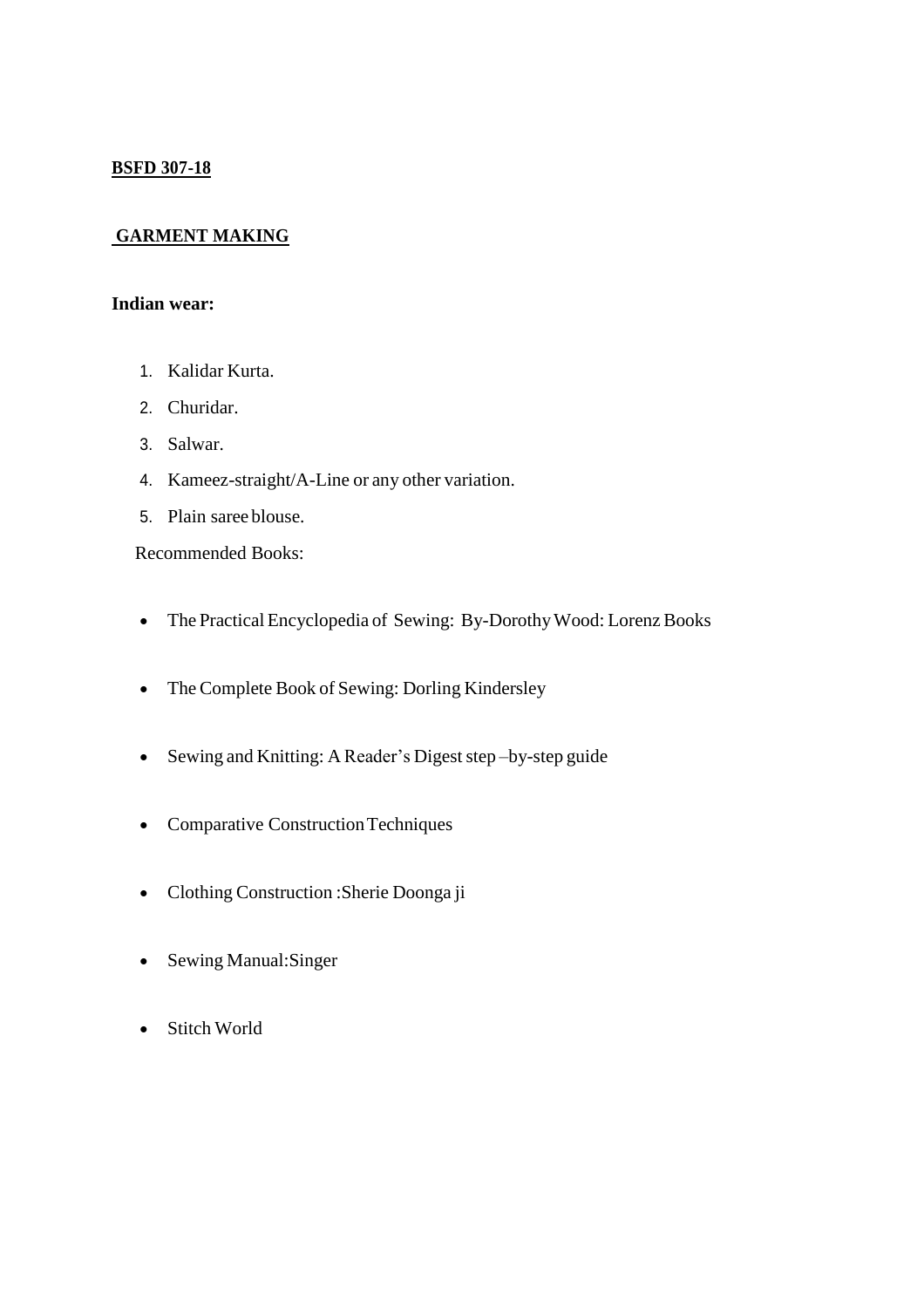#### **BSFD 308-18**

#### **YARN CRAFT**

#### **Course Objectives:**

The yarn craft course is aimed at exploration and adaptation of different fibres, yarns and other unconventional material towards handcrafted garments and accessories.

#### **UNIT-I**

Imparting of basic and common techniques such as : Macrame, Knotting Braiding

#### **UNIT-II**

• Twining, Tasselling, Interlacing, Knitting, Crochet, Tatting Carpet-making, Tufting, etc.

#### **UNIT-III**

Exploration, Improvisation and adaptation of the above techniques towards innocative surfaces and forms while using a variety of material like different kinds of yarns, vegetable fibres, threads and ropes, ribbons, braids, trimmings, paper, wires, fabrics, acrylics, polythene, Selft reflecting foils etc

#### **UNIT-IV**

• Conceptualisation and construction of the end product which could range from an accessory to a trimming details or a fully finished garment.

#### **Teaching Aids :**

- Slides and visuals on handcrafted surfaces , forms, objects artifacts accessories and garments.
- A personal file of techniques with sample along with a variety of material sourced.
- Resource centre to develop a relevant collection of accessories and garments.

This semester, the Yarn Craft course will be focused towards producting 2 or 3 products from bags, soft accessories or value addition to garments. Emphasis may be given to two or three techniques while other techniques may be demonstrated within the given time limitation.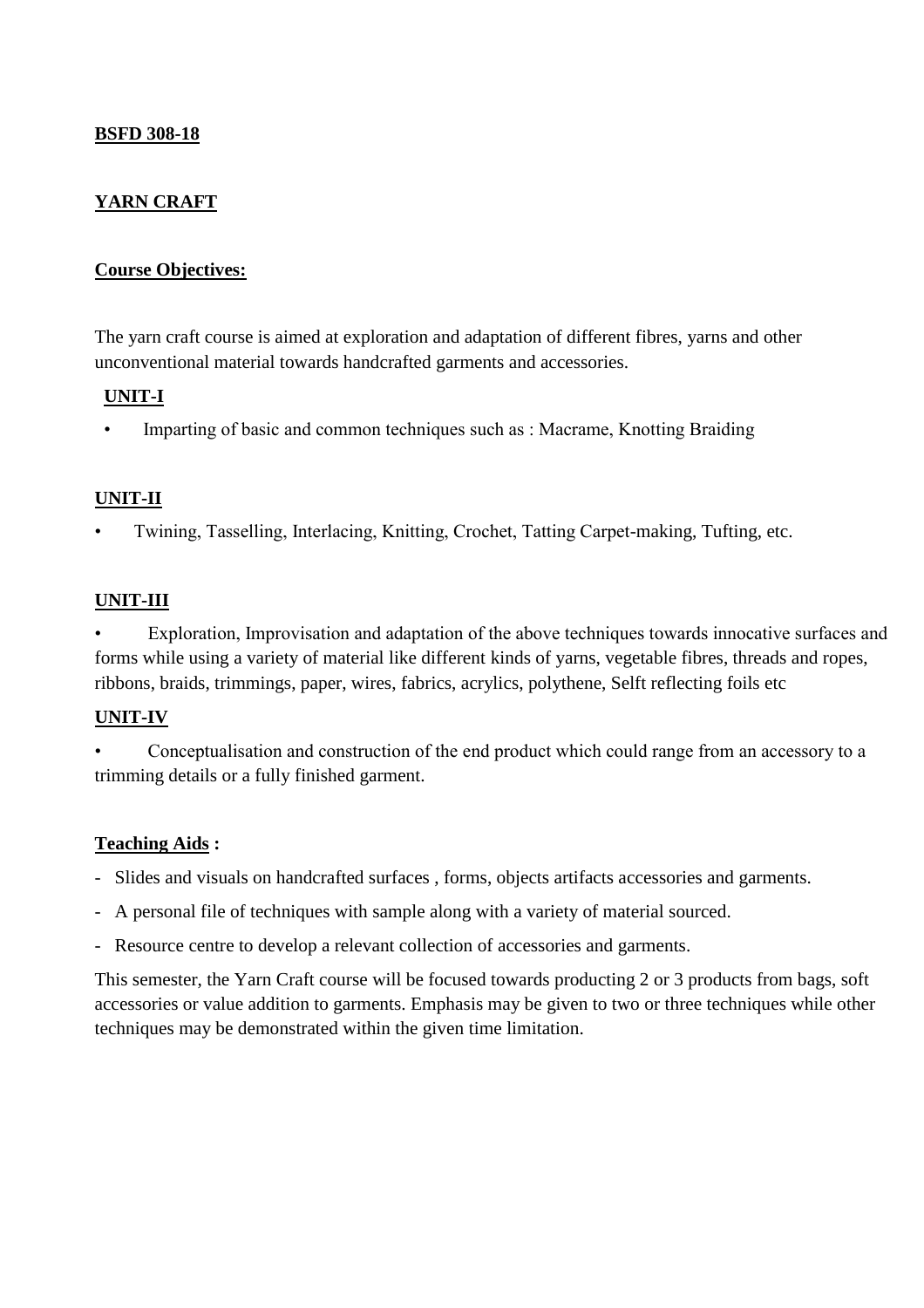#### **FASHION ART- III**

#### **Course Objectives:**

Students are provided with an understanding of mood boards and importance of presenting creative design for the fashion industry through good layouts. Integration of computer inputs into art is encouraged. Students are also introduced specifications sheet and the need to integrate technical accuracy and illustrationskills.

#### **UNIT-I**

• Introduction to making of specification sheet of basic garments like blouses, shirts, T- shirts, Paints, Jacket.

#### **UNIT -II**

- Mood board with special emphasis on relating the foreground to the background layout and composition cut and paste techniques and hand crafting techniques.
- Principles of line planning (developing a collection)

#### **UNIT-III**

- Demographics and psychographics of customer profile.
- Interpretation of the forecast in terms of cut, style, color and fabric sourcing.

#### **UNIT-IV**

Exercise in visually assessing and relating fashion illustration to specs.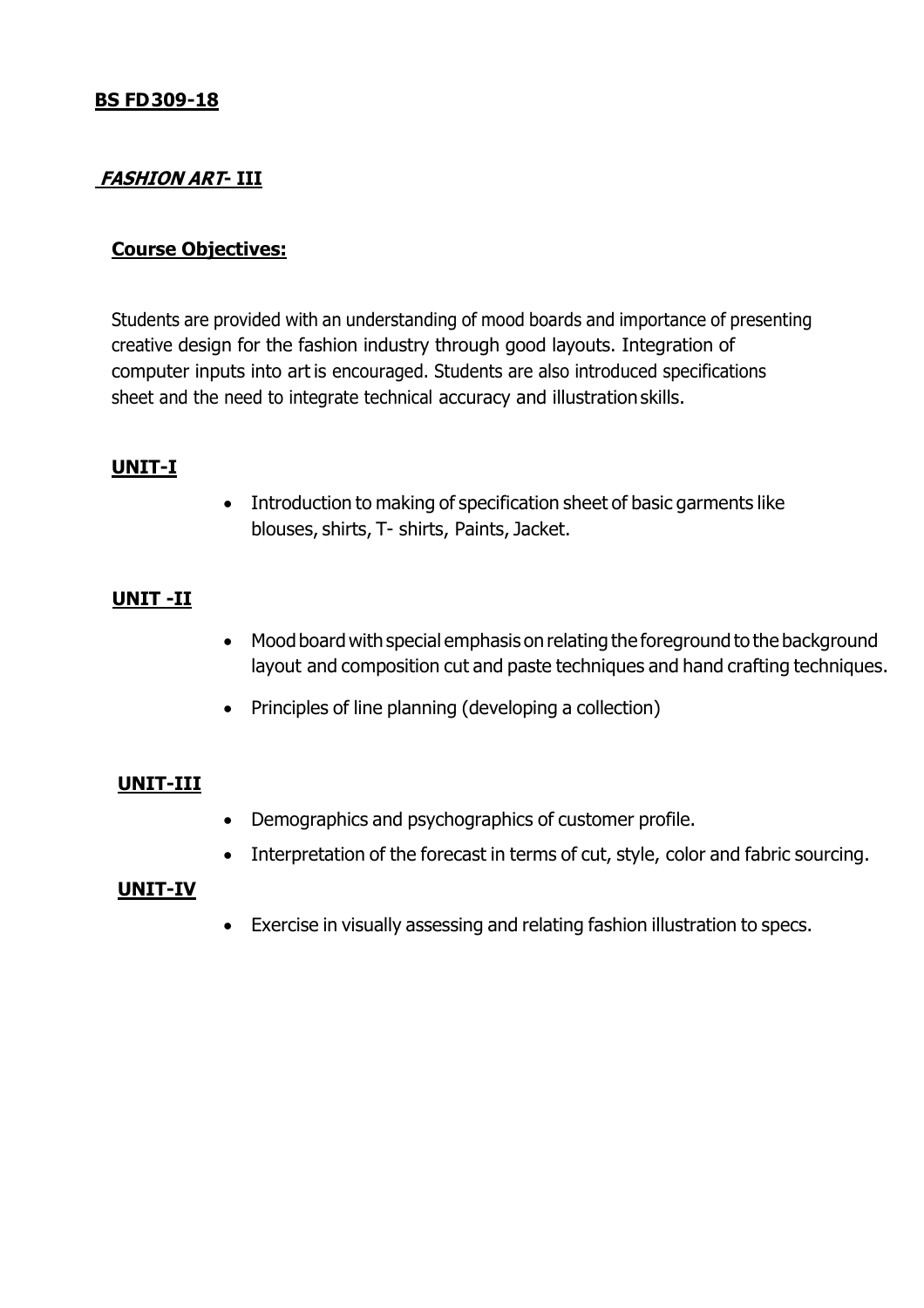#### **BSFD 310-18**

#### **CRAFT DOCUMENTATION**

#### **CourseObjectives:**

Themainobjectiveofthiscourseistohaveanindepthknowledgeofthehandicrafts.Thestudents are taught how to research and document the various crafts by visiting and meeting the craftsmen and artisans personally. An interesting aspect is to give design solutions to the artisans for further evolution of thecrafts.

- 1. Introduction to craft(Slides)
- 2. Information sourcing on craft
- 3. How to document a craft and why
- 4. Contents of craft document
- 5. How to plan your layouts and the techniques
- 6. How to frame your photographs, illustration.
- 7. Prepare questionnaire for survey/ information collection
- 8. Craft design
- 9.Assessment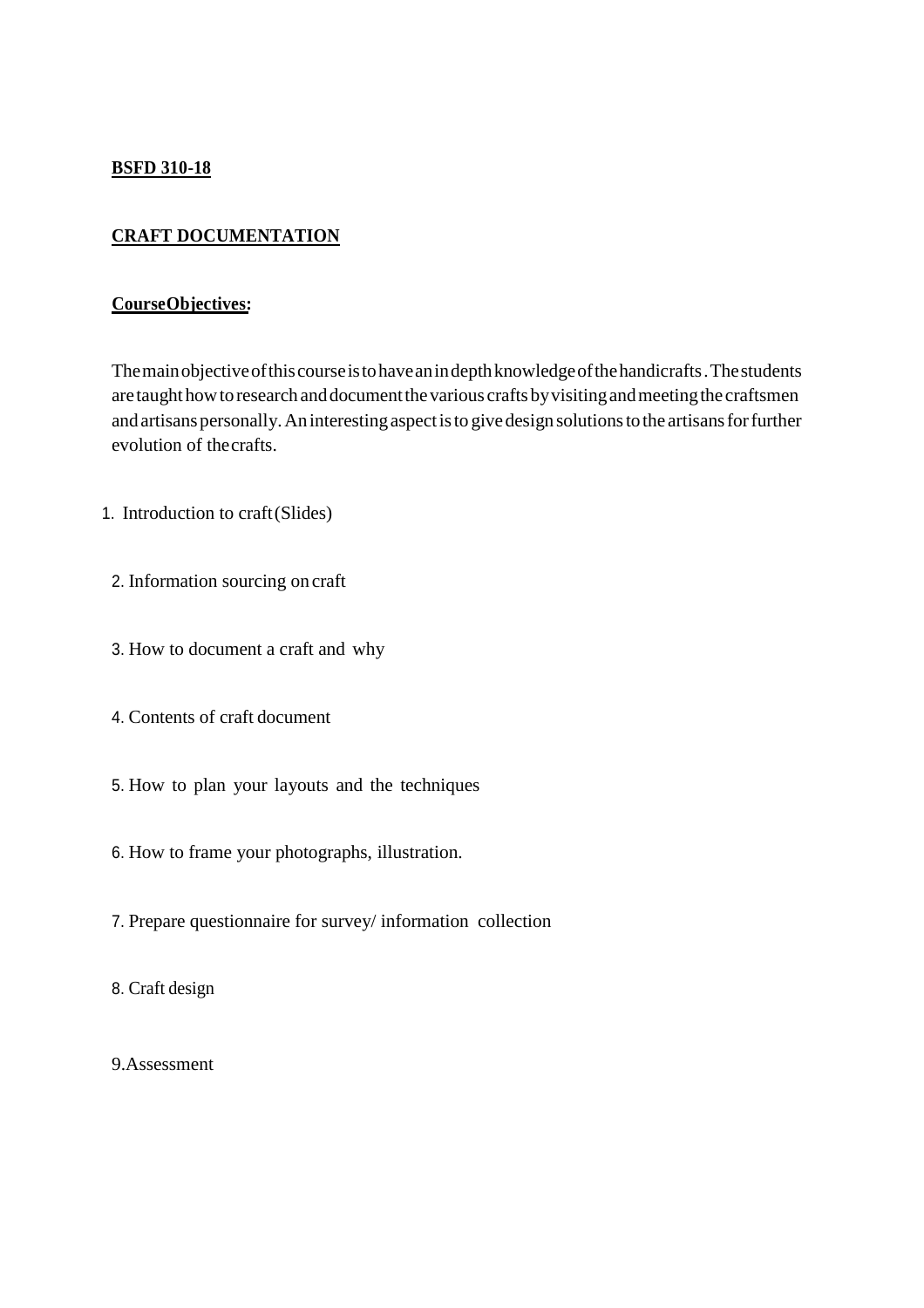#### **BS FD 311-18**

#### **Hand Printing and Painting Technique**

#### **Course Objective :**

In this course you will be introduced to Hand Painting and Printing Techniques, its historical Background and material required for both the techniques. This will help the students to learn and implement different ways to make their collection.

- Understand what is hand painting and historical background.
- Understand what kind of brushes required for hand painting and how to take care of fabrics
- Understand the different methods of transferring the designs on fabric.

#### **Unit-I**

- Basic water colour( still life, one object)
- Transferring Design on Fabrics.

#### **Unit-II**

- Floral motifs- development of motis on fabric.
- Abstract painting

#### **Unit-III**

- Batik( 5 samples)
- Tie & dye (5 samples)

#### **Unit-IV**

- Screen printing $(5 \text{ samples})$
- Block printing (5 samples)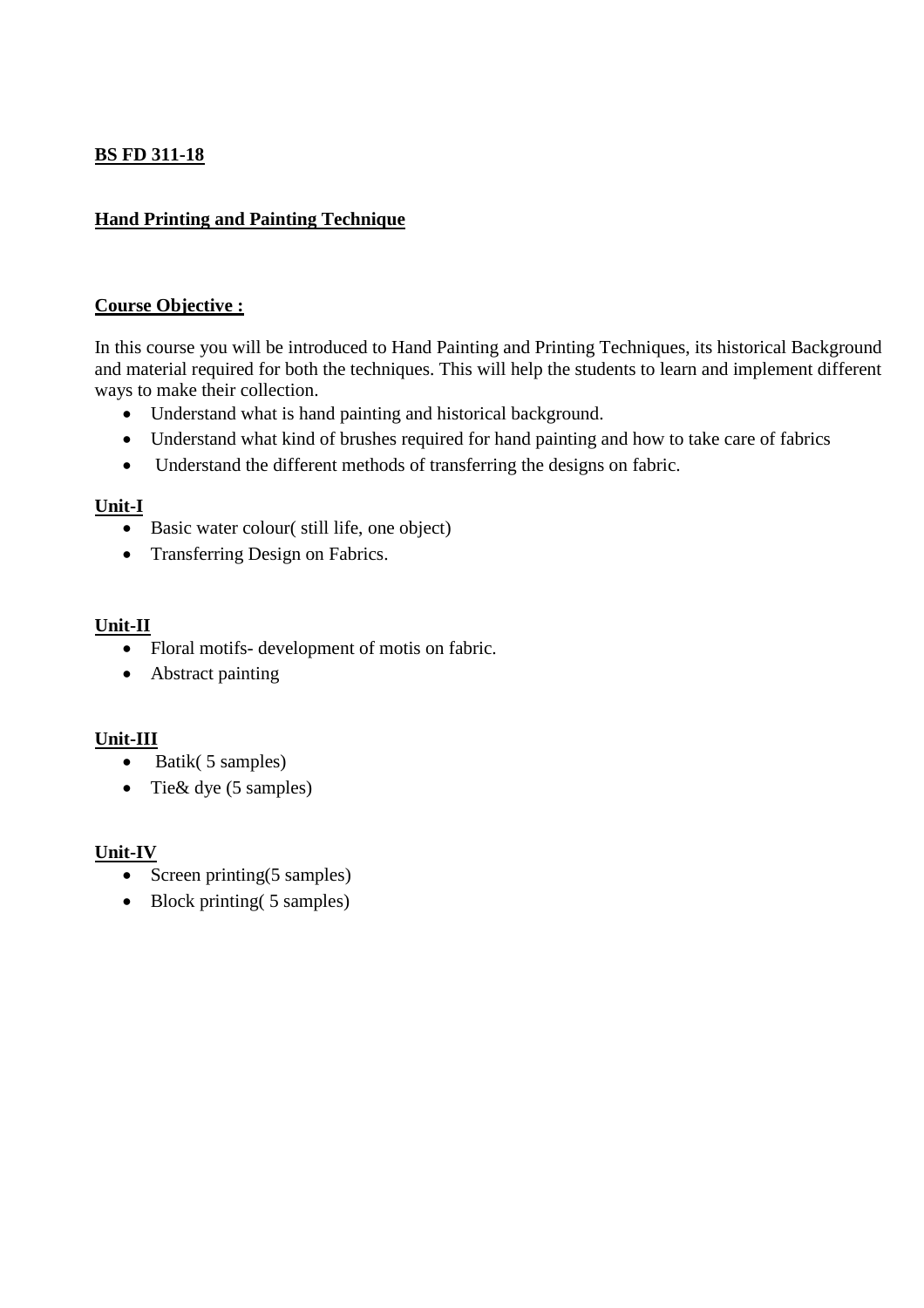#### **BS FD 312-18**

#### **EMBROIDERIES**

#### **Objectives:**

Students are introduced to the traditional embroidery as surface embellishment techniques of various states. These are studied in details on the basis of actual garments or accessory samples. Students have to research books and textiles, develop motifs on the basis of study and then make samples of the same.

#### **UNIT-I**

-Phulkari from Punjab

#### **UNIT-II**

-Kasuti from Karnataka Kantha from Bengal

#### **UNIT-III**

-Embroideries from Gujarat and Rajasthan

#### **UNIT –IV**

-Kashida from Kashmir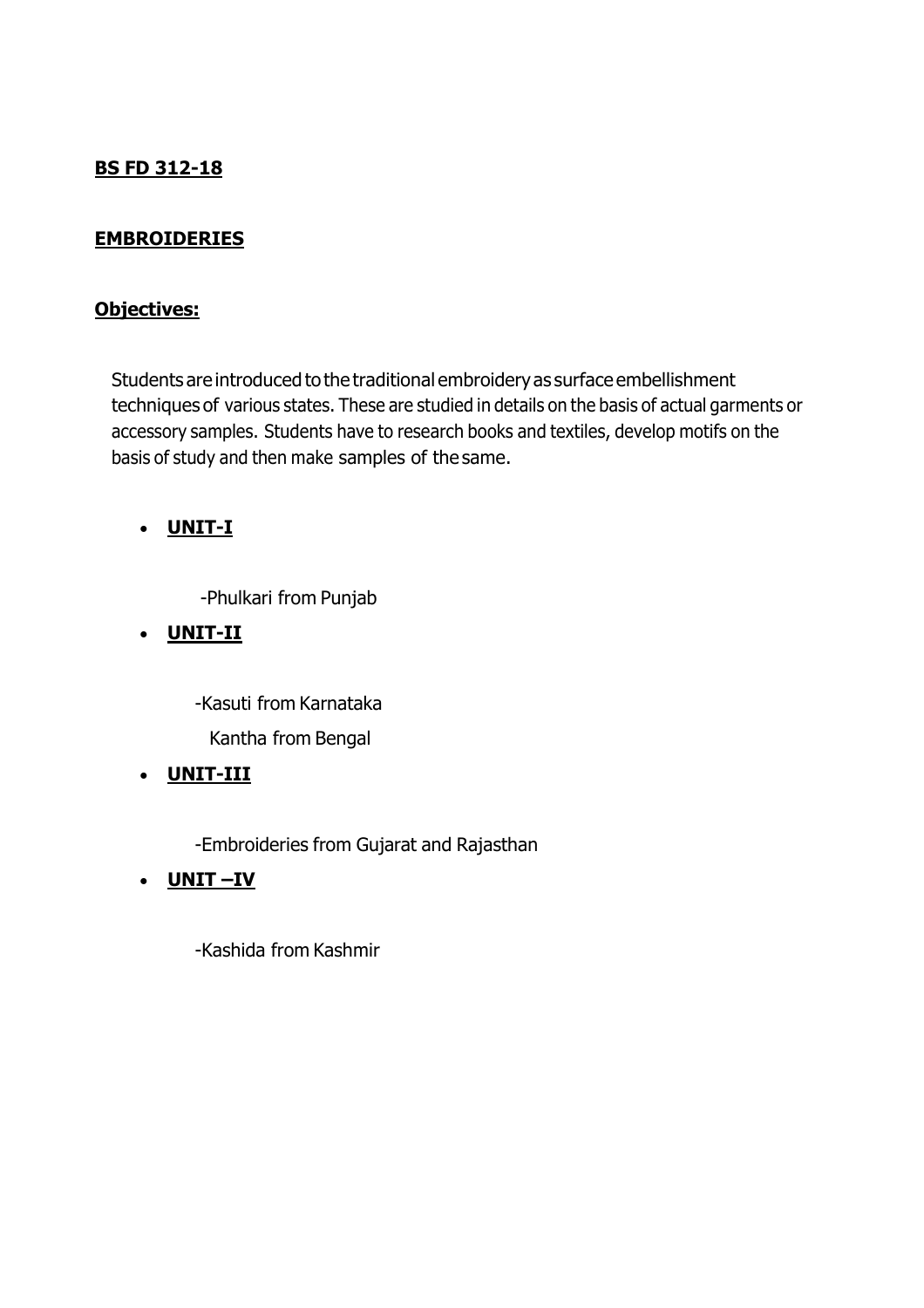#### **BMPD 302-18**

#### **Mentoring and Professional Development for Documenting Craft**

The objective of mentoring will be development of:

- $\mathbf{r} = \mathbf{r}$ Overall Personality
- Aptitude (Technical and General)
- General Awareness (Current Affairs and GK)
- Communication Skills
- Presentation Skills

The course shall be split in two sections i.e. outdoor activities and class activities. For achieving the above, suggestive list of activities to be conducted are:

#### **Part – A**

(Class Activities)

- 1. Expert and video lectures
- 2. Aptitude Test
- 3. Group Discussion
- 4. Quiz (General/Technical)
- 5. Presentations by the students
- 6. Team building Exercises

#### **Part – B**

#### (Outdoor Activities)

- 1. Sports/NSS/NCC
- 2. Society Activities of various students chapte i.e. ISTE, SCIE, SAE, CSI, Cultural Club, etc.

Evaluation shall be based on rubrics for Part – A & B

Mentors/Faculty incharges shall maintain proper record student wise of each activity conducted and the same shall be submitted to the department.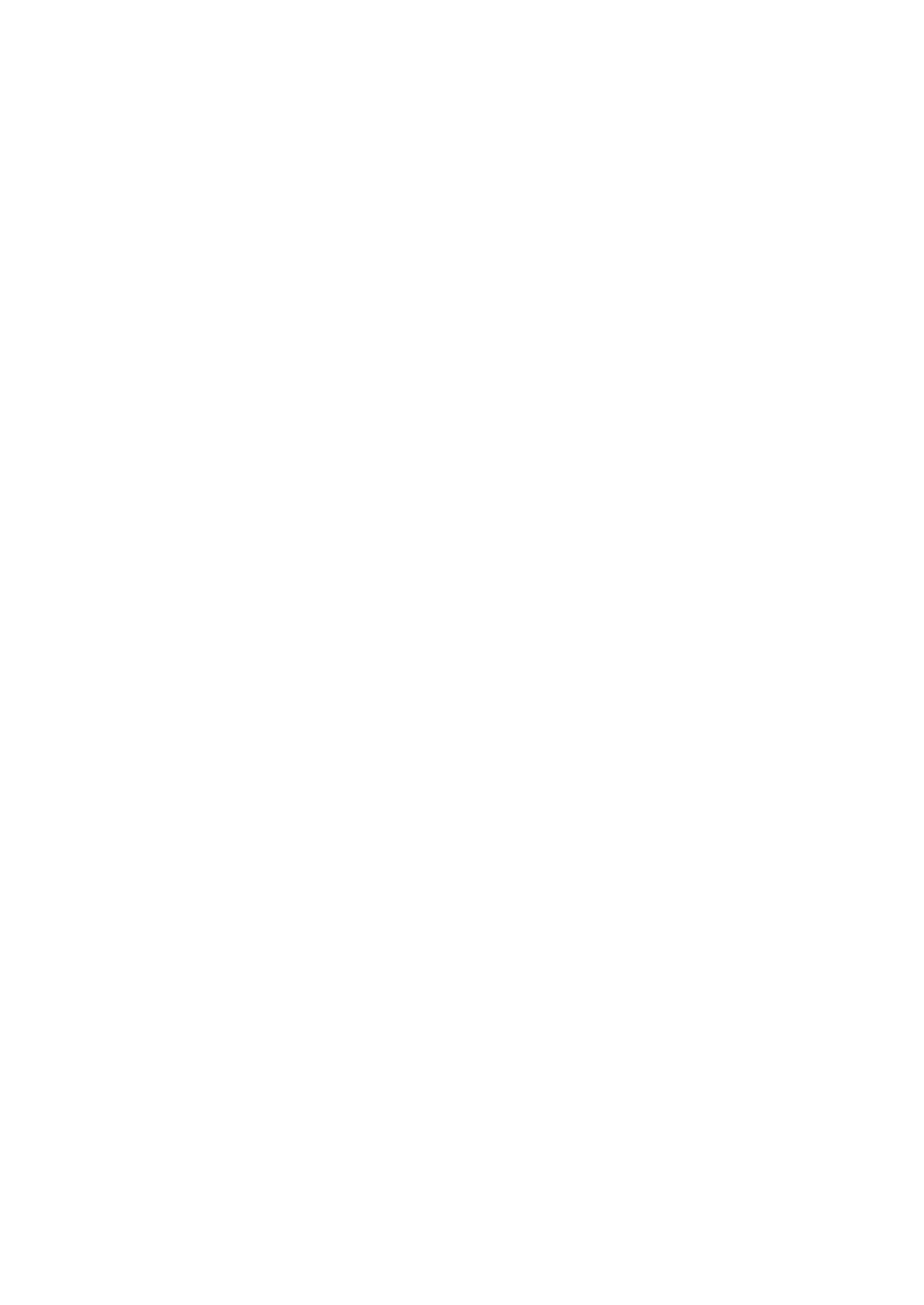# **SYLLABUS SEMESTER – IV**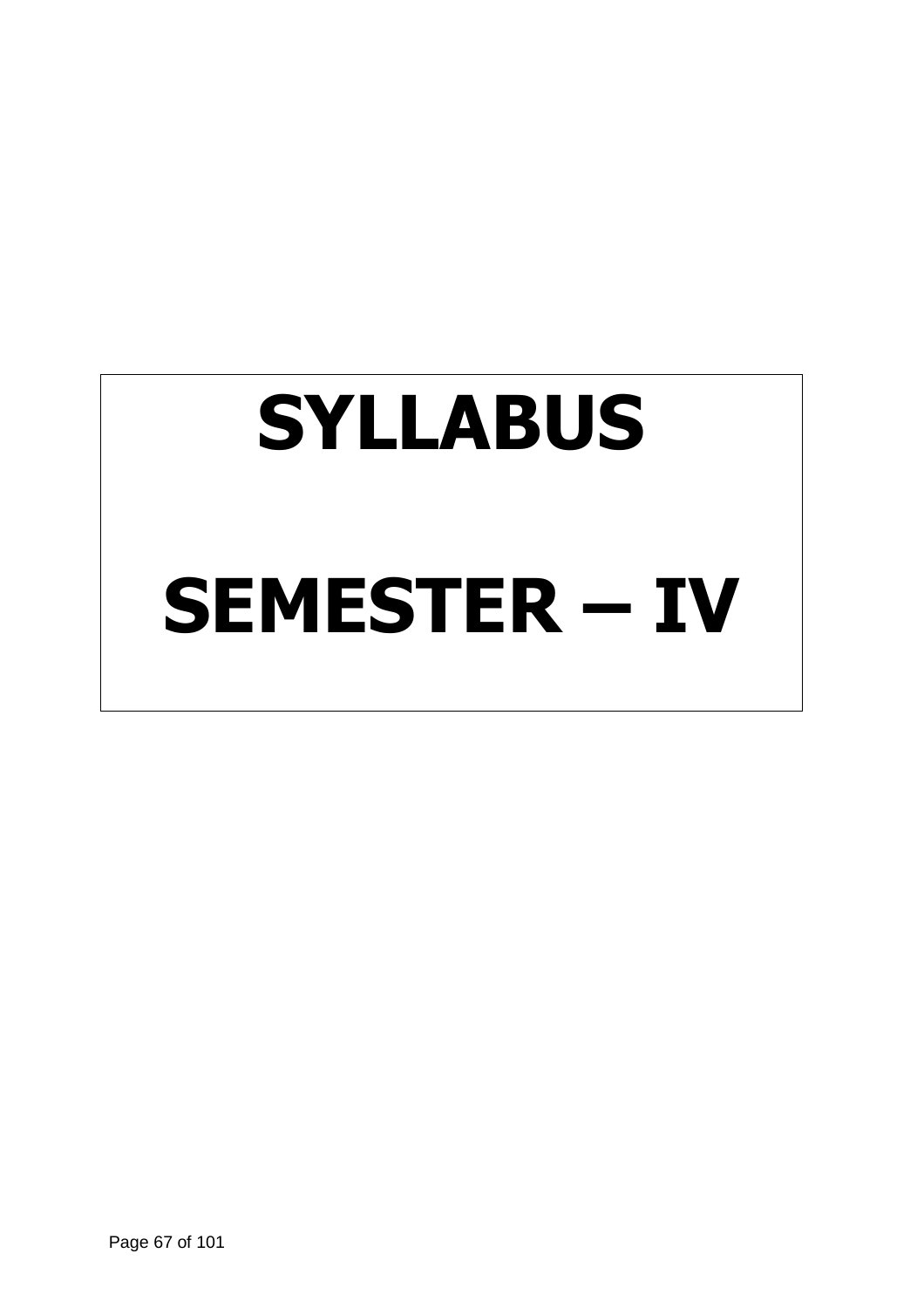#### **BSFD 401-18**

#### **FUNDAMENTALS OF APPAREL PRODUCTION**

#### **UNIT -I**

a) Ready to wear- History and basic concept - Importance of ready to wear

b) Industrial infrastructure and its profile

c) Fundamental structure of industrial 6&7 PRODUCTION PROCESS

#### **UNIT -II**

Fabric handling Inspection of fabric and its control

- a) Various method of spreading fabric
- b) Use and importance of marker

#### **UNIT -III** cutting room

- a) Understanding of pattern & method if laying pattern
- b) Yardage control in cutting room
- c)Types of cutting machine
- d) Operation of fusingmachine
- e) Methodofbundlingand ticketing 9

#### **UNIT -IV Sewing Room**

- a) Machine Types ,uses and application
- b) Use of attachment

10 SEWING – Stitch type, uses type and application 11 various techniques of production in sewing room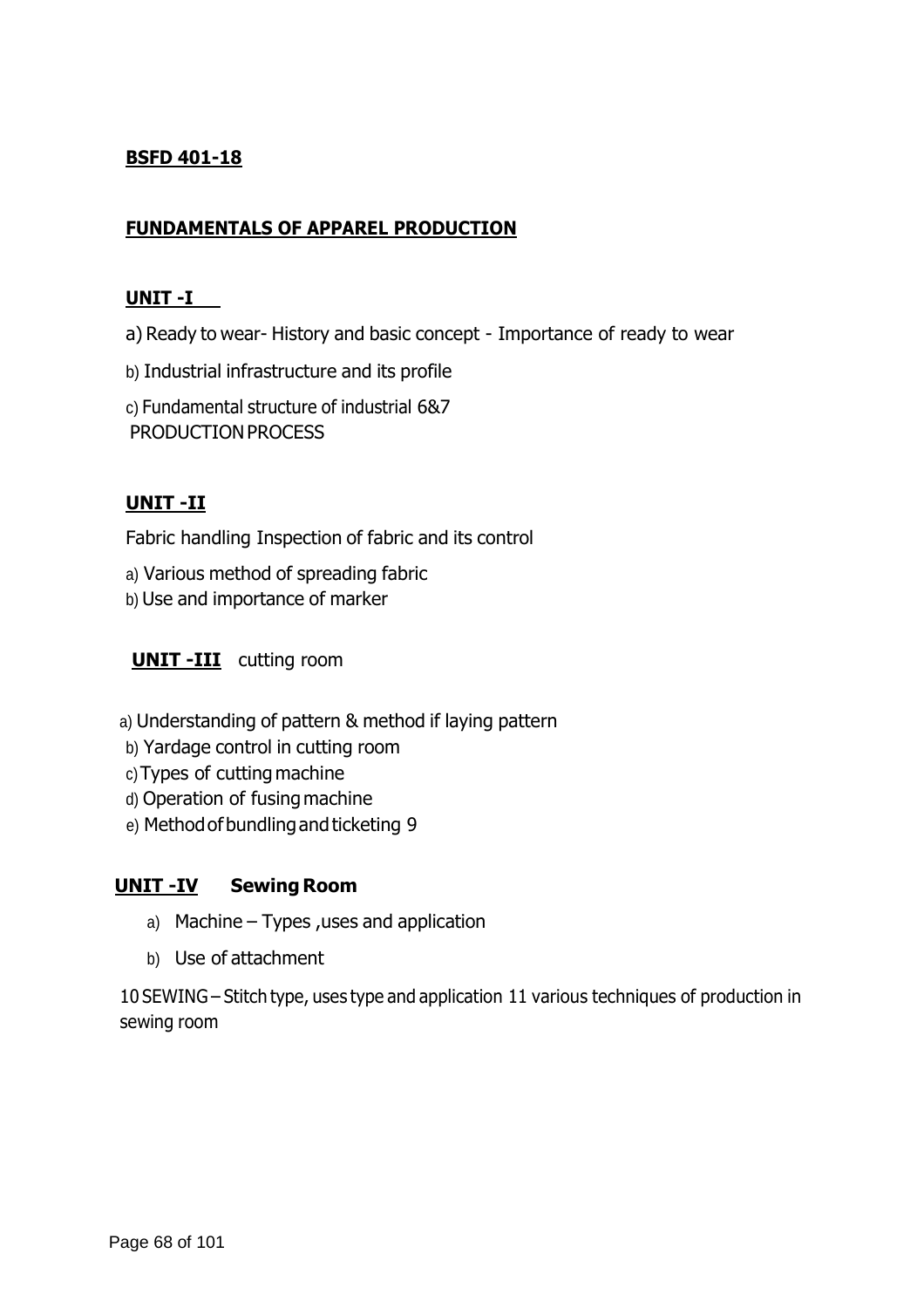#### **BSFD 402-18**

#### **SURVEY OF APPAREL MERCHANDISING**

#### **Course objectives:**

- To introduce the students the fundamentals of marketing keeping the fashion focus.
	- To introduce the basic terminology of merchandising and trade document ation.

#### **UNIT-I**

- Introduction to fashion marketing
	- Concept and terminology
	- 4 Ps of marketing (product, price, place, promotion)
	- Segmentation targeting and positioning analysis
	- Brand strategy
	- Consumer behavior in fashion
	- Marketing research and research methodology
	- Advertising

#### **UNIT-II**

- Introduction to merchandising
- Merchandising vis-à-vis marketing
- • Introduction to apparel business
- Uniqueness of fashion merchandising

#### **UNIT-III**

- Introduction to Indian garment industry (exports/ domestics) Buying houses organizing buying and selling activity
- Merchandise buying and assortment planning

#### **UNIT-IV**

- Forecasting trends
- Range development/ product development an exercise
- • Sizing standards

Spec sheet study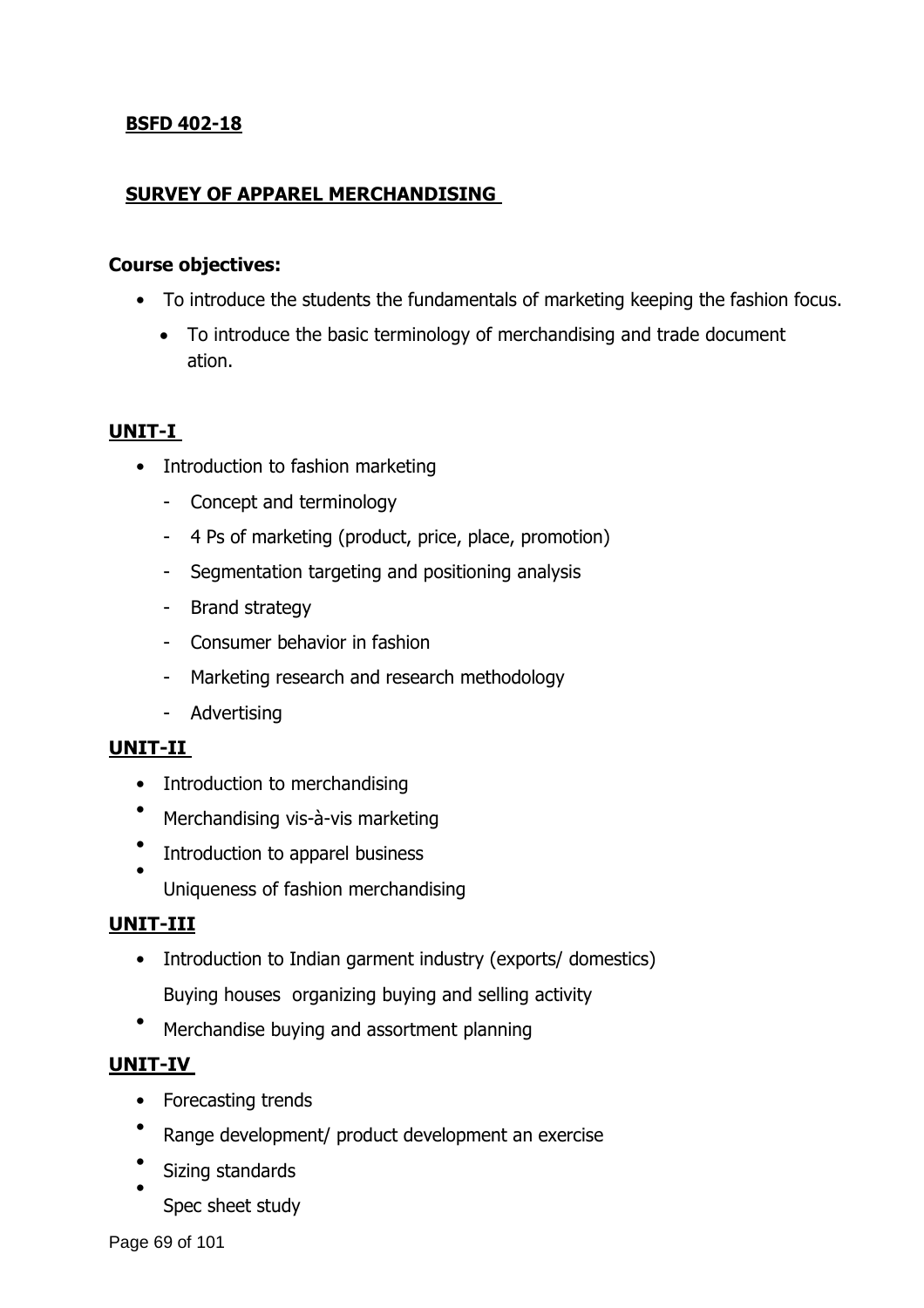#### **References:**

- Essentials of Marketing – Jerome E. McCarthy & William D. Perrault
- Principals of Marketing – Philip Kotler 11th edition
- Essentials of Marketing – Stantan & Futrell
- Fashion Innovation & Marketing – Catherine Moore
- • How to sell Fashion – Annalee Gold
- Fashion Marketing – Janet Bohdanowicz & LisClamb

Fashion from concept to consumer-Stephen Fringes

#### **Magazines and journals**

- Journal of Fashion Marketing Management
- Business World
- • Business India
	- Business Today

#### Adv. & Marketing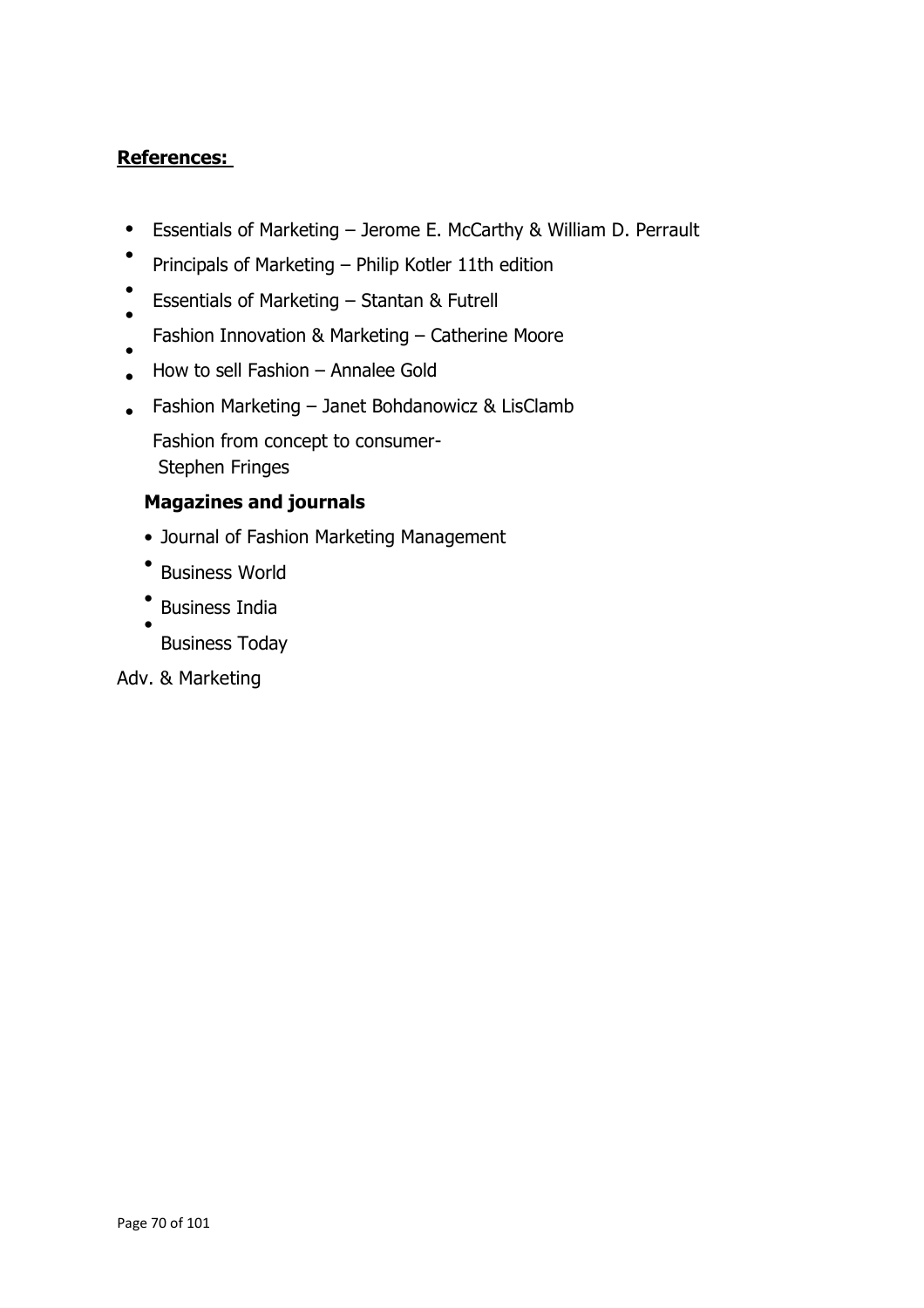#### **BSFD 403-18**

#### **FABRIC RESEARCH AND SOURCING**

#### **Objectives:**

1. Understanding the potential and limitations of the textile industry from a fashion designer's point of view.

2. Developing the expertise for appropriate selection of fabrics, trims and other materials keeping the design/style/market in perspective.

3. Leading design-oriented exploration of new technologies processes and materials.

#### **UNIT-I**

#### **Introduction:**

Fabric count

Fabric identification

#### **An overview of the textile industry**

- A. Different sectors of the Indian industry:
	- a) Mill sector/organized sector.
	- b) Powerloom sector/semi-organised sector.
	- c) Handloom sector/unorganized sector/co-operatives.
- B. Discussion of the above with reference to:
	- a) Minimum lengths possible.
	- b) Scope for design intervention.
	- c) Lead times.
	- d) Cost.
- C. International fabric and textile materials.

#### **UNIT-II**

#### **Sourcing of fabrics**

- a) International
- b) National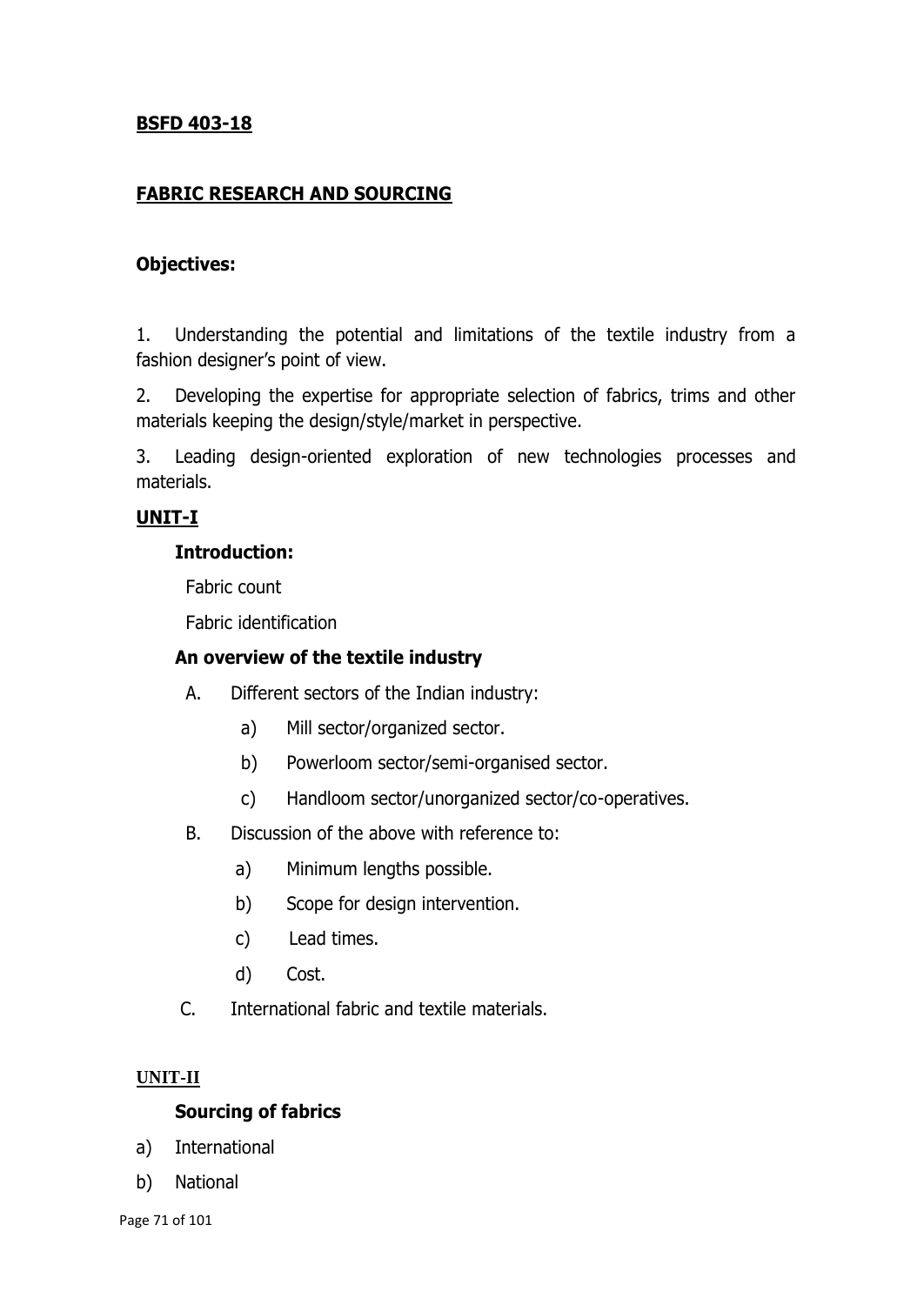#### **UNIT- III**

#### **Processing of fabrics with reference to:**

- a) Texture
- b) Color
- c) Performance/durability

#### **Innovations in fabrics (intrinsic and visual) integrating into design practice**

- A. International
- B. National
- C. Role of NGO's in development and promotion of fabrics

#### **UNIT- IV**

#### **Understanding linings and interlinings- a designer's perspective "Green Design" in terms of"**

- a) Fibre content
- b) Finish
- c) Garment Packaging

#### **VIII. Interrelating garment and fabric design**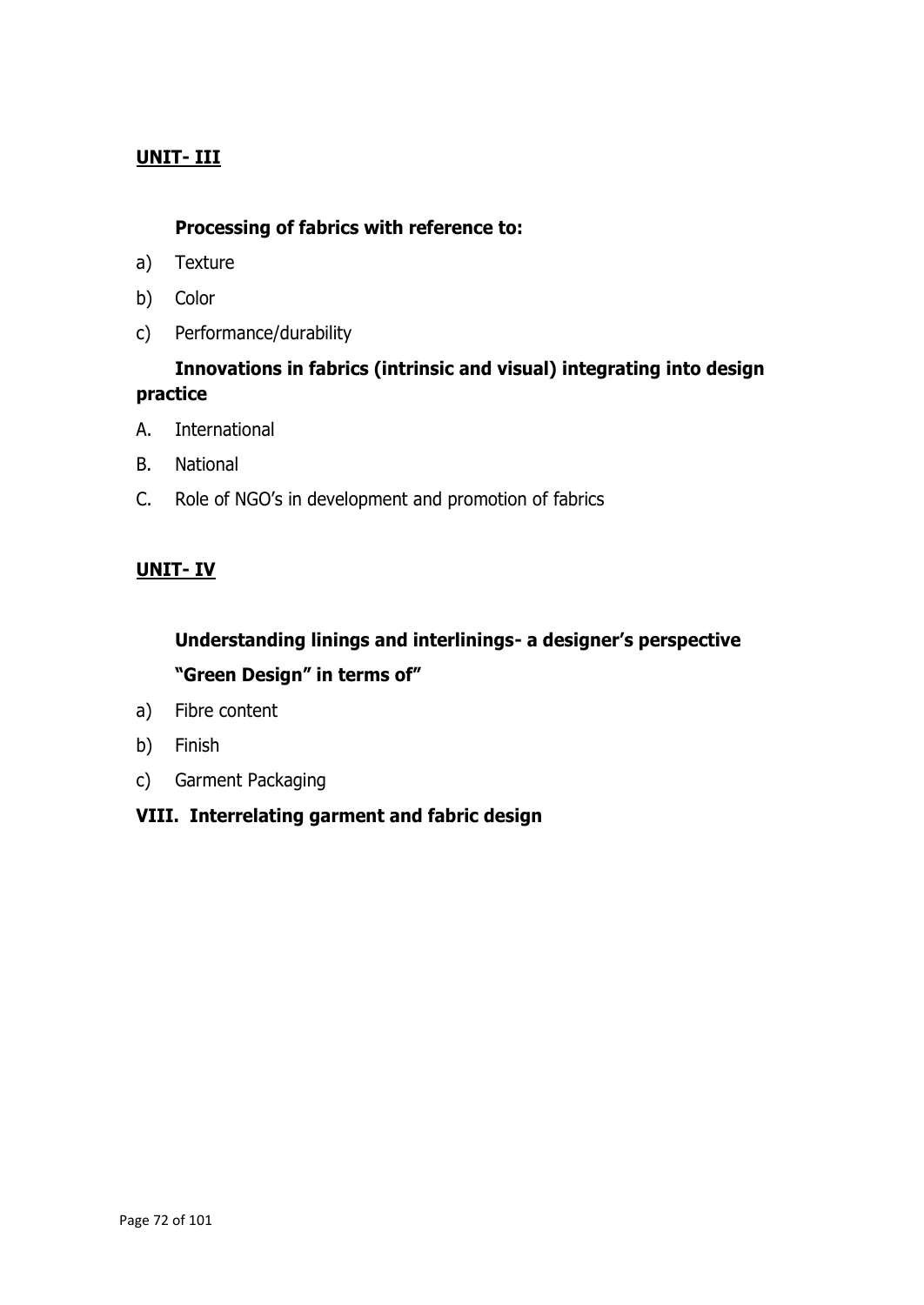#### **BSFD 404-18**

#### **COMPUTER AIDED DESIGN –II**

#### **Course Description**

Adobe Illustrator is a vector-based drawing program developed and marketed by Adobe Systems. This program is used for creating and designing of artwork such as

Logos, illustrations, brochures etc. It provides sophisticated tracing and text manipulation capabilities as well as color separations.

#### Pre-requisite

Students should have basic knowledge in using Windows operating system and to access and work with the files and programs using Windows OS. It will be more preferable, if you have some designing and artistic skills.

#### **Course objectives and content**

Upon completion of this course students will be able to:

- Create quality artworks and graphics utilizing the various tools in Illustrator
- Demonstrate knowledge of text and typography, Color, image manipulation and basic layout for a print-based output for multimedia.
- Develop skills in using: page layout, image capture and manipulation
- Demonstrate good skill in vector drawings and logo designing

# **Note: All topics are covered in extreme detail with practical examples for all.**

Examination /Evaluation scheme

• Practical Examination: One Practical examination of 3 hours duration will be conducted on the modules described in the curriculum. The maximum marks will be 100.

#### **Unit-I**

Introduction, Workspace & Navigation, Introducing Vector Based Paths, Working with Layers in Illustrator, Introducing Anchor Points, Using Color Settings, Configuring Palettes & workspace, Direct selection, Creating guides, Fills and Stroke and Color, Introduction to Fill and Stroke, Creating a fill Pattern, Creating and saving new Color Swatches, Gradients & Gradient Mesh Gradients introduction, Making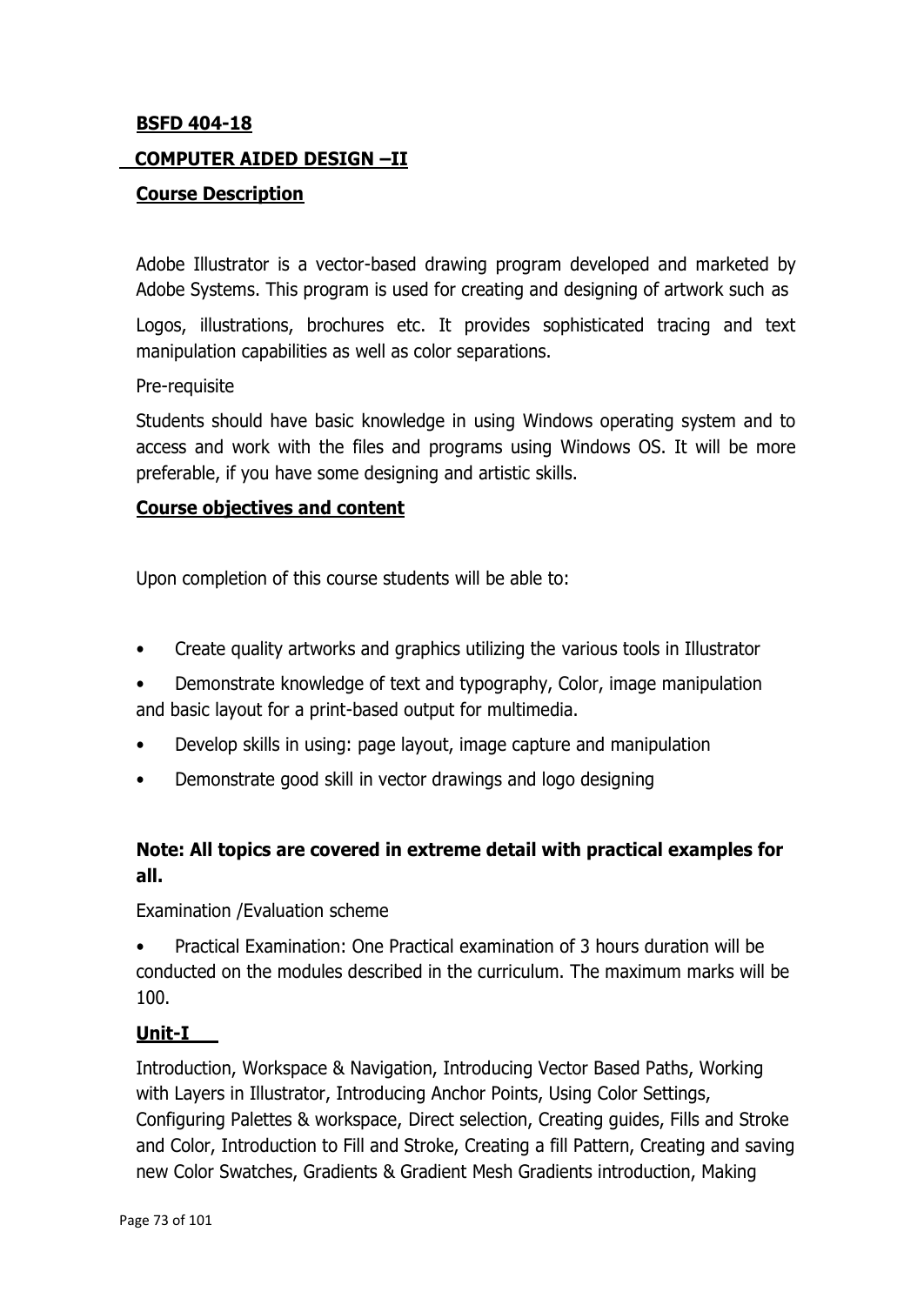Color Adjustments, Using the Eye Dropper Tool, Blending Objects into the Gradient Mesh, Layers and Grouping, Placing path

# **Unit-II**

Illustrator Drawing, Editing and Symbol Tools, Drawing with Lines and Shapes and Brushes, Using the Flip Tool to Mirror Shapes, Combining Shapes, The Pen Tools and Path Editing, Combining Path, Dividing Paths, Grouping Paths, Clipping with Mask, Loading and saving brushes, Symbols Tools, Symbol introduction, Symbol tools, The scissor tool, The knife tool Charts and Graphs, Creating graphs, Changing the graph type

# **Unit-III**

Type Formatting, Filters and Effects, Wrap text, Missing font, Creating outlines, Moving Text to a New Text Container, Moving Text and Altering Line Spacing, Type transformation, Multiple strokes and fills, Converting effect to shape, Warp effects, Object opacity, Creating an Opacity Mask, Blending modes, Liquify, Enveloping and Meshes, Envelope introduction, Filters, 3D space and 3D Effects, Applying and Adjusting 3D Extrusion Effects, Mapping Symbols onto 3D

Cropping Custom Gradient Blends, Customizing Blends for Specific Shapes, Creating Blends between Two Shapes

# **Unit-IV**

Advanced and Printing Options, Transform Effects and Stacking Order, Text Effects, Creating Drop shadows & Text Effects, Filling Text with Color and Gradients, Auto Trace and Live Trace Using the Live Trace Tool, Applying Threshold and Minimum Area, Live Painting Fills, Creating your own shortcuts, Printing & Exporting, Setting Document Trim Size, Saving Print Settings Exporting Documents as Different File Types.

# **Suggested Books**

1. Microsoft office 2010 for Dummies, "Wallace Wang", Wiley India Pvt. Limited, 2010.

2. Coreldraw X5 In Simple Steps ,"Kogent Learning Solutions Inc", Wiley India Pvt. Limited, 2011.

Photoshop Cs2 (savvy), By Romaniello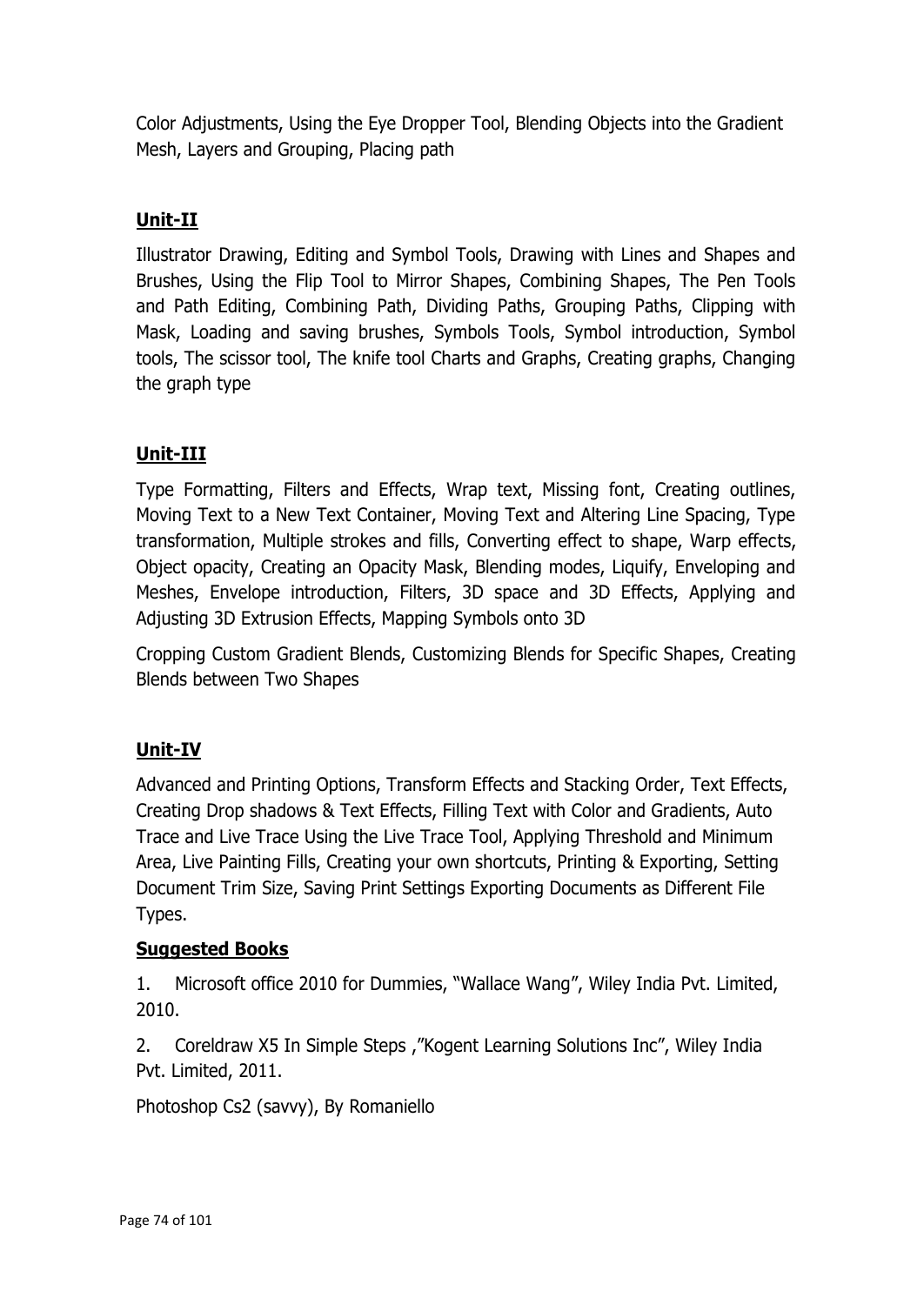#### **BSFD 405-18**

#### **PATTTERNMAKING + GRADING**

This is an introductory course where the relationship between draping of a threedimensional form and flat pattern making is introduced. Students draft basic slopers according to dress form requirements. The basic sloper is used to develop creative designs. The final project is the development of an original design through the flat pattern method.

#### **Methodology:**

The exercises are variations of basic slopers and their common variations. The students are given demonstrations for each and are required to make paper patterns along with muslin test fits. Design possibilities/variations of each should be explored and towards the end of the semester a complete term garment in suitable fabric is made.

#### **UNIT-I**

- 1 Introduction to skirts.
- 2. Sheath skirts/fitted skirt.
- 3. Circular skirts. A) Skirt variation with yoke.B) Gathered skirts and variations

#### **UNIT -II**

- 1 Pleated skirts and variations.
- 2  $1/4$ <sup>th</sup>,  $\frac{1}{2}$ ,  $3/4$ <sup>th</sup> + full circular skirts.
	- 3. Peg skirt.
	- 4. Bell skirt: a) With gores. b) Without gored.

#### **UNIT- III**

**Bifurcated** garment:

Trouser

#### **UNIT- IV**

Fitted garments-Corsets. & Waist coat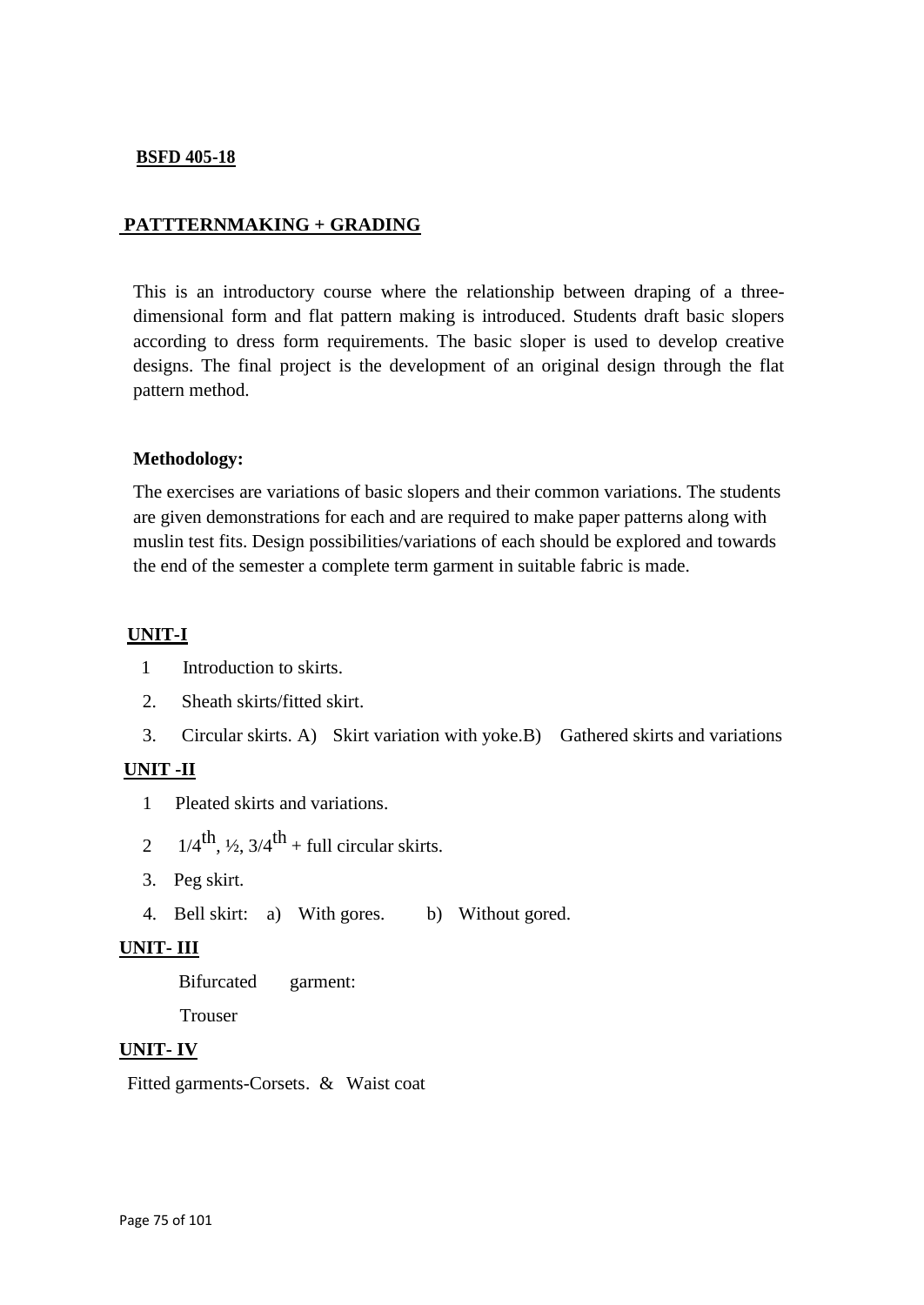#### **REFERENCES:**

"Pattern making for fashion design", Helen Joseph Armstrong, Harper Collins, LA. "Metric Pattern Cutting for Menswear"; Winfred Aldrich, BSP Professional book Oxford. "Pattern making and making up-the professional approach"; Marten Shoben and Janet P.Ward, Butterworth Heinman,Oxford.

"Modern sizing for womens and childrens"; P.Kunick , Philip Kunik Publication London. "Dress Fitting"; Natalie Bray, Black well science Ltd London.

"Dress Patten Designing" Natalie Bray, Black well science Ltd London. Examination /Evaluation scheme

# **GRADING**

#### **Course objective:**

This course aims to make the student proficient of grading the pattern to different sizes both by Track grading and Nested grading.

#### **Area of study**

Each area of study consists of lecture demonstrations and is followed by individual applications in the lab.

#### **UNIT-I**

#### **1. The contents & principles of grading**

- a) Sizing and survey of the market.
- b) Grading option.
- c) Special areas.
- d) Body analysis.
- e) Grading terminology.
- f) Track grading.
- g) 3-D grading.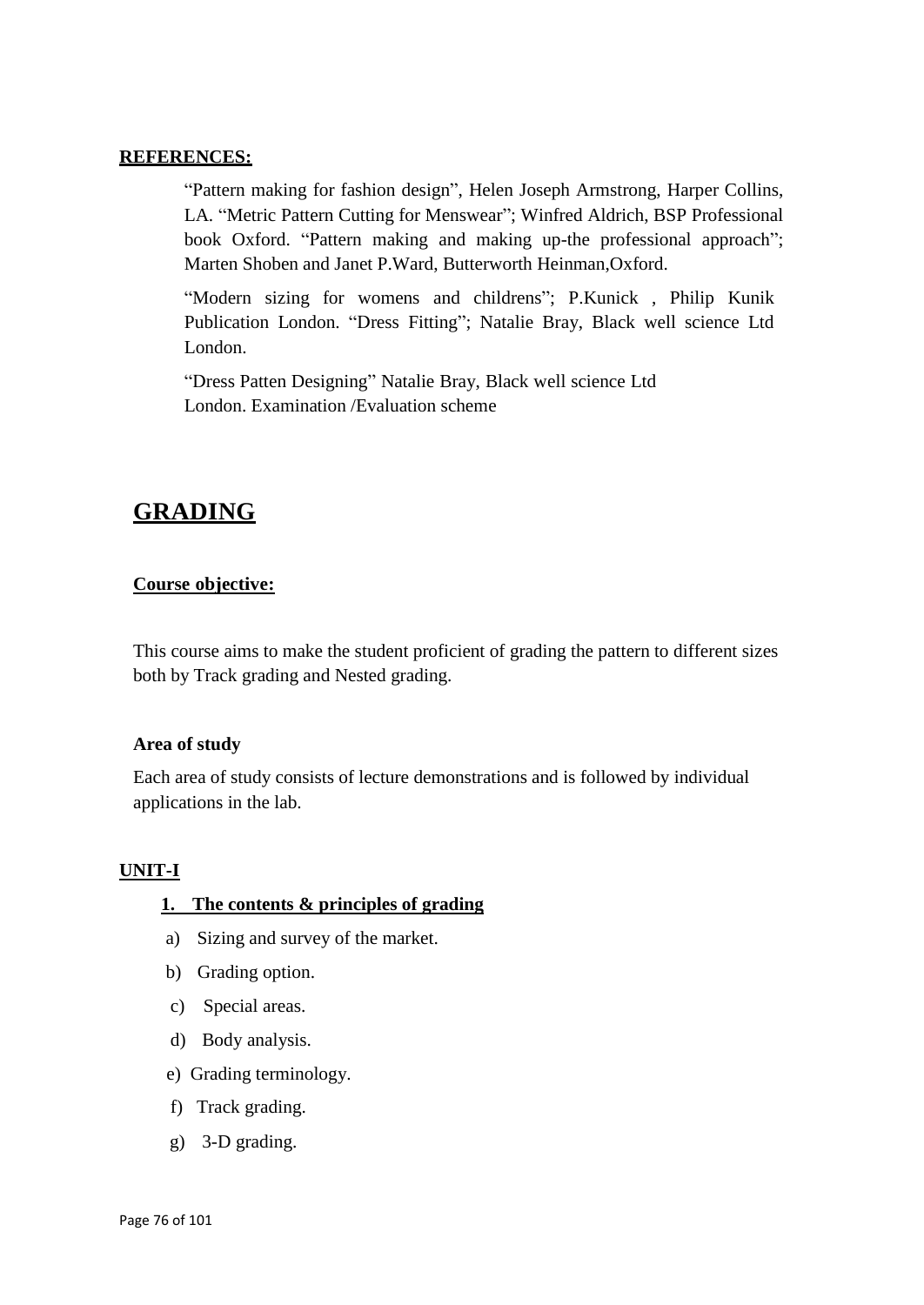#### **UNIT-II**

#### 2**. Practical applications**

Bodice black. Skirt block. Sleeve block. Princes block. Yoke in a bodice. Torso block.

Puff sleeve.

Leg 'O' Mutton sleeve. Shirt sleeve with cuff. Lantern sleeve. Panelled

#### **UNIT-III**

#### **Skirt.**

Flared skirt. Gathered skirt. Pleated skirt. Godet skirt Trouser

Collars – Chinese, Shirt , Peter Pan , Shawl, Coat

Jacket Block Two pc. Sleeve Raglan

#### **UNIT-IV**

#### **Kimono**

Countered block – 3D grade

Style grade

Uneven grade

Grading with specification sheet

Pattern grading with scan allowances

All these assignments should be done for 3 sizes up and 1 size down. Accuracy of pattern & neatness of execution are of great important. Industrial method of pattern grading should also taught .

#### Bibliography

Grading for the fashion industry – Patrick J.Taylor & Martin Shobhen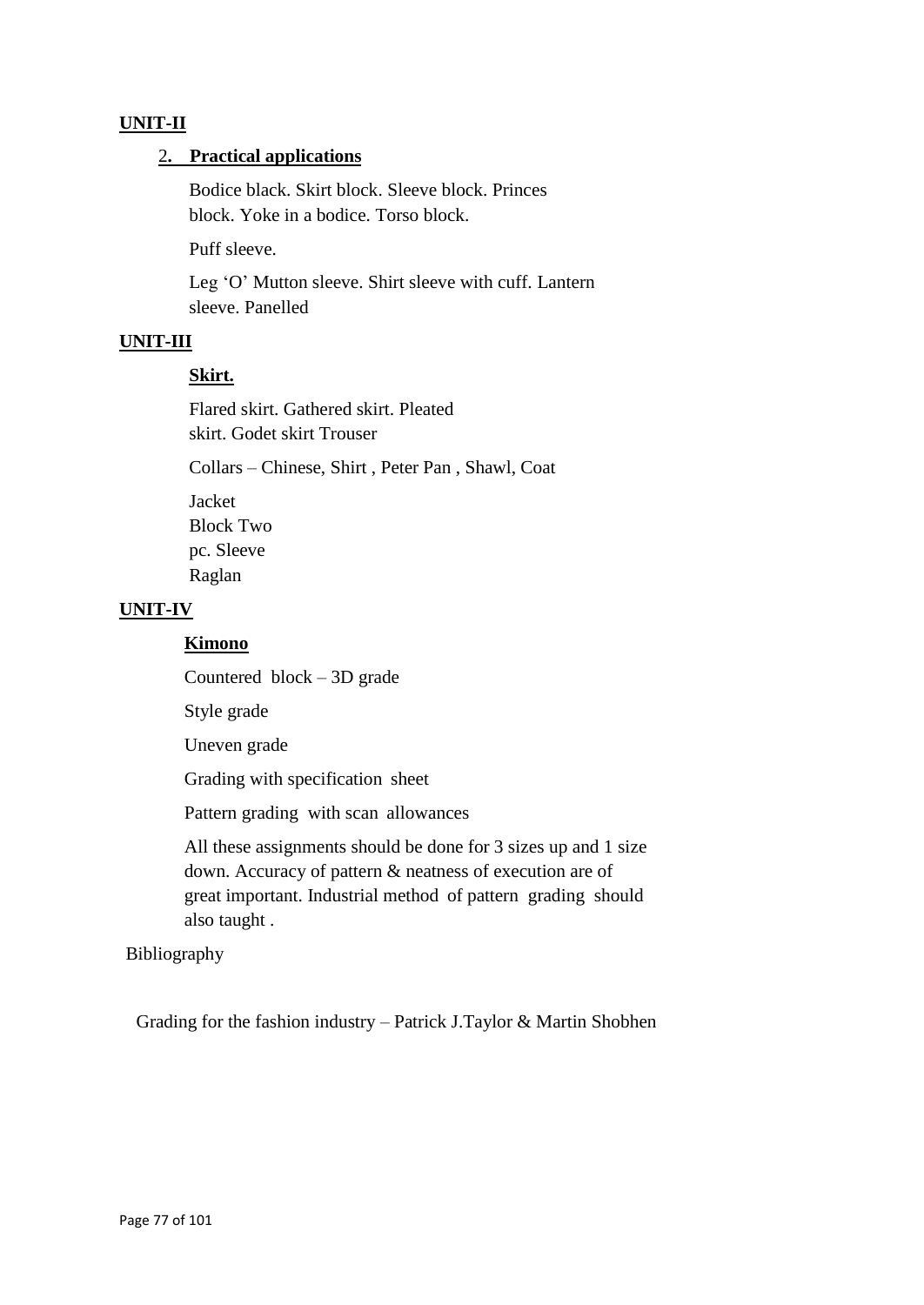#### **BSFD 406-18**

#### **FASHION ART- IV**

#### **Course Objectives:**

Students explore the components that form the cohesiveness of a collection as well as elements that introduce individual creativity and diversity. The focus is on full figure croquis with detailed specification drawing with swatches, trimming and stitch details on the basis of research and innovative experiment on fabric and function for any specialized apparel category.

#### **UNIT -I**

Introduction to male croqui for casual/ formal wear both for the export as well as domestic market.

#### **UNIT -II**

Development of children croquis for playwear/ formalwear

#### **UNIT -III**

Detailed line planning with special emphasis on design development sheet.

#### **UNIT -IV**

Creation of textile print and repeats, also translated on fabric and application of the same on garments

Women wear (ethnic) for formal/ casual/ fusion categories with special emphasis on innovative surface ornamentation techniques.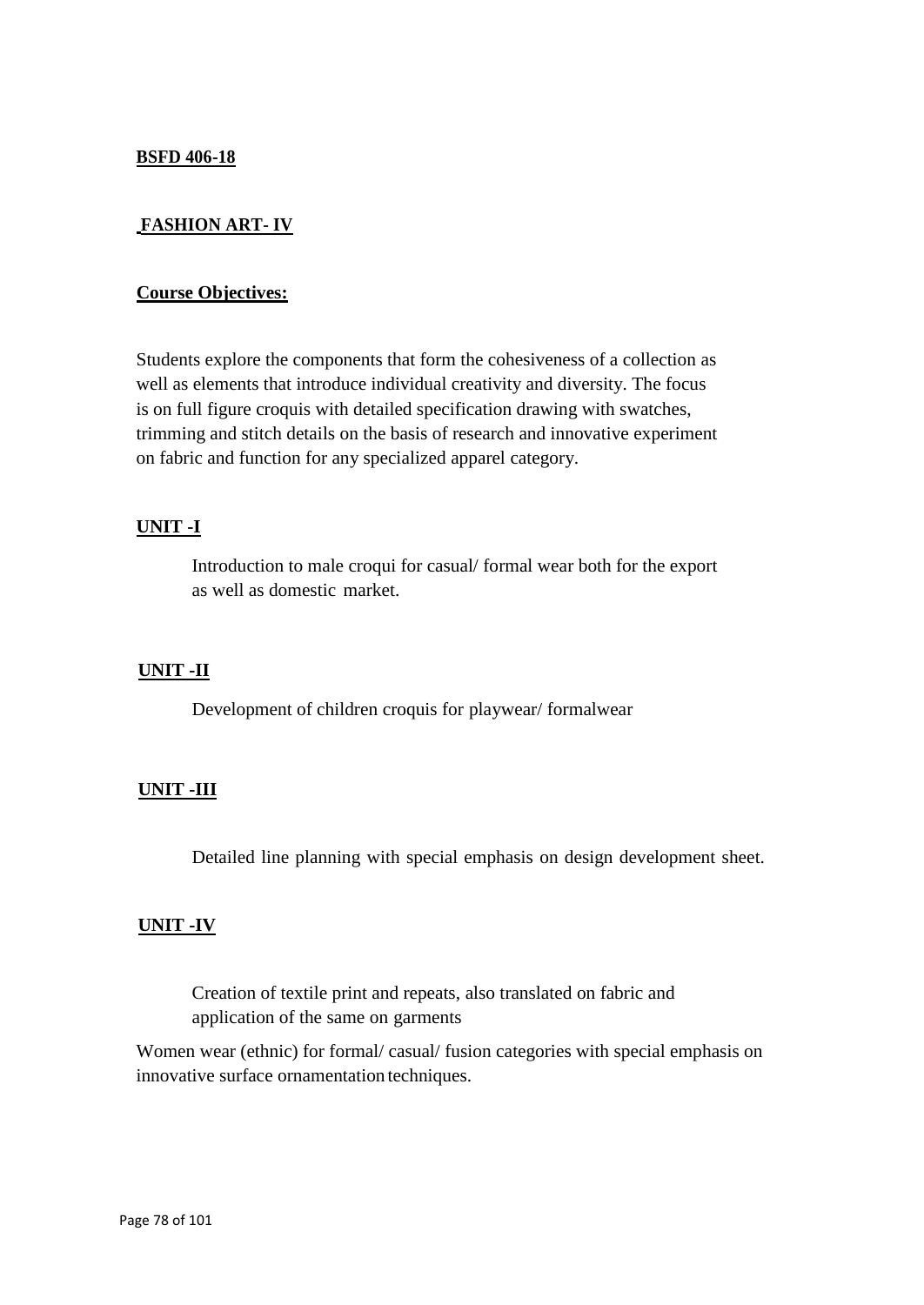#### **BSFD 407-18**

# **ADVANCED DRAPING**

#### **Course Objectives:**

After the students learn the basic principles of draping, they are taught advanced techniques of draping.

- 1. BODICE VARIATION
- 2. STYLE LINES- Princess, shoulders/ armhole and plum lines
- 3. COWLS Neck, armhole and back
- 4. SKIRT cowls, side seam and back
- 5. YOKES
- 6. COLLARS Mandarin, Convertible and peter pan.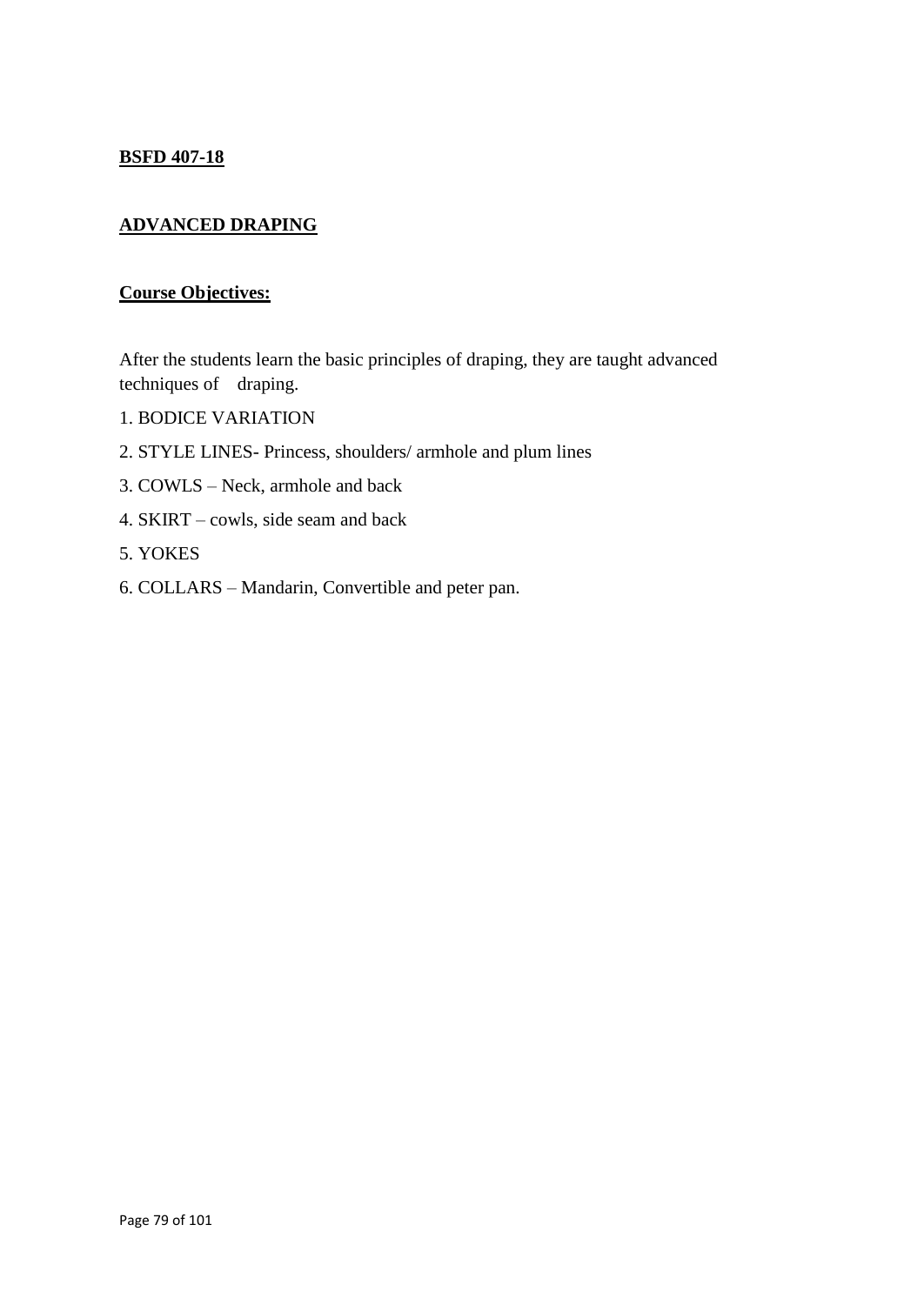#### **BSFD408-18**

#### **GARMENT CONSTRUCTION + FABRIC STUDIES**

#### **UNIT 1,2,3**

Stitching of the following garments using different fabric composition

- 1 Skirt
- 2 Shirt
- 3 Trouser
- The Garments shall be stitched keeping in view the following factors.
	- 1. Pattern making andcutting
	- 2. Marking, spreading and cutting the fabric
	- 3. Stitching step bystep
	- 4. Finishing

#### **RECOMMENDED BOOKS:**

- The Practical Encyclopedia of Sewing: By-Dorothy Wood: Lorenz Books
- The Complete Book of Sewing: Dorling Kindersley
- Sewing and Knitting: A Reader's Digest step –by-step guide
- Comparative Construction Techniques
- Clothing Construction :Sherie Doonga ji
- Sewing Manual: Singer
- Stitch World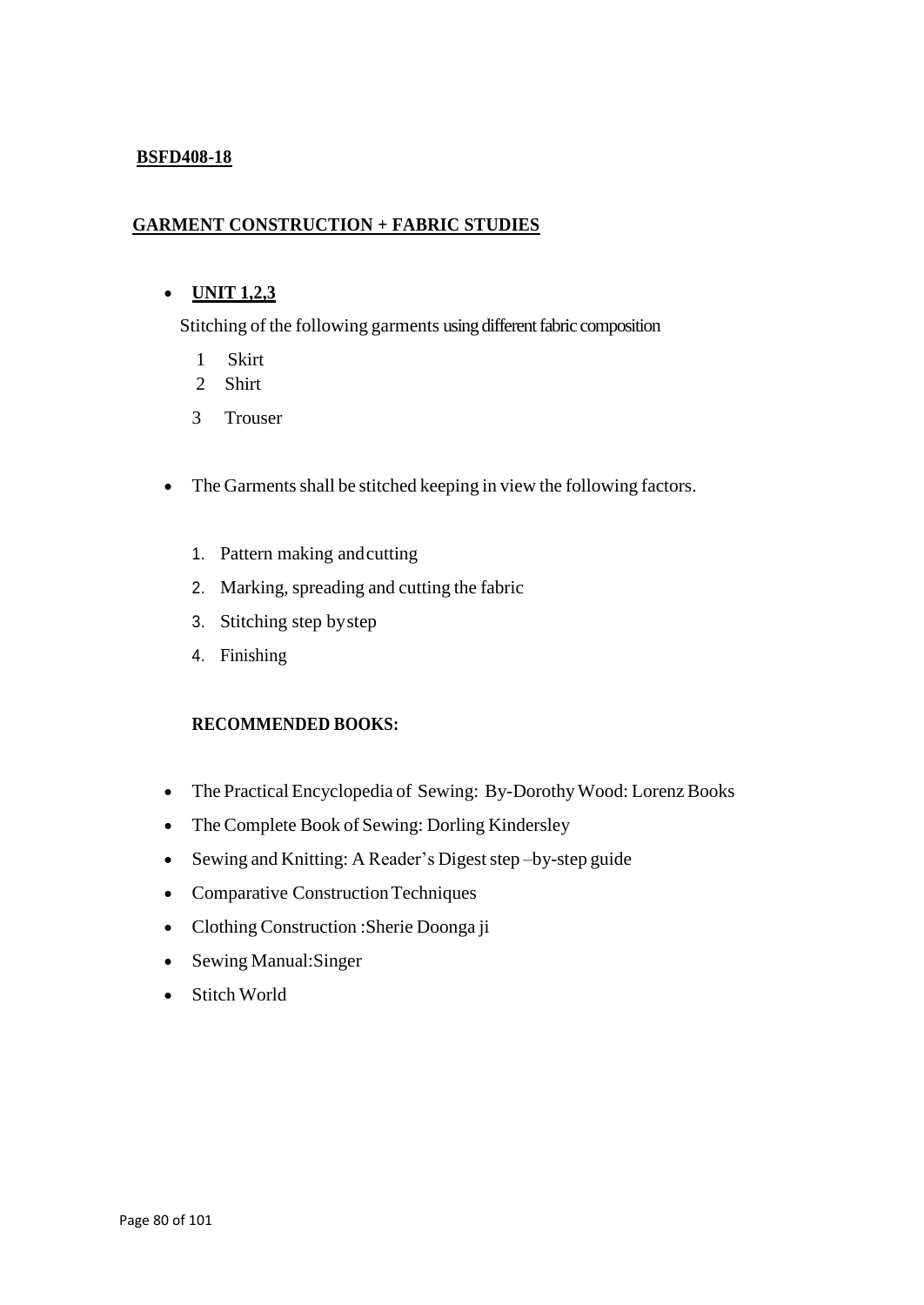#### **BSFD 409-18**

# **FABRIC SURFACE TECHNIQUE**

#### **Course Objectives:**

This course aims to develop an understanding of surfaces used for apparel , focusing towards various ornamentation techniques. It encourages students to explore fabrics and other materials to create interesting swatches for a niche market.

# **Methodology:**

- 1. Market survey to appreciate and understand current trends in the market (both at a domestic and international level) and a study of the forecast.
- 2. Familiarization with various surface ornamentation techniques (by visiting units) at a technical level as well as for contemporary usage.
- 3. Identification of a category of garments for e.g. Women's wear, Menswear or Kids wear and further in each category : Casual wear or eveningwear etc.
- 4. Preparation of mood board which must include strong forms, color story and textures.
- 5. Survey the market or source suitable fabric and raw materials for explorations.
- 6. Exploration and development of forms , textures and motifs suitable for a particular technique. (for e.g. textures possible with tie/dye, motifs suitable for emb./printing etc) The explorations to be done on proper in color.
- 7. Hand Crafted Skills : Selection of Techniques from the following :-

# **8. UNIT- 1**

- Machine embroidery
- Hand embroidery

#### **UNIT -2**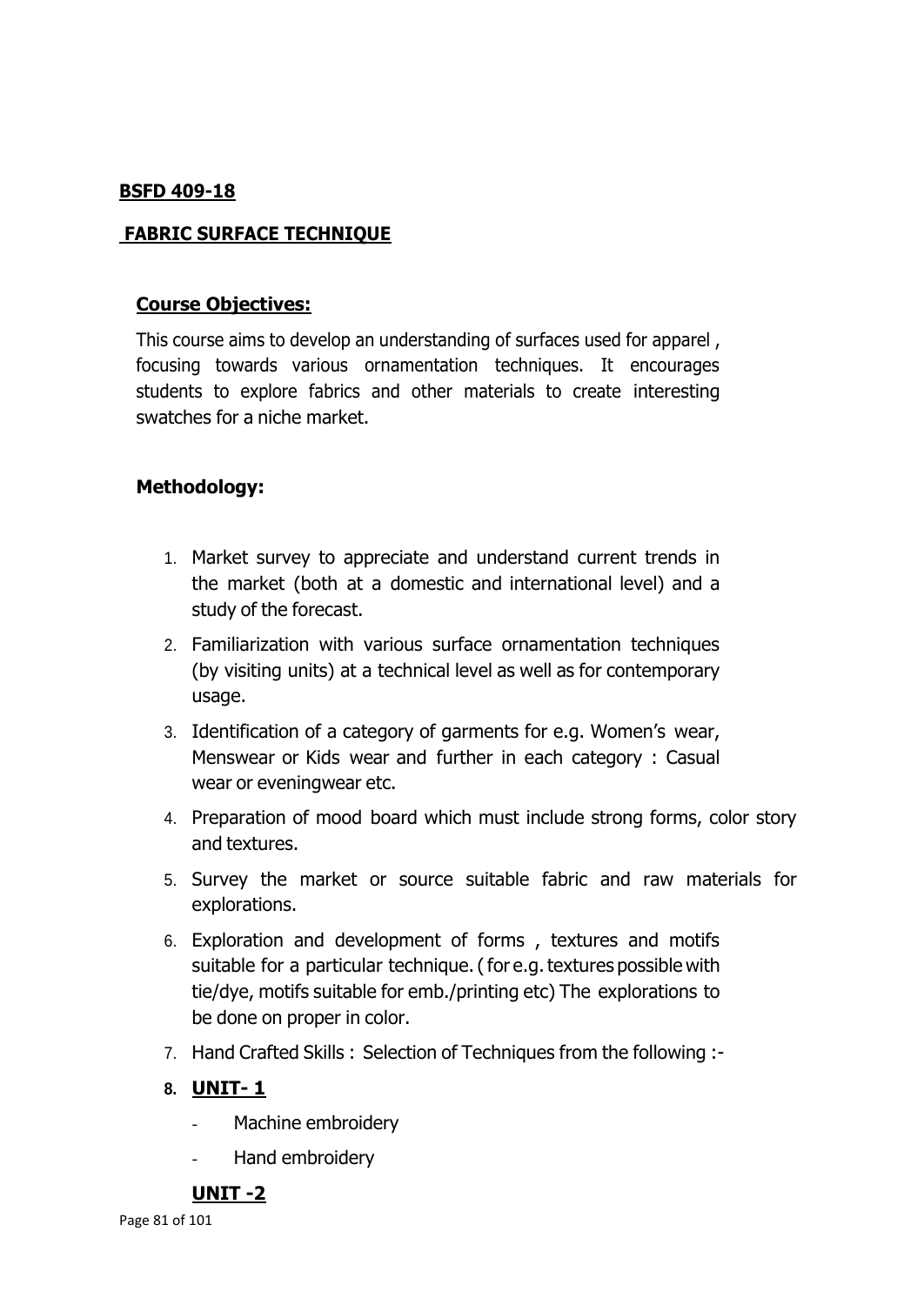- Batik
- Tie & Dye
- Printing

# **UNIT -3**

- Self Exploration

(Note : Students select 3 techniques from the above self exploration which is compulsory) Explorations include :

A- Machinery embroidery

 B- Hand embroidery with a contemporary feel and knowledge of international nomenclature.

- 1- Self explorations which include quilting, basic hand-embroideries, patchwork/appliqué thermosetting, faggoting, layering, fraying, tearing pulling of yarns, burning out etc.
- 2- Batik, enzyme, acid, stone, sand wash, explorations.
- 3- Tie &Dye , Shibori explorations.

# **UNIT 4**

a) Print design – in house explorations of block, stencil and screen printing.

Development of fabric swatches for each of the selected technique (size 10" x10") Explorations must relate to the international trends/forecast for a particular season.

Note : There will be a submission of each exploration at the end of the 3 weeks.

- 9. Final submission :
	- a) Mood board
	- b) Design development file
	- c) Paper explorations
	- d) 5 samples eachofthe 3 selected techniques +5 samples of self explorations (total 20 samples)
	- e) Artworkof thedesignedcollection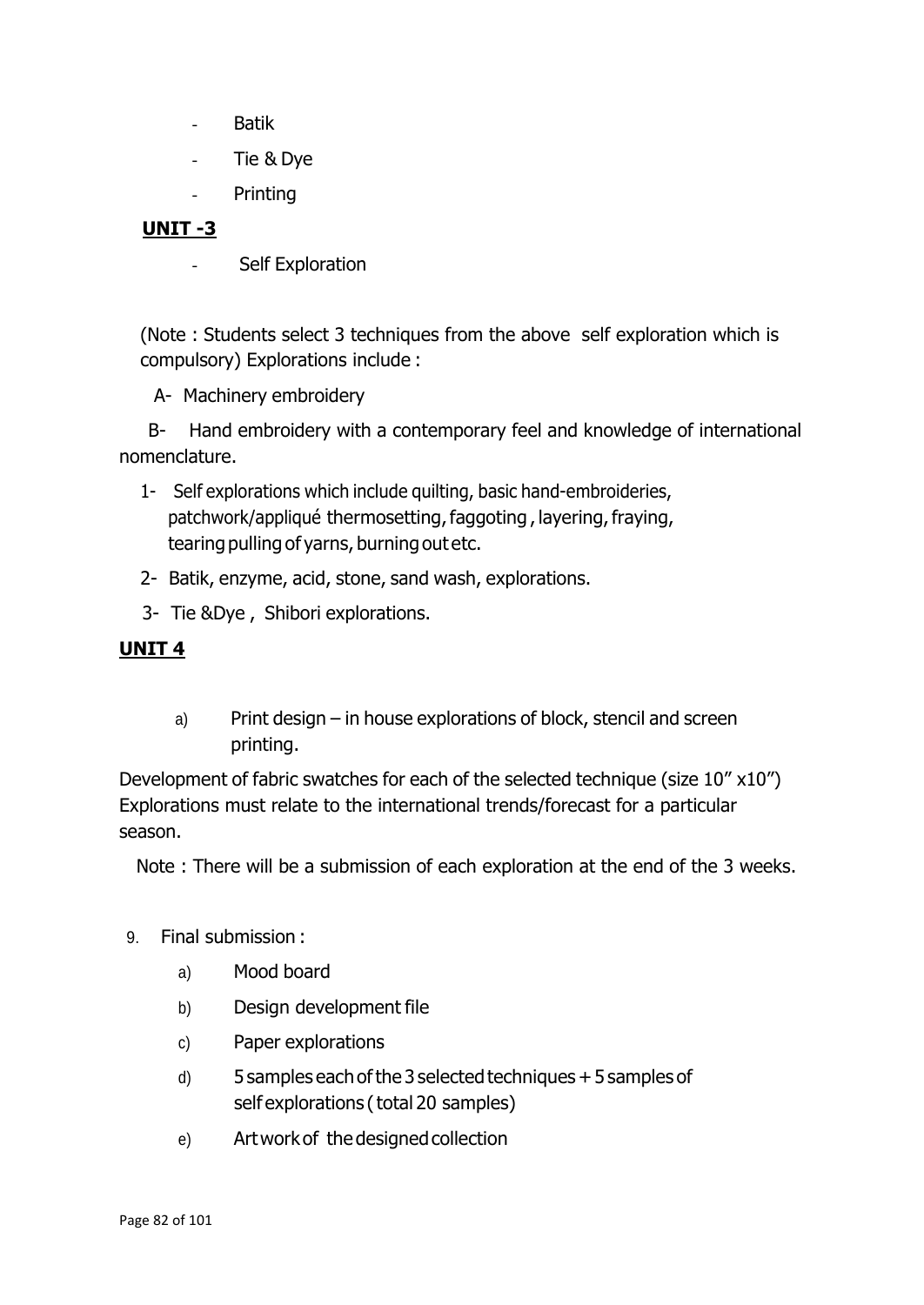# **Evaluation Criteria**:

- 1) Relations of the exploration and final samples to the mood board
- 2) Design development process
- a) Exploration of possibilities within the technique
- b) Final samples and overall presentation of the collection. Quizzes
- c) Market research/survey
- d) Projects
- e) Swatch analysis and fabric exploration
- f) Costing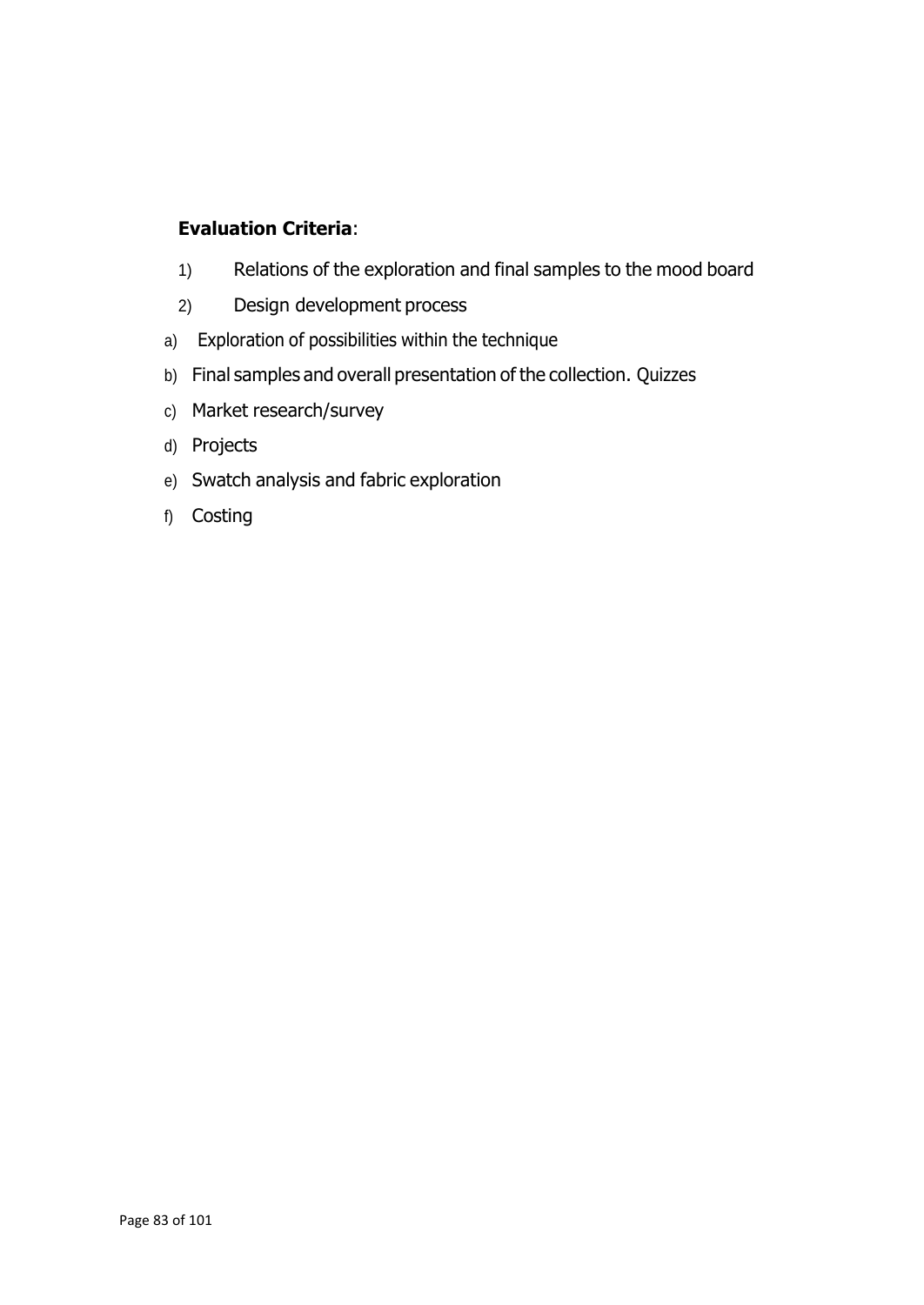## **BMPD 402-18**

#### **Mentoring and Professional Development**

The objective of mentoring will be development of:

- Overall Personality  $\mathbf{r}$
- Aptitude (Technical and General)
- General Awareness (Current Affairs and GK)
- Communication Skills
	- Presentation Skills

 The course shall be split in two sections i.e. outdoor activities and class activities. For achieving the above, suggestive list of activities to be conducted are:

#### **Part – A**

(Class Activities)

- 1. Expert and video lectures
- 2. Aptitude Test
- 3. Group Discussion
- 4. Quiz (General/Technical)
- 5. Presentations by the students
- 6. Team building Exercises

#### **Part – B**

(Outdoor Activities)

- 1. Sports/NSS/NCC
- 2. Society Activities of various students i.e.ISTE, SCIE, SAE, CSI,Cultural Club, etc.

Evaluation shall be based on rubrics for Part – A & B

 Mentors/Faculty incharges shall maintain proper record student wise of each activity conducted and the same shall be submitted to the department.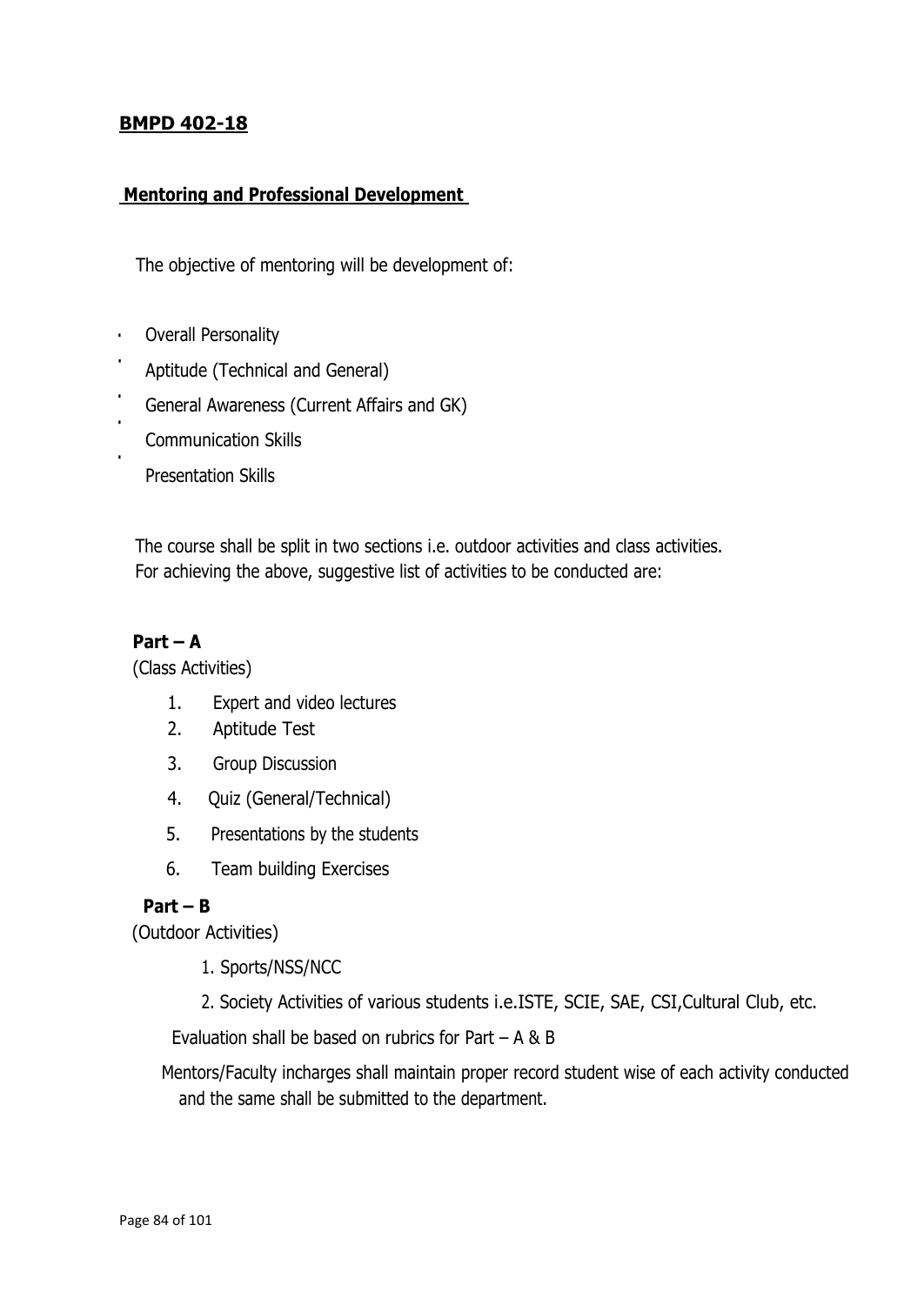# **SYLLABUS SEMESTER – V**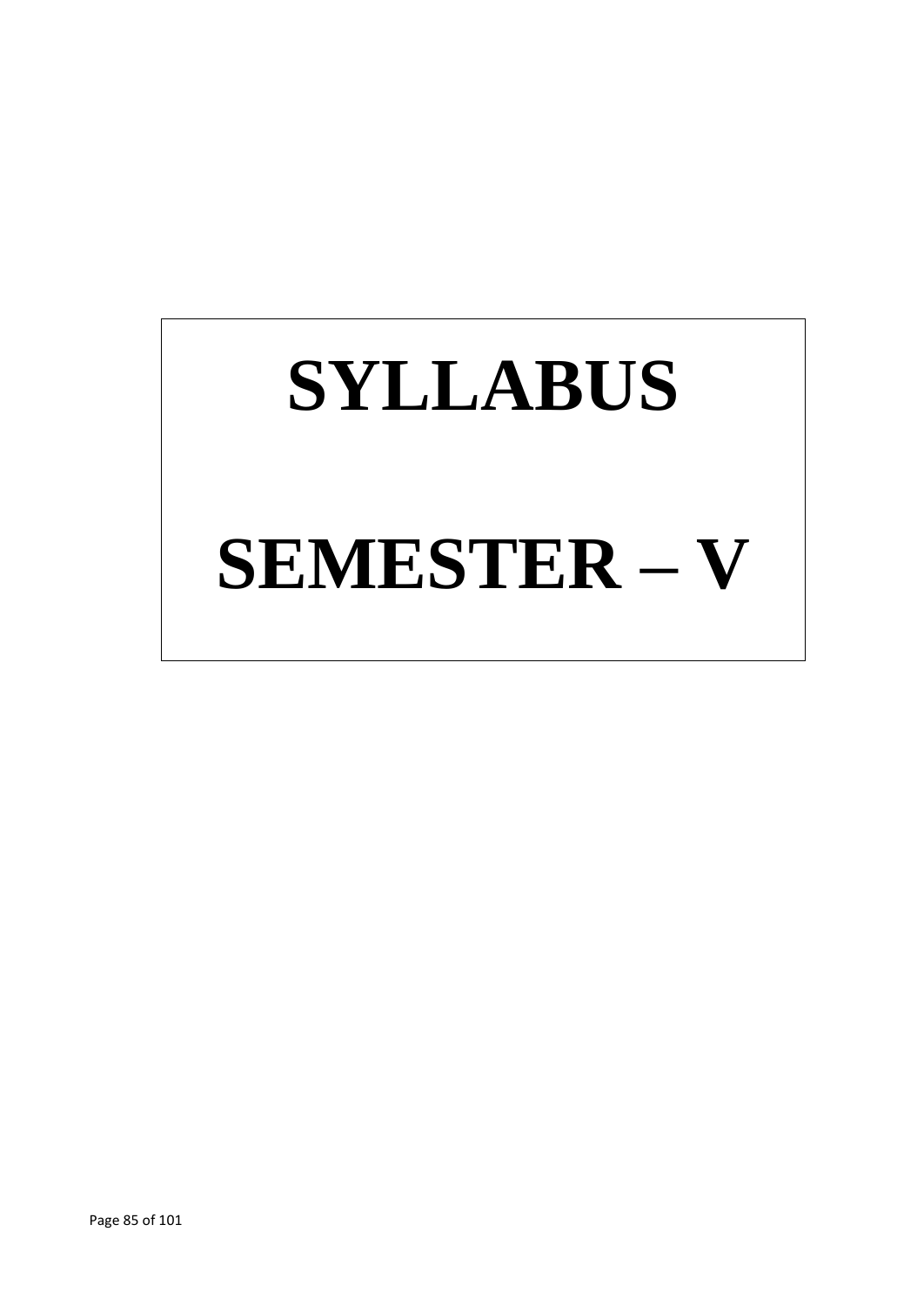#### **B.Sc FD 501-18**

#### **MEN'S WEAR**

#### **Course Objectives:**

It is a project in which students survey the market, identify their buyer and get the brief. They select a company and design their range based on the company brief and image.

1. The students workout the measurement charts for the company and the minimum size

range which would be sold in the market.

- 2. Create mood boards and do fabric sourcing, keeping forecast colours and company profile in mind.
- 3. Develop a range of Men's wear
	- Formal
	- Casual
	- Sports wear
- 4. Pattern Making A shirt block, Trouser block , jacket block and its variations.
- 5. At the same time make specification sheets, design development sheets and illustration also would be worked at.
- 6. Constructing a structured jacket in suitable fabric (since the students do a shirt and trouser in construction with a final presentation to a jury.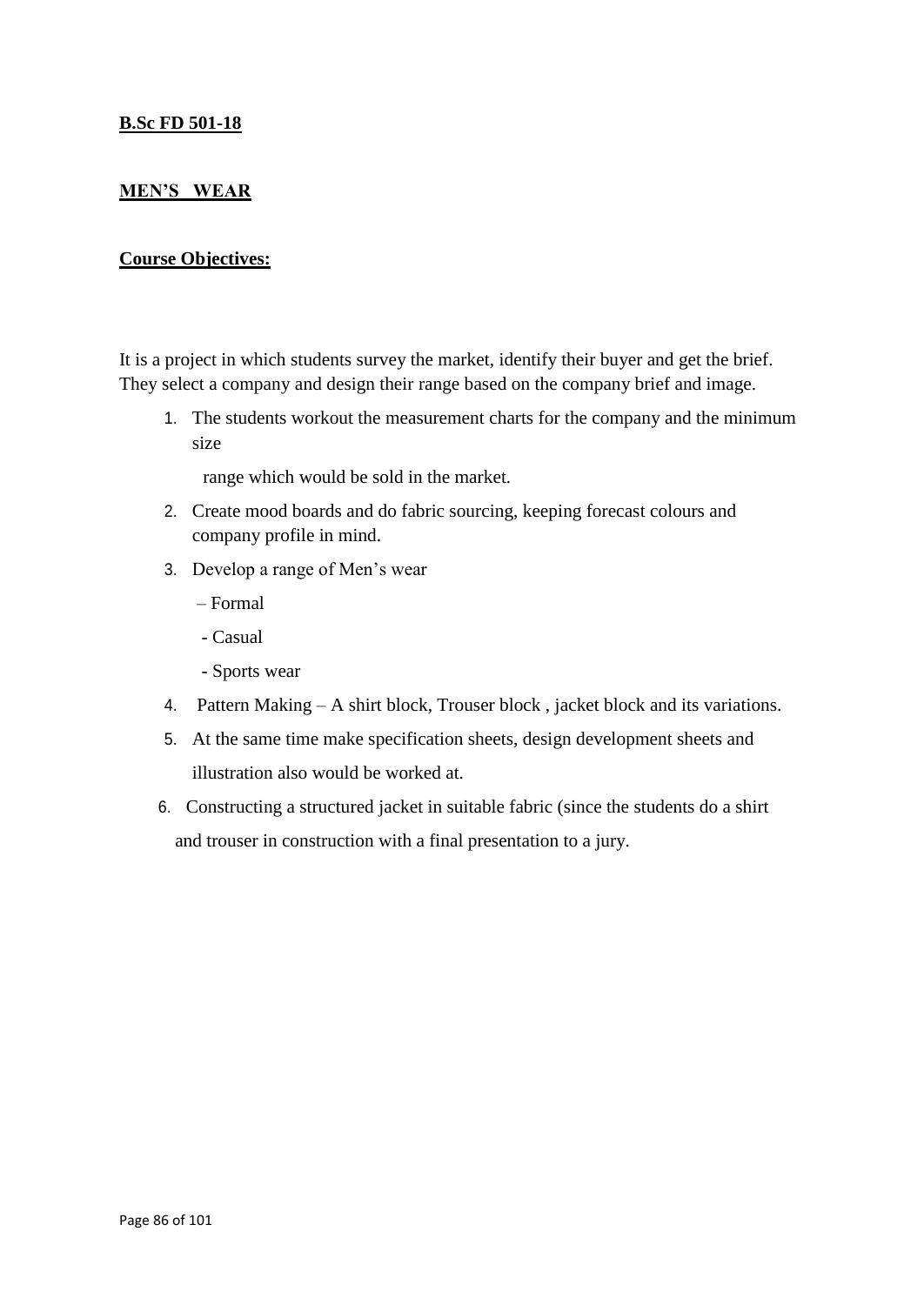#### **BSFD 502-18**

#### **KNIT WEAR**

#### **Course Objectives:**

To learn the basics of the Knitwear technology.

· Introductory lecture on cotton and woven knits: different kinds of construction, terminology substantiated through visuals ( photographs and actual samples) of knit structure and garments.

- Introduction of knitting- machinery, yarns etc

- Demonstration of hand knitting machine, computerized knitting machines.

(Shima Seili). and hand knits

· Pattern making- basic blocks for bodice, sleeves, shirts,T-shirts,skirts,pants.leggings,and basic details like collars and cuffs

- Pattern making development of different style variations
- Development of Toiles in Jersey cotton sinker
- · Design Project
- a) Sourcing of yarns
- b) 10 knitted samples (10''\*10) with 7 on machine and 3 by hand knitting.
- c) Theme selection, story board and colour board development

- Production technology- structure of the knit Industry both composite (yarn to final product) and machine knitting, different kinds of machinery, costing and other specific Issues realated to this industry

- Visits to minimum 2units, 1 of which has to be composite unit.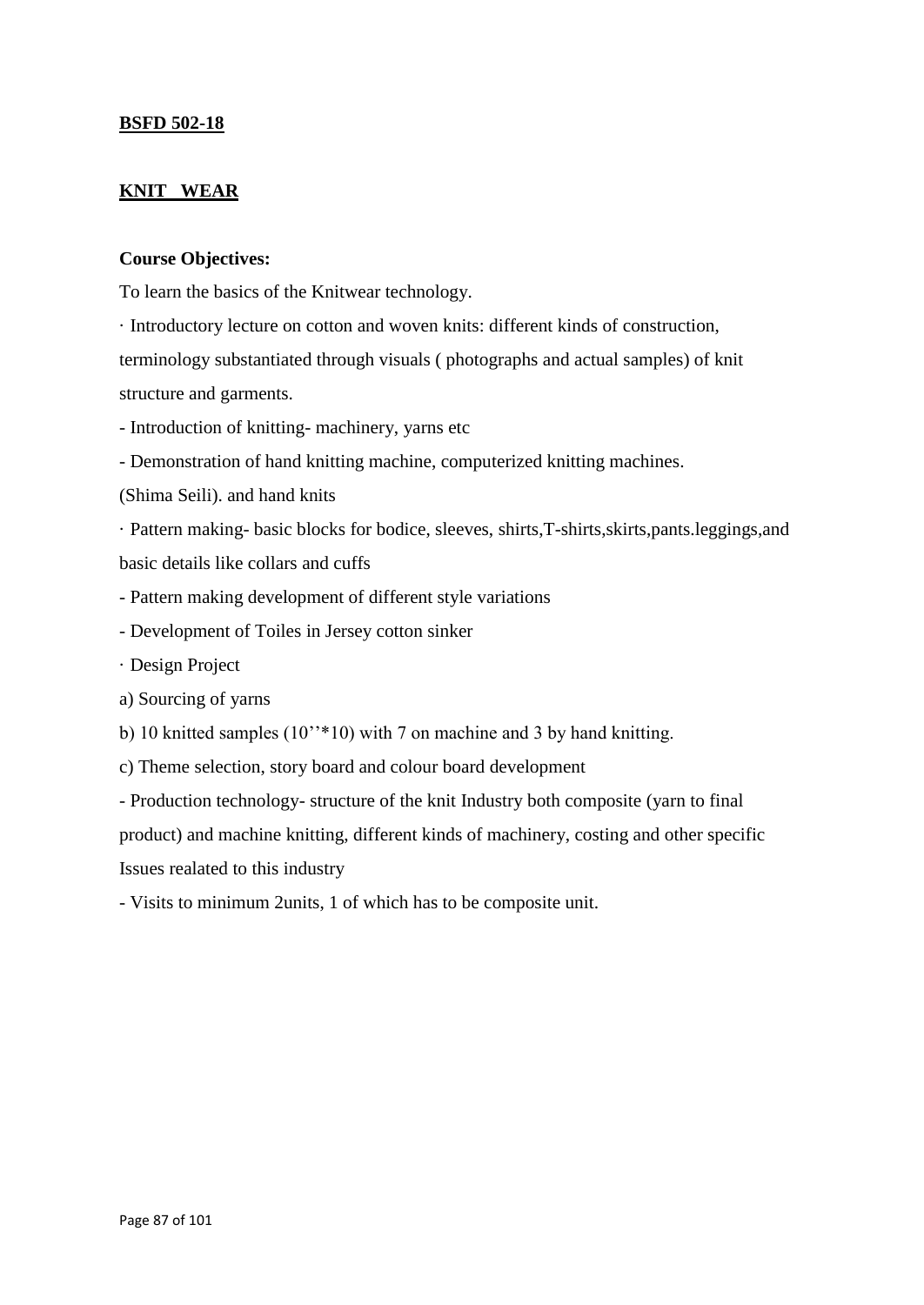#### **BSFD 503-18**

#### **KIDSWEAR**

#### **Course Objectives**:

To understand the domestic market and to design for a wide segment of children's garments geared towards an up market international look.

- Selection of any one category of clothing per group namely playwear, holiday/resort

Wear, formalwear, outwear, sleepwear.

- Selection of any one age group.

0-2 yrs

2-4 yrs

4-7 yrs

#### **Methodology :**

- The class will be divided into 6 groups comprising of 4 students only.

- Each group should survey the main up-market children wear stores in Delhi e.g. L'II

Tornatoes, Balloons, Petals, Mama's Pet.

- Under Stand the market segments where design intervention is needed to extend and existing range or to create a new line.

- Formulate client/customer profiles with special emphasis on taste preferences, season and

prince range.

#### **Design Process :**

- Fabric sourcing as per the requirements of the occasion and season.

- Motif/print development and surface ornamentation techniques must be applied to introduce an innovative yet practical design element.

- Design development sheets.

- Finalization of design on child croquis
- Specification sheets with fabric consumption.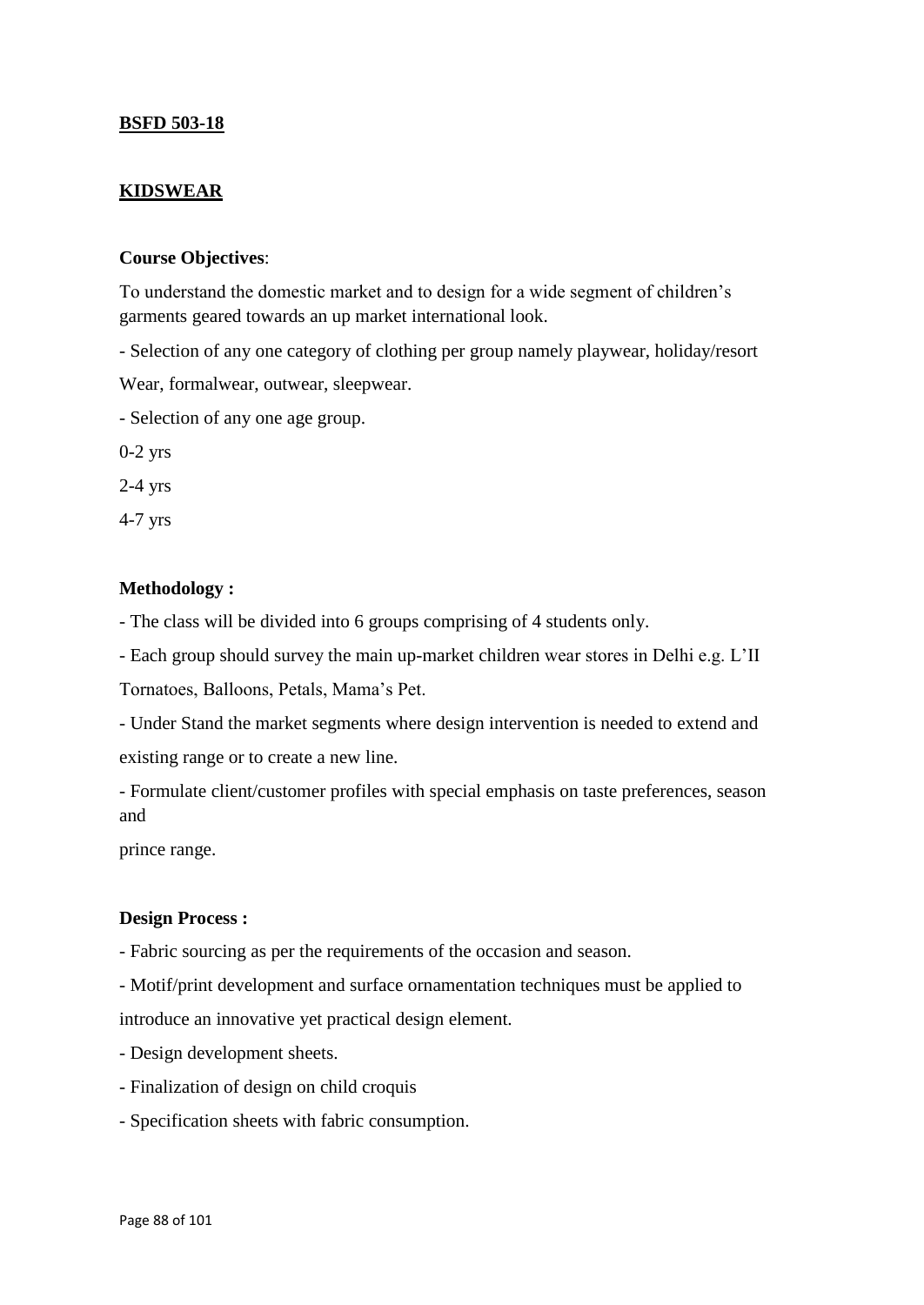#### **BSFD 504-18**

#### **ADVANCED COMPUTER AIDED DESIGN**

#### **Course Objectives:**

To enable the students to understand the fundamental principles relating CAD/CAM in Apparel

Design, Style variations, grading and marker making. Realization of the above principles through

hands on working on CAD Software.

- · Introduction to CAD software, Pattern design through computer
- · Basic skirt Pattern using various tools.
- · Trouser Pattern Making(Continuation) Notches, Orientation, Tools
- · Basic bodice Block Modifications and variations
- · Shirt/ Jacket Pattern Making Industriazation, Piece
- · Shirt / Jacket Pattern Making(Continuation) Derived pieces, Folds
- · Introduction to Grading Evolution System
- · Grading of skirt, Trouser
- · Grading of Bodice Block, Shirt/ Jacket.
- · Introduction to Lay Planning, marker making of skirt, trouser
- · Marker Making (continued) Bodice, shirt / jacket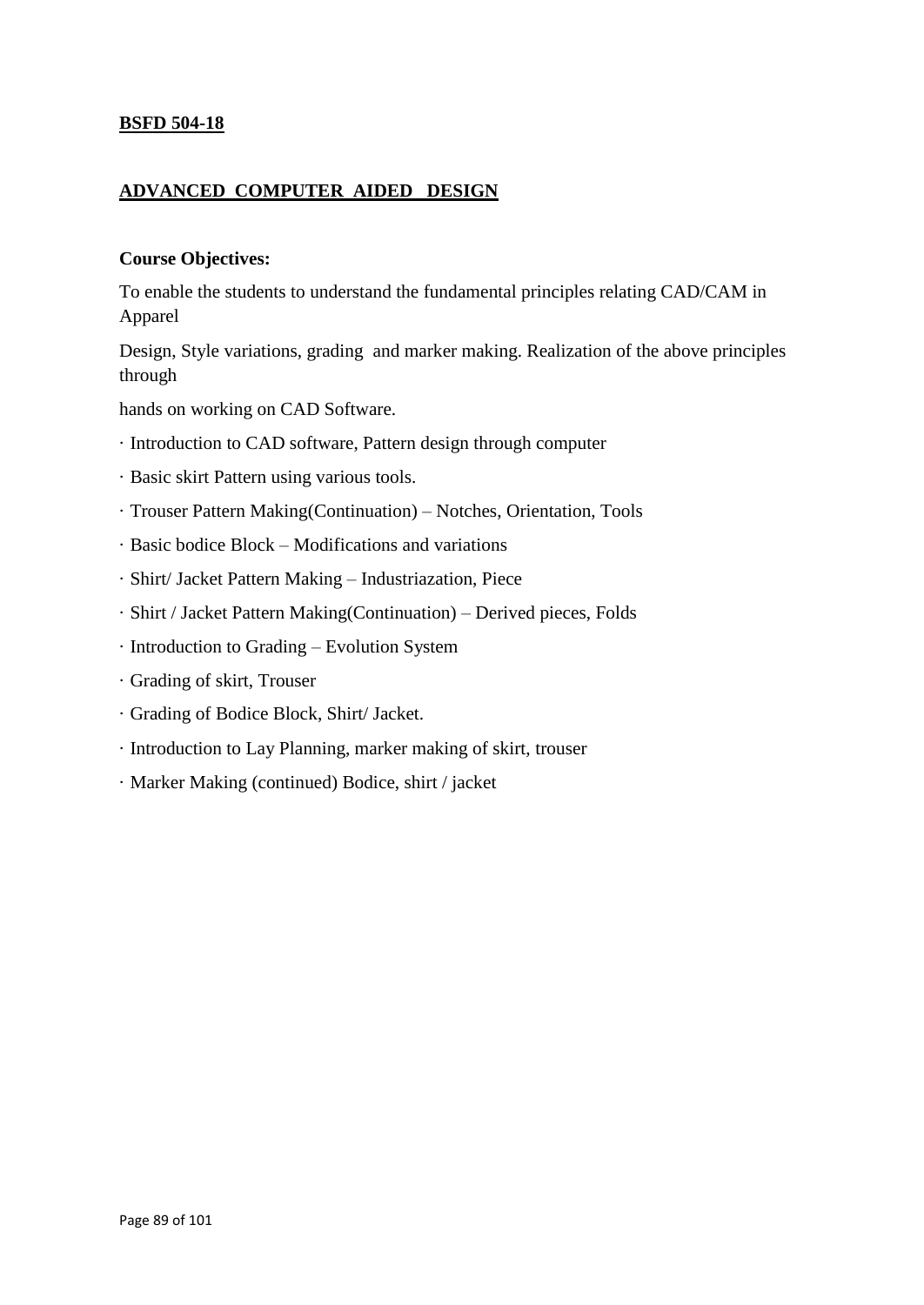#### **BSFD 505-18**

#### **CREATIVE PATTERN MAKING**

#### **Course Objectives:**

The course is aimed at stlumation of innovative concepts In design which would be materiallsed through pattern into muslin. Conventional precepts of pattern making would be

superseded by radically differentiating apparel styling & detailing. The emphasis is therefore

one experimental Interpretation and exploration of design where a great degree of essentially complicated but deceptively simple techniques should be encouraged.

Students should work on innovative and unconventional designs and approach the exercises

with a wider prospective.

- Seamless patterns

- To change the shape of garments / to move away from the body.

- Re-doing an already existing garment e.g. taking an old jacket, opening it up and understanding the engineering of the jacket, using the insides of the jacket for a different feel and texture for the new garment.

- Un-conventional positioning of seams as design detail. E.G. use of darts

- To create a different bodice block using Unconventional seams and darts

- To create skirts of different shapes using Unconventional seams and darts
- To create sleeves of Unconventional shapes

- Creating/Working out a new shape and then working. It out with the 2D or 3D pattern adaptation.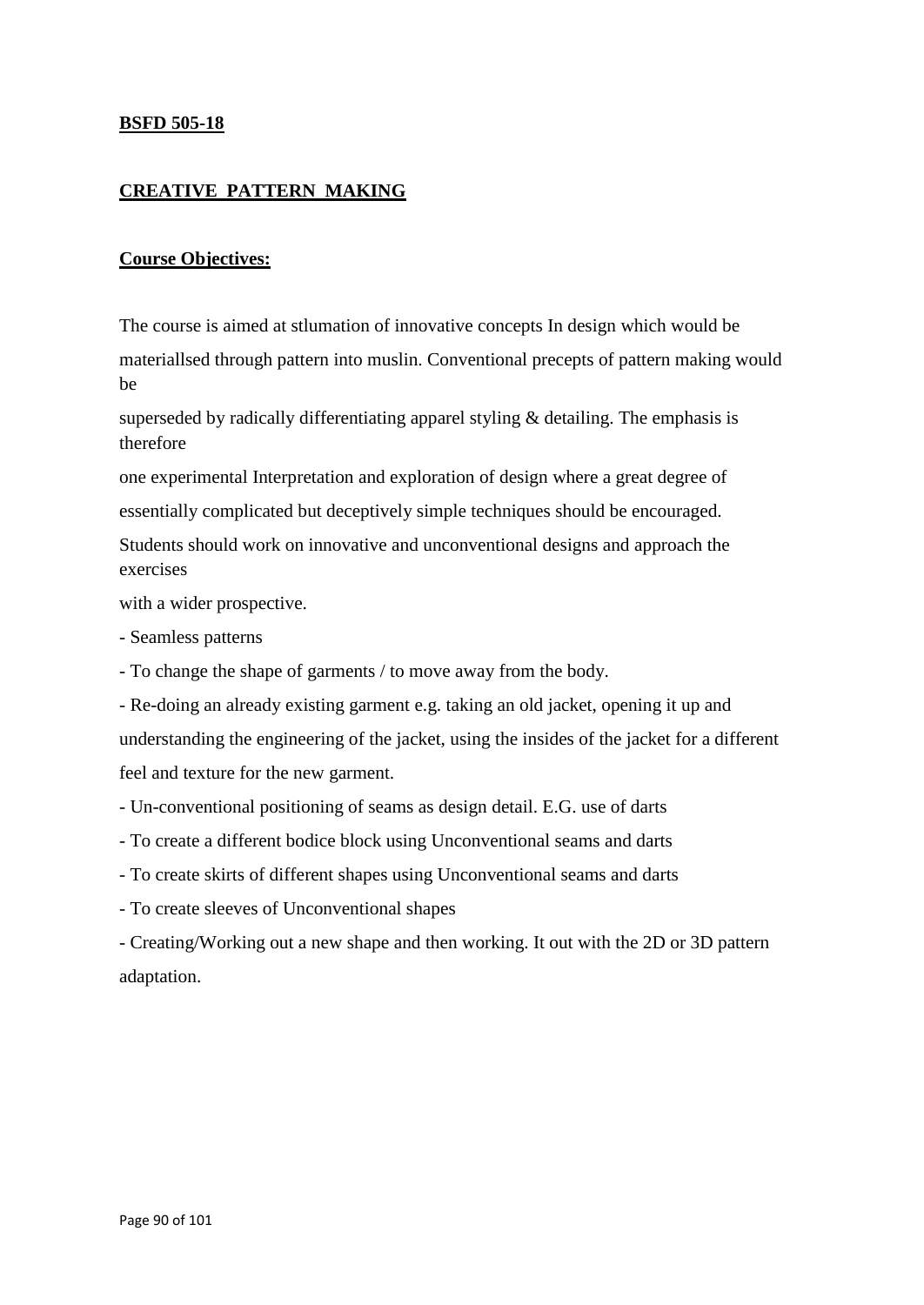#### **BSFD 506-18**

#### **TREND FORECAST**

#### **Course Objectives:**

To make the students understand and learn the intricacies of the Forecasting process of the Fashion Cycle. The global forecast trends will be taught with great detail and depth through various forecast journals, magazines like Promo style etc. Student will be given exhaustive assignments to learn and interpret the Fashion forecast

• Foundation for Fashion Forecast Studies Students will be exposed to the various terms, its

relationship & the Importance of Decade study.

- Trend forecasting What, Why  $&$  How
- Students will be Exposed to various tools, sources  $\&$  methodologies applied to study the

trend forecast.

- Visual Presentation of Trend Forecast by various Trend forecast agencies  $\&$  its interpretation.
- Trend forecasting What, Why  $& How$  (Visual Presentation + Interactive Assignments)
- Visual presentations & Interactive Learning Sessions.
- A visual Presentation of Past many years trends, SS20 & SS21 ramp shows of Indian &

International Designers, Up to date street fashion Street Fashion in Fashion Capital across

the world.

Market Research

- Students will be given a brief to carry out detail market research.
- Trend Analysis & Presentation-The students will Apply their knowledge & skills

they acquired during the module and on the basis of their research they will do analysis and

come up with the New Trend in their given field or area.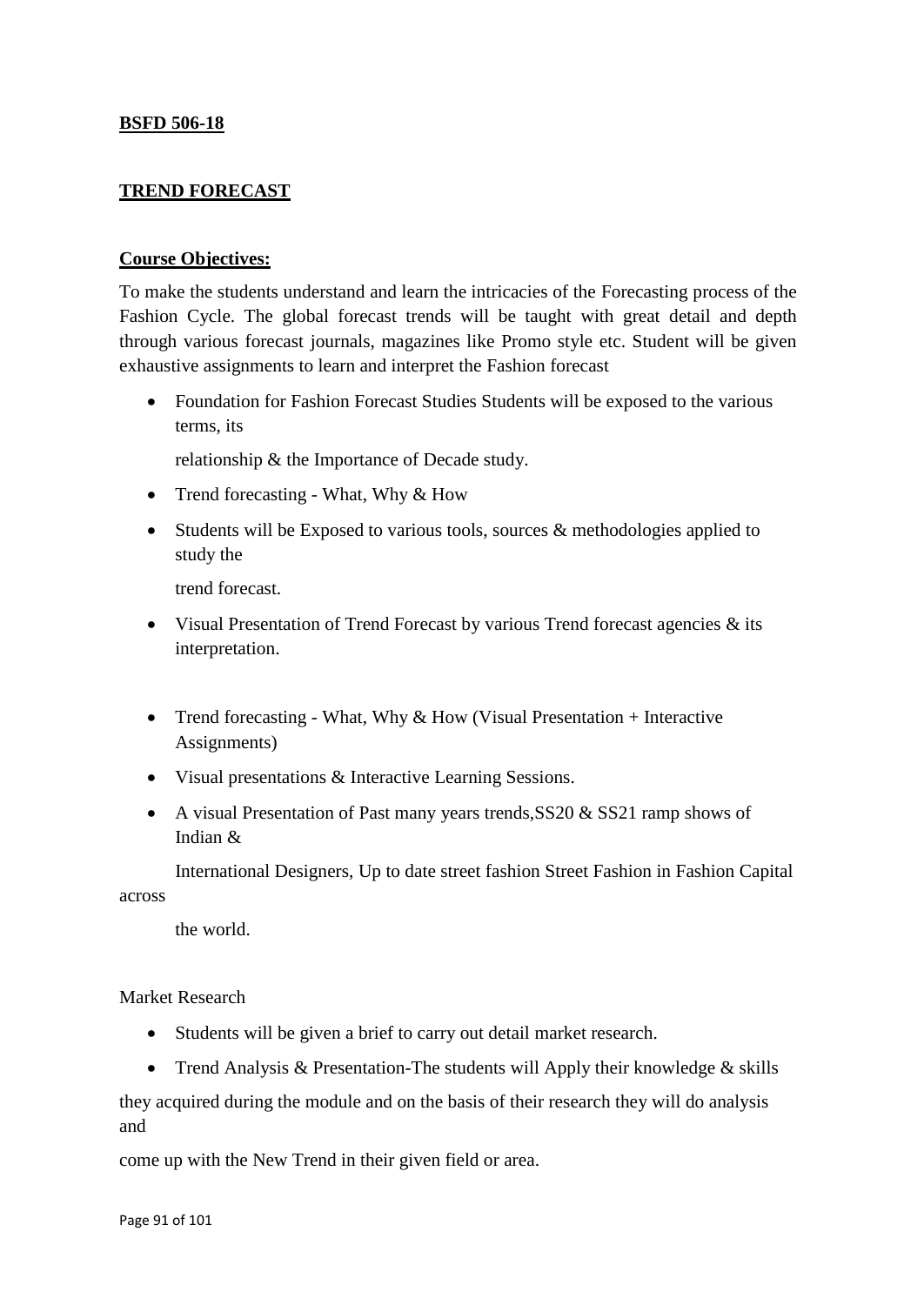#### **BSFD 507-18**

#### **FASHION RESEARCH & DESIGN DOCUMENTATION**

#### **Course Objectives:**

To formulate a curriculum which is relevant and address the specific needs of the FD students. The course will incorporate short modules covering the following specific topics of interest.

- Overview of the Indian Apparel Industry
- Existing structure of the Industry
- Marketing Trends Policies practices
- Branding Parameters
- Distribution Trends Policies practices
- Manufacturing Issues
- Retailing Trends
- Human Resource Organization
- Global Innovations
- Export Scenario

The method of Instruction for modules will be through analysis of case studies developed

specially for this session. The scope of each of the modules is detailed as follows :

- The various seciors Involved
- The characteristics and complexities specific to each sector
- SWOT of each sector

Existing Structure of the Industry

- The structure of the organization
- Small-scale sector players
- Working systems of major players
- Exports vs. Domestic

#### Marketing Trends Policies Practices

- Consumer Profiling
- Promotion and Adverting
- Marketing strategies of main players
- Market Research
- Page 92 of 101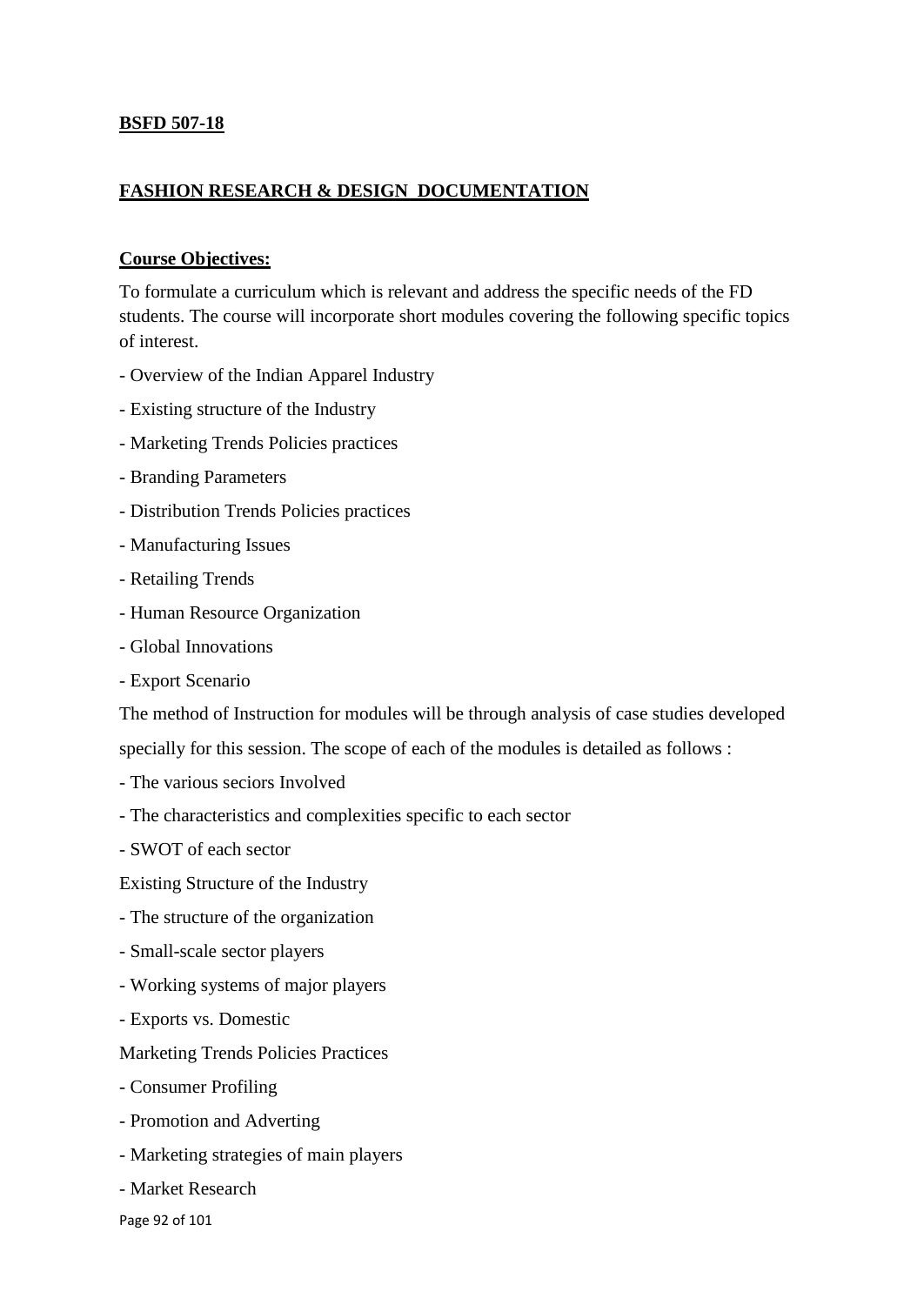#### Branding Parameters

- Building a Brand
- Maintaing a Brand
- Brand Expansion
- Case studies of major brand entitles in apparel sector

Distribution Trends Policies Practices

- Distribution channels
- Selection of channel
- Management of Channel

#### Manufacturing Issuses

- Issues in mass scale
- Engineered garments
- Standard operating minutes and costing

#### Retailing Trends

- Evolution of retailing In India
- Categories of stores
- Retailing scenario In 2000 and its costing

#### Global Trends

- Overview of the Industry In developed economics
- Sourcing and retailing implications for India

Sunrise Industries

- Successful Innovations
- Trends

Export Scenario

- Special Characteristics
- Organization structure
- Global Standards

Presentations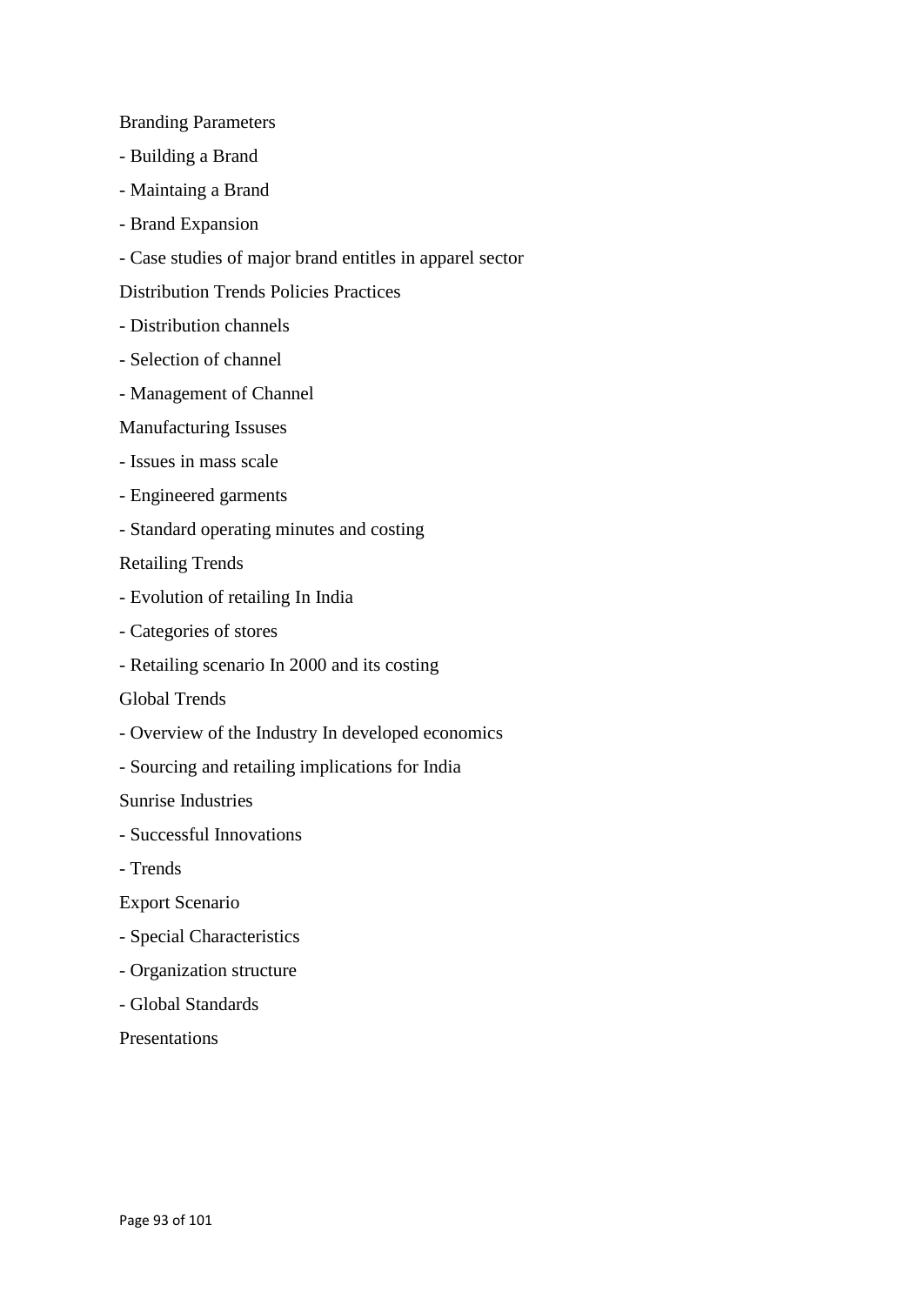# **BMPD 502-18**

# **Mentoring and Professional Development for Documenting Craft**

The objective of mentoring will be development of:

- $\mathbf{u} = \mathbf{0}$ Overall Personality
- Aptitude (Technical and General)
- General Awareness (Current Affairs and GK) l.
- Communication Skills
- Presentation Skills

The course shall be split in two sections i.e. outdoor activities and class activities. For achieving the above, suggestive list of activities to be conducted are:

# **Part – A**

#### (Class Activities)

- 1. Expert and video lectures
- 2. Aptitude Test
- 3. Group Discussion
- 4. Quiz (General/Technical)
- 5. Presentations by the students
- 6. Team building Exercises

#### **Part – B**

#### (Outdoor Activities)

- 1. Sports/NSS/NCC
- 2. Society Activities of various students chapte i.e. ISTE, SCIE, SAE, CSI, Cultural Club, etc.

Evaluation shall be based on rubrics for Part – A & B Mentors/Faculty incharges shall maintain prope r record student wise of each activity conducted and the same shall be submitted to the department.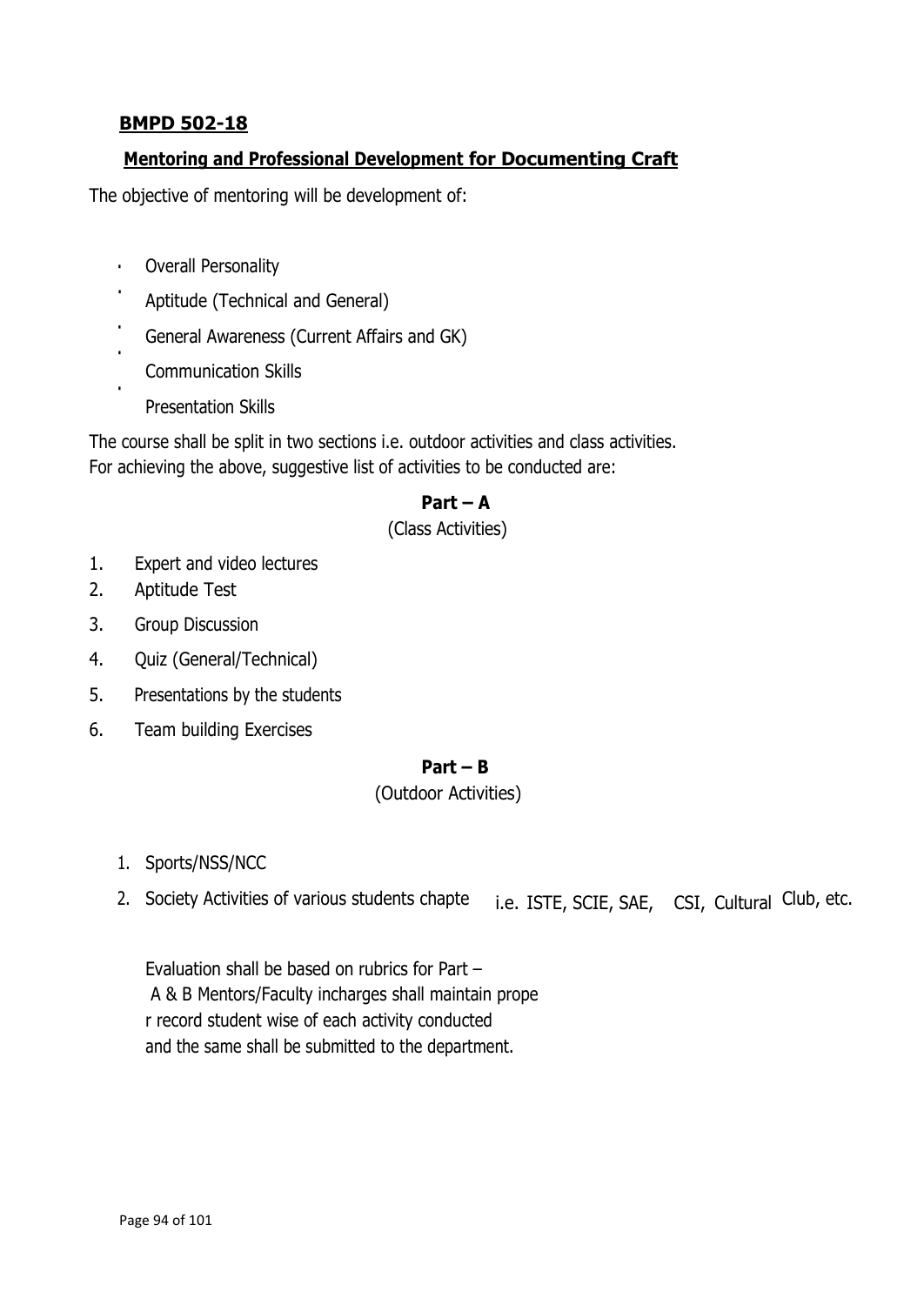# **SYLLABUS SEMESTER-VI**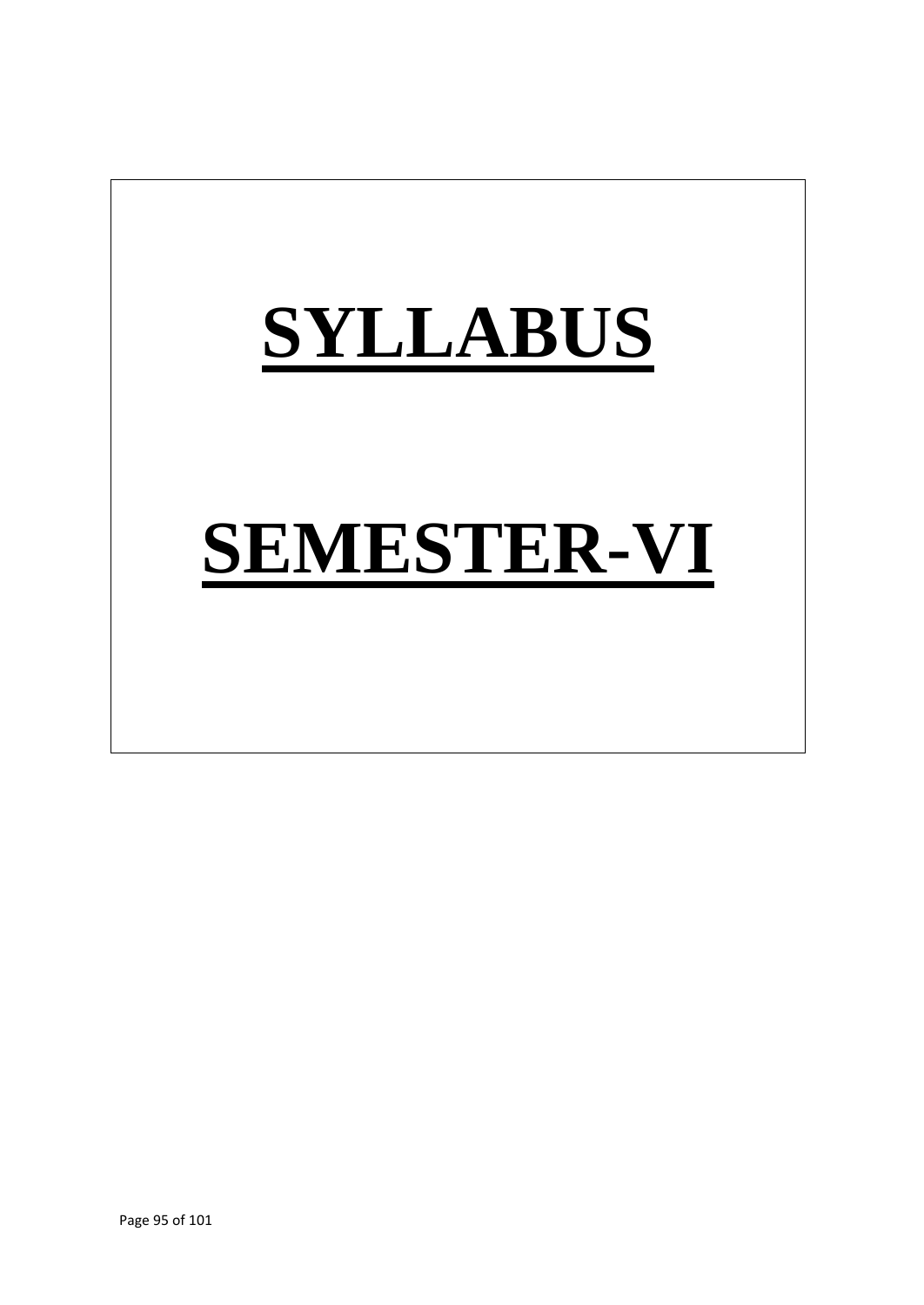#### **BSFD 601-18**

#### **ART PORTFOLIO**

#### **Course Objectives:**

The art portfolio is an expression of a graduating student's creativity, design/ability, technical

expertise and illustration and presentation skills. It should exhibit the students inclination towards

and particular segment of the industry by identifying the target customers, design requirements and pricing. It should ideally comprise of 30-35 sheets keeping the following points in mind.

• UNIFORM FORMAT: It is important to keep all the sheets of the same size to maintain visual

continually. Sheets should be grouped separately and systematically either horizontally or vertically. This ensures uniformity of presentation. The presentation of the portfolio depends on the contents and also on your layouts. (Too much of fragmentation of a single sheet can be distracting ) The end result should look very neat and professional befitting NIIFT graduates.

• Statement of your design philosophy to clarify your attitude towards fashion.

- Bio-data
- The portfolio must include.
- Page of contents

- Each separate project should include inspiration sheet/story board and colur chart with appropriate swatches.

- Client profile and indication of the market /country.

- Give a name/theme to each projects.

- Flat working drawings, detailed magnification and specification sheets showing your technical strength are vitally important . Line planning, fabric indications, fabric Consumption, detailed measurement charts etc are all essential. These are to be used in conjuction with croquls .

- Design development sheets/design journal to show the creative process and /or commercial feasibility.

Page 96 of 101 • Stylised illustration may be included as a separate segment.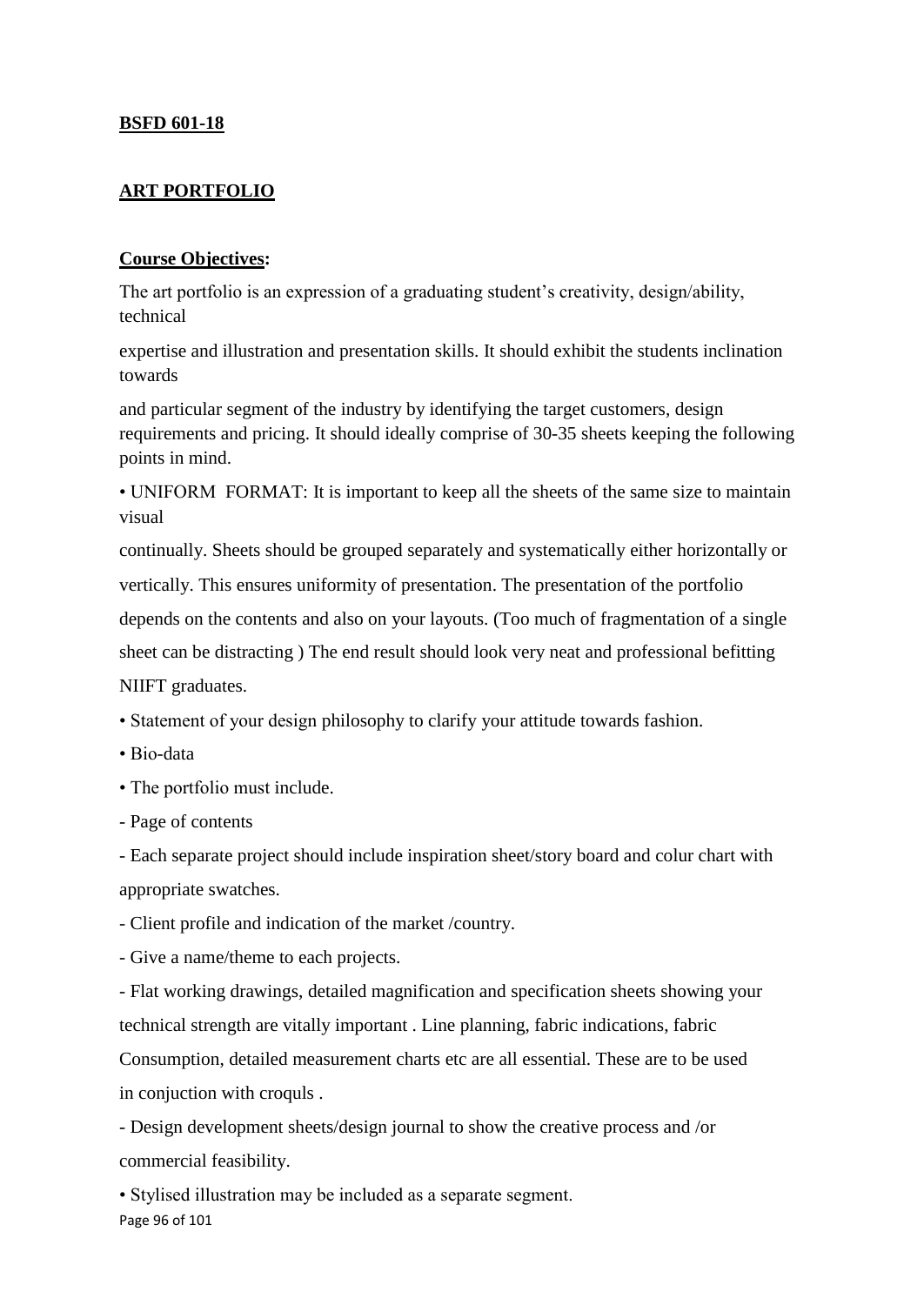• There should be inclusion of designs for men,women and children. However your natural creative bent of mind should find expression through specific design and market orientation.

- At least one collection should have a touch of the Indian ethos. This is to be based on innovative fabric combinations, surface texture and ornamentation. It is very important that the designs and embroidery motifs be original.
- 2 sheets each on your craft documentation and internship project is absolutely mandatory. It is very important to show your design applicability for the craft. • Any other creative graphic work ,photography done by you, should be included.

• In addition to this photographs and /or slides of other creative design activities should be included so to exhibit your versatility. These may include photographs of prototype development in the case of term garment, freelance assignments or competitive shows like Air France, Smirnoff etc. You could leave space for the final design collection photographs, which would be included later. Any publications in newspapers or magazines may be included in original.

• The expression of computer application is very important.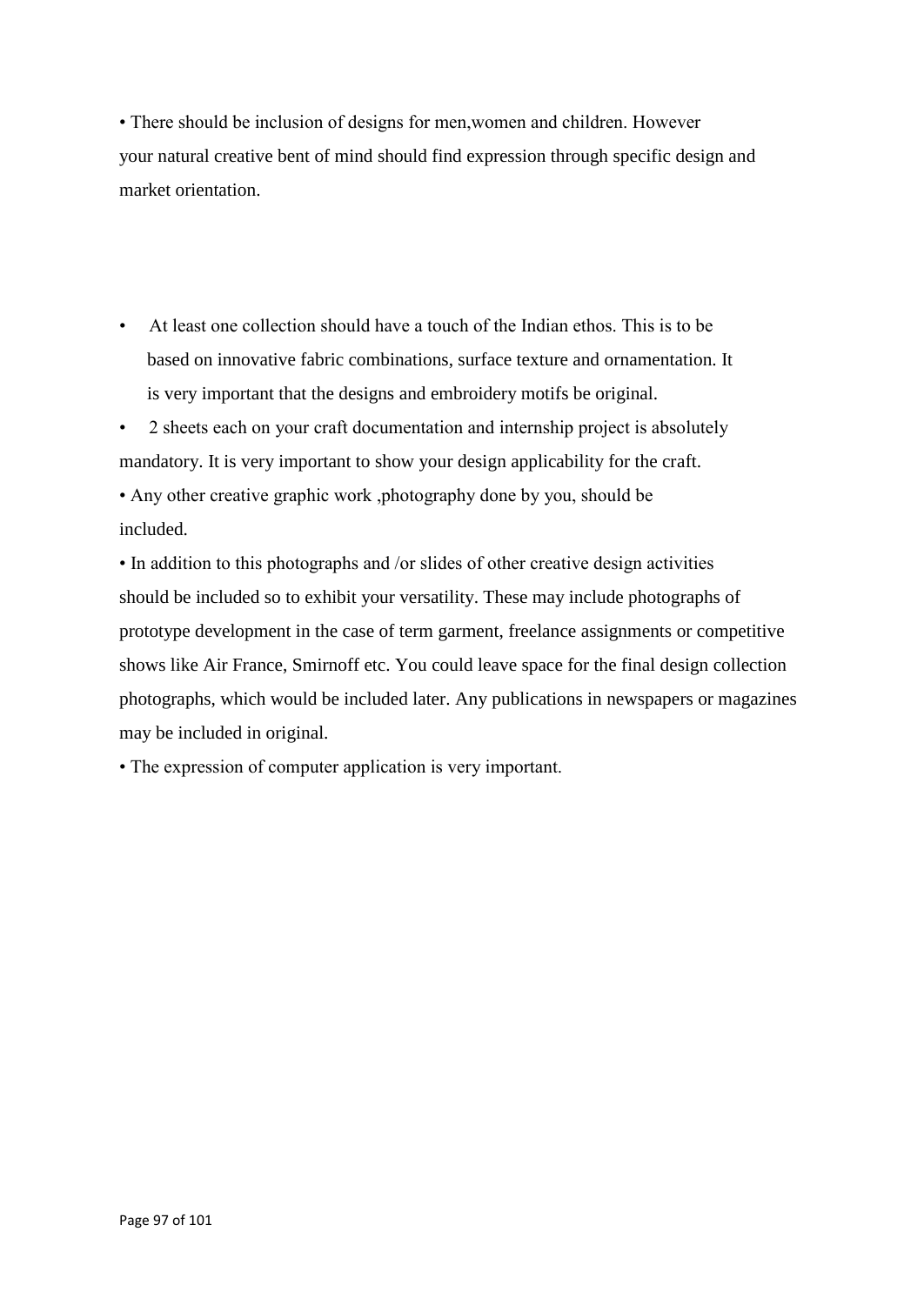#### **BSFD 602-18**

#### **INTELLECTUAL PROPERTY RIGHTS**

- $\square$   $\square$  Basic Principles of Intellectual Property Rights
- o Focus of this paper would be on the following areas:
- o Philosophical Aspects of Intellectual Property Laws
- $\square$  Basic Principles of Patent Law
- o Patent Application procedure
- □□Drafting of Patent Specification
- □□Understanding Copyright Law
- $\square$  Basic Principles of Trade Mark
- $\square$  Basic Principles of Design Rights
- International Background of Intellectual Property

#### **Ownership and Enforcement of Intellectual Property Rights**

□□Patents-Objectives, Rights, Assignments, Defenses in case of Infringement 2.

Copyright-Objectives, Rights, Transfer of Copyright, work of employment Infringement, Defenses for in Fiingement

□□Trademarks-Objectives, Rights, Protection of goodwill, Infringement, Passing off, Defenses.

□□Designs-Objectives, Rights, Assignments, Infringements, Defenses of Design Infringement Enforcement of Intellectual Property Rights - Civil Remedies, Criminal Remedies, Border Security Measures.

□□Practical Aspects of Licensing -Benefits, Determinative factors, important clauses, licensing clauses.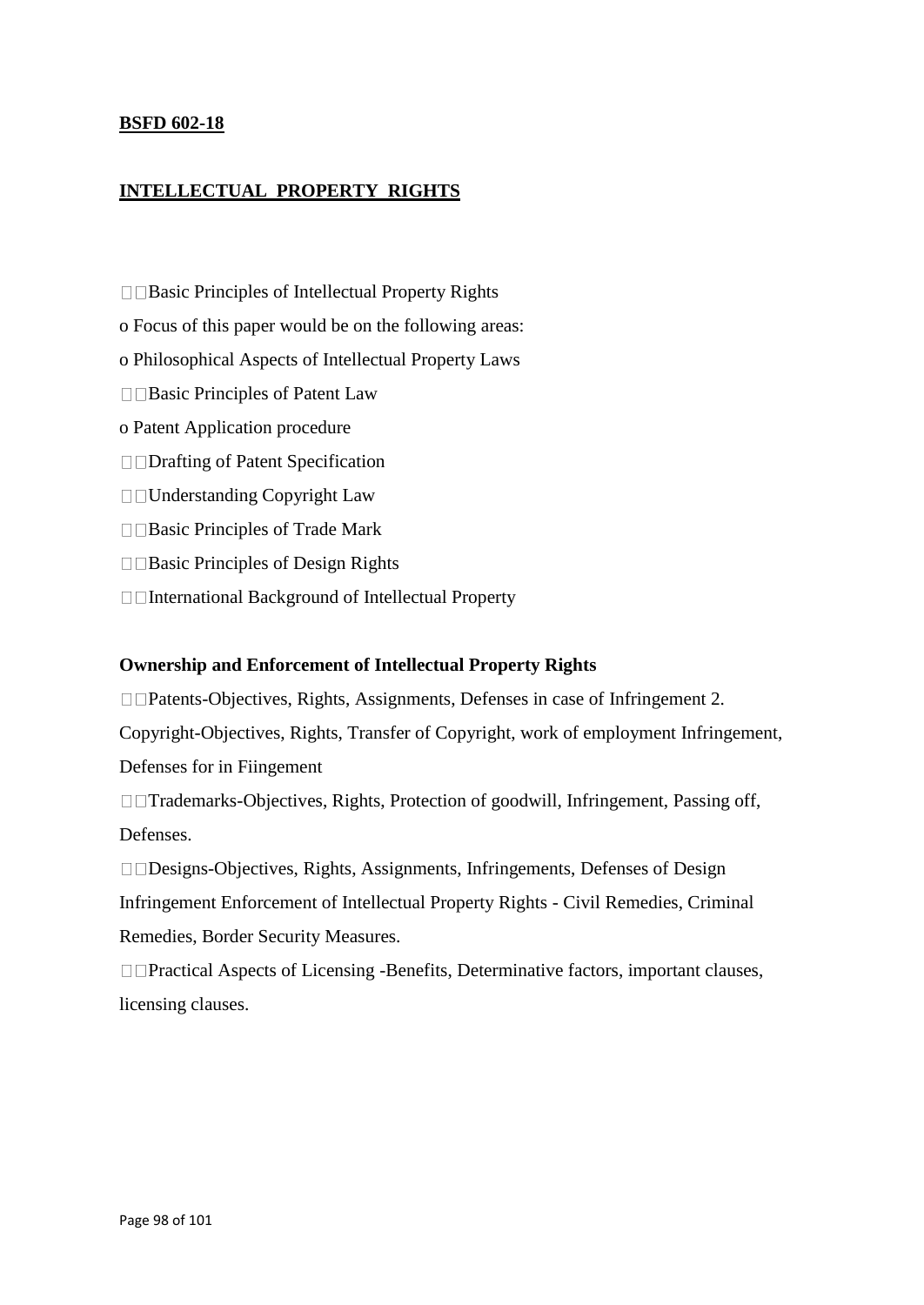#### **BS FD 603-18**

# **DESIGN COLLECTION**

# **Course Objectives:**

#### **Unit-I**

Orientation of the design collection at various platforms:

Industry/design house/In house

Concept Development and Finalization of Theme, category of clothing (inspiration can be taken from forecast)

Research for the concept: research will include the area of inspiration, detail, origion/history, motifs/textures,

Development of Mood board: depiction of the mood for the collection, occasion /season for which the collection will be prepared

#### **Unit – II**

**Color board**: selection of the pantone shades for the collection based on concept or inspiration from forecast can be taken.

Fabric sourcing: Varoius number of  $8*8$  swatches for the collection to be collected from market, which are expected to use for the development of design collection.

**Doodling**: Rough doodling on the concept

Illustrations: Rendered 100 illustrations for the design collection including fabric and color details and the finalized 25 sketches to be developed as stylized illustrations/croque.

#### **Unit -III**

**Measurements/specs**: measurements of the garments to be specified & taken along with spec sheets

#### **Unit –IV**

**5 Muslin fits**: The selected silhouettes of the garment to be developed in to muslin fits **Presentation**: the muslin test fits to be presented along with complete research file to the internal mentors.

Final fabrication of the design collection after approval of test fits Submission of five garments along with accessories

**Internal jury presentation** : Out of 300 **External jury presentation** : Out of 200

**Outcome**: The course will end in a final Design Collection Ramp presentation (**Anukama**)